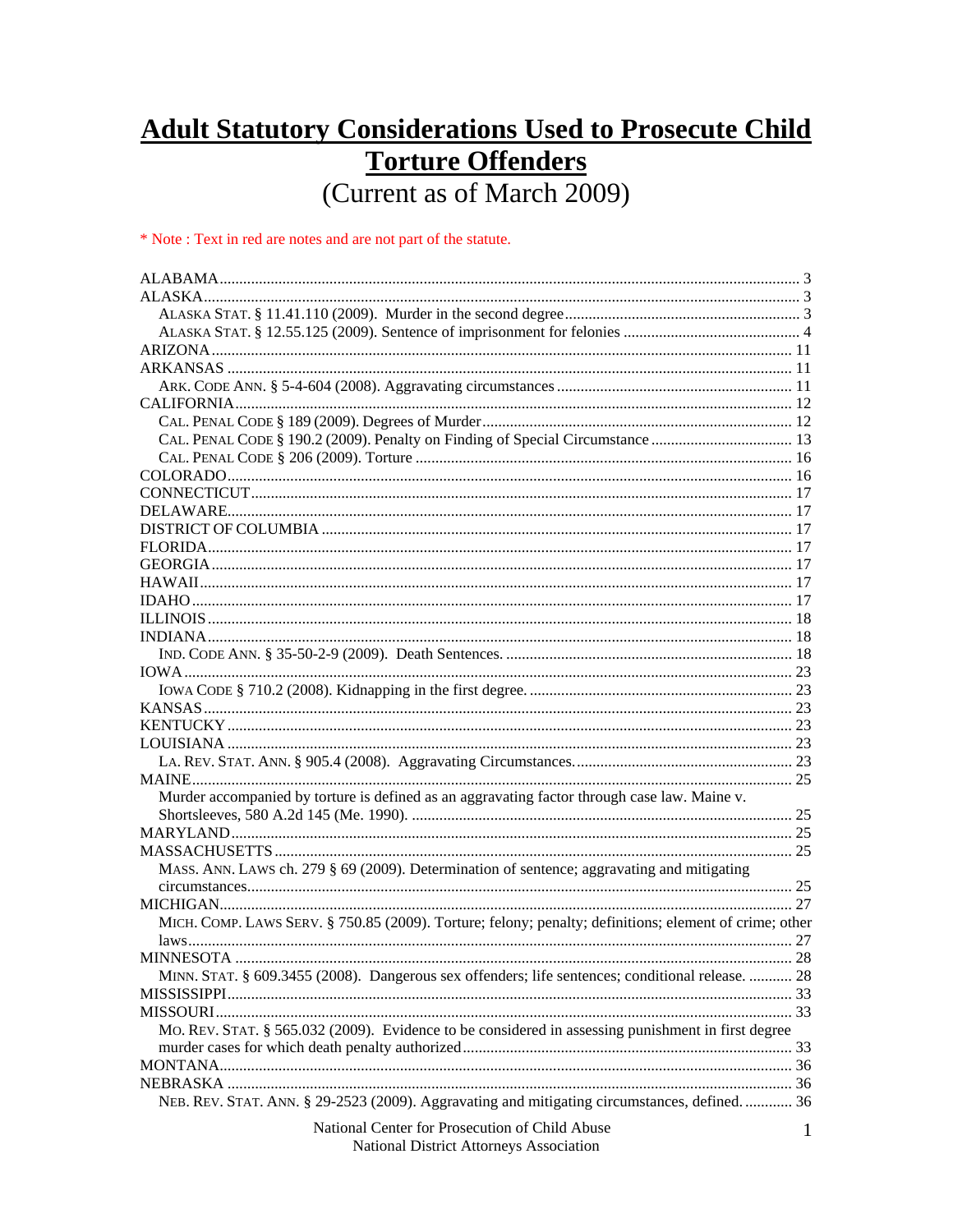| NEV. REV. STAT. ANN. § 200.033 (2009). Circumstances aggravating first degree murder 39              |  |
|------------------------------------------------------------------------------------------------------|--|
|                                                                                                      |  |
|                                                                                                      |  |
|                                                                                                      |  |
|                                                                                                      |  |
|                                                                                                      |  |
|                                                                                                      |  |
|                                                                                                      |  |
|                                                                                                      |  |
| N.C. GEN. STAT. § 14-17 (2009). Murder in the first and second degree defined; punishment 48         |  |
|                                                                                                      |  |
|                                                                                                      |  |
|                                                                                                      |  |
|                                                                                                      |  |
| OR. REV. STAT. § 163.115 (2007). Murder; affirmative defense to certain felony murders; sentence of  |  |
|                                                                                                      |  |
|                                                                                                      |  |
|                                                                                                      |  |
| 42 PA. CONS. STAT. ANN. § 9711 (2008). Sentencing procedure for murder of the first degree 52        |  |
|                                                                                                      |  |
|                                                                                                      |  |
|                                                                                                      |  |
| S.C. CODE ANN. § 16-3-20 (2007). Punishment for murder: separate sentencing proceeding to determine  |  |
|                                                                                                      |  |
|                                                                                                      |  |
|                                                                                                      |  |
|                                                                                                      |  |
|                                                                                                      |  |
|                                                                                                      |  |
|                                                                                                      |  |
|                                                                                                      |  |
|                                                                                                      |  |
|                                                                                                      |  |
|                                                                                                      |  |
|                                                                                                      |  |
|                                                                                                      |  |
|                                                                                                      |  |
|                                                                                                      |  |
| WYO. STAT. ANN. § 6-2-102 (2008). Presentence hearing for murder in the first degree; mitigating and |  |
|                                                                                                      |  |
|                                                                                                      |  |
|                                                                                                      |  |
|                                                                                                      |  |
|                                                                                                      |  |
|                                                                                                      |  |
|                                                                                                      |  |
|                                                                                                      |  |
|                                                                                                      |  |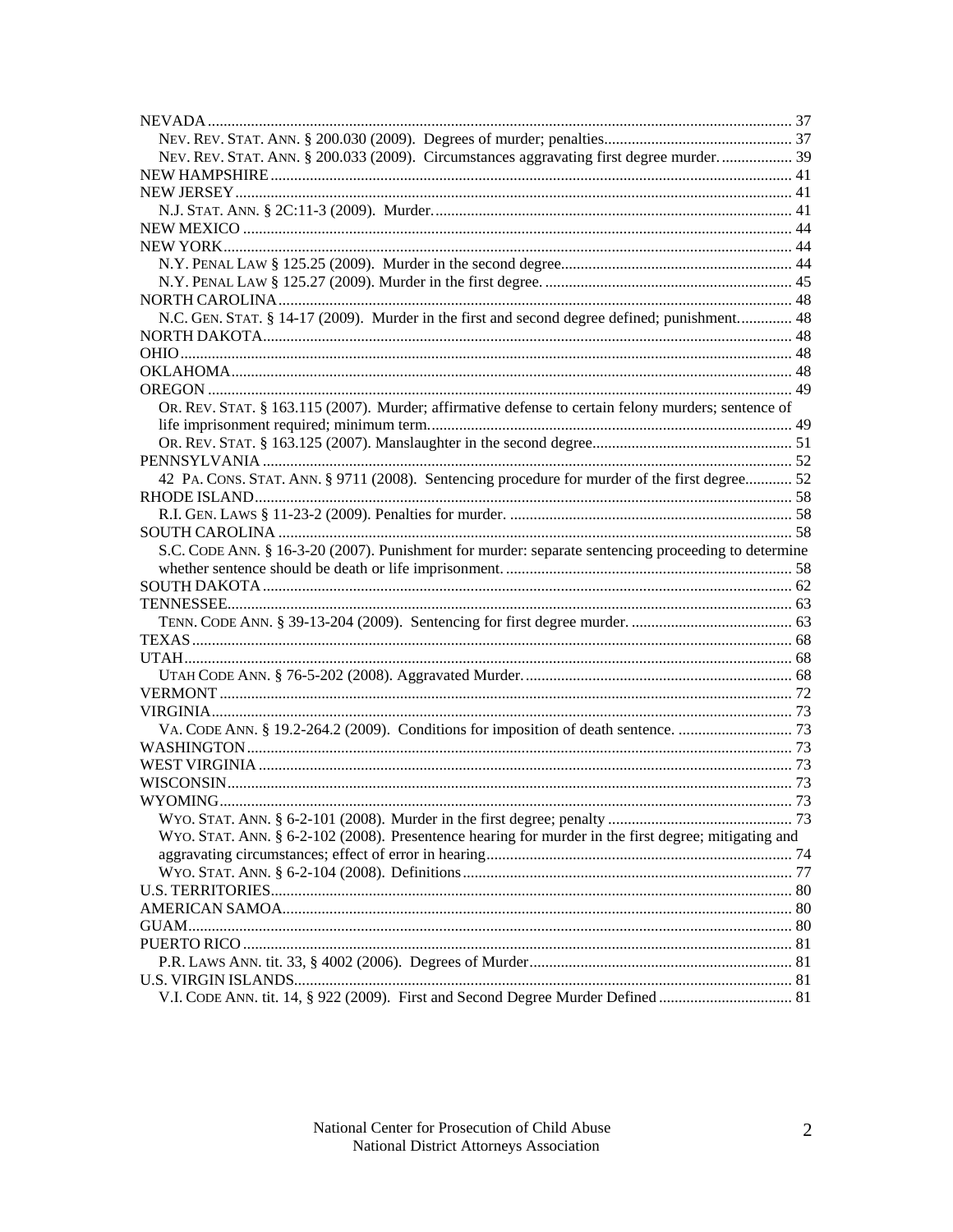### <span id="page-2-0"></span>**ALABAMA**

### **ALASKA**

#### *ALASKA STAT. § 11.41.110 (2009). Murder in the second degree*

(a) A person commits the crime of murder in the second degree if

 (1) with intent to cause serious physical injury to another person or knowing that the conduct is substantially certain to cause death or serious physical injury to another person, the person causes the death of any person;

 (2) the person knowingly engages in conduct that results in the death of another person under circumstances manifesting an extreme indifference to the value of human life;

 (3) under circumstances not amounting to murder in the first degree under [AS](https://www.lexis.com/research/buttonTFLink?_m=15d62539937d56d5daac8242c72cb6c4&_xfercite=%3ccite%20cc%3d%22USA%22%3e%3c%21%5bCDATA%5bAlaska%20Stat.%20%a7%2011.41.110%5d%5d%3e%3c%2fcite%3e&_butType=4&_butStat=0&_butNum=2&_butInline=1&_butinfo=AKCODE%2011.41.100&_fmtstr=FULL&docnum=1&_startdoc=1&wchp=dGLbVlW-zSkAt&_md5=863057a88f378532aba6a4fdcd315012)  [11.41.100\(a\)\(3\)](https://www.lexis.com/research/buttonTFLink?_m=15d62539937d56d5daac8242c72cb6c4&_xfercite=%3ccite%20cc%3d%22USA%22%3e%3c%21%5bCDATA%5bAlaska%20Stat.%20%a7%2011.41.110%5d%5d%3e%3c%2fcite%3e&_butType=4&_butStat=0&_butNum=2&_butInline=1&_butinfo=AKCODE%2011.41.100&_fmtstr=FULL&docnum=1&_startdoc=1&wchp=dGLbVlW-zSkAt&_md5=863057a88f378532aba6a4fdcd315012), while acting either alone or with one or more persons, the person commits or attempts to commit arson in the first degree, kidnapping, sexual assault in the first degree, sexual assault in the second degree, sexual abuse of a minor in the first degree, sexual abuse of a minor in the second degree, burglary in the first degree, escape in the first or second degree, robbery in any degree, or misconduct involving a controlled substance under [AS 11.71.010\(a\)](https://www.lexis.com/research/buttonTFLink?_m=15d62539937d56d5daac8242c72cb6c4&_xfercite=%3ccite%20cc%3d%22USA%22%3e%3c%21%5bCDATA%5bAlaska%20Stat.%20%a7%2011.41.110%5d%5d%3e%3c%2fcite%3e&_butType=4&_butStat=0&_butNum=3&_butInline=1&_butinfo=AKCODE%2011.71.010&_fmtstr=FULL&docnum=1&_startdoc=1&wchp=dGLbVlW-zSkAt&_md5=8fa5fb2610c5491b51cf3d0d8410c696), [11.71.020\(a\)](https://www.lexis.com/research/buttonTFLink?_m=15d62539937d56d5daac8242c72cb6c4&_xfercite=%3ccite%20cc%3d%22USA%22%3e%3c%21%5bCDATA%5bAlaska%20Stat.%20%a7%2011.41.110%5d%5d%3e%3c%2fcite%3e&_butType=4&_butStat=0&_butNum=4&_butInline=1&_butinfo=AKCODE%2011.71.020&_fmtstr=FULL&docnum=1&_startdoc=1&wchp=dGLbVlW-zSkAt&_md5=4f22abf1c418953dc91cc5afc913d285), [11.71.030\(a\)\(1\)](https://www.lexis.com/research/buttonTFLink?_m=15d62539937d56d5daac8242c72cb6c4&_xfercite=%3ccite%20cc%3d%22USA%22%3e%3c%21%5bCDATA%5bAlaska%20Stat.%20%a7%2011.41.110%5d%5d%3e%3c%2fcite%3e&_butType=4&_butStat=0&_butNum=5&_butInline=1&_butinfo=AKCODE%2011.71.030&_fmtstr=FULL&docnum=1&_startdoc=1&wchp=dGLbVlW-zSkAt&_md5=02754e41c4379fe764881f6729d8e94a) or (2), or  $11.71.040(a)(1)$  or (2) and, in the course of or in furtherance of that crime or in immediate flight from that crime, any person causes the death of a person other than one of the participants;

 (4) acting with a criminal street gang, the person commits or attempts to commit a crime that is a felony and, in the course of or in furtherance of that crime or in immediate flight from that crime, any person causes the death of a person other than one of the participants; or

 (5) the person with criminal negligence causes the death of a child under the age of 16, and the person has been previously convicted of a crime involving a child under the age of 16 that was

(A) a felony violation of AS 11.41;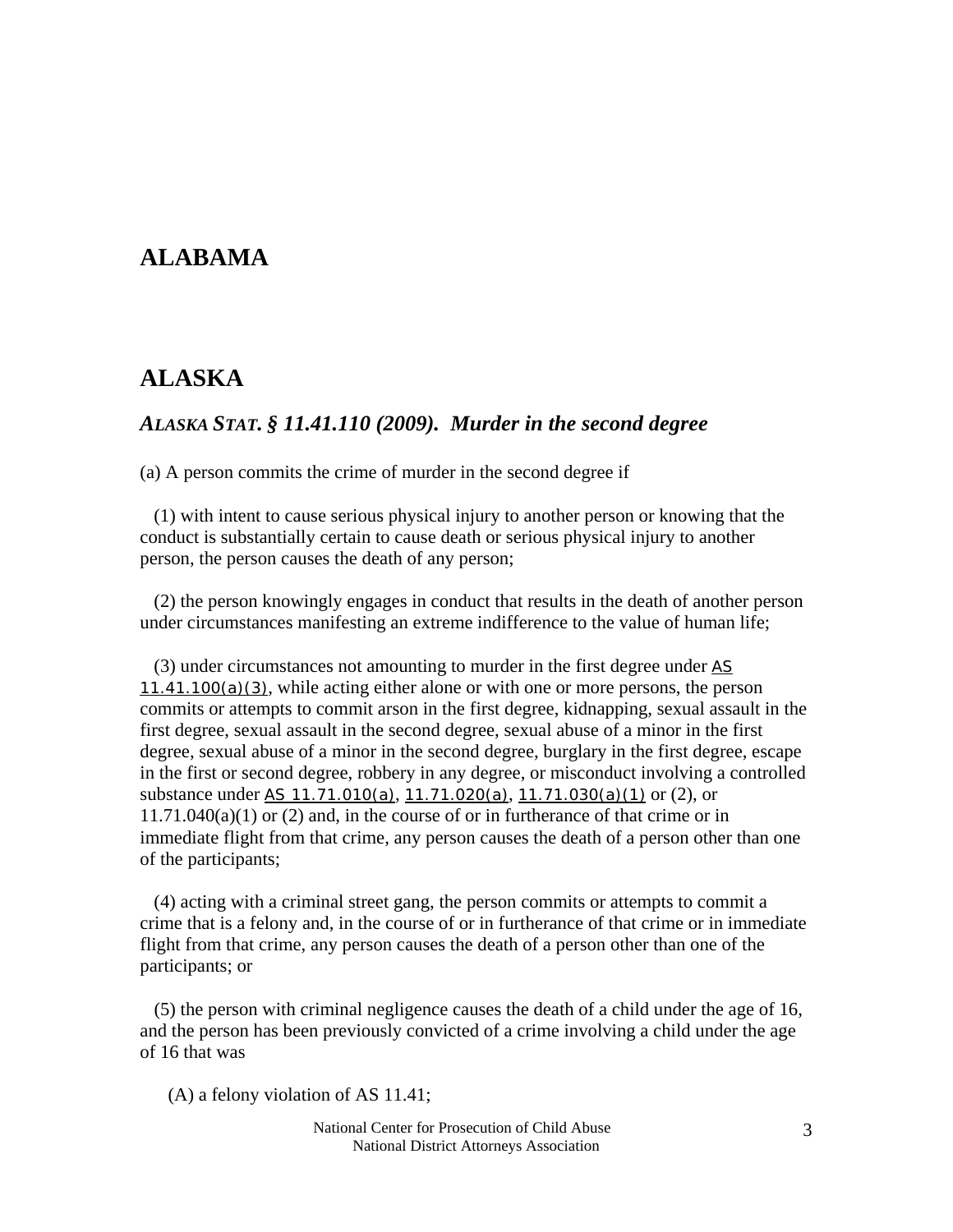<span id="page-3-0"></span> (B) in violation of a law or ordinance in another jurisdiction with elements similar to a felony under AS 11.41; or

 (C) an attempt, a solicitation, or a conspiracy to commit a crime listed in (A) or (B) of this paragraph.

(b) Murder in the second degree is an unclassified felony and is punishable as provided in [AS 12.55](https://www.lexis.com/research/buttonTFLink?_m=15d62539937d56d5daac8242c72cb6c4&_xfercite=%3ccite%20cc%3d%22USA%22%3e%3c%21%5bCDATA%5bAlaska%20Stat.%20%a7%2011.41.110%5d%5d%3e%3c%2fcite%3e&_butType=4&_butStat=0&_butNum=6&_butInline=1&_butinfo=AKCODE%2012.55.010&_fmtstr=FULL&docnum=1&_startdoc=1&wchp=dGLbVlW-zSkAt&_md5=a98bbc3a5836bf8db548b23ce4f4460b).

#### *ALASKA STAT. § 12.55.125 (2009). Sentence of imprisonment for felonies*

(a) A defendant convicted of murder in the first degree or murder of an unborn child under [AS 11.41.150\(a\)\(1\)](https://www.lexis.com/research/buttonTFLink?_m=ed4927d5e39f18fcbf6b1a23329f53cc&_xfercite=%3ccite%20cc%3d%22USA%22%3e%3c%21%5bCDATA%5bAlaska%20Stat.%20%a7%2012.55.125%5d%5d%3e%3c%2fcite%3e&_butType=4&_butStat=0&_butNum=2&_butInline=1&_butinfo=AKCODE%2011.41.150&_fmtstr=FULL&docnum=1&_startdoc=1&wchp=dGLbVlW-zSkAt&_md5=392aee458ceb195d95ad114e62482b7b) shall be sentenced to a definite term of imprisonment of at least 20 years but not more than 99 years. A defendant convicted of murder in the first degree shall be sentenced to a mandatory term of imprisonment of 99 years when

 (1) the defendant is convicted of the murder of a uniformed or otherwise clearly identified peace officer, fire fighter, or correctional employee who was engaged in the performance of official duties at the time of the murder;

(2) the defendant has been previously convicted of

 (A) murder in the first degree under [AS 11.41.100](https://www.lexis.com/research/buttonTFLink?_m=ed4927d5e39f18fcbf6b1a23329f53cc&_xfercite=%3ccite%20cc%3d%22USA%22%3e%3c%21%5bCDATA%5bAlaska%20Stat.%20%a7%2012.55.125%5d%5d%3e%3c%2fcite%3e&_butType=4&_butStat=0&_butNum=3&_butInline=1&_butinfo=AKCODE%2011.41.100&_fmtstr=FULL&docnum=1&_startdoc=1&wchp=dGLbVlW-zSkAt&_md5=04129626bd7b607ced313678ec0c419e) or former AS 11.15.010 or 11.15.020;

(B) murder in the second degree under [AS 11.41.110](https://www.lexis.com/research/buttonTFLink?_m=ed4927d5e39f18fcbf6b1a23329f53cc&_xfercite=%3ccite%20cc%3d%22USA%22%3e%3c%21%5bCDATA%5bAlaska%20Stat.%20%a7%2012.55.125%5d%5d%3e%3c%2fcite%3e&_butType=4&_butStat=0&_butNum=4&_butInline=1&_butinfo=AKCODE%2011.41.110&_fmtstr=FULL&docnum=1&_startdoc=1&wchp=dGLbVlW-zSkAt&_md5=36ca17e1af27d5149e505399b821a140) or former AS 11.15.030; or

 (C) homicide under the laws of another jurisdiction when the offense of which the defendant was convicted contains elements similar to first degree murder under AS [11.41.100](https://www.lexis.com/research/buttonTFLink?_m=ed4927d5e39f18fcbf6b1a23329f53cc&_xfercite=%3ccite%20cc%3d%22USA%22%3e%3c%21%5bCDATA%5bAlaska%20Stat.%20%a7%2012.55.125%5d%5d%3e%3c%2fcite%3e&_butType=4&_butStat=0&_butNum=5&_butInline=1&_butinfo=AKCODE%2011.41.100&_fmtstr=FULL&docnum=1&_startdoc=1&wchp=dGLbVlW-zSkAt&_md5=eedad0975fb1848668cd4ad7e481b603) or second degree murder under [AS 11.41.110](https://www.lexis.com/research/buttonTFLink?_m=ed4927d5e39f18fcbf6b1a23329f53cc&_xfercite=%3ccite%20cc%3d%22USA%22%3e%3c%21%5bCDATA%5bAlaska%20Stat.%20%a7%2012.55.125%5d%5d%3e%3c%2fcite%3e&_butType=4&_butStat=0&_butNum=6&_butInline=1&_butinfo=AKCODE%2011.41.110&_fmtstr=FULL&docnum=1&_startdoc=1&wchp=dGLbVlW-zSkAt&_md5=d415e0e14db7df4ecd30defe92a39a5b);

 (3) the court finds by clear and convincing evidence that the defendant subjected the murder victim to substantial physical torture;

 (4) the defendant is convicted of the murder of and personally caused the death of a person, other than a participant, during a robbery; or

 (5) the court finds by clear and convincing evidence that the defendant is a peace officer who used the officer's authority as a peace officer to facilitate the murder.

(b) A defendant convicted of attempted murder in the first degree, solicitation to commit murder in the first degree, conspiracy to commit murder in the first degree, kidnapping, or misconduct involving a controlled substance in the first degree shall be sentenced to a definite term of imprisonment of at least five years but not more than 99 years. A defendant convicted of murder in the second degree or murder of an unborn child under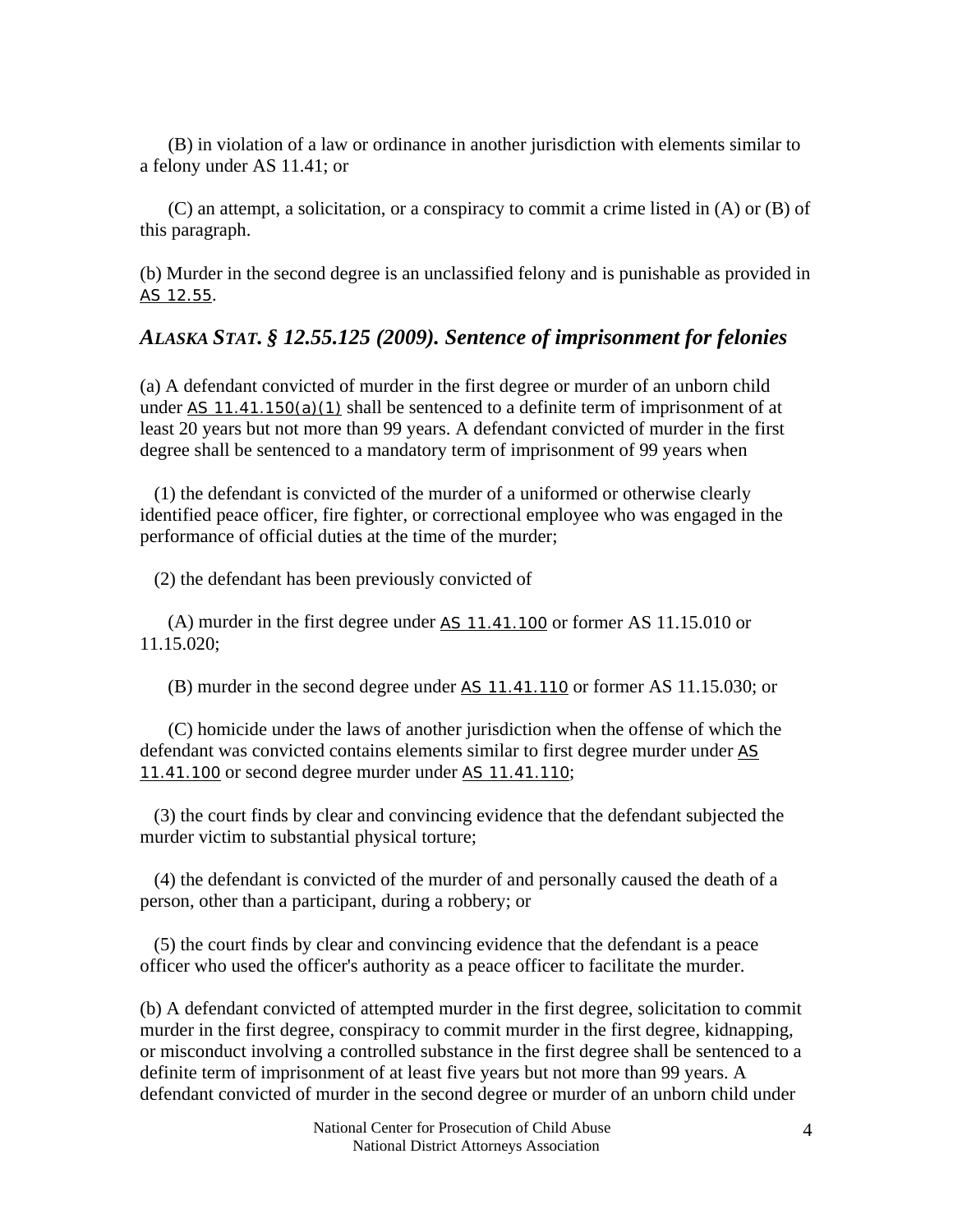[AS 11.41.150\(a\)\(2\)](https://www.lexis.com/research/buttonTFLink?_m=ed4927d5e39f18fcbf6b1a23329f53cc&_xfercite=%3ccite%20cc%3d%22USA%22%3e%3c%21%5bCDATA%5bAlaska%20Stat.%20%a7%2012.55.125%5d%5d%3e%3c%2fcite%3e&_butType=4&_butStat=0&_butNum=7&_butInline=1&_butinfo=AKCODE%2011.41.150&_fmtstr=FULL&docnum=1&_startdoc=1&wchp=dGLbVlW-zSkAt&_md5=dac2052ab292b1d23dd8d5087f4e168c) -- (4) shall be sentenced to a definite term of imprisonment of at least 10 years but not more than 99 years. A defendant convicted of murder in the second degree shall be sentenced to a definite term of imprisonment of at least 20 years but not more than 99 years when the defendant is convicted of the murder of a child under 16 years of age and the court finds by clear and convincing evidence that the defendant (1) was a natural parent, a stepparent, an adopted parent, a legal guardian, or a person occupying a position of authority in relation to the child; or (2) caused the death of the child by committing a crime against a person under [AS 11.41.200](https://www.lexis.com/research/buttonTFLink?_m=ed4927d5e39f18fcbf6b1a23329f53cc&_xfercite=%3ccite%20cc%3d%22USA%22%3e%3c%21%5bCDATA%5bAlaska%20Stat.%20%a7%2012.55.125%5d%5d%3e%3c%2fcite%3e&_butType=4&_butStat=0&_butNum=8&_butInline=1&_butinfo=AKCODE%2011.41.200&_fmtstr=FULL&docnum=1&_startdoc=1&wchp=dGLbVlW-zSkAt&_md5=7021132084bc3efe354164ddd5d6527c) -- [11.41.530](https://www.lexis.com/research/buttonTFLink?_m=ed4927d5e39f18fcbf6b1a23329f53cc&_xfercite=%3ccite%20cc%3d%22USA%22%3e%3c%21%5bCDATA%5bAlaska%20Stat.%20%a7%2012.55.125%5d%5d%3e%3c%2fcite%3e&_butType=4&_butStat=0&_butNum=9&_butInline=1&_butinfo=AKCODE%2011.41.530&_fmtstr=FULL&docnum=1&_startdoc=1&wchp=dGLbVlW-zSkAt&_md5=11c0aed02cb06518feb2961321c3d06d). In this subsection, "legal guardian" and "position of authority" have the meanings given in  $\underline{AS}$ [11.41.470](https://www.lexis.com/research/buttonTFLink?_m=ed4927d5e39f18fcbf6b1a23329f53cc&_xfercite=%3ccite%20cc%3d%22USA%22%3e%3c%21%5bCDATA%5bAlaska%20Stat.%20%a7%2012.55.125%5d%5d%3e%3c%2fcite%3e&_butType=4&_butStat=0&_butNum=10&_butInline=1&_butinfo=AKCODE%2011.41.470&_fmtstr=FULL&docnum=1&_startdoc=1&wchp=dGLbVlW-zSkAt&_md5=602bc2bce1b6f33d87c2bac8e63806df).

(c) Except as provided in (i) of this section, a defendant convicted of a class A felony may be sentenced to a definite term of imprisonment of not more than 20 years, and shall be sentenced to a definite term within the following presumptive ranges, subject to adjustment as provided in [AS 12.55.155](https://www.lexis.com/research/buttonTFLink?_m=ed4927d5e39f18fcbf6b1a23329f53cc&_xfercite=%3ccite%20cc%3d%22USA%22%3e%3c%21%5bCDATA%5bAlaska%20Stat.%20%a7%2012.55.125%5d%5d%3e%3c%2fcite%3e&_butType=4&_butStat=0&_butNum=11&_butInline=1&_butinfo=AKCODE%2012.55.155&_fmtstr=FULL&docnum=1&_startdoc=1&wchp=dGLbVlW-zSkAt&_md5=e00d7d89ccf116a9067001f9a9db99ed) -- [12.55.175](https://www.lexis.com/research/buttonTFLink?_m=ed4927d5e39f18fcbf6b1a23329f53cc&_xfercite=%3ccite%20cc%3d%22USA%22%3e%3c%21%5bCDATA%5bAlaska%20Stat.%20%a7%2012.55.125%5d%5d%3e%3c%2fcite%3e&_butType=4&_butStat=0&_butNum=12&_butInline=1&_butinfo=AKCODE%2012.55.175&_fmtstr=FULL&docnum=1&_startdoc=1&wchp=dGLbVlW-zSkAt&_md5=218ffe1c73beea3db20ad8994406438c):

 (1) if the offense is a first felony conviction and does not involve circumstances described in (2) of this subsection, five to eight years;

(2) if the offense is a first felony conviction

 (A) and the defendant possessed a firearm, used a dangerous instrument, or caused serious physical injury or death during the commission of the offense, or knowingly directed the conduct constituting the offense at a uniformed or otherwise clearly identified peace officer, fire fighter, correctional employee, emergency medical technician, paramedic, ambulance attendant, or other emergency responder who was engaged in the performance of official duties at the time of the offense, seven to 11 years;

 (B) and the conviction is for manufacturing related to methamphetamine under [AS](https://www.lexis.com/research/buttonTFLink?_m=ed4927d5e39f18fcbf6b1a23329f53cc&_xfercite=%3ccite%20cc%3d%22USA%22%3e%3c%21%5bCDATA%5bAlaska%20Stat.%20%a7%2012.55.125%5d%5d%3e%3c%2fcite%3e&_butType=4&_butStat=0&_butNum=13&_butInline=1&_butinfo=AKCODE%2011.71.020&_fmtstr=FULL&docnum=1&_startdoc=1&wchp=dGLbVlW-zSkAt&_md5=518476e3df63b4857c71a4b89b8a923d)   $11.71.020(a)(2)(A)$  or (B), seven to 11 years, if

 (i) the manufacturing occurred in a building with reckless disregard that the building was used as a permanent or temporary home or place of lodging for one or more children under 18 years of age or the building was a place frequented by children; or

 (ii) in the course of manufacturing or in preparation for manufacturing, the defendant obtained the assistance of one or more children under 18 years of age or one or more children were present;

(3) if the offense is a second felony conviction, 10 to 14 years;

 (4) if the offense is a third felony conviction and the defendant is not subject to sentencing under (*l*) of this section, 15 to 20 years.

(d) Except as provided in (i) of this section, a defendant convicted of a class B felony may be sentenced to a definite term of imprisonment of not more than 10 years, and shall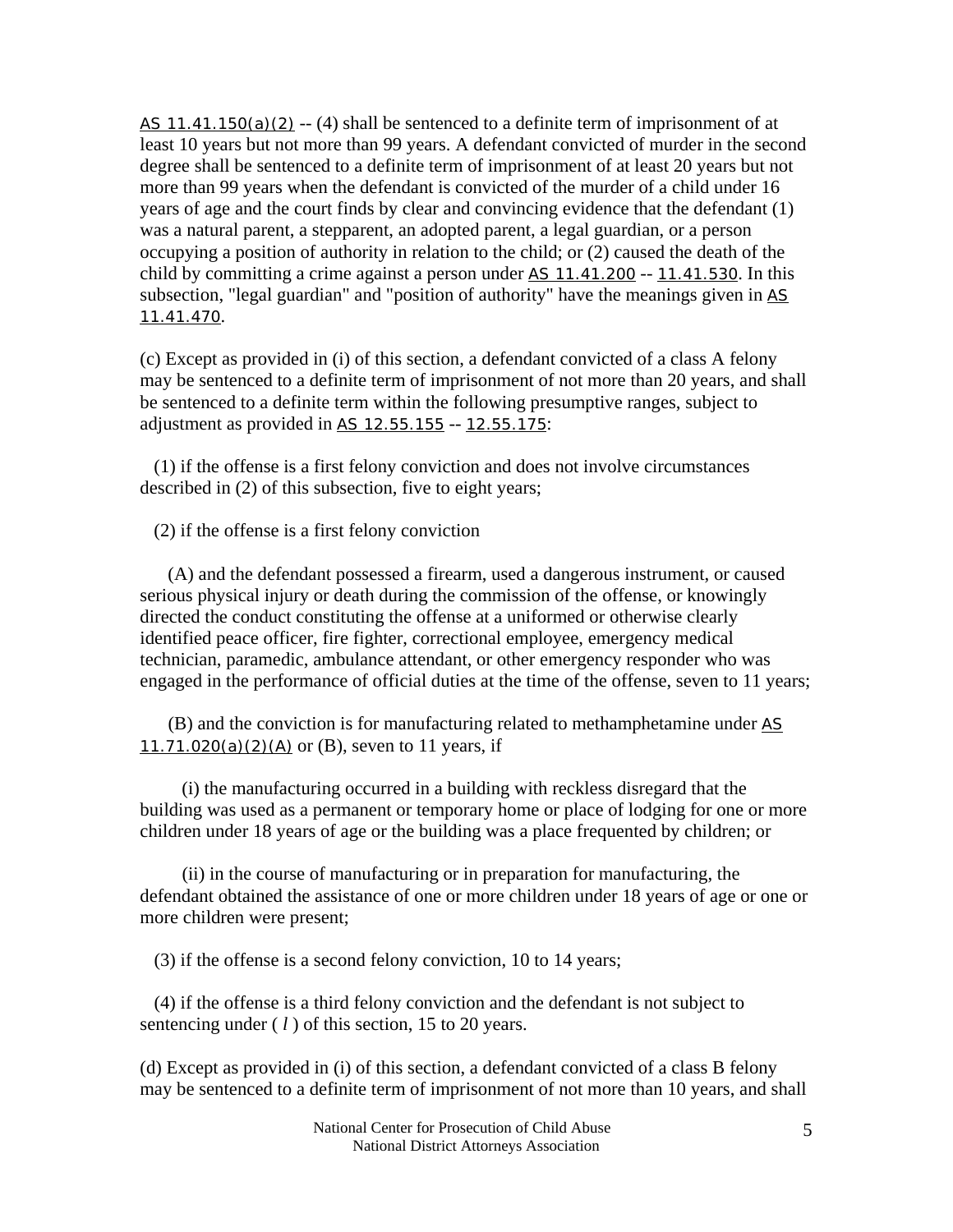be sentenced to a definite term within the following presumptive ranges, subject to adjustment as provided in [AS 12.55.155](https://www.lexis.com/research/buttonTFLink?_m=ed4927d5e39f18fcbf6b1a23329f53cc&_xfercite=%3ccite%20cc%3d%22USA%22%3e%3c%21%5bCDATA%5bAlaska%20Stat.%20%a7%2012.55.125%5d%5d%3e%3c%2fcite%3e&_butType=4&_butStat=0&_butNum=14&_butInline=1&_butinfo=AKCODE%2012.55.155&_fmtstr=FULL&docnum=1&_startdoc=1&wchp=dGLbVlW-zSkAt&_md5=8df1c195982e37445bac987387e66214) -- [12.55.175](https://www.lexis.com/research/buttonTFLink?_m=ed4927d5e39f18fcbf6b1a23329f53cc&_xfercite=%3ccite%20cc%3d%22USA%22%3e%3c%21%5bCDATA%5bAlaska%20Stat.%20%a7%2012.55.125%5d%5d%3e%3c%2fcite%3e&_butType=4&_butStat=0&_butNum=15&_butInline=1&_butinfo=AKCODE%2012.55.175&_fmtstr=FULL&docnum=1&_startdoc=1&wchp=dGLbVlW-zSkAt&_md5=87fce049d662686b344aa38b404af9a5):

 (1) if the offense is a first felony conviction and does not involve circumstances described in (2) of this subsection, one to three years; a defendant sentenced under this paragraph may, if the court finds it appropriate, be granted a suspended imposition of sentence under [AS 12.55.085](https://www.lexis.com/research/buttonTFLink?_m=ed4927d5e39f18fcbf6b1a23329f53cc&_xfercite=%3ccite%20cc%3d%22USA%22%3e%3c%21%5bCDATA%5bAlaska%20Stat.%20%a7%2012.55.125%5d%5d%3e%3c%2fcite%3e&_butType=4&_butStat=0&_butNum=16&_butInline=1&_butinfo=AKCODE%2012.55.085&_fmtstr=FULL&docnum=1&_startdoc=1&wchp=dGLbVlW-zSkAt&_md5=9327f5ac2f24b31edcff156f2241a148) if, as a condition of probation under [AS 12.55.086](https://www.lexis.com/research/buttonTFLink?_m=ed4927d5e39f18fcbf6b1a23329f53cc&_xfercite=%3ccite%20cc%3d%22USA%22%3e%3c%21%5bCDATA%5bAlaska%20Stat.%20%a7%2012.55.125%5d%5d%3e%3c%2fcite%3e&_butType=4&_butStat=0&_butNum=17&_butInline=1&_butinfo=AKCODE%2012.55.086&_fmtstr=FULL&docnum=1&_startdoc=1&wchp=dGLbVlW-zSkAt&_md5=adf0ade32055bc286830e063fee8efed), the defendant is required to serve an active term of imprisonment within the range specified in this paragraph, unless the court finds that a mitigation factor under [AS 12.55.155](https://www.lexis.com/research/buttonTFLink?_m=ed4927d5e39f18fcbf6b1a23329f53cc&_xfercite=%3ccite%20cc%3d%22USA%22%3e%3c%21%5bCDATA%5bAlaska%20Stat.%20%a7%2012.55.125%5d%5d%3e%3c%2fcite%3e&_butType=4&_butStat=0&_butNum=18&_butInline=1&_butinfo=AKCODE%2012.55.155&_fmtstr=FULL&docnum=1&_startdoc=1&wchp=dGLbVlW-zSkAt&_md5=d6732b50624e09c8a4109d40f577e8b5) applies;

(2) if the offense is a first felony conviction,

(A) the defendant violated  $\overline{AS}$  11.41.130, and the victim was a child under 16 years of age, two to four years;

 (B) two to four years if the conviction is for an attempt, solicitation, or conspiracy to manufacture related to methamphetamine under AS 11.31 and [AS 11.71.020\(a\)\(2\)\(A\)](https://www.lexis.com/research/buttonTFLink?_m=ed4927d5e39f18fcbf6b1a23329f53cc&_xfercite=%3ccite%20cc%3d%22USA%22%3e%3c%21%5bCDATA%5bAlaska%20Stat.%20%a7%2012.55.125%5d%5d%3e%3c%2fcite%3e&_butType=4&_butStat=0&_butNum=20&_butInline=1&_butinfo=AKCODE%2011.71.020&_fmtstr=FULL&docnum=1&_startdoc=1&wchp=dGLbVlW-zSkAt&_md5=879e836f64b9ef23cfd0566e6754a5b1) or (B), and

 (i) the attempted manufacturing occurred, or the solicited or conspired offense was to have occurred, in a building with reckless disregard that the building was used as a permanent or temporary home or place of lodging for one or more children under 18 years of age or the building was a place frequented by children; or

 (ii) in the course of an attempt to manufacture, the defendant obtained the assistance of one or more children under 18 years of age or one or more children were present;

(3) if the offense is a second felony conviction, four to seven years;

(4) if the offense is a third felony conviction, six to 10 years.

(e) Except as provided in (i) of this section, a defendant convicted of a class C felony may be sentenced to a definite term of imprisonment of not more than five years, and shall be sentenced to a definite term within the following presumptive ranges, subject to adjustment as provided in [AS 12.55.155](https://www.lexis.com/research/buttonTFLink?_m=ed4927d5e39f18fcbf6b1a23329f53cc&_xfercite=%3ccite%20cc%3d%22USA%22%3e%3c%21%5bCDATA%5bAlaska%20Stat.%20%a7%2012.55.125%5d%5d%3e%3c%2fcite%3e&_butType=4&_butStat=0&_butNum=21&_butInline=1&_butinfo=AKCODE%2012.55.155&_fmtstr=FULL&docnum=1&_startdoc=1&wchp=dGLbVlW-zSkAt&_md5=fd97f7776953131f28cca3e2b68d0d18) -- [12.55.175](https://www.lexis.com/research/buttonTFLink?_m=ed4927d5e39f18fcbf6b1a23329f53cc&_xfercite=%3ccite%20cc%3d%22USA%22%3e%3c%21%5bCDATA%5bAlaska%20Stat.%20%a7%2012.55.125%5d%5d%3e%3c%2fcite%3e&_butType=4&_butStat=0&_butNum=22&_butInline=1&_butinfo=AKCODE%2012.55.175&_fmtstr=FULL&docnum=1&_startdoc=1&wchp=dGLbVlW-zSkAt&_md5=58427a85d9eaf5dbaf1465cd4e0ae76b):

 (1) if the offense is a first felony conviction and does not involve circumstances described in (4) of this subsection, zero to two years; a defendant sentenced under this paragraph may, if the court finds it appropriate, be granted a suspended imposition of sentence under [AS 12.55.085](https://www.lexis.com/research/buttonTFLink?_m=ed4927d5e39f18fcbf6b1a23329f53cc&_xfercite=%3ccite%20cc%3d%22USA%22%3e%3c%21%5bCDATA%5bAlaska%20Stat.%20%a7%2012.55.125%5d%5d%3e%3c%2fcite%3e&_butType=4&_butStat=0&_butNum=23&_butInline=1&_butinfo=AKCODE%2012.55.085&_fmtstr=FULL&docnum=1&_startdoc=1&wchp=dGLbVlW-zSkAt&_md5=0102df0340e8abac15e10d4f6693e05b), and the court may, as a condition of probation under AS [12.55.086](https://www.lexis.com/research/buttonTFLink?_m=ed4927d5e39f18fcbf6b1a23329f53cc&_xfercite=%3ccite%20cc%3d%22USA%22%3e%3c%21%5bCDATA%5bAlaska%20Stat.%20%a7%2012.55.125%5d%5d%3e%3c%2fcite%3e&_butType=4&_butStat=0&_butNum=24&_butInline=1&_butinfo=AKCODE%2012.55.086&_fmtstr=FULL&docnum=1&_startdoc=1&wchp=dGLbVlW-zSkAt&_md5=f73a83ae5c098c5d3459cb0efea3fc5f), require the defendant to serve an active term of imprisonment within the range specified in this paragraph;

(2) if the offense is a second felony conviction, two to four years;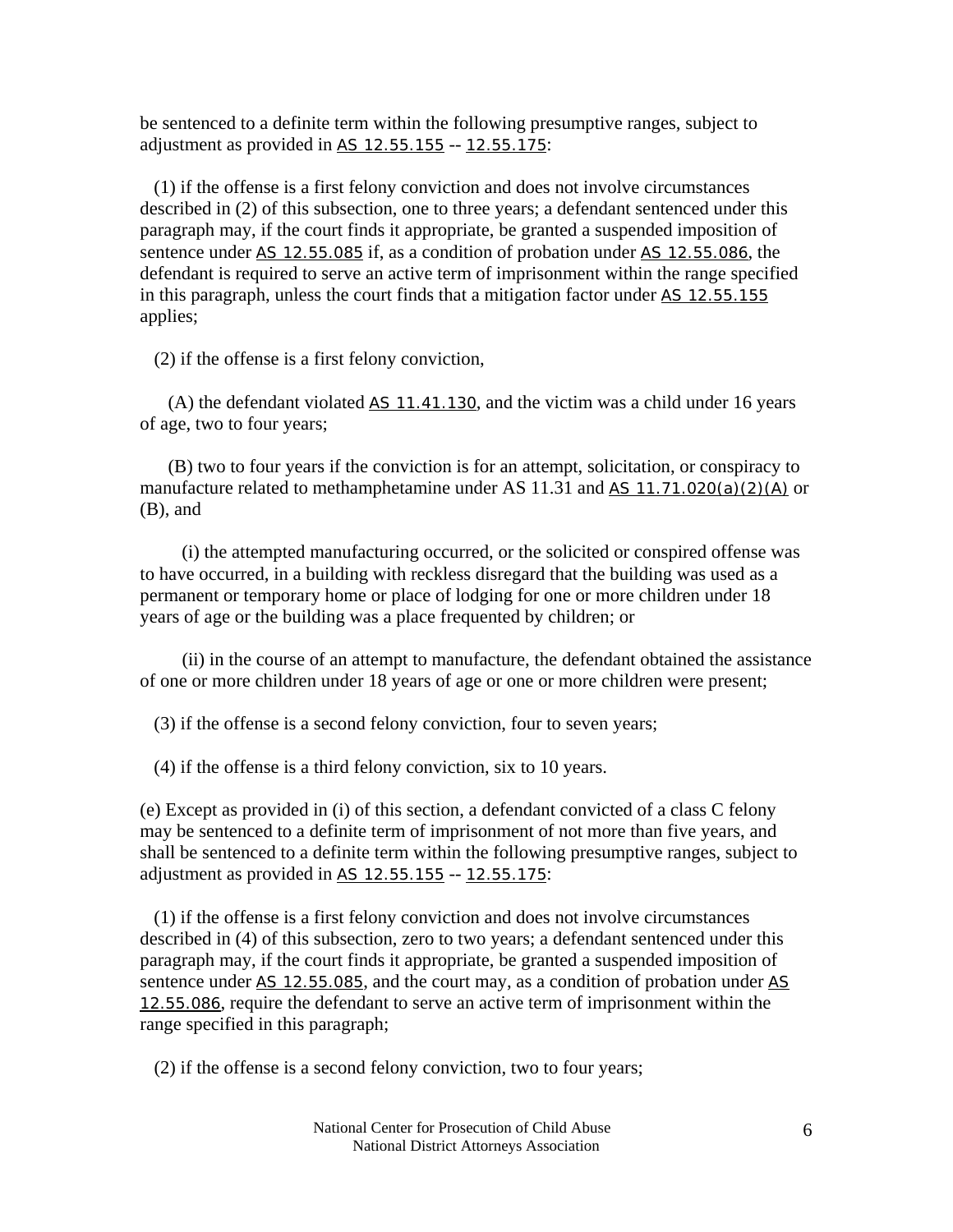(3) if the offense is a third felony conviction, three to five years;

 (4) if the offense is a first felony conviction, and the defendant violated [AS](https://www.lexis.com/research/buttonTFLink?_m=ed4927d5e39f18fcbf6b1a23329f53cc&_xfercite=%3ccite%20cc%3d%22USA%22%3e%3c%21%5bCDATA%5bAlaska%20Stat.%20%a7%2012.55.125%5d%5d%3e%3c%2fcite%3e&_butType=4&_butStat=0&_butNum=25&_butInline=1&_butinfo=AKCODE%2008.54.720&_fmtstr=FULL&docnum=1&_startdoc=1&wchp=dGLbVlW-zSkAt&_md5=9cc49e2744885c9995b21ec277f67dd2)  [08.54.720\(a\)\(15\)](https://www.lexis.com/research/buttonTFLink?_m=ed4927d5e39f18fcbf6b1a23329f53cc&_xfercite=%3ccite%20cc%3d%22USA%22%3e%3c%21%5bCDATA%5bAlaska%20Stat.%20%a7%2012.55.125%5d%5d%3e%3c%2fcite%3e&_butType=4&_butStat=0&_butNum=25&_butInline=1&_butinfo=AKCODE%2008.54.720&_fmtstr=FULL&docnum=1&_startdoc=1&wchp=dGLbVlW-zSkAt&_md5=9cc49e2744885c9995b21ec277f67dd2), one to two years.

(f) If a defendant is sentenced under (a) or (b) of this section,

 (1) imprisonment for the prescribed minimum or mandatory term may not be suspended under [AS 12.55.080](https://www.lexis.com/research/buttonTFLink?_m=ed4927d5e39f18fcbf6b1a23329f53cc&_xfercite=%3ccite%20cc%3d%22USA%22%3e%3c%21%5bCDATA%5bAlaska%20Stat.%20%a7%2012.55.125%5d%5d%3e%3c%2fcite%3e&_butType=4&_butStat=0&_butNum=26&_butInline=1&_butinfo=AKCODE%2012.55.080&_fmtstr=FULL&docnum=1&_startdoc=1&wchp=dGLbVlW-zSkAt&_md5=b7782e8034ef78234022f1823a2e61dd);

(2) imposition of sentence may not be suspended under [AS 12.55.085](https://www.lexis.com/research/buttonTFLink?_m=ed4927d5e39f18fcbf6b1a23329f53cc&_xfercite=%3ccite%20cc%3d%22USA%22%3e%3c%21%5bCDATA%5bAlaska%20Stat.%20%a7%2012.55.125%5d%5d%3e%3c%2fcite%3e&_butType=4&_butStat=0&_butNum=27&_butInline=1&_butinfo=AKCODE%2012.55.085&_fmtstr=FULL&docnum=1&_startdoc=1&wchp=dGLbVlW-zSkAt&_md5=9e845417b9a14a1c4ef87accee65ce93);

 (3) imprisonment for the prescribed minimum or mandatory term may not be reduced, except as provided in (j) of this section.

(g) If a defendant is sentenced under (c), (d), (e), or (i) of this section, except to the extent permitted under [AS 12.55.155](https://www.lexis.com/research/buttonTFLink?_m=ed4927d5e39f18fcbf6b1a23329f53cc&_xfercite=%3ccite%20cc%3d%22USA%22%3e%3c%21%5bCDATA%5bAlaska%20Stat.%20%a7%2012.55.125%5d%5d%3e%3c%2fcite%3e&_butType=4&_butStat=0&_butNum=28&_butInline=1&_butinfo=AKCODE%2012.55.155&_fmtstr=FULL&docnum=1&_startdoc=1&wchp=dGLbVlW-zSkAt&_md5=ea74cd3299da376f7d5d0e75a92e11ff) -- [12.55.175](https://www.lexis.com/research/buttonTFLink?_m=ed4927d5e39f18fcbf6b1a23329f53cc&_xfercite=%3ccite%20cc%3d%22USA%22%3e%3c%21%5bCDATA%5bAlaska%20Stat.%20%a7%2012.55.125%5d%5d%3e%3c%2fcite%3e&_butType=4&_butStat=0&_butNum=29&_butInline=1&_butinfo=AKCODE%2012.55.175&_fmtstr=FULL&docnum=1&_startdoc=1&wchp=dGLbVlW-zSkAt&_md5=d92d8b568399859983b17f68a1361516),

 (1) imprisonment may not be suspended under [AS 12.55.080](https://www.lexis.com/research/buttonTFLink?_m=ed4927d5e39f18fcbf6b1a23329f53cc&_xfercite=%3ccite%20cc%3d%22USA%22%3e%3c%21%5bCDATA%5bAlaska%20Stat.%20%a7%2012.55.125%5d%5d%3e%3c%2fcite%3e&_butType=4&_butStat=0&_butNum=30&_butInline=1&_butinfo=AKCODE%2012.55.080&_fmtstr=FULL&docnum=1&_startdoc=1&wchp=dGLbVlW-zSkAt&_md5=d0c50f2ce8f9d8b93cbb6dd7252f3f78) below the low end of the presumptive range;

(2) and except as provided in  $(d)(1)$  or  $(e)(1)$  of this section, imposition of sentence may not be suspended under [AS 12.55.085](https://www.lexis.com/research/buttonTFLink?_m=ed4927d5e39f18fcbf6b1a23329f53cc&_xfercite=%3ccite%20cc%3d%22USA%22%3e%3c%21%5bCDATA%5bAlaska%20Stat.%20%a7%2012.55.125%5d%5d%3e%3c%2fcite%3e&_butType=4&_butStat=0&_butNum=31&_butInline=1&_butinfo=AKCODE%2012.55.085&_fmtstr=FULL&docnum=1&_startdoc=1&wchp=dGLbVlW-zSkAt&_md5=c70e75e980240b4f08142f857c9d466c);

(3) terms of imprisonment may not be otherwise reduced.

(h) Nothing in this section or [AS 12.55.135](https://www.lexis.com/research/buttonTFLink?_m=ed4927d5e39f18fcbf6b1a23329f53cc&_xfercite=%3ccite%20cc%3d%22USA%22%3e%3c%21%5bCDATA%5bAlaska%20Stat.%20%a7%2012.55.125%5d%5d%3e%3c%2fcite%3e&_butType=4&_butStat=0&_butNum=32&_butInline=1&_butinfo=AKCODE%2012.55.135&_fmtstr=FULL&docnum=1&_startdoc=1&wchp=dGLbVlW-zSkAt&_md5=87085f082b7899d86e71aa393dc25fdd) limits the discretion of the sentencing judge except as specifically provided. Nothing in (a) of this section limits the court's discretion to impose a sentence of 99 years imprisonment, or to limit parole eligibility, for a person convicted of murder in the first or second degree in circumstances other than those enumerated in (a).

(i) A defendant convicted of

 (1) sexual assault in the first degree, sexual abuse of a minor in the first degree, or promoting prostitution in the first degree under  $\overline{AS}$  11.66.110(a)(2) may be sentenced to a definite term of imprisonment of not more than 99 years and shall be sentenced to a definite term within the following presumptive ranges, subject to adjustment as provided in [AS 12.55.155](https://www.lexis.com/research/buttonTFLink?_m=ed4927d5e39f18fcbf6b1a23329f53cc&_xfercite=%3ccite%20cc%3d%22USA%22%3e%3c%21%5bCDATA%5bAlaska%20Stat.%20%a7%2012.55.125%5d%5d%3e%3c%2fcite%3e&_butType=4&_butStat=0&_butNum=34&_butInline=1&_butinfo=AKCODE%2012.55.155&_fmtstr=FULL&docnum=1&_startdoc=1&wchp=dGLbVlW-zSkAt&_md5=b16d6ce05c66e1140ac1eb24a6b491c9) -- [12.55.175](https://www.lexis.com/research/buttonTFLink?_m=ed4927d5e39f18fcbf6b1a23329f53cc&_xfercite=%3ccite%20cc%3d%22USA%22%3e%3c%21%5bCDATA%5bAlaska%20Stat.%20%a7%2012.55.125%5d%5d%3e%3c%2fcite%3e&_butType=4&_butStat=0&_butNum=35&_butInline=1&_butinfo=AKCODE%2012.55.175&_fmtstr=FULL&docnum=1&_startdoc=1&wchp=dGLbVlW-zSkAt&_md5=5386aa6455df5033b0c8b647a98c18b2):

 (A) if the offense is a first felony conviction, the offense does not involve circumstances described in (B) of this paragraph, and the victim was

(i) less than 13 years of age, 25 to 35 years;

(ii) 13 years of age or older, 20 to 30 years;

National Center for Prosecution of Child Abuse National District Attorneys Association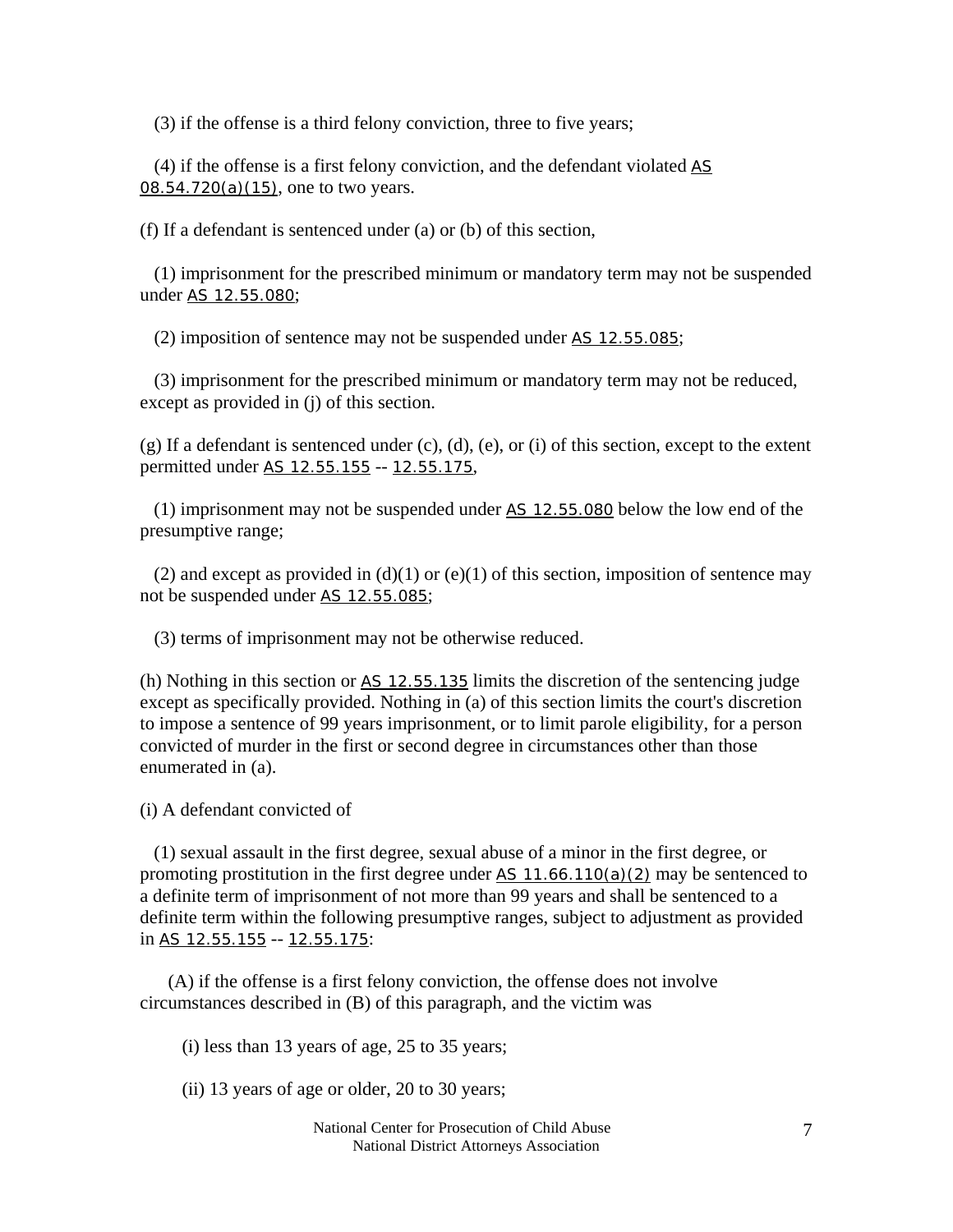(B) if the offense is a first felony conviction and the defendant possessed a firearm, used a dangerous instrument, or caused serious physical injury during the commission of the offense, 25 to 35 years;

 (C) if the offense is a second felony conviction and does not involve circumstances described in (D) of this paragraph, 30 to 40 years;

 (D) if the offense is a second felony conviction and the defendant has a prior conviction for a sexual felony, 35 to 45 years;

 (E) if the offense is a third felony conviction and the defendant is not subject to sentencing under (F) of this paragraph or (*l*) of this section, 40 to 60 years;

 (F) if the offense is a third felony conviction, the defendant is not subject to sentencing under ( *l* ) of this section, and the defendant has two prior convictions for sexual felonies, 99 years;

 (2) attempt, conspiracy, or solicitation to commit sexual assault in the first degree, sexual abuse of a minor in the first degree, or promoting prostitution in the first degree under [AS 11.66.110\(a\)\(2\)](https://www.lexis.com/research/buttonTFLink?_m=ed4927d5e39f18fcbf6b1a23329f53cc&_xfercite=%3ccite%20cc%3d%22USA%22%3e%3c%21%5bCDATA%5bAlaska%20Stat.%20%a7%2012.55.125%5d%5d%3e%3c%2fcite%3e&_butType=4&_butStat=0&_butNum=36&_butInline=1&_butinfo=AKCODE%2011.66.110&_fmtstr=FULL&docnum=1&_startdoc=1&wchp=dGLbVlW-zSkAt&_md5=85d3bcaa9d1a33f3c781890fb456594c) may be sentenced to a definite term of imprisonment of not more than 99 years and shall be sentenced to a definite term within the following presumptive ranges, subject to adjustment as provided in [AS 12.55.155](https://www.lexis.com/research/buttonTFLink?_m=ed4927d5e39f18fcbf6b1a23329f53cc&_xfercite=%3ccite%20cc%3d%22USA%22%3e%3c%21%5bCDATA%5bAlaska%20Stat.%20%a7%2012.55.125%5d%5d%3e%3c%2fcite%3e&_butType=4&_butStat=0&_butNum=37&_butInline=1&_butinfo=AKCODE%2012.55.155&_fmtstr=FULL&docnum=1&_startdoc=1&wchp=dGLbVlW-zSkAt&_md5=be40f0689731df1c5e24e1f36ca18648) -- [12.55.175](https://www.lexis.com/research/buttonTFLink?_m=ed4927d5e39f18fcbf6b1a23329f53cc&_xfercite=%3ccite%20cc%3d%22USA%22%3e%3c%21%5bCDATA%5bAlaska%20Stat.%20%a7%2012.55.125%5d%5d%3e%3c%2fcite%3e&_butType=4&_butStat=0&_butNum=38&_butInline=1&_butinfo=AKCODE%2012.55.175&_fmtstr=FULL&docnum=1&_startdoc=1&wchp=dGLbVlW-zSkAt&_md5=124c6c34161f87f8b1992f41edde2b78):

 (A) if the offense is a first felony conviction, the offense does not involve circumstances described in (B) of this paragraph, and the victim was

(i) under 13 years of age, 20 to 30 years;

(ii) 13 years of age or older, 15 to 30 years;

 (B) if the offense is a first felony conviction and the defendant possessed a firearm, used a dangerous instrument, or caused serious physical injury during the commission of the offense, 25 to 35 years;

 (C) if the offense is a second felony conviction and does not involve circumstances described in (D) of this paragraph, 25 to 35 years;

 (D) if the offense is a second felony conviction and the defendant has a prior conviction for a sexual felony, 30 to 40 years;

 (E) if the offense is a third felony conviction, the offense does not involve circumstances described in (F) of this paragraph, and the defendant is not subject to sentencing under (*l*) of this section, 35 to 50 years;

(F) if the offense is a third felony conviction, the defendant is not subject to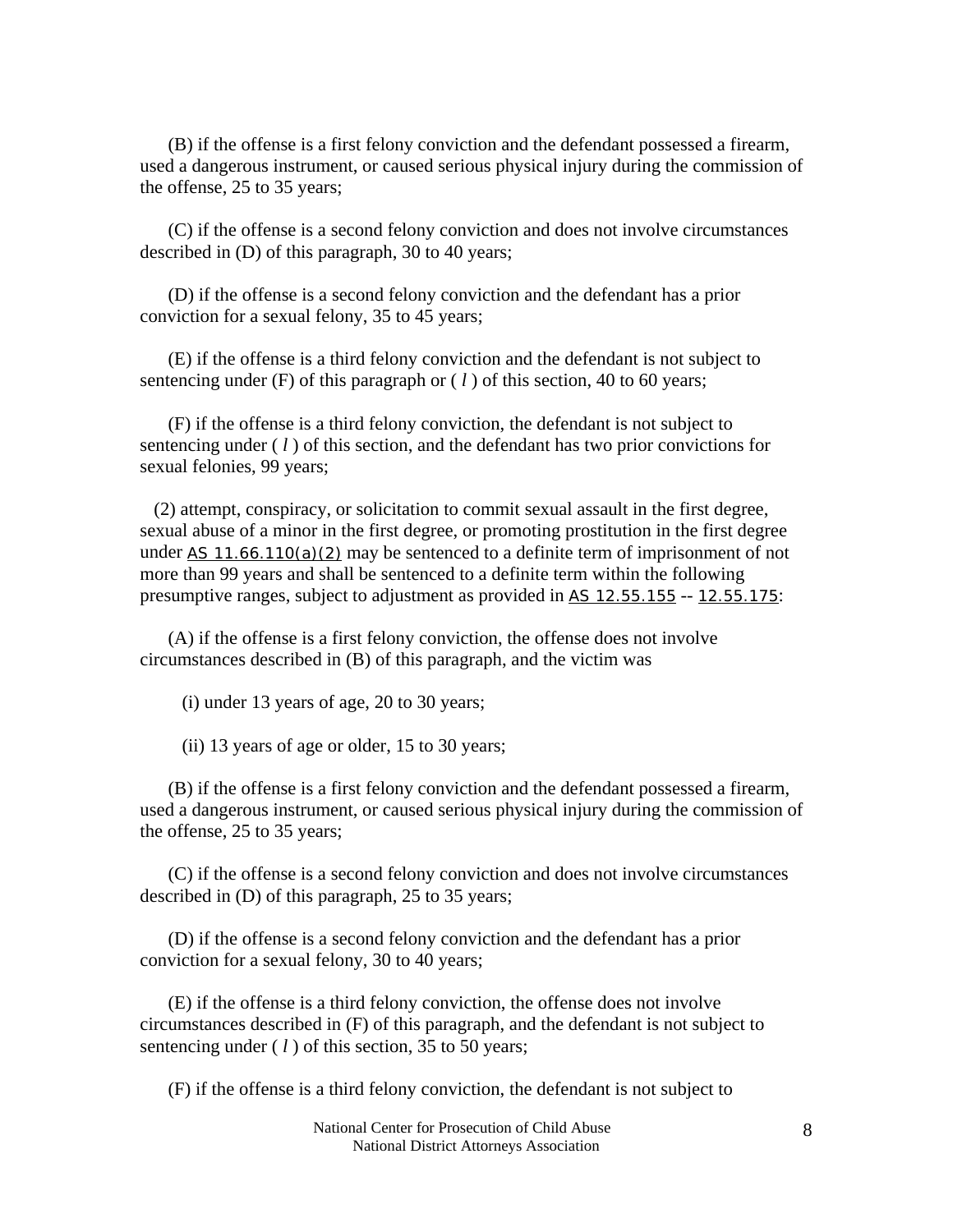sentencing under ( *l* ) of this section, and the defendant has two prior convictions for sexual felonies, 99 years;

 (3) sexual assault in the second degree, sexual abuse of a minor in the second degree, unlawful exploitation of a minor, or distribution of child pornography may be sentenced to a definite term of imprisonment of not more than 99 years and shall be sentenced to a definite term within the following presumptive ranges, subject to adjustment as provided in [AS 12.55.155](https://www.lexis.com/research/buttonTFLink?_m=ed4927d5e39f18fcbf6b1a23329f53cc&_xfercite=%3ccite%20cc%3d%22USA%22%3e%3c%21%5bCDATA%5bAlaska%20Stat.%20%a7%2012.55.125%5d%5d%3e%3c%2fcite%3e&_butType=4&_butStat=0&_butNum=39&_butInline=1&_butinfo=AKCODE%2012.55.155&_fmtstr=FULL&docnum=1&_startdoc=1&wchp=dGLbVlW-zSkAt&_md5=81f3b272e86201b95c533d9d6d73117b) -- [12.55.175](https://www.lexis.com/research/buttonTFLink?_m=ed4927d5e39f18fcbf6b1a23329f53cc&_xfercite=%3ccite%20cc%3d%22USA%22%3e%3c%21%5bCDATA%5bAlaska%20Stat.%20%a7%2012.55.125%5d%5d%3e%3c%2fcite%3e&_butType=4&_butStat=0&_butNum=40&_butInline=1&_butinfo=AKCODE%2012.55.175&_fmtstr=FULL&docnum=1&_startdoc=1&wchp=dGLbVlW-zSkAt&_md5=9c4640f91e8faa54c22bf99afc3c06a6):

(A) if the offense is a first felony conviction, five to 15 years;

 (B) if the offense is a second felony conviction and does not involve circumstances described in (C) of this paragraph, 10 to 25 years;

 (C) if the offense is a second felony conviction and the defendant has a prior conviction for a sexual felony, 15 to 30 years;

 (D) if the offense is a third felony conviction and does not involve circumstances described in (E) of this paragraph, 20 to 35 years;

 (E) if the offense is a third felony conviction and the defendant has two prior convictions for sexual felonies, 99 years;

 (4) sexual assault in the third degree, incest, indecent exposure in the first degree, possession of child pornography, or attempt, conspiracy, or solicitation to commit sexual assault in the second degree, sexual abuse of a minor in the second degree, unlawful exploitation of a minor, or distribution of child pornography, may be sentenced to a definite term of imprisonment of not more than 99 years and shall be sentenced to a definite term within the following presumptive ranges, subject to adjustment as provided in [AS 12.55.155](https://www.lexis.com/research/buttonTFLink?_m=ed4927d5e39f18fcbf6b1a23329f53cc&_xfercite=%3ccite%20cc%3d%22USA%22%3e%3c%21%5bCDATA%5bAlaska%20Stat.%20%a7%2012.55.125%5d%5d%3e%3c%2fcite%3e&_butType=4&_butStat=0&_butNum=41&_butInline=1&_butinfo=AKCODE%2012.55.155&_fmtstr=FULL&docnum=1&_startdoc=1&wchp=dGLbVlW-zSkAt&_md5=ba649304f3c0f1db2d265a36e03f9c68) -- [12.55.175](https://www.lexis.com/research/buttonTFLink?_m=ed4927d5e39f18fcbf6b1a23329f53cc&_xfercite=%3ccite%20cc%3d%22USA%22%3e%3c%21%5bCDATA%5bAlaska%20Stat.%20%a7%2012.55.125%5d%5d%3e%3c%2fcite%3e&_butType=4&_butStat=0&_butNum=42&_butInline=1&_butinfo=AKCODE%2012.55.175&_fmtstr=FULL&docnum=1&_startdoc=1&wchp=dGLbVlW-zSkAt&_md5=ede951e6c3db732f53e2459c698e147f):

(A) if the offense is a first felony conviction, two to 12 years;

 (B) if the offense is a second felony conviction and does not involve circumstances described in (C) of this paragraph, eight to 15 years;

 (C) if the offense is a second felony conviction and the defendant has a prior conviction for a sexual felony, 12 to 20 years;

 (D) if the offense is a third felony conviction and does not involve circumstances described in (E) of this paragraph, 15 to 25 years;

 (E) if the offense is a third felony conviction and the defendant has two prior convictions for sexual felonies, 99 years.

(j) A defendant sentenced to a (1) mandatory term of imprisonment of 99 years under (a)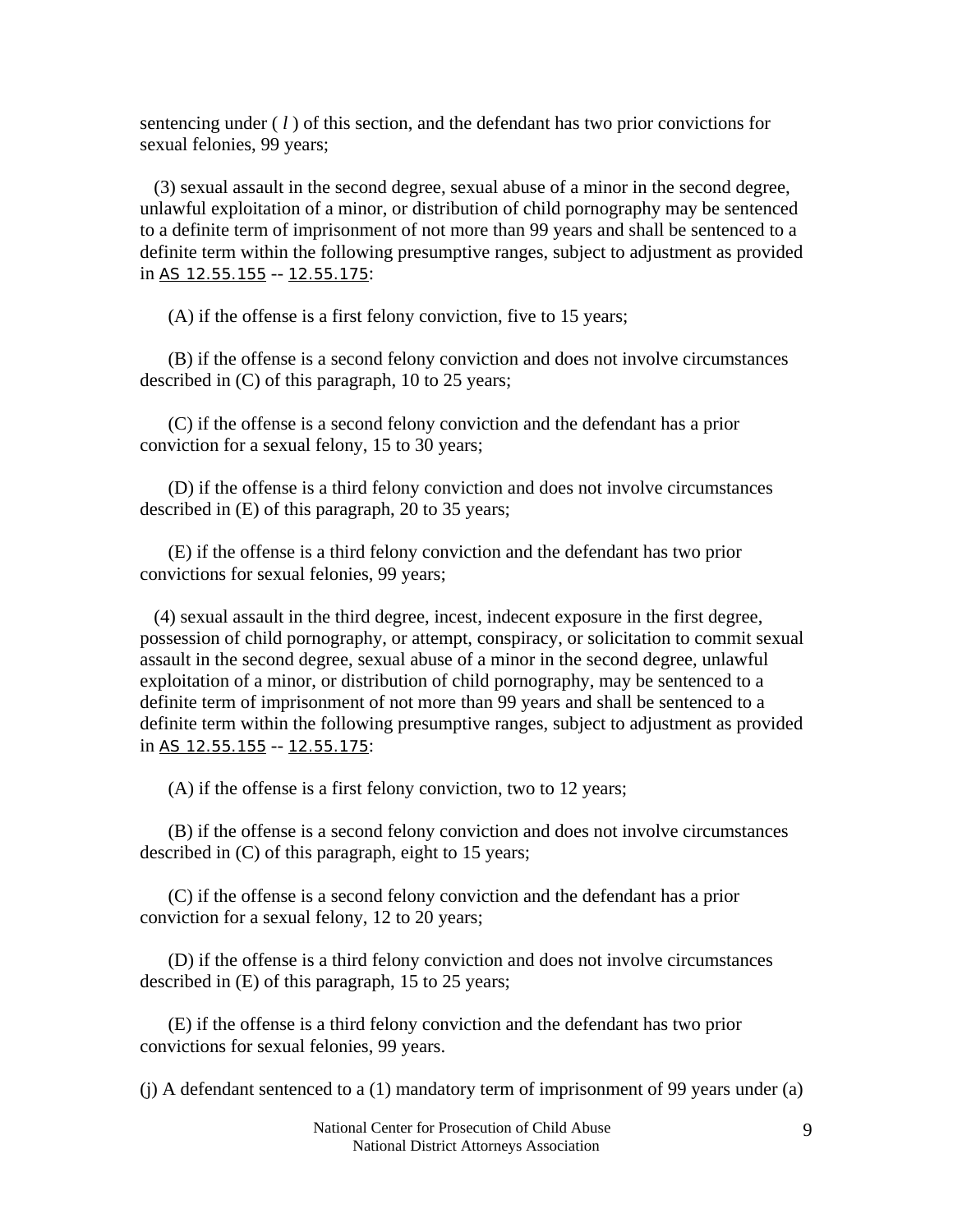of this section may apply once for a modification or reduction of sentence under the Alaska Rules of Criminal Procedure after serving one-half of the mandatory term without consideration of good time earned under [AS 33.20.010](https://www.lexis.com/research/buttonTFLink?_m=ed4927d5e39f18fcbf6b1a23329f53cc&_xfercite=%3ccite%20cc%3d%22USA%22%3e%3c%21%5bCDATA%5bAlaska%20Stat.%20%a7%2012.55.125%5d%5d%3e%3c%2fcite%3e&_butType=4&_butStat=0&_butNum=43&_butInline=1&_butinfo=AKCODE%2033.20.010&_fmtstr=FULL&docnum=1&_startdoc=1&wchp=dGLbVlW-zSkAt&_md5=aec92c99a18f6406bd177db06afed5c9), or (2) definite term of imprisonment under ( *l* ) of this section may apply once for a modification or reduction of sentence under the Alaska Rules of Criminal Procedure after serving one-half of the definite term. A defendant may not file and a court may not entertain more than one motion for modification or reduction of a sentence subject to this subsection, regardless of whether or not the court granted or denied a previous motion.

#### (k) *[Repealed, § 32 [ch 2 SLA 2005](https://www.lexis.com/research/buttonLink?_m=ed4927d5e39f18fcbf6b1a23329f53cc&_xfercite=%3ccite%20cc%3d%22USA%22%3e%3c%21%5bCDATA%5bAlaska%20Stat.%20%a7%2012.55.125%5d%5d%3e%3c%2fcite%3e&_butType=1&_butStat=0&_butNum=44&_butInline=1&_butinfo=LXE_2005_AK_CH_2&_fmtstr=FULL&docnum=1&_startdoc=1&wchp=dGLbVlW-zSkAt&_md5=08a843fb8470b9f5d440889aa107ff23).]*

( *l* ) Notwithstanding any other provision of law, a defendant convicted of an unclassified or class A felony offense, and not subject to a mandatory 99-year sentence under (a) of this section, shall be sentenced to a definite term of imprisonment of 99 years when the defendant has been previously convicted of two or more most serious felonies. If a defendant is sentenced to a definite term under this subsection,

 (1) imprisonment for the prescribed definite term may not be suspended under [AS](https://www.lexis.com/research/buttonTFLink?_m=ed4927d5e39f18fcbf6b1a23329f53cc&_xfercite=%3ccite%20cc%3d%22USA%22%3e%3c%21%5bCDATA%5bAlaska%20Stat.%20%a7%2012.55.125%5d%5d%3e%3c%2fcite%3e&_butType=4&_butStat=0&_butNum=45&_butInline=1&_butinfo=AKCODE%2012.55.080&_fmtstr=FULL&docnum=1&_startdoc=1&wchp=dGLbVlW-zSkAt&_md5=08e0d41b1b52fc976763708c7db8c91a)  [12.55.080](https://www.lexis.com/research/buttonTFLink?_m=ed4927d5e39f18fcbf6b1a23329f53cc&_xfercite=%3ccite%20cc%3d%22USA%22%3e%3c%21%5bCDATA%5bAlaska%20Stat.%20%a7%2012.55.125%5d%5d%3e%3c%2fcite%3e&_butType=4&_butStat=0&_butNum=45&_butInline=1&_butinfo=AKCODE%2012.55.080&_fmtstr=FULL&docnum=1&_startdoc=1&wchp=dGLbVlW-zSkAt&_md5=08e0d41b1b52fc976763708c7db8c91a);

(2) imposition of sentence may not be suspended under [AS 12.55.085](https://www.lexis.com/research/buttonTFLink?_m=ed4927d5e39f18fcbf6b1a23329f53cc&_xfercite=%3ccite%20cc%3d%22USA%22%3e%3c%21%5bCDATA%5bAlaska%20Stat.%20%a7%2012.55.125%5d%5d%3e%3c%2fcite%3e&_butType=4&_butStat=0&_butNum=46&_butInline=1&_butinfo=AKCODE%2012.55.085&_fmtstr=FULL&docnum=1&_startdoc=1&wchp=dGLbVlW-zSkAt&_md5=916d2ad4263b3786662f38a0fdd6bba9);

 (3) imprisonment for the prescribed definite term may not be reduced, except as provided in (j) of this section.

(m) Notwithstanding (a)(4) and (f) of this section, if a court finds that imposition of a mandatory term of imprisonment of 99 years on a defendant subject to sentencing under (a)(4) of this section would be manifestly unjust, the court may sentence the defendant to a definite term of imprisonment otherwise permissible under (a) of this section.

(n) In imposing a sentence within a presumptive range under  $(c)$ ,  $(d)$ ,  $(e)$ , or  $(i)$  of this section, the total term, made up of the active term of imprisonment plus any suspended term of imprisonment, must fall within the presumptive range, and the active term of imprisonment may not fall below the lower end of the presumptive range.

(o) Other than for convictions subject to a mandatory 99-year sentence, the court shall impose, in addition to an active term of imprisonment imposed under (i) of this section, a minimum period of (1) suspended imprisonment of five years and a minimum period of probation supervision of 15 years for conviction of an unclassified felony, (2) suspended imprisonment of three years and a minimum period of probation supervision of 10 years for conviction of a class A or class B felony, or (3) suspended imprisonment of two years and a minimum period of probation supervision of five years for conviction of a class C felony. The period of probation is in addition to any sentence received under (i) of this section and may not be suspended or reduced. Upon a defendant's release from confinement in a correctional facility, the defendant is subject to this probation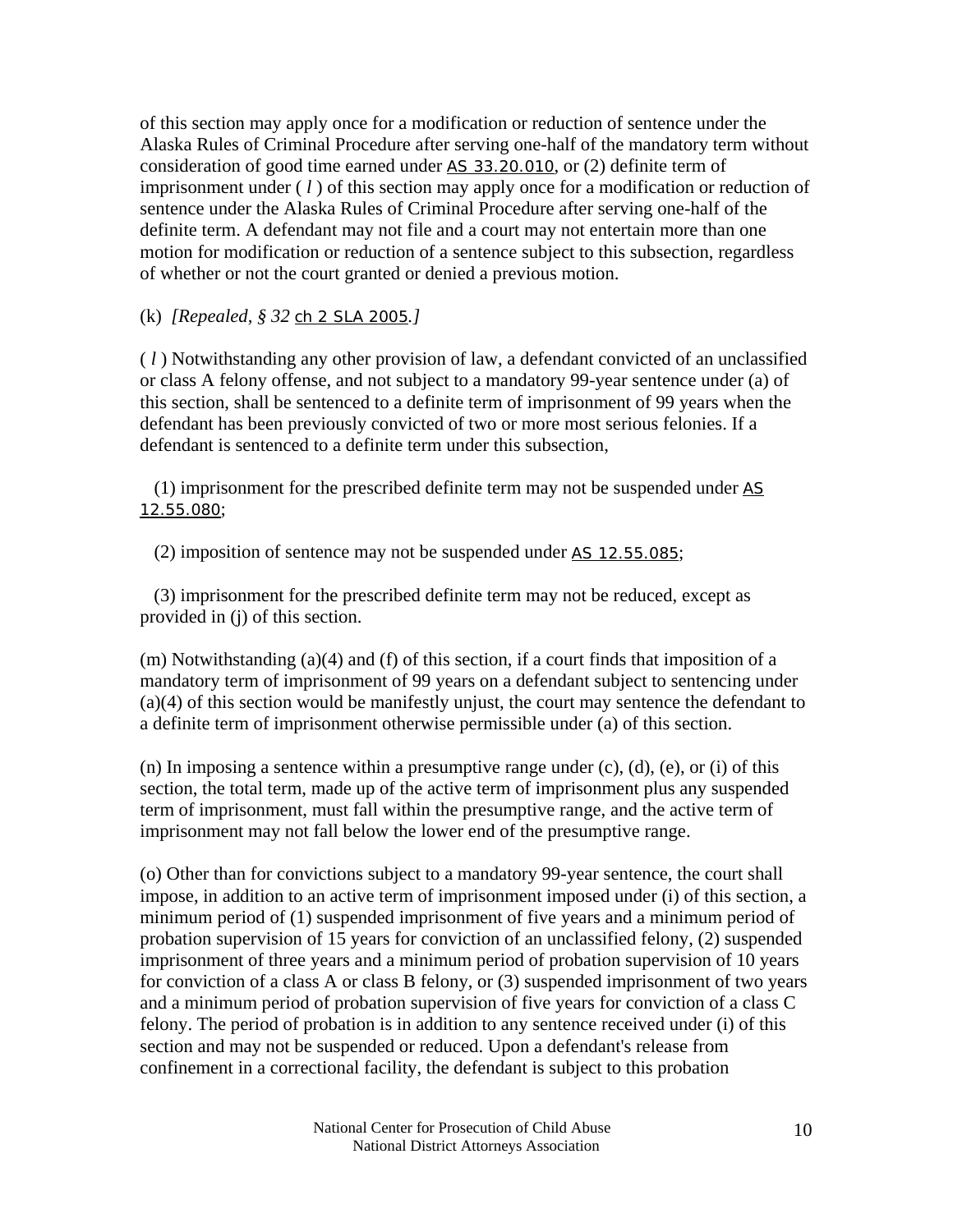<span id="page-10-0"></span>requirement and shall submit and comply with the terms and requirements of the probation.

## **ARIZONA**

## **ARKANSAS**

#### *ARK. CODE ANN. § 5-4-604 (2008). Aggravating circumstances*

An aggravating circumstance is limited to the following:

 (1) The capital murder was committed by a person imprisoned as a result of a felony conviction;

 (2) The capital murder was committed by a person unlawfully at liberty after being sentenced to imprisonment as a result of a felony conviction;

 (3) The person previously committed another felony, an element of which was the use or threat of violence to another person or the creation of a substantial risk of death or serious physical injury to another person;

 (4) The person in the commission of the capital murder knowingly created a great risk of death to a person other than the victim or caused the death of more than one (1) person in the same criminal episode;

 (5) The capital murder was committed for the purpose of avoiding or preventing an arrest or effecting an escape from custody;

(6) The capital murder was committed for pecuniary gain;

 (7) The capital murder was committed for the purpose of disrupting or hindering the lawful exercise of any government or political function;

(8) (A) The capital murder was committed in an especially cruel or depraved manner.

(B) (i) For purposes of subdivision  $(8)(A)$  of this section, a capital murder is committed in an especially cruel manner when, as part of a course of conduct intended to inflict mental anguish, serious physical abuse, or torture upon the victim prior to the victim's death, mental anguish, serious physical abuse, or torture is inflicted.

(ii) (a) "Mental anguish" means the victim's uncertainty as to his or her ultimate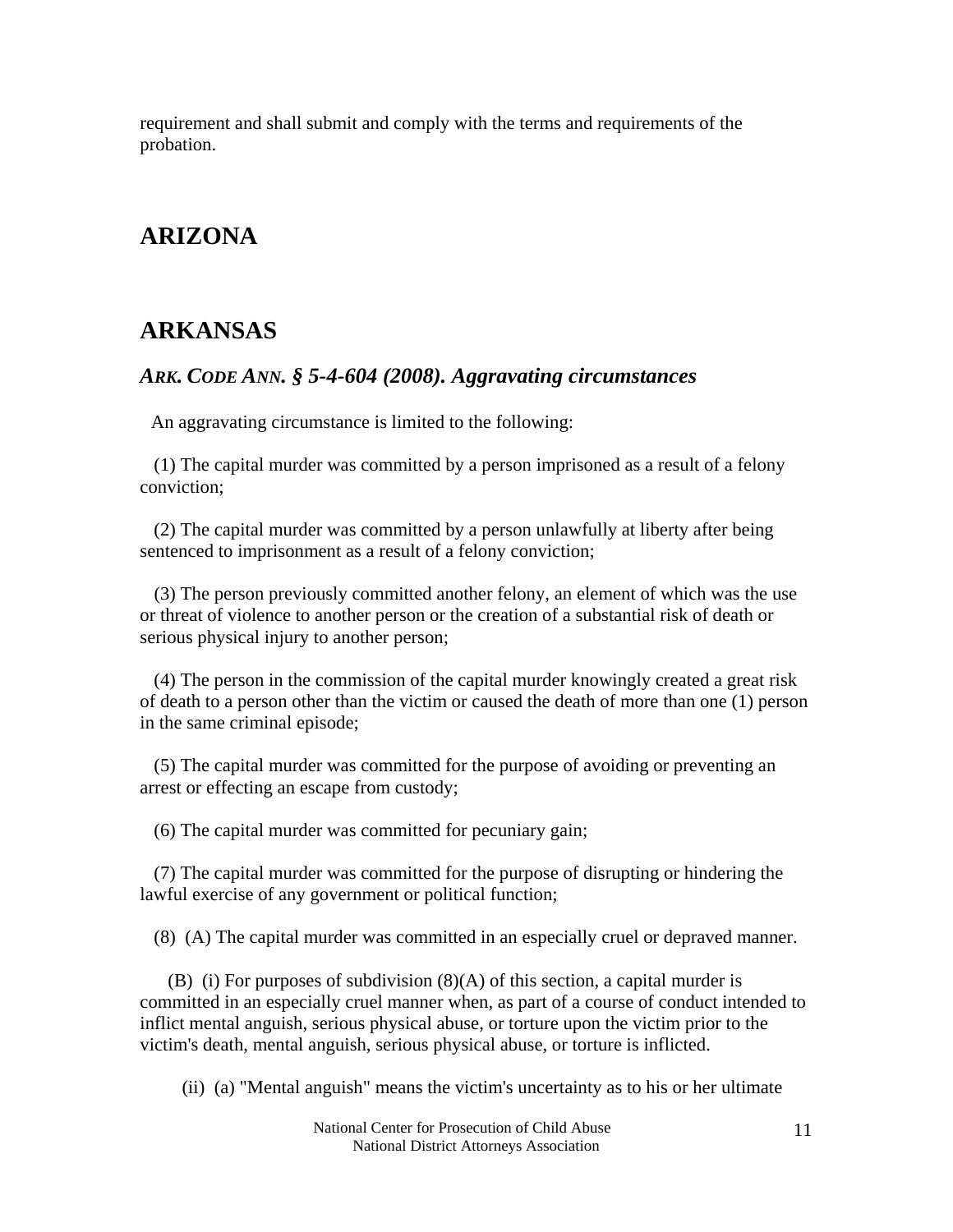<span id="page-11-0"></span>fate.

 (b) "Serious physical abuse" means physical abuse that creates a substantial risk of death or that causes protracted impairment of health, or loss or protracted impairment of the function of any bodily member or organ.

 (c) "Torture" means the infliction of extreme physical pain for a prolonged period of time prior to the victim's death.

 (C) For purposes of subdivision (8)(A) of this section, a capital murder is committed in an especially depraved manner when the person relishes the murder, evidencing debasement or perversion, or shows an indifference to the suffering of the victim and evidences a sense of pleasure in committing the murder;

 (9) The capital murder was committed by means of a destructive device, bomb, explosive, or similar device that the person planted, hid, or concealed in any place, area, dwelling, building, or structure, or mailed or delivered, or caused to be planted, hidden, concealed, mailed, or delivered, and the person knew that his or her act would create a great risk of death to human life; or

 (10) The capital murder was committed against a person whom the defendant knew or reasonably should have known was especially vulnerable to the attack because:

 (A) Of either a temporary or permanent severe physical or mental disability which would interfere with the victim's ability to flee or to defend himself or herself; or

(B) The person was twelve (12) years of age or younger.

## **CALIFORNIA**

#### *CAL. PENAL CODE § 189 (2009). Degrees of Murder*

All murder which is perpetrated by means of a destructive device or explosive, a weapon of mass destruction, knowing use of ammunition designed primarily to penetrate metal or armor, poison, lying in wait, torture, or by any other kind of willful, deliberate, and premeditated killing, or which is committed in the perpetration of, or attempt to perpetrate, arson, rape, carjacking, robbery, burglary, mayhem, kidnapping, train wrecking, or any act punishable under Section 206, 286, 288, 288a, or 289, or any murder which is perpetrated by means of discharging a firearm from a motor vehicle, intentionally at another person outside of the vehicle with the intent to inflict death, is murder of the first degree. All other kinds of murders are of the second degree.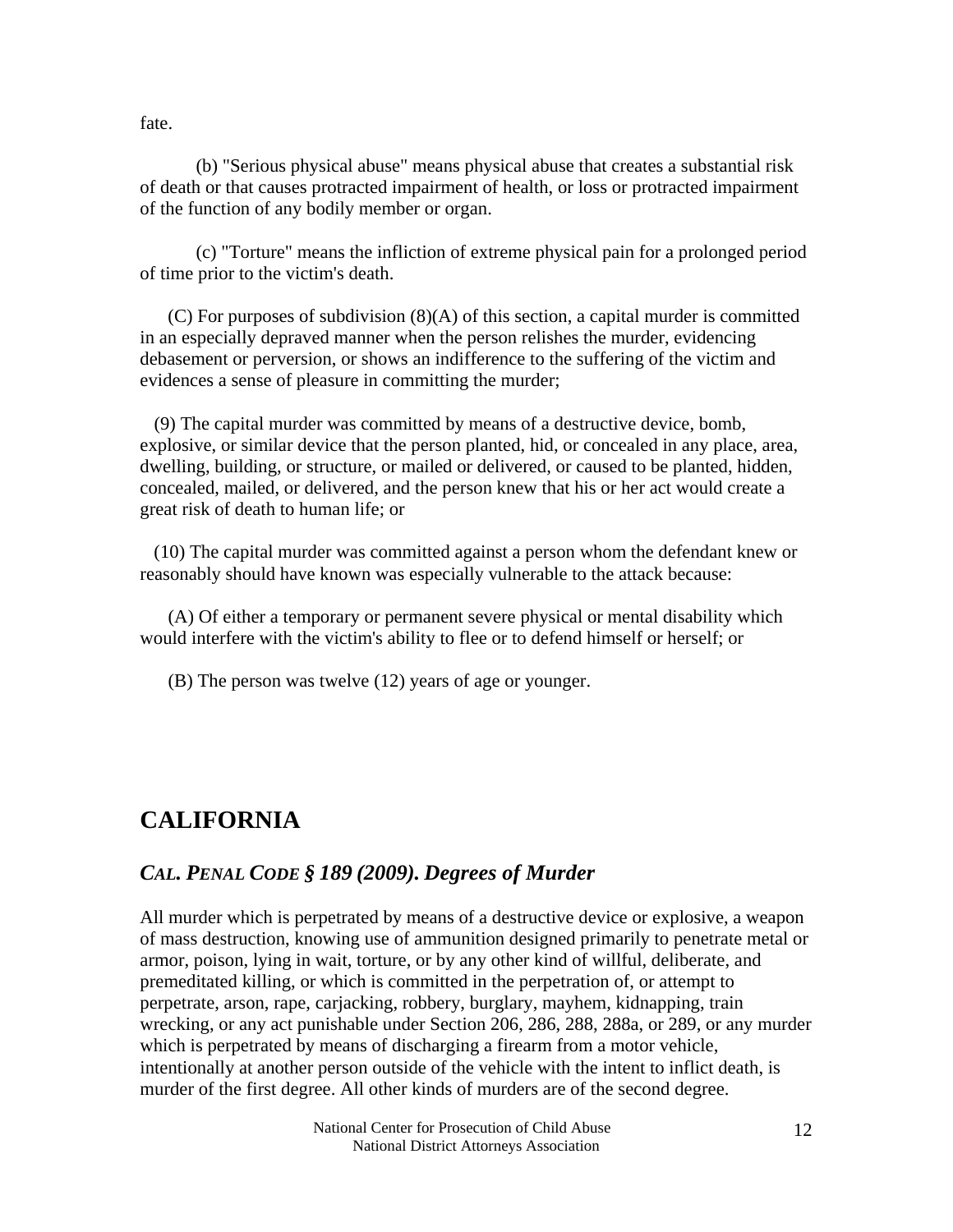<span id="page-12-0"></span>As used in this section, "destructive device" means any destructive device as defined in Section 12301, and "explosive" means any explosive as defined in [Section 12000 of the](https://www.lexis.com/research/buttonTFLink?_m=f6a01797494508e4f50b60b1bdc3f210&_xfercite=%3ccite%20cc%3d%22USA%22%3e%3c%21%5bCDATA%5bCal%20Pen%20Code%20%a7%20189%5d%5d%3e%3c%2fcite%3e&_butType=4&_butStat=0&_butNum=2&_butInline=1&_butinfo=CA%20HEALTH%20SAF%2012000&_fmtstr=FULL&docnum=1&_startdoc=1&wchp=dGLbVtb-zSkAb&_md5=6989beed0cf3193f0a86035108603656)  [Health and Safety Code](https://www.lexis.com/research/buttonTFLink?_m=f6a01797494508e4f50b60b1bdc3f210&_xfercite=%3ccite%20cc%3d%22USA%22%3e%3c%21%5bCDATA%5bCal%20Pen%20Code%20%a7%20189%5d%5d%3e%3c%2fcite%3e&_butType=4&_butStat=0&_butNum=2&_butInline=1&_butinfo=CA%20HEALTH%20SAF%2012000&_fmtstr=FULL&docnum=1&_startdoc=1&wchp=dGLbVtb-zSkAb&_md5=6989beed0cf3193f0a86035108603656).

As used in this section, "weapon of mass destruction" means any item defined in Section 11417.

To prove the killing was "deliberate and premeditated," it shall not be necessary to prove the defendant maturely and meaningfully reflected upon the gravity of his or her act.

### *CAL. PENAL CODE § 190.2 (2009). Penalty on Finding of Special Circumstance*

(a) The penalty for a defendant who is found guilty of murder in the first degree is death or imprisonment in the state prison for life without the possibility of parole if one or more of the following special circumstances has been found under Section 190.4 to be true:

(1) The murder was intentional and carried out for financial gain.

 (2) The defendant was convicted previously of murder in the first or second degree. For the purpose of this paragraph, an offense committed in another jurisdiction, which if committed in California would be punishable as first or second degree murder, shall be deemed murder in the first or second degree.

 (3) The defendant, in this proceeding, has been convicted of more than one offense of murder in the first or second degree.

 (4) The murder was committed by means of a destructive device, bomb, or explosive planted, hidden, or concealed in any place, area, dwelling, building, or structure, and the defendant knew, or reasonably should have known, that his or her act or acts would create a great risk of death to one or more human beings.

 (5) The murder was committed for the purpose of avoiding or preventing a lawful arrest, or perfecting or attempting to perfect, an escape from lawful custody.

 (6) The murder was committed by means of a destructive device, bomb, or explosive that the defendant mailed or delivered, attempted to mail or deliver, or caused to be mailed or delivered, and the defendant knew, or reasonably should have known, that his or her act or acts would create a great risk of death to one or more human beings.

 (7) The victim was a peace officer, as defined in Section 830.1, 830.2, 830.3, 830.31, 830.32, 830.33, 830.34, 830.35, 830.36, 830.37, 830.4, 830.5, 830.6, 830.10, 830.11, or 830.12, who, while engaged in the course of the performance of his or her duties, was intentionally killed, and the defendant knew, or reasonably should have known, that the victim was a peace officer engaged in the performance of his or her duties; or the victim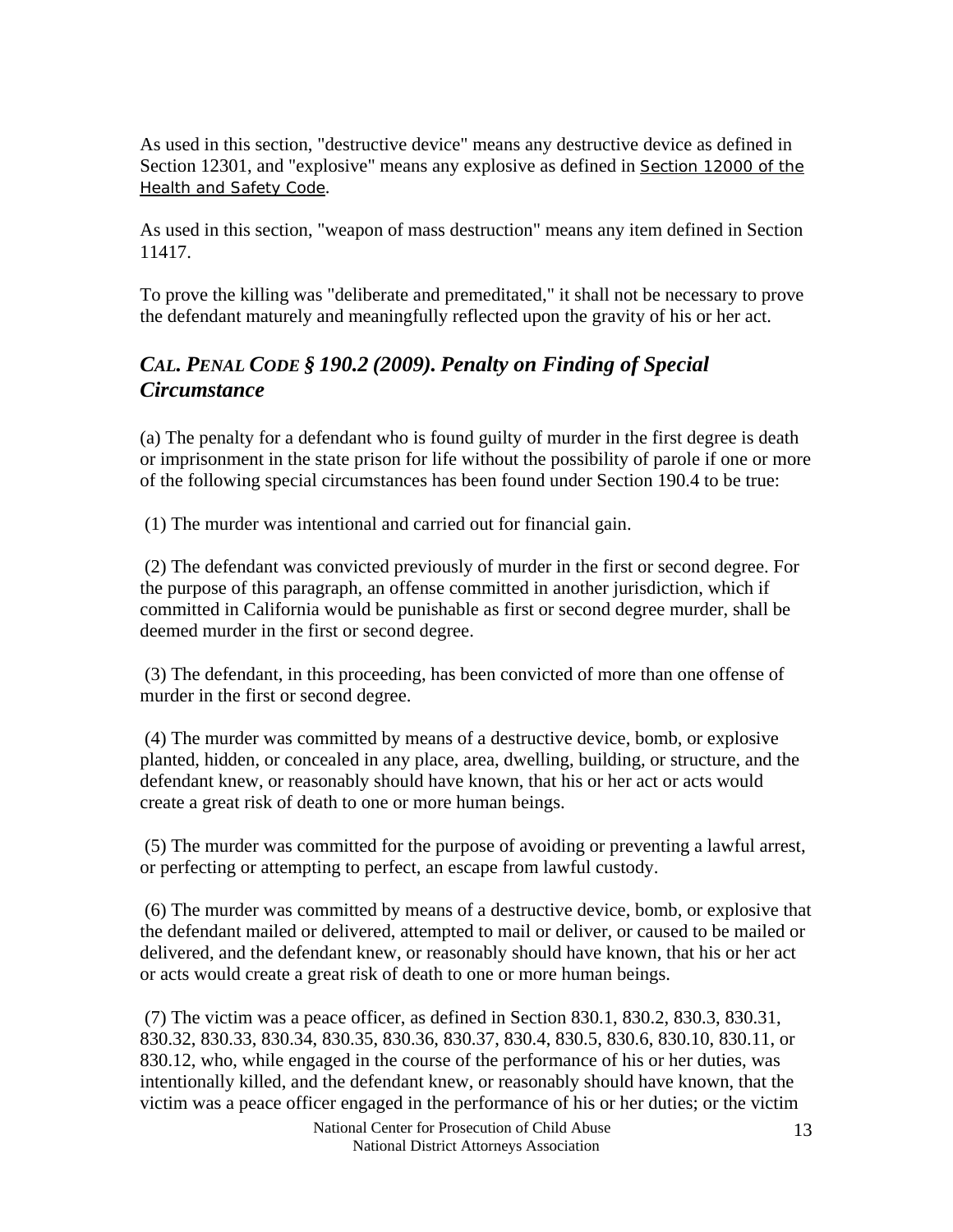was a peace officer, as defined in the above-enumerated sections, or a former peace officer under any of those sections, and was intentionally killed in retaliation for the performance of his or her official duties.

 (8) The victim was a federal law enforcement officer or agent who, while engaged in the course of the performance of his or her duties, was intentionally killed, and the defendant knew, or reasonably should have known, that the victim was a federal law enforcement officer or agent engaged in the performance of his or her duties; or the victim was a federal law enforcement officer or agent, and was intentionally killed in retaliation for the performance of his or her official duties.

 (9) The victim was a firefighter, as defined in Section 245.1, who, while engaged in the course of the performance of his or her duties, was intentionally killed, and the defendant knew, or reasonably should have known, that the victim was a firefighter engaged in the performance of his or her duties.

 (10) The victim was a witness to a crime who was intentionally killed for the purpose of preventing his or her testimony in any criminal or juvenile proceeding, and the killing was not committed during the commission or attempted commission, of the crime to which he or she was a witness; or the victim was a witness to a crime and was intentionally killed in retaliation for his or her testimony in any criminal or juvenile proceeding. As used in this paragraph, "juvenile proceeding" means a proceeding brought pursuant to [Section 602 or 707 of the Welfare and Institutions Code.](https://www.lexis.com/research/buttonTFLink?_m=e5d25b6d0692c7a62e88bd16f2358e42&_xfercite=%3ccite%20cc%3d%22USA%22%3e%3c%21%5bCDATA%5bCal%20Pen%20Code%20%a7%20190.2%5d%5d%3e%3c%2fcite%3e&_butType=4&_butStat=0&_butNum=2&_butInline=1&_butinfo=CA%20WEL%20INST%20602&_fmtstr=FULL&docnum=1&_startdoc=1&wchp=dGLbVtb-zSkAb&_md5=068087d4c8cb6ef5eda2d89c532a5167)

 (11) The victim was a prosecutor or assistant prosecutor or a former prosecutor or assistant prosecutor of any local or state prosecutor's office in this or any other state, or of a federal prosecutor's office, and the murder was intentionally carried out in retaliation for, or to prevent the performance of, the victim's official duties.

 (12) The victim was a judge or former judge of any court of record in the local, state, or federal system in this or any other state, and the murder was intentionally carried out in retaliation for, or to prevent the performance of, the victim's official duties.

 (13) The victim was an elected or appointed official or former official of the federal government, or of any local or state government of this or any other state, and the killing was intentionally carried out in retaliation for, or to prevent the performance of, the victim's official duties.

 (14) The murder was especially heinous, atrocious, or cruel, manifesting exceptional depravity. As used in this section, the phrase "especially heinous, atrocious, or cruel, manifesting exceptional depravity" means a conscienceless or pitiless crime that is unnecessarily torturous to the victim.

(15) The defendant intentionally killed the victim by means of lying in wait.

(16) The victim was intentionally killed because of his or her race, color, religion,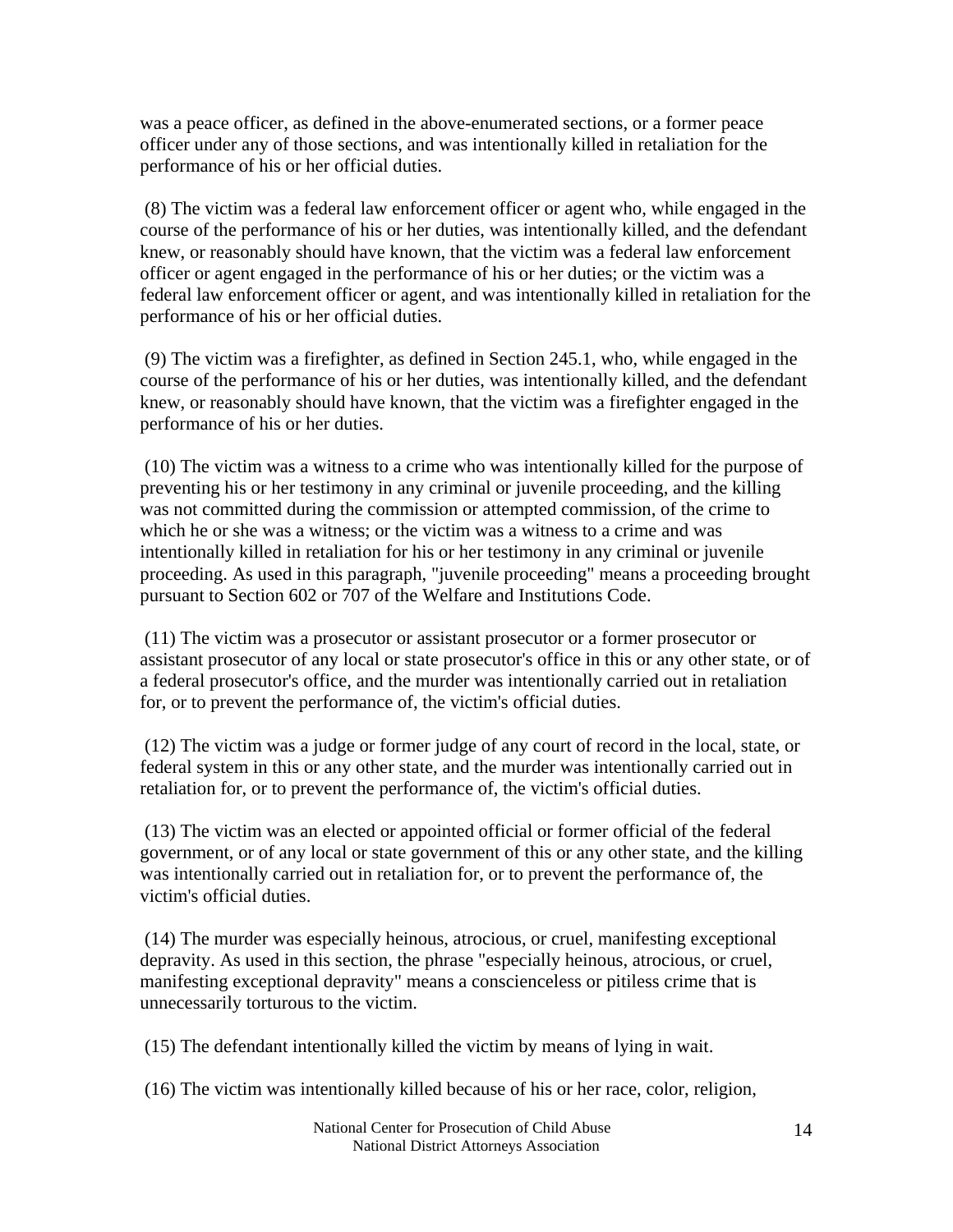nationality, or country of origin.

 (17) The murder was committed while the defendant was engaged in, or was an accomplice in, the commission of, attempted commission of, or the immediate flight after committing, or attempting to commit, the following felonies:

- (A) Robbery in violation of Section 211 or 212.5.
- (B) Kidnapping in violation of Section 207, 209, or 209.5.
- (C) Rape in violation of Section 261.

(D) Sodomy in violation of Section 286.

 (E) The performance of a lewd or lascivious act upon the person of a child under the age of 14 years in violation of Section 288.

(F) Oral copulation in violation of Section 288a.

(G) Burglary in the first or second degree in violation of Section 460.

(H) Arson in violation of subdivision (b) of Section 451.

(I) Train wrecking in violation of Section 219.

(J) Mayhem in violation of Section 203.

(K) Rape by instrument in violation of Section 289.

(L) Carjacking, as defined in Section 215.

 (M) To prove the special circumstances of kidnapping in subparagraph (B), or arson in subparagraph (H), if there is specific intent to kill, it is only required that there be proof of the elements of those felonies. If so established, those two special circumstances are proven even if the felony of kidnapping or arson is committed primarily or solely for the purpose of facilitating the murder.

(18) The murder was intentional and involved the infliction of torture.

(19) The defendant intentionally killed the victim by the administration of poison.

 (20) The victim was a juror in any court of record in the local, state, or federal system in this or any other state, and the murder was intentionally carried out in retaliation for, or to prevent the performance of, the victim's official duties.

(21) The murder was intentional and perpetrated by means of discharging a firearm from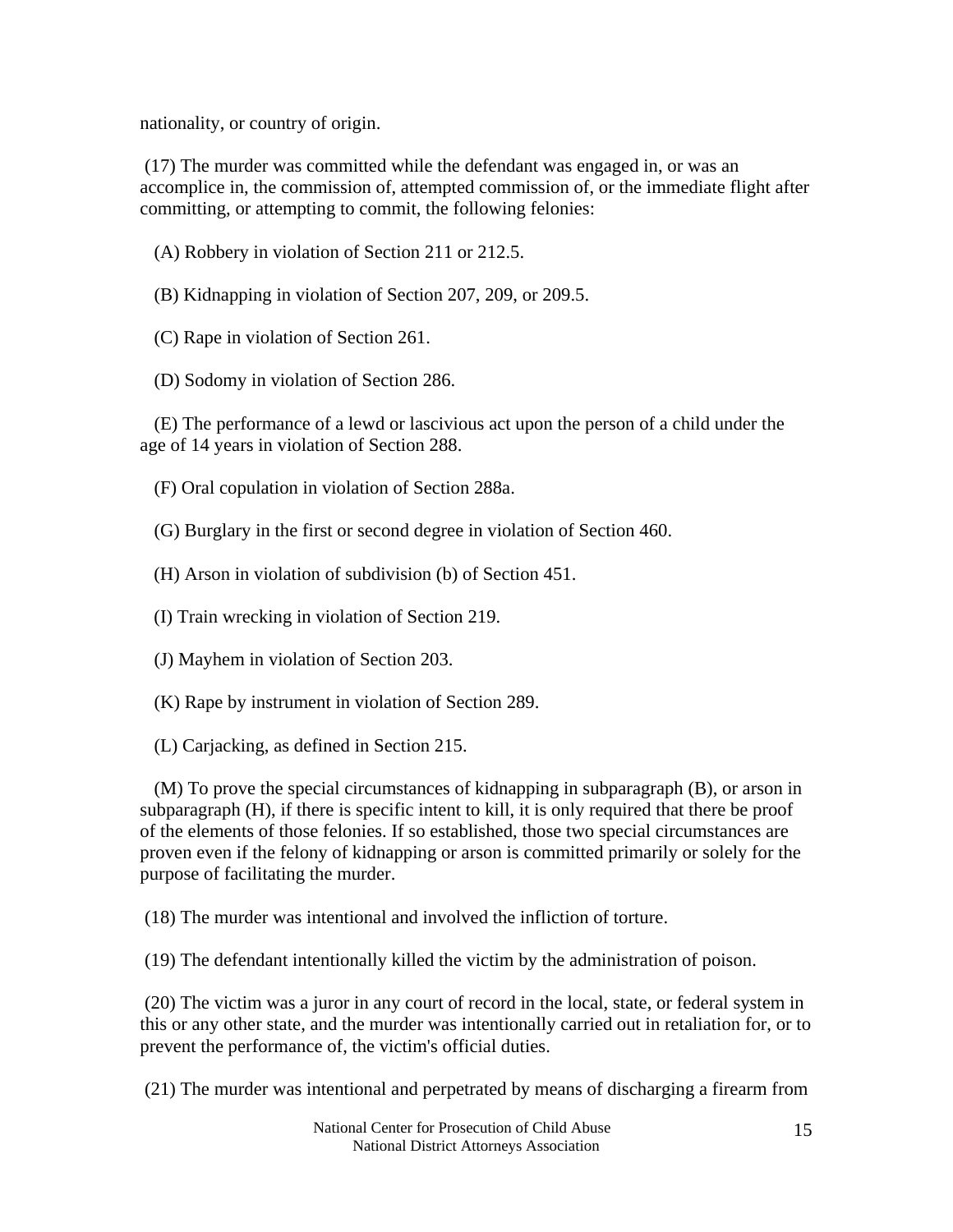<span id="page-15-0"></span>a motor vehicle, intentionally at another person or persons outside the vehicle with the intent to inflict death. For purposes of this paragraph, "motor vehicle" means any vehicle as defined in [Section 415 of the Vehicle Code.](https://www.lexis.com/research/buttonTFLink?_m=e5d25b6d0692c7a62e88bd16f2358e42&_xfercite=%3ccite%20cc%3d%22USA%22%3e%3c%21%5bCDATA%5bCal%20Pen%20Code%20%a7%20190.2%5d%5d%3e%3c%2fcite%3e&_butType=4&_butStat=0&_butNum=3&_butInline=1&_butinfo=CA%20VEH%20415&_fmtstr=FULL&docnum=1&_startdoc=1&wchp=dGLbVtb-zSkAb&_md5=5ff66683ca9c89204f737272a5b61878)

 (22) The defendant intentionally killed the victim while the defendant was an active participant in a criminal street gang, as defined in subdivision (f) of Section 186.22, and the murder was carried out to further the activities of the criminal street gang.

(b) Unless an intent to kill is specifically required under subdivision (a) for a special circumstance enumerated therein, an actual killer, as to whom the special circumstance has been found to be true under Section 190.4, need not have had any intent to kill at the time of the commission of the offense which is the basis of the special circumstance in order to suffer death or confinement in the state prison for life without the possibility of parole.

(c) Every person, not the actual killer, who, with the intent to kill, aids, abets, counsels, commands, induces, solicits, requests, or assists any actor in the commission of murder in the first degree shall be punished by death or imprisonment in the state prison for life without the possibility of parole if one or more of the special circumstances enumerated in subdivision (a) has been found to be true under Section 190.4.

(d) Notwithstanding subdivision (c), every person, not the actual killer, who, with reckless indifference to human life and as a major participant, aids, abets, counsels, commands, induces, solicits, requests, or assists in the commission of a felony enumerated in paragraph (17) of subdivision (a) which results in the death of some person or persons, and who is found guilty of murder in the first degree therefor, shall be punished by death or imprisonment in the state prison for life without the possibility of parole if a special circumstance enumerated in paragraph (17) of subdivision (a) has been found to be true under Section 190.4.

 The penalty shall be determined as provided in this section and Sections 190.1, 190.3, 190.4, and 190.5.

#### *CAL. PENAL CODE § 206 (2009). Torture*

Every person who, with the intent to cause cruel or extreme pain and suffering for the purpose of revenge, extortion, persuasion, or for any sadistic purpose, inflicts great bodily injury as defined in Section 12022.7 upon the person of another, is guilty of torture.

The crime of torture does not require any proof that the victim suffered pain.

## **COLORADO**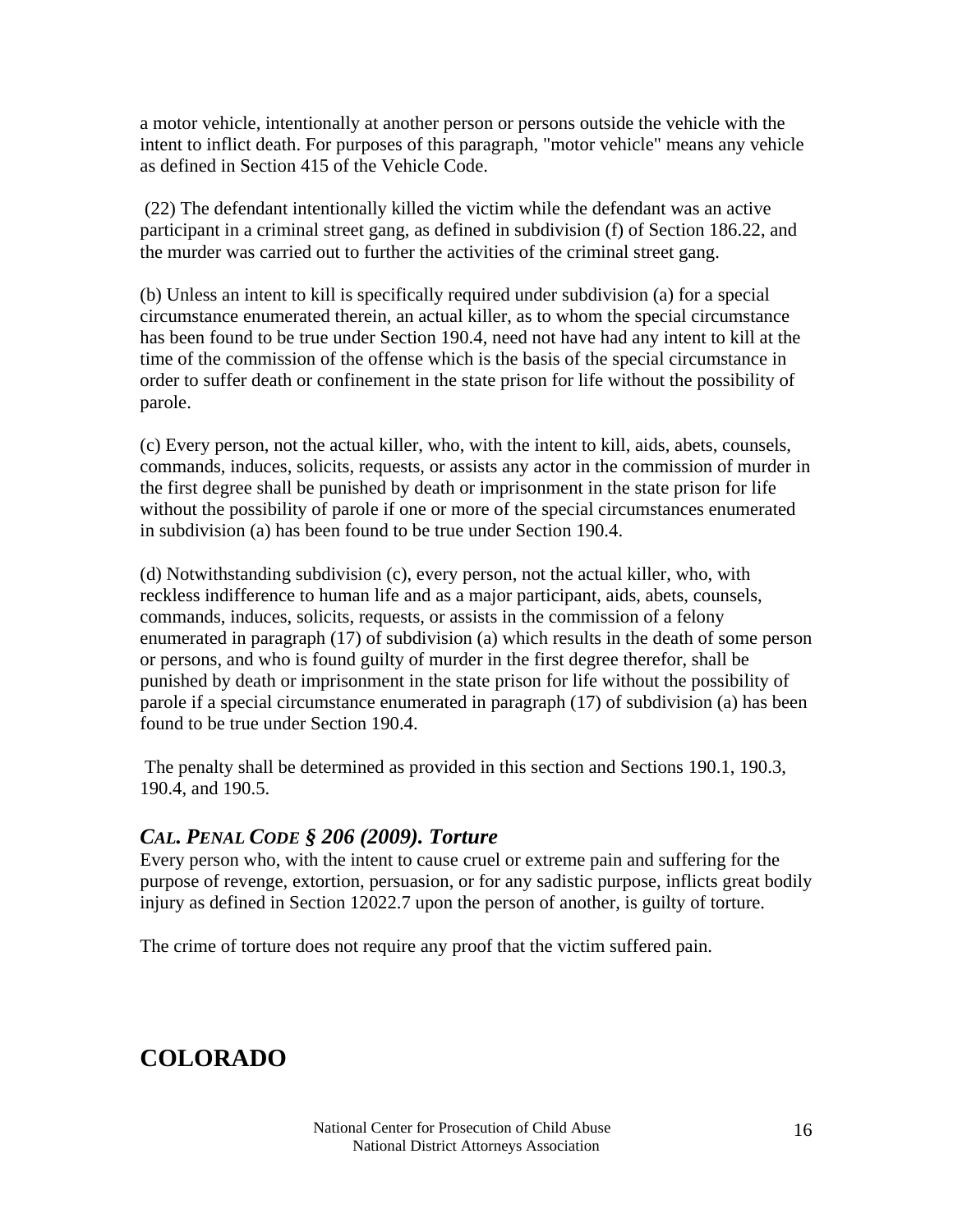<span id="page-16-0"></span>**CONNECTICUT** 

## **DELAWARE**

## **DISTRICT OF COLUMBIA**

## **FLORIDA**

**GEORGIA** 

**HAWAII** 

**IDAHO**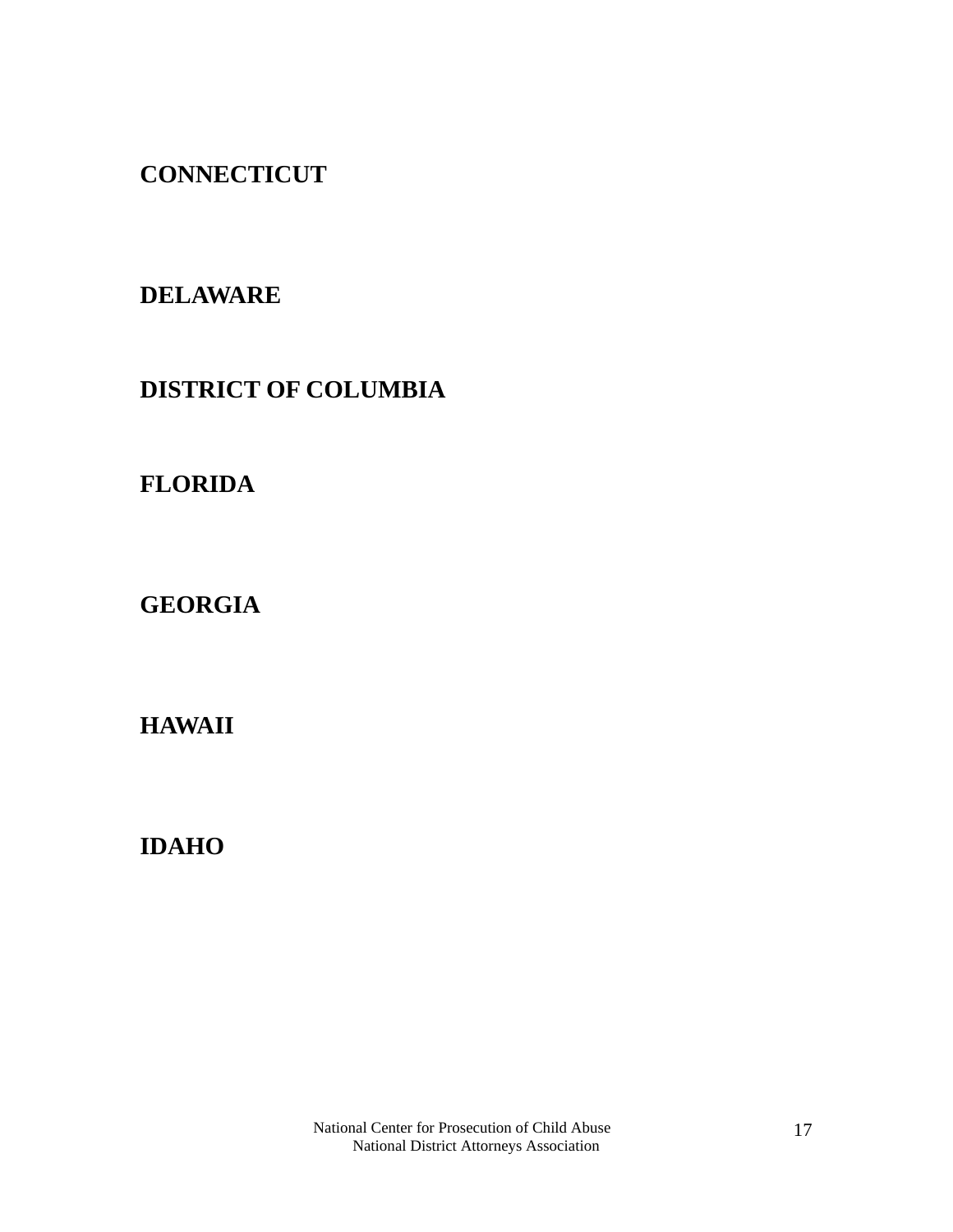## <span id="page-17-0"></span>**ILLINOIS**

## **INDIANA**

#### *IND. CODE ANN. § 35-50-2-9 (2009). Death Sentences.*

The state may seek either a death sentence or a sentence of life imprisonment without parole for murder by alleging, on a page separate from the rest of the charging instrument, the existence of at least one (1) of the aggravating circumstances listed in subsection (b). In the sentencing hearing after a person is convicted of murder, the state must prove beyond a reasonable doubt the existence of at least one (1) of the aggravating circumstances alleged. However, the state may not proceed against a defendant under this section if a court determines at a pretrial hearing under IC 35-36-9 that the defendant is an individual with mental retardation.

(b) The aggravating circumstances are as follows:

 (1) The defendant committed the murder by intentionally killing the victim while committing or attempting to commit any of the following:

- (A) Arson ([IC 35-43-1-1\)](https://www.lexis.com/research/buttonTFLink?_m=203bef922a07d45e8f3e5e0f1c5b99c5&_xfercite=%3ccite%20cc%3d%22USA%22%3e%3c%21%5bCDATA%5bBurns%20Ind.%20Code%20Ann.%20%a7%2035-50-2-9%5d%5d%3e%3c%2fcite%3e&_butType=4&_butStat=0&_butNum=2&_butInline=1&_butinfo=INCODE%2035-43-1-1&_fmtstr=FULL&docnum=1&_startdoc=1&wchp=dGLzVlz-zSkAt&_md5=8e200ba3489604edecdcaa3e58012fa8).
- (B) Burglary ([IC 35-43-2-1\)](https://www.lexis.com/research/buttonTFLink?_m=203bef922a07d45e8f3e5e0f1c5b99c5&_xfercite=%3ccite%20cc%3d%22USA%22%3e%3c%21%5bCDATA%5bBurns%20Ind.%20Code%20Ann.%20%a7%2035-50-2-9%5d%5d%3e%3c%2fcite%3e&_butType=4&_butStat=0&_butNum=3&_butInline=1&_butinfo=INCODE%2035-43-2-1&_fmtstr=FULL&docnum=1&_startdoc=1&wchp=dGLzVlz-zSkAt&_md5=d6c697805753948dc5f362bb40ad79be).
- (C) Child molesting ([IC 35-42-4-3\)](https://www.lexis.com/research/buttonTFLink?_m=203bef922a07d45e8f3e5e0f1c5b99c5&_xfercite=%3ccite%20cc%3d%22USA%22%3e%3c%21%5bCDATA%5bBurns%20Ind.%20Code%20Ann.%20%a7%2035-50-2-9%5d%5d%3e%3c%2fcite%3e&_butType=4&_butStat=0&_butNum=4&_butInline=1&_butinfo=INCODE%2035-42-4-3&_fmtstr=FULL&docnum=1&_startdoc=1&wchp=dGLzVlz-zSkAt&_md5=3dbd5dec389a57dc630e7baaa3b1c6ef).
- (D) Criminal deviate conduct ([IC 35-42-4-2\)](https://www.lexis.com/research/buttonTFLink?_m=203bef922a07d45e8f3e5e0f1c5b99c5&_xfercite=%3ccite%20cc%3d%22USA%22%3e%3c%21%5bCDATA%5bBurns%20Ind.%20Code%20Ann.%20%a7%2035-50-2-9%5d%5d%3e%3c%2fcite%3e&_butType=4&_butStat=0&_butNum=5&_butInline=1&_butinfo=INCODE%2035-42-4-2&_fmtstr=FULL&docnum=1&_startdoc=1&wchp=dGLzVlz-zSkAt&_md5=5ca8a5c64c89b03cf07eef032897a61a).
- (E) Kidnapping [\(IC 35-42-3-2\)](https://www.lexis.com/research/buttonTFLink?_m=203bef922a07d45e8f3e5e0f1c5b99c5&_xfercite=%3ccite%20cc%3d%22USA%22%3e%3c%21%5bCDATA%5bBurns%20Ind.%20Code%20Ann.%20%a7%2035-50-2-9%5d%5d%3e%3c%2fcite%3e&_butType=4&_butStat=0&_butNum=6&_butInline=1&_butinfo=INCODE%2035-42-3-2&_fmtstr=FULL&docnum=1&_startdoc=1&wchp=dGLzVlz-zSkAt&_md5=b5471ff35d383957a92b19c9974d056d).
- (F) Rape [\(IC 35-42-4-1](https://www.lexis.com/research/buttonTFLink?_m=203bef922a07d45e8f3e5e0f1c5b99c5&_xfercite=%3ccite%20cc%3d%22USA%22%3e%3c%21%5bCDATA%5bBurns%20Ind.%20Code%20Ann.%20%a7%2035-50-2-9%5d%5d%3e%3c%2fcite%3e&_butType=4&_butStat=0&_butNum=7&_butInline=1&_butinfo=INCODE%2035-42-4-1&_fmtstr=FULL&docnum=1&_startdoc=1&wchp=dGLzVlz-zSkAt&_md5=bc8eb70ed2644f5bf362302704738ccd)).
- (G) Robbery [\(IC 35-42-5-1\)](https://www.lexis.com/research/buttonTFLink?_m=203bef922a07d45e8f3e5e0f1c5b99c5&_xfercite=%3ccite%20cc%3d%22USA%22%3e%3c%21%5bCDATA%5bBurns%20Ind.%20Code%20Ann.%20%a7%2035-50-2-9%5d%5d%3e%3c%2fcite%3e&_butType=4&_butStat=0&_butNum=8&_butInline=1&_butinfo=INCODE%2035-42-5-1&_fmtstr=FULL&docnum=1&_startdoc=1&wchp=dGLzVlz-zSkAt&_md5=338b0506daa02563f89bc82450b0b433).
- (H) Carjacking [\(IC 35-42-5-2](https://www.lexis.com/research/buttonTFLink?_m=203bef922a07d45e8f3e5e0f1c5b99c5&_xfercite=%3ccite%20cc%3d%22USA%22%3e%3c%21%5bCDATA%5bBurns%20Ind.%20Code%20Ann.%20%a7%2035-50-2-9%5d%5d%3e%3c%2fcite%3e&_butType=4&_butStat=0&_butNum=9&_butInline=1&_butinfo=INCODE%2035-42-5-2&_fmtstr=FULL&docnum=1&_startdoc=1&wchp=dGLzVlz-zSkAt&_md5=73c27255cf3f9de9ad01331f91d96ebe)).
- (I) Criminal gang activity [\(IC 35-45-9-3\)](https://www.lexis.com/research/buttonTFLink?_m=203bef922a07d45e8f3e5e0f1c5b99c5&_xfercite=%3ccite%20cc%3d%22USA%22%3e%3c%21%5bCDATA%5bBurns%20Ind.%20Code%20Ann.%20%a7%2035-50-2-9%5d%5d%3e%3c%2fcite%3e&_butType=4&_butStat=0&_butNum=10&_butInline=1&_butinfo=INCODE%2035-45-9-3&_fmtstr=FULL&docnum=1&_startdoc=1&wchp=dGLzVlz-zSkAt&_md5=5f5c2dac676edf567b86278dfef01318).
- (J) Dealing in cocaine or a narcotic drug ([IC 35-48-4-1\)](https://www.lexis.com/research/buttonTFLink?_m=203bef922a07d45e8f3e5e0f1c5b99c5&_xfercite=%3ccite%20cc%3d%22USA%22%3e%3c%21%5bCDATA%5bBurns%20Ind.%20Code%20Ann.%20%a7%2035-50-2-9%5d%5d%3e%3c%2fcite%3e&_butType=4&_butStat=0&_butNum=11&_butInline=1&_butinfo=INCODE%2035-48-4-1&_fmtstr=FULL&docnum=1&_startdoc=1&wchp=dGLzVlz-zSkAt&_md5=dfced183c59f77031c2e33e60e6f304a).
- (2) The defendant committed the murder by the unlawful detonation of an explosive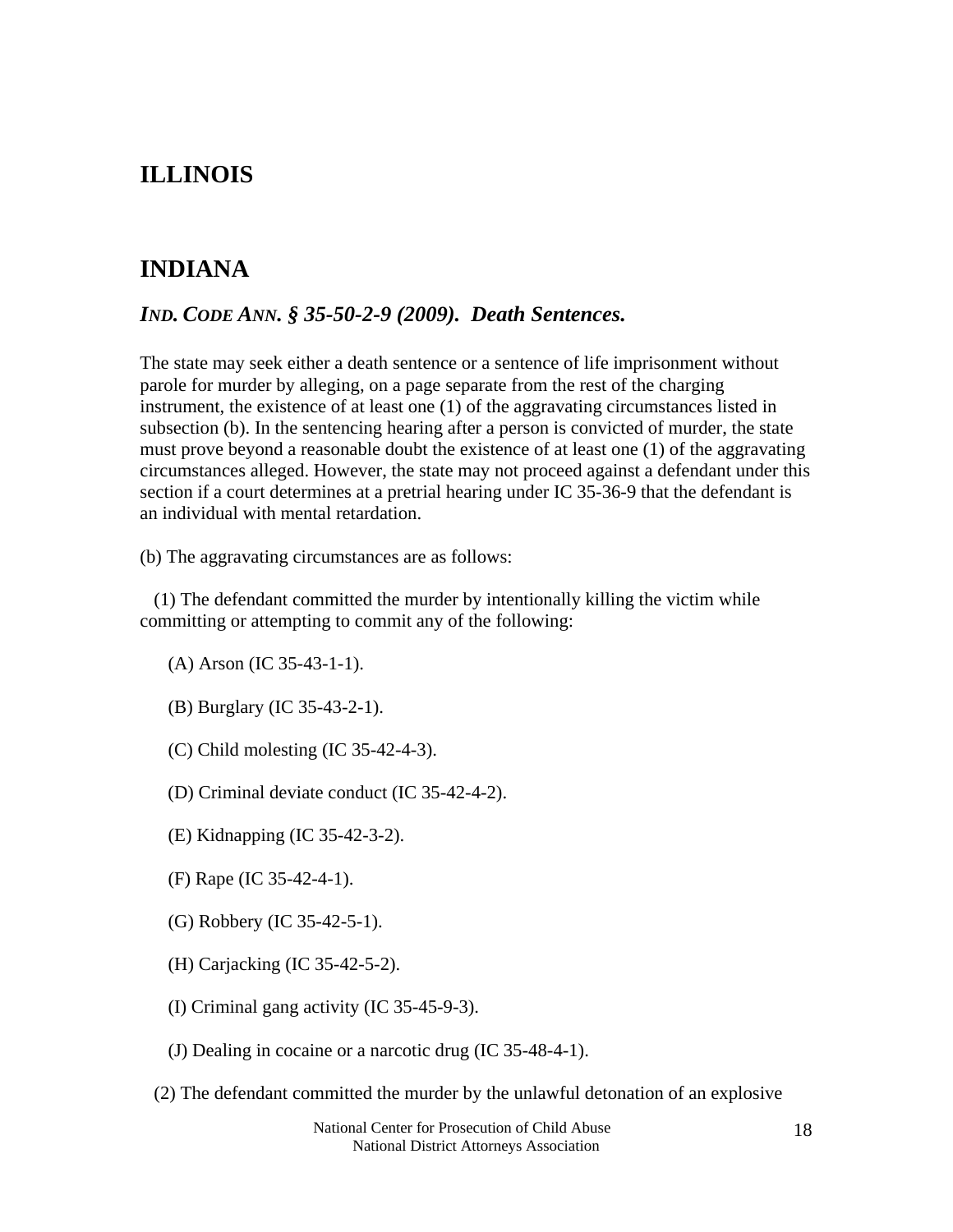with intent to injure person or damage property.

(3) The defendant committed the murder by lying in wait.

(4) The defendant who committed the murder was hired to kill.

(5) The defendant committed the murder by hiring another person to kill.

 (6) The victim of the murder was a corrections employee, probation officer, parole officer, community corrections worker, home detention officer, fireman, judge, or law enforcement officer, and either:

(A) the victim was acting in the course of duty; or

 (B) the murder was motivated by an act the victim performed while acting in the course of duty.

(7) The defendant has been convicted of another murder.

 (8) The defendant has committed another murder, at any time, regardless of whether the defendant has been convicted of that other murder.

(9) The defendant was:

(A) under the custody of the department of correction;

(B) under the custody of a county sheriff;

(C) on probation after receiving a sentence for the commission of a felony; or

(D) on parole;

at the time the murder was committed.

(10) The defendant dismembered the victim.

(11) The defendant burned, mutilated, or tortured the victim while the victim was alive.

(12) The victim of the murder was less than twelve (12) years of age.

 (13) The victim was a victim of any of the following offenses for which the defendant was convicted:

(A) Battery as a Class D felony or as a Class C felony under [IC 35-42-2-1.](https://www.lexis.com/research/buttonTFLink?_m=203bef922a07d45e8f3e5e0f1c5b99c5&_xfercite=%3ccite%20cc%3d%22USA%22%3e%3c%21%5bCDATA%5bBurns%20Ind.%20Code%20Ann.%20%a7%2035-50-2-9%5d%5d%3e%3c%2fcite%3e&_butType=4&_butStat=0&_butNum=12&_butInline=1&_butinfo=INCODE%2035-42-2-1&_fmtstr=FULL&docnum=1&_startdoc=1&wchp=dGLzVlz-zSkAt&_md5=0bca92a5914d490102f7e1c2075d8e35)

(B) Kidnapping ([IC 35-42-3-2\)](https://www.lexis.com/research/buttonTFLink?_m=203bef922a07d45e8f3e5e0f1c5b99c5&_xfercite=%3ccite%20cc%3d%22USA%22%3e%3c%21%5bCDATA%5bBurns%20Ind.%20Code%20Ann.%20%a7%2035-50-2-9%5d%5d%3e%3c%2fcite%3e&_butType=4&_butStat=0&_butNum=13&_butInline=1&_butinfo=INCODE%2035-42-3-2&_fmtstr=FULL&docnum=1&_startdoc=1&wchp=dGLzVlz-zSkAt&_md5=b48e6fd6a48721c2b3944d1bf0d477d2).

National Center for Prosecution of Child Abuse National District Attorneys Association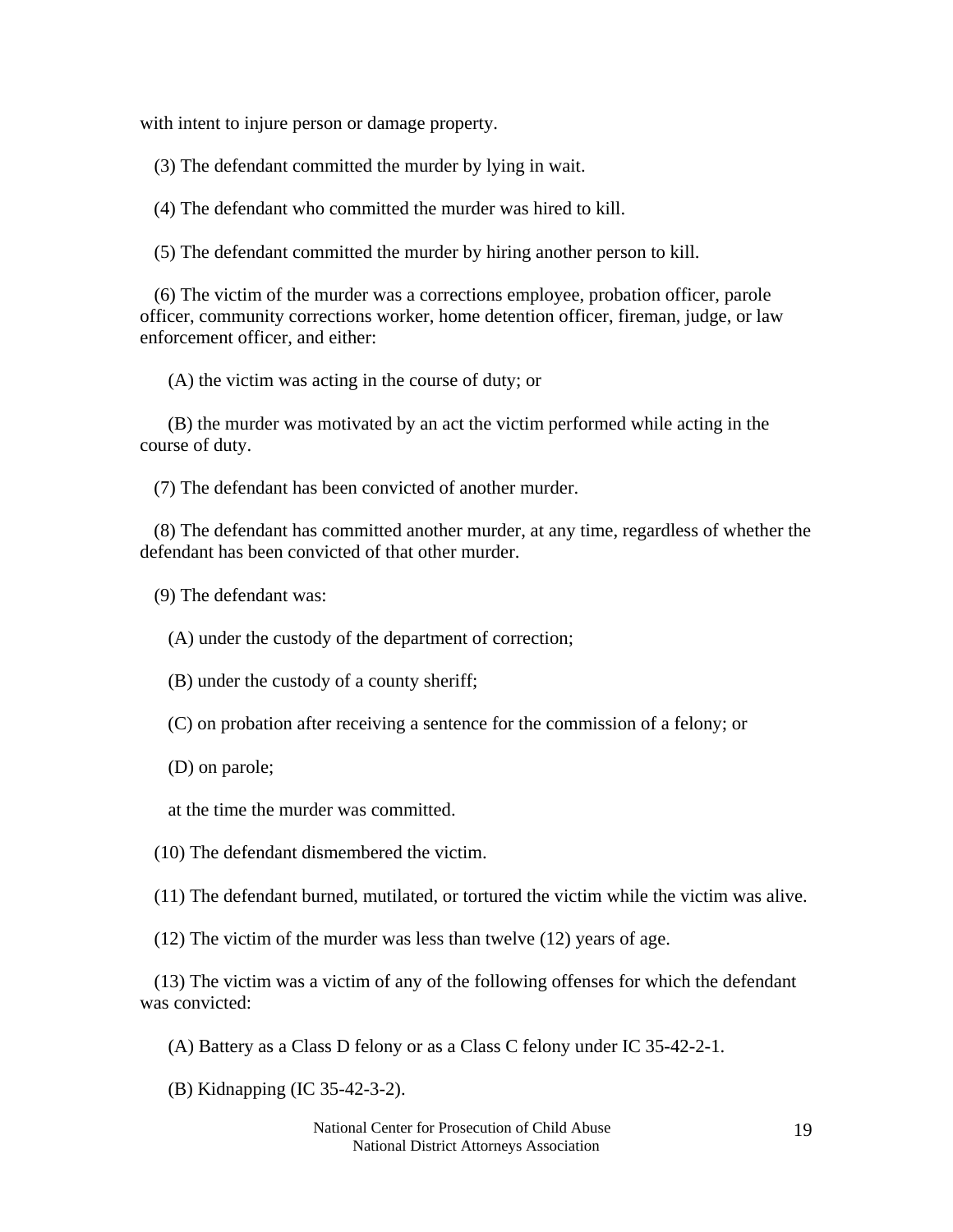(C) Criminal confinement ([IC 35-42-3-3\)](https://www.lexis.com/research/buttonTFLink?_m=203bef922a07d45e8f3e5e0f1c5b99c5&_xfercite=%3ccite%20cc%3d%22USA%22%3e%3c%21%5bCDATA%5bBurns%20Ind.%20Code%20Ann.%20%a7%2035-50-2-9%5d%5d%3e%3c%2fcite%3e&_butType=4&_butStat=0&_butNum=14&_butInline=1&_butinfo=INCODE%2035-42-3-3&_fmtstr=FULL&docnum=1&_startdoc=1&wchp=dGLzVlz-zSkAt&_md5=185b8f388719703235380449dcb8c6ac).

(D) A sex crime under IC 35-42-4.

 (14) The victim of the murder was listed by the state or known by the defendant to be a witness against the defendant and the defendant committed the murder with the intent to prevent the person from testifying.

 (15) The defendant committed the murder by intentionally discharging a firearm (as defined in [IC 35-47-1-5](https://www.lexis.com/research/buttonTFLink?_m=203bef922a07d45e8f3e5e0f1c5b99c5&_xfercite=%3ccite%20cc%3d%22USA%22%3e%3c%21%5bCDATA%5bBurns%20Ind.%20Code%20Ann.%20%a7%2035-50-2-9%5d%5d%3e%3c%2fcite%3e&_butType=4&_butStat=0&_butNum=15&_butInline=1&_butinfo=INCODE%2035-47-1-5&_fmtstr=FULL&docnum=1&_startdoc=1&wchp=dGLzVlz-zSkAt&_md5=7dff9bdd5d8702e3d73459b00c81c42b)):

(A) into an inhabited dwelling; or

(B) from a vehicle.

 (16) The victim of the murder was pregnant and the murder resulted in the intentional killing of a fetus that has attained viability (as defined in [IC 16-18-2-365](https://www.lexis.com/research/buttonTFLink?_m=203bef922a07d45e8f3e5e0f1c5b99c5&_xfercite=%3ccite%20cc%3d%22USA%22%3e%3c%21%5bCDATA%5bBurns%20Ind.%20Code%20Ann.%20%a7%2035-50-2-9%5d%5d%3e%3c%2fcite%3e&_butType=4&_butStat=0&_butNum=16&_butInline=1&_butinfo=INCODE%2016-18-2-365&_fmtstr=FULL&docnum=1&_startdoc=1&wchp=dGLzVlz-zSkAt&_md5=080058ccfec32f496cf1742854ec2087)).

(c) The mitigating circumstances that may be considered under this section are as follows:

(1) The defendant has no significant history of prior criminal conduct.

 (2) The defendant was under the influence of extreme mental or emotional disturbance when the murder was committed.

(3) The victim was a participant in or consented to the defendant's conduct.

 (4) The defendant was an accomplice in a murder committed by another person, and the defendant's participation was relatively minor.

(5) The defendant acted under the substantial domination of another person.

 (6) The defendant's capacity to appreciate the criminality of the defendant's conduct or to conform that conduct to the requirements of law was substantially impaired as a result of mental disease or defect or of intoxication.

 (7) The defendant was less than eighteen (18) years of age at the time the murder was committed.

(8) Any other circumstances appropriate for consideration.

(d) If the defendant was convicted of murder in a jury trial, the jury shall reconvene for the sentencing hearing. If the trial was to the court, or the judgment was entered on a guilty plea, the court alone shall conduct the sentencing hearing. The jury or the court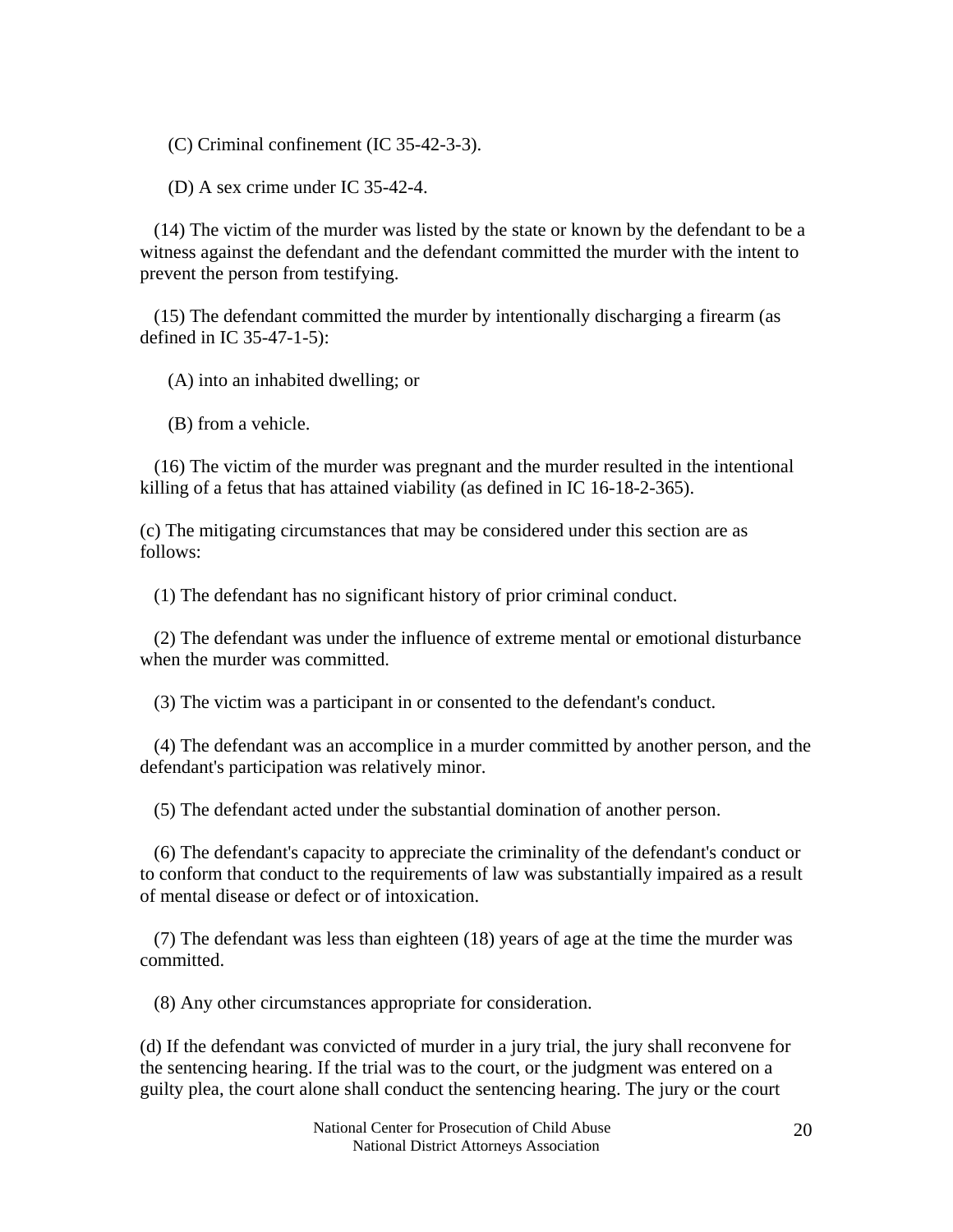may consider all the evidence introduced at the trial stage of the proceedings, together with new evidence presented at the sentencing hearing. The court shall instruct the jury concerning the statutory penalties for murder and any other offenses for which the defendant was convicted, the potential for consecutive or concurrent sentencing, and the availability of good time credit and clemency. The court shall instruct the jury that, in order for the jury to recommend to the court that the death penalty or life imprisonment without parole should be imposed, the jury must find at least one (1) aggravating circumstance beyond a reasonable doubt as described in subsection (l) and shall provide a special verdict form for each aggravating circumstance alleged. The defendant may present any additional evidence relevant to:

(1) the aggravating circumstances alleged; or

(2) any of the mitigating circumstances listed in subsection (c).

(e) For a defendant sentenced after June 30, 2002, except as provided by IC 35-36-9, if the hearing is by jury, the jury shall recommend to the court whether the death penalty or life imprisonment without parole, or neither, should be imposed. The jury may recommend:

(1) the death penalty; or

(2) life imprisonment without parole;

 only if it makes the findings described in subsection (l). If the jury reaches a sentencing recommendation, the court shall sentence the defendant accordingly. After a court pronounces sentence, a representative of the victim's family and friends may present a statement regarding the impact of the crime on family and friends. The impact statement may be submitted in writing or given orally by the representative. The statement shall be given in the presence of the defendant.

(f) If a jury is unable to agree on a sentence recommendation after reasonable deliberations, the court shall discharge the jury and proceed as if the hearing had been to the court alone.

(g) If the hearing is to the court alone, except as provided by IC 35-36-9, the court shall:

(1) sentence the defendant to death; or

(2) impose a term of life imprisonment without parole;

only if it makes the findings described in subsection (l).

(h) If a court sentences a defendant to death, the court shall order the defendant's execution to be carried out not later than one (1) year and one (1) day after the date the defendant was convicted. The supreme court has exclusive jurisdiction to stay the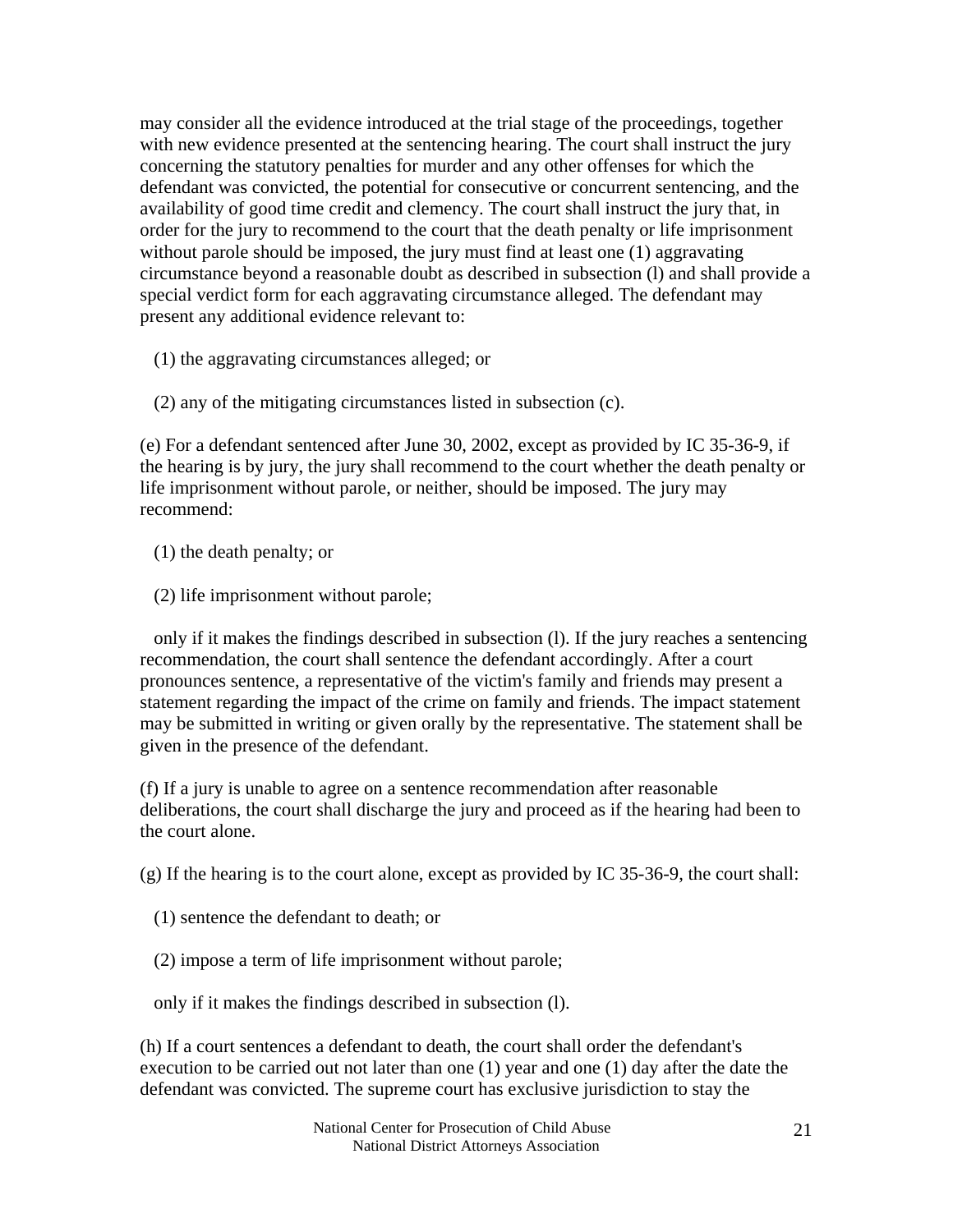execution of a death sentence. If the supreme court stays the execution of a death sentence, the supreme court shall order a new date for the defendant's execution.

(i) If a person sentenced to death by a court files a petition for post-conviction relief, the court, not later than ninety (90) days after the date the petition is filed, shall set a date to hold a hearing to consider the petition. If a court does not, within the ninety (90) day period, set the date to hold the hearing to consider the petition, the court's failure to set the hearing date is not a basis for additional post-conviction relief. The attorney general shall answer the petition for post-conviction relief on behalf of the state. At the request of the attorney general, a prosecuting attorney shall assist the attorney general. The court shall enter written findings of fact and conclusions of law concerning the petition not later than ninety (90) days after the date the hearing concludes. However, if the court determines that the petition is without merit, the court may dismiss the petition within ninety (90) days without conducting a hearing under this subsection.

(j) A death sentence is subject to automatic review by the supreme court. The review, which shall be heard under rules adopted by the supreme court, shall be given priority over all other cases. The supreme court's review must take into consideration all claims that the:

- (1) conviction or sentence was in violation of the:
	- (A) Constitution of the State of Indiana; or
	- (B) Constitution of the United States;
- (2) sentencing court was without jurisdiction to impose a sentence; and
- (3) sentence:
	- (A) exceeds the maximum sentence authorized by law; or
	- (B) is otherwise erroneous.

 If the supreme court cannot complete its review by the date set by the sentencing court for the defendant's execution under subsection (h), the supreme court shall stay the execution of the death sentence and set a new date to carry out the defendant's execution.

(k) A person who has been sentenced to death and who has completed state postconviction review proceedings may file a written petition with the supreme court seeking to present new evidence challenging the person's guilt or the appropriateness of the death sentence if the person serves notice on the attorney general. The supreme court shall determine, with or without a hearing, whether the person has presented previously undiscovered evidence that undermines confidence in the conviction or the death sentence. If necessary, the supreme court may remand the case to the trial court for an evidentiary hearing to consider the new evidence and its effect on the person's conviction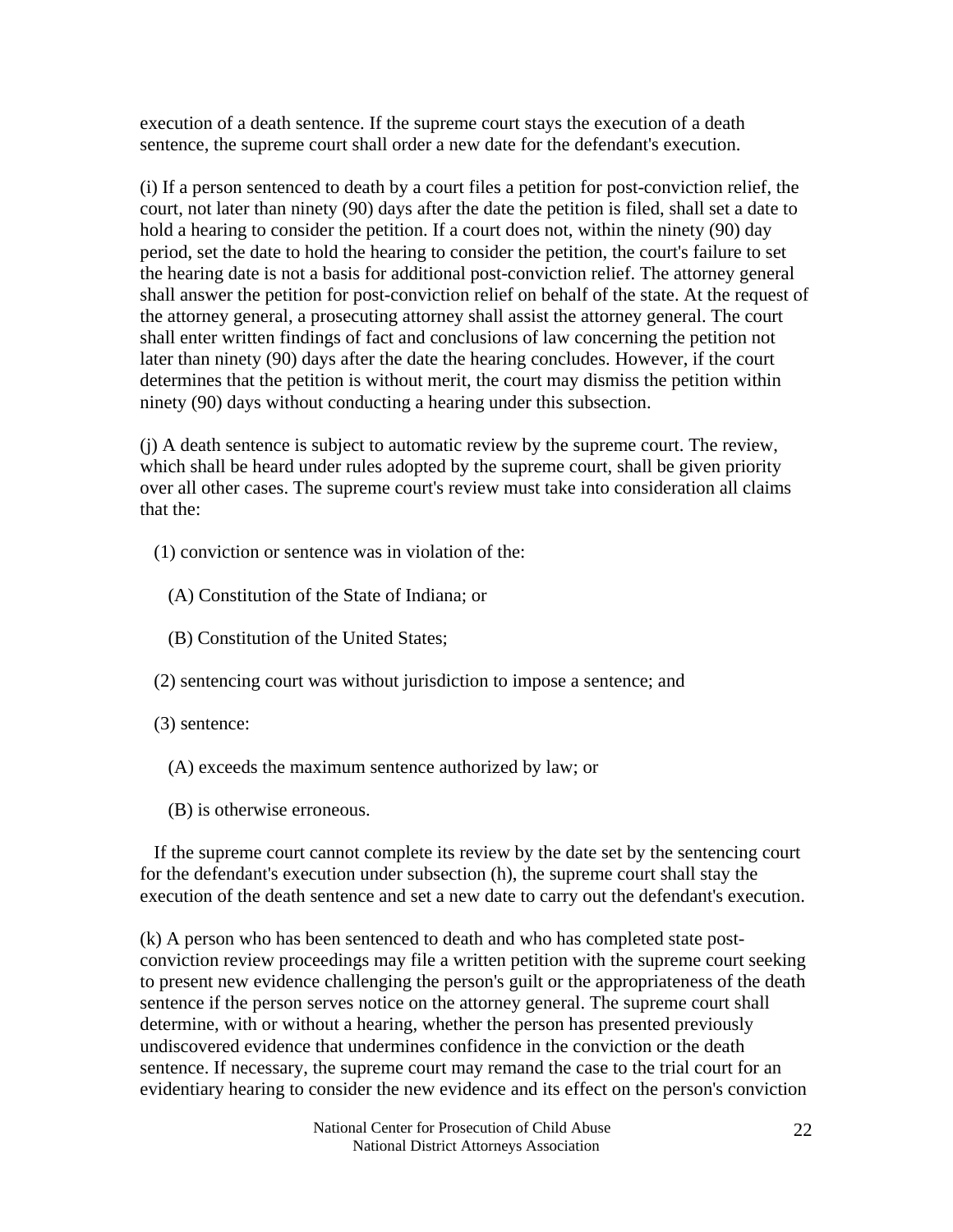<span id="page-22-0"></span>and death sentence. The supreme court may not make a determination in the person's favor nor make a decision to remand the case to the trial court for an evidentiary hearing without first providing the attorney general with an opportunity to be heard on the matter.

(l) Before a sentence may be imposed under this section, the jury, in a proceeding under subsection (e), or the court, in a proceeding under subsection (g), must find that:

 (1) the state has proved beyond a reasonable doubt that at least one (1) of the aggravating circumstances listed in subsection (b) exists; and

 (2) any mitigating circumstances that exist are outweighed by the aggravating circumstance or circumstances.

#### **IOWA**

#### *IOWA CODE § 710.2 (2008). Kidnapping in the first degree.*

Kidnapping is kidnapping in the first degree when the person kidnapped, as a consequence of the kidnapping, suffers serious injury, or is intentionally subjected to torture or sexual abuse.

Kidnapping in the first degree is a class "A" felony.

#### **KANSAS**

#### **KENTUCKY**

#### **LOUISIANA**

#### *LA. REV. STAT. ANN. § 905.4 (2008). Aggravating Circumstances.*

A. The following shall be considered aggravating circumstances:

National Center for Prosecution of Child Abuse (1) The offender was engaged in the perpetration or attempted perpetration of aggravated rape, forcible rape, aggravated kidnapping, second degree kidnapping, aggravated burglary, aggravated arson, aggravated escape, assault by drive-by shooting, armed robbery, first degree robbery, second degree robbery, simple robbery, cruelty to

National District Attorneys Association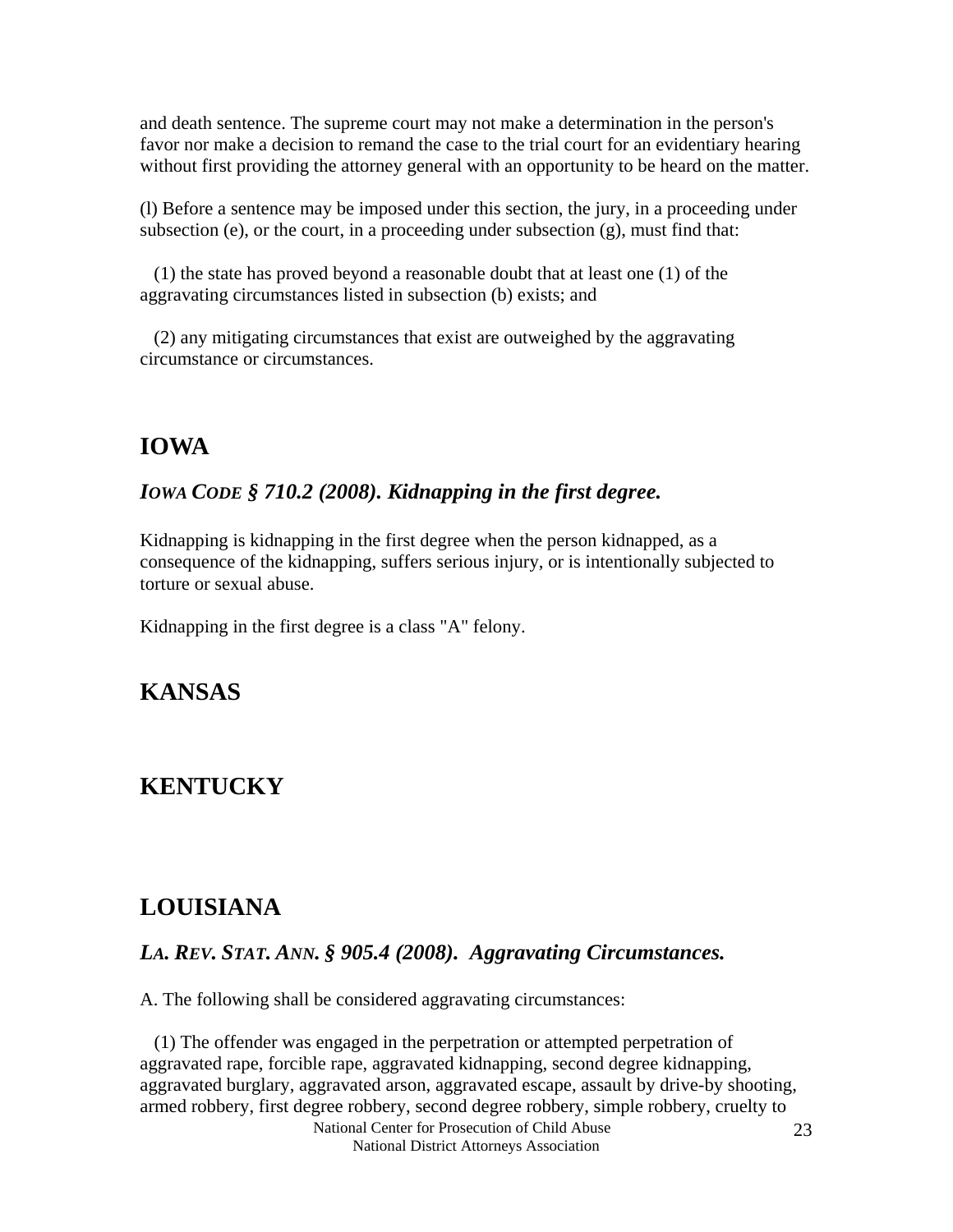juveniles, second degree cruelty to juveniles, or terrorism.

(2) The victim was a fireman or peace officer engaged in his lawful duties.

 (3) The offender has been previously convicted of an unrelated murder, aggravated rape, aggravated burglary, aggravated arson, aggravated escape, armed robbery, or aggravated kidnapping.

 (4) The offender knowingly created a risk of death or great bodily harm to more than one person.

 (5) The offender offered or has been offered or has given or received anything of value for the commission of the offense.

 (6) The offender at the time of the commission of the offense was imprisoned after sentence for the commission of an unrelated forcible felony.

(7) The offense was committed in an especially heinous, atrocious or cruel manner.

 (8) The victim was a witness in a prosecution against the defendant, gave material assistance to the state in any investigation or prosecution of the defendant, or was an eye witness to a crime alleged to have been committed by the defendant or possessed other material evidence against the defendant.

 (9) The victim was a correctional officer or any employee of the Department of Public Safety and Corrections who, in the normal course of his employment was required to come in close contact with persons incarcerated in a state prison facility, and the victim was engaged in his lawful duties at the time of the offense.

(10) The victim was under the age of twelve years or sixty-five years of age or older.

 (11) The offender was engaged in the distribution, exchange, sale, or purchase, or any attempt thereof, of a controlled dangerous substance listed in Schedule I, II, III, IV, or V of the Uniform Controlled Dangerous Substances Law.

(12) The offender was engaged in the activities prohibited by [R.S. 14:107.1\(C\)\(1\).](https://www.lexis.com/research/buttonTFLink?_m=ab57272b346e9ded1a14c2ee8ff8dd32&_xfercite=%3ccite%20cc%3d%22USA%22%3e%3c%21%5bCDATA%5bLa.%20C.Cr.P.%20Art.%20905.4%5d%5d%3e%3c%2fcite%3e&_butType=4&_butStat=0&_butNum=2&_butInline=1&_butinfo=LACODE%2014%3a107.1&_fmtstr=FULL&docnum=1&_startdoc=1&wchp=dGLbVtb-zSkAb&_md5=18ac4578979089fe4eef78ed4887a8d6)

B. For the purposes of Paragraph A(2) herein, the term "peace officer" is defined to include any constable, marshal, deputy marshal, sheriff, deputy sheriff, local or state policeman, commissioned wildlife enforcement agent, federal law enforcement officer, jail or prison guard, parole officer, probation officer, judge, attorney general, assistant attorney general, attorney general's investigator, district attorney, assistant district attorney, or district attorney's investigator.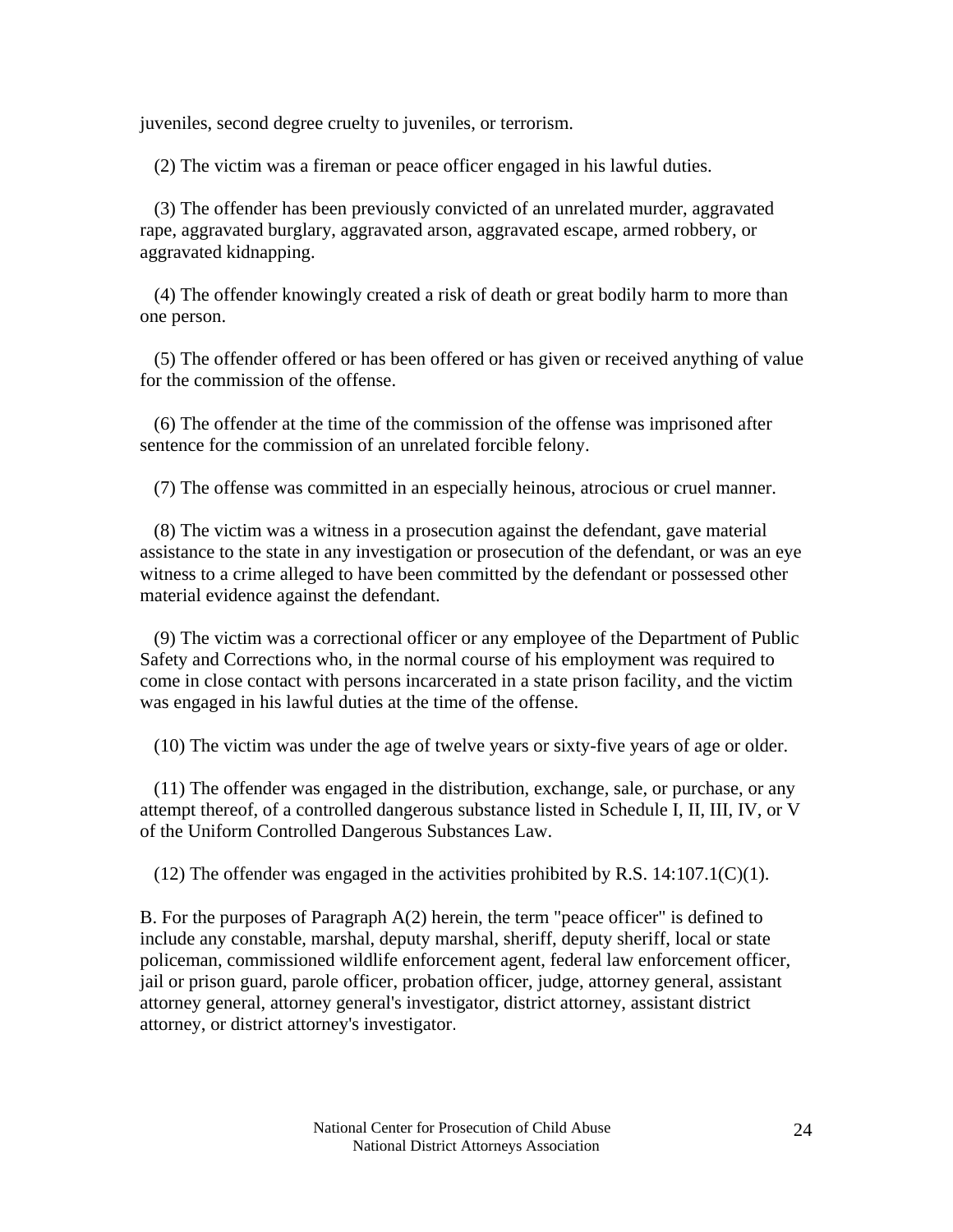#### <span id="page-24-0"></span>**MAINE**

*Murder accompanied by torture is defined as an aggravating factor through case law. Maine v. Shortsleeves, 580 A.2d 145 (Me. 1990).* 

#### **MARYLAND**

### **MASSACHUSETTS**

#### *MASS. ANN. LAWS ch. 279 § 69 (2009). Determination of sentence; aggravating and mitigating circumstances.*

(a) In all cases in which the death penalty may be authorized, the statutory aggravating circumstances are:

 (1) the murder was committed on a victim who was killed while serving in the performance of his official duties as one or more of the following: police officer, special police officer, state or federal law enforcement officer, firefighter, officer or employee of the department of correction, officer or employee of a sheriff's department, officer or employee of a jail or officer or employee of a house of correction;

 (2) the murder was committed by a defendant who was at the time incarcerated in a jail, house of correction, prison, state prison or a correctional or penal institution or a facility used for the housing or treatment or housing and treatment of prisoners;

 (3) the murder was committed on a victim who was killed while engaged in the performance of his official duties as a judge, prosecuting attorney, juror, or witness;

 (4) the murder was committed by a defendant who had previously been convicted of murder in the first degree, or of an offense in any other federal, state or territorial jurisdiction of the United States which is the same as or necessarily includes the elements of the offense of murder in the first degree;

 (5) the murder was committed by the defendant pursuant to a contract, agreement or understanding by which he was to receive money or anything of value in return for committing the murder;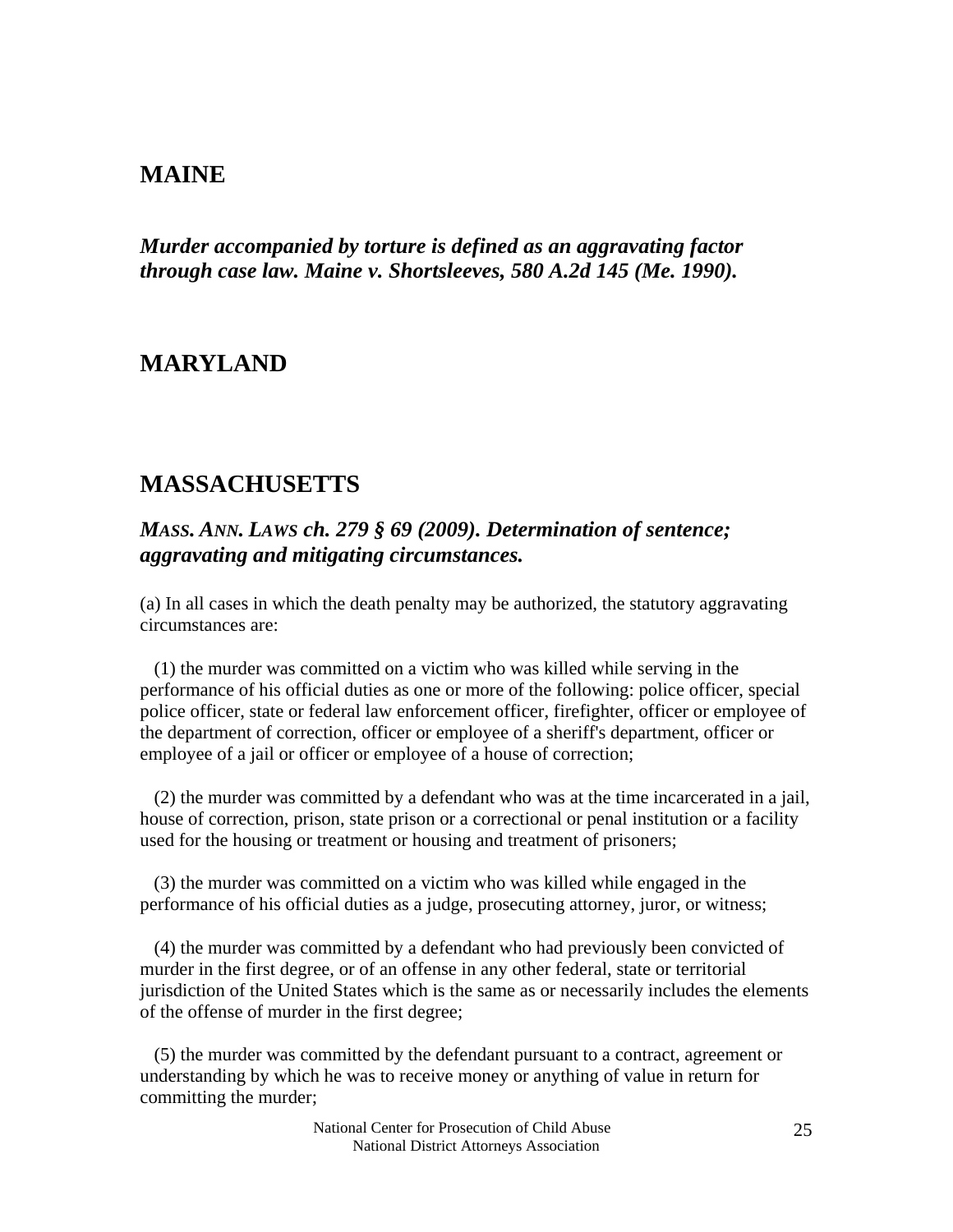(6) the murder was committed by the defendant for the purpose of avoiding, interfering with, or preventing a lawful arrest of the defendant or another, or the murder was committed by the defendant for the purpose of effectuating an escape or attempting to effectuate an escape of the defendant or another from custody in a place of lawful confinement;

 (7) the murder involved torture to the victim or the intentional infliction of extreme pain prior to death demonstrating a total disregard to the suffering of the victim;

 (8) the murder was committed as part of a course of conduct involving the killing of or causing serious bodily injury to or the attempted killing of or the attempted causing of serious bodily injury to more than one person by the defendant;

 (9) the murder was committed by means of a destructive device, bomb, or explosive planted, hidden, mailed, delivered, or concealed in any place, area, dwelling, building, or structure by the defendant or the murder was committed by means such that the defendant knew or reasonably should have known that his act or acts would create a grave risk of death or serious bodily injury to more than one person; or

 (10) the murder was committed by the defendant and occurred during the commission or attempted commission or flight after committing or flight after attempting to commit aggravated rape, rape, rape of a child, indecent assault and battery on a child under fourteen, assault with intent to rape, assault on a child under sixteen years of age with intent to rape, kidnapping for ransom, kidnapping, armed robbery, unarmed robbery, breaking and entering with intent to commit a felony, armed assault in a dwelling, arson, confining or putting in fear or otherwise harming another for the purpose of stealing from depositories, or the murder occurred while the defendant was in possession of a sawedoff shotgun or a machine gun.

(b) In all cases in which the death penalty may be authorized, the mitigating circumstances shall be any factors proffered by the defendant or the commonwealth which are relevant in determining whether to impose a sentence less than death, including, but not limited to, any aspect of the defendant's character, propensities, or record and any of the circumstances of the murder, including but not limited to the following:

(1) the defendant has no significant history of prior criminal convictions;

(2) the victim was a participant in the defendant's conduct or had consented to it;

 (3) the murder was committed while the defendant was under extreme duress or under the domination or control of another;

 (4) the offense was committed while the capacity of the defendant to appreciate the criminality of his conduct or to conform his conduct to the requirements of the law was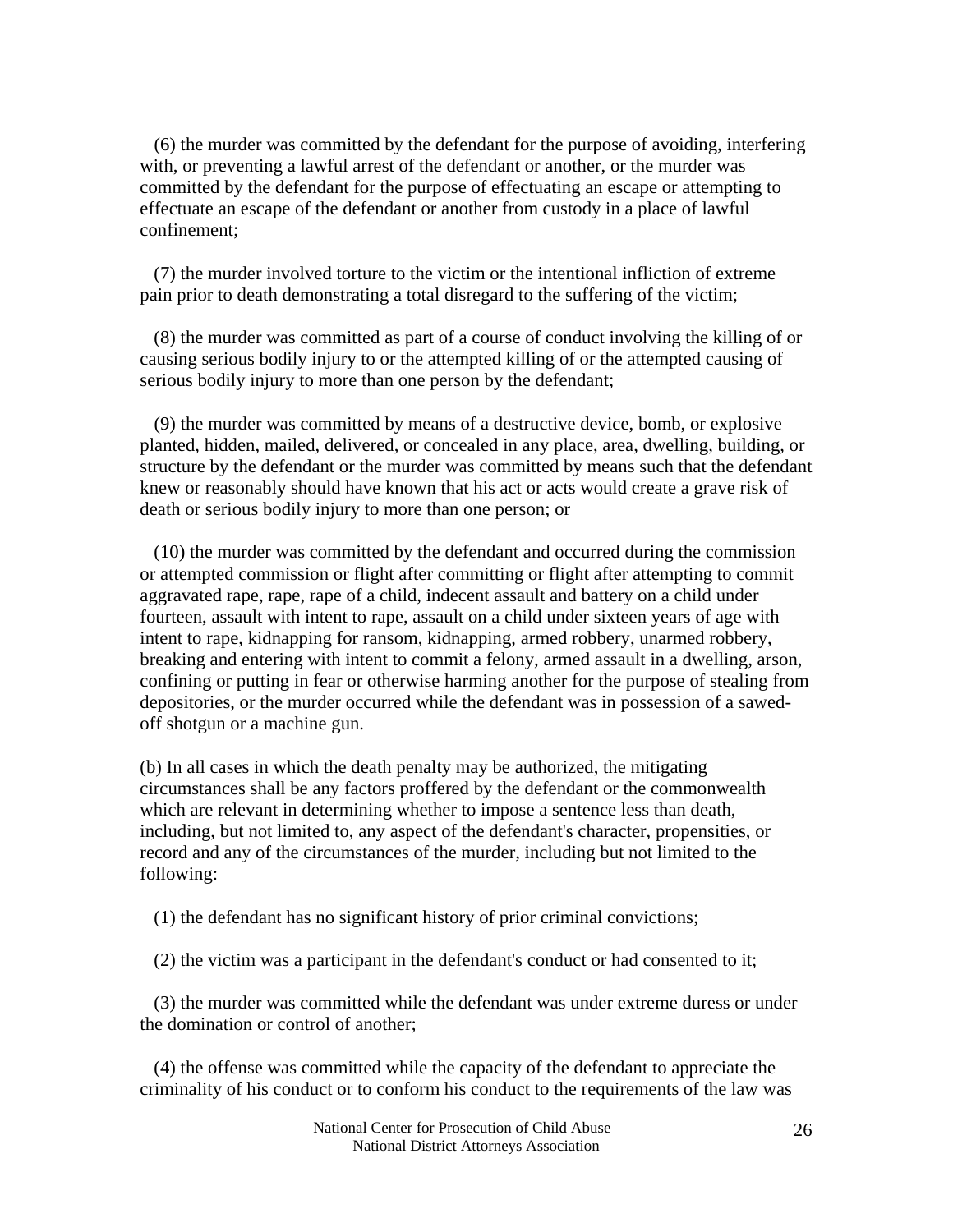<span id="page-26-0"></span>impaired as a result of a mental disease or defect, organic brain damage, emotional illness brought on by stress or prescribed medication, intoxication, or legal or illegal drug use by the defendant which was insufficient to establish a defense to the murder but which substantially affected his judgment;

 (5) the defendant was over the age of seventy-five at the time of the murder, or any other relevant consideration regarding the age of the defendant at the time of the murder;

 (6) the defendant was battered or otherwise physically, sexually, or mentally abused by the victim in connection with or immediately prior to the murder for which the defendant was convicted;

 (7) the defendant was experiencing post-traumatic stress syndrome caused by military service during a declared or undeclared war.

#### **MICHIGAN**

#### *MICH. COMP. LAWS SERV. § 750.85 (2009). Torture; felony; penalty; definitions; element of crime; other laws*

(1) A person who, with the intent to cause cruel or extreme physical or mental pain and suffering, inflicts great bodily injury or severe mental pain or suffering upon another person within his or her custody or physical control commits torture and is guilty of a felony punishable by imprisonment for life or any term of years.

(2) As used in this section:

(a) "Cruel" means brutal, inhuman, sadistic, or that which torments.

 (b) "Custody or physical control" means the forcible restriction of a person's movements or forcible confinement of the person so as to interfere with that person's liberty, without that person's consent or without lawful authority.

(c) "Great bodily injury" means either of the following:

 (i) Serious impairment of a body function as that term is defined in section 58c of the Michigan vehicle code, 1949 PA 300, [MCL 257.58c.](https://www.lexis.com/research/buttonTFLink?_m=35d79f0895078842c919228c3dddd8c4&_xfercite=%3ccite%20cc%3d%22USA%22%3e%3c%21%5bCDATA%5bMCLS%20%a7%20750.85%5d%5d%3e%3c%2fcite%3e&_butType=4&_butStat=0&_butNum=3&_butInline=1&_butinfo=MICODE%20257.58C&_fmtstr=FULL&docnum=1&_startdoc=1&wchp=dGLbVtb-zSkAb&_md5=b23148b2b67b14d5d378be5928c05970)

 (ii) One or more of the following conditions: internal injury, poisoning, serious burns or scalding, severe cuts, or multiple puncture wounds.

 (d) "Severe mental pain or suffering" means a mental injury that results in a substantial alteration of mental functioning that is manifested in a visibly demonstrable manner caused by or resulting from any of the following:

(i) The intentional infliction or threatened infliction of great bodily injury.

 (ii) The administration or application, or threatened administration or application, of mind-altering substances or other procedures calculated to disrupt the senses or the personality.

(iii) The threat of imminent death.

 (iv) The threat that another person will imminently be subjected to death, great bodily injury, or the administration or application of mind-altering substances or other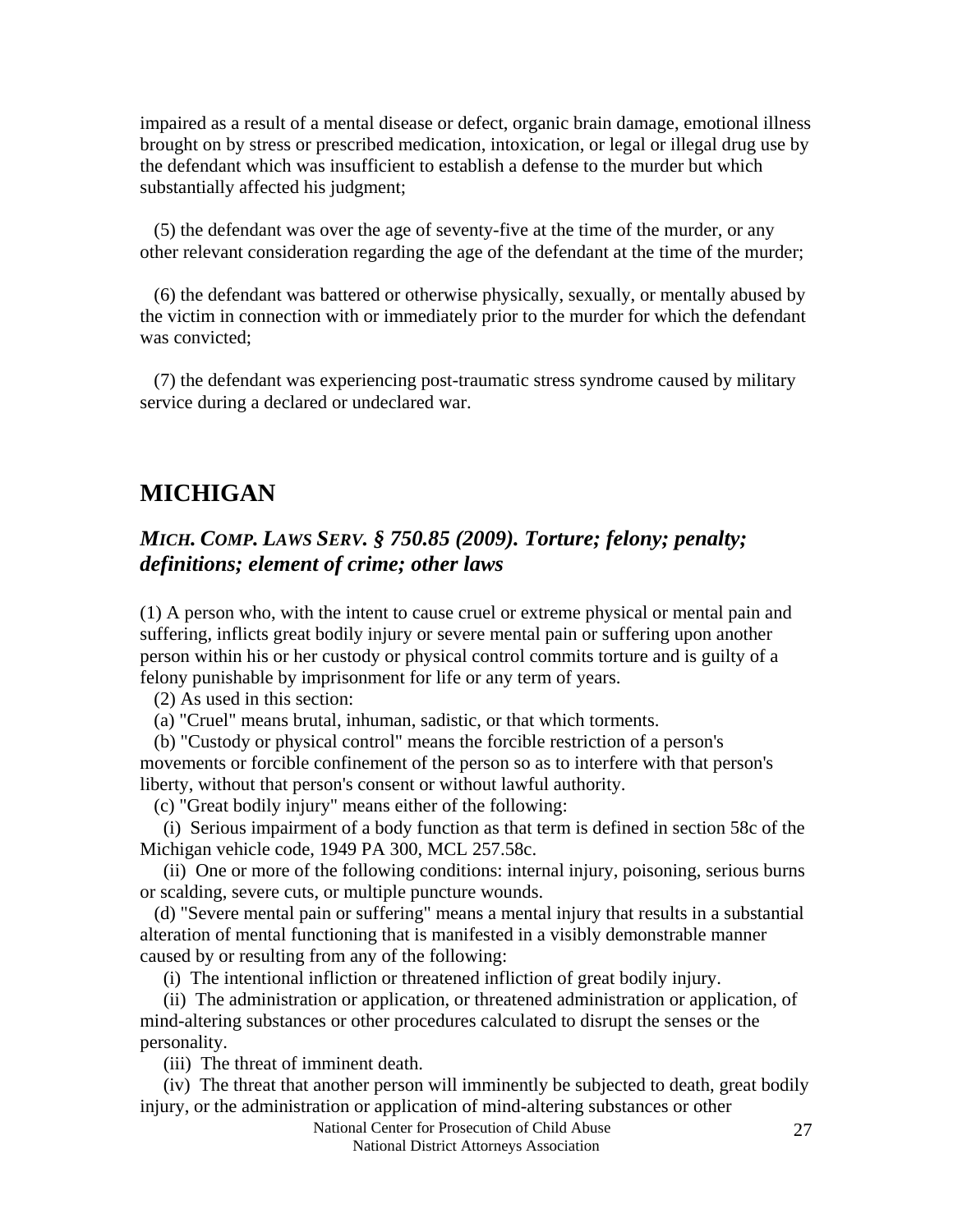<span id="page-27-0"></span>procedures calculated to disrupt the senses or personality.

(3) Proof that a victim suffered pain is not an element of the crime under this section.

 (4) A conviction or sentence under this section does not preclude a conviction or sentence for a violation of any other law of this state arising from the same transaction.

## **MINNESOTA**

#### *MINN. STAT. § 609.3455 (2008). Dangerous sex offenders; life sentences; conditional release.*

Subdivision 1. Definitions.

(a) As used in this section, the following terms have the meanings given.

(b) "Conviction" includes a conviction as an extended jurisdiction juvenile under section 260B.130 for a violation of, or an attempt to violate, section 609.342, 609.343, 609.344, or 609.3453, if the adult sentence has been executed.

(c) "Extreme inhumane conditions" mean situations where, either before or after the sexual penetration or sexual contact, the offender knowingly causes or permits the complainant to be placed in a situation likely to cause the complainant severe ongoing mental, emotional, or psychological harm, or causes the complainant's death.

(d) A "heinous element" includes:

(1) the offender tortured the complainant;

(2) the offender intentionally inflicted great bodily harm upon the complainant;

(3) the offender intentionally mutilated the complainant;

(4) the offender exposed the complainant to extreme inhumane conditions;

(5) the offender was armed with a dangerous weapon or any article used or fashioned in a manner to lead the complainant to reasonably believe it to be a dangerous weapon and used or threatened to use the weapon or article to cause the complainant to submit;

(6) the offense involved sexual penetration or sexual contact with more than one victim;

(7) the offense involved more than one perpetrator engaging in sexual penetration or sexual contact with the complainant; or

National Center for Prosecution of Child Abuse National District Attorneys Association 28 (8) the offender, without the complainant's consent, removed the complainant from one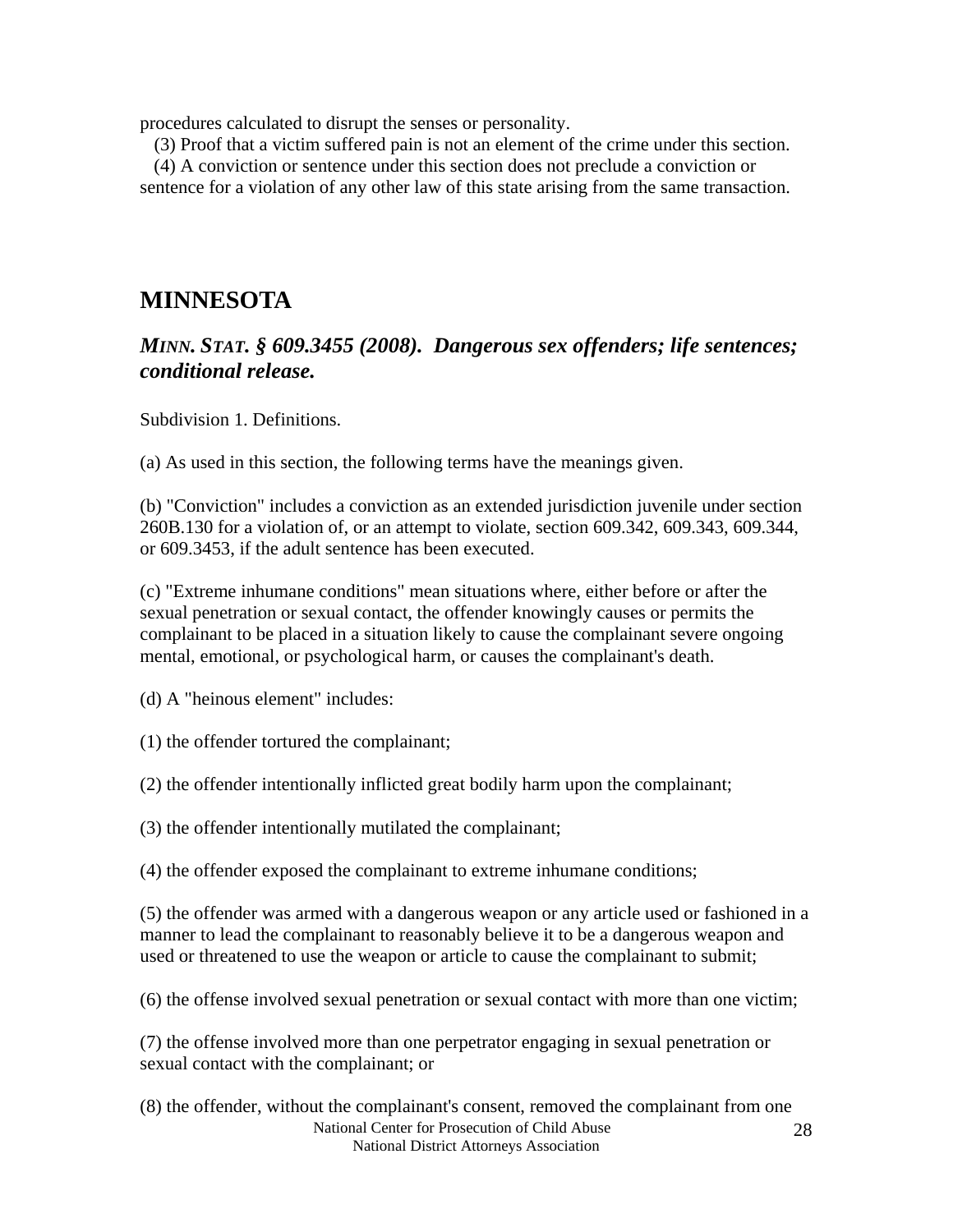place to another and did not release the complainant in a safe place.

(e) "Mutilation" means the intentional infliction of physical abuse designed to cause serious permanent disfigurement or permanent or protracted loss or impairment of the functions of any bodily member or organ, where the offender relishes the infliction of the abuse, evidencing debasement or perversion.

(f) A conviction is considered a "previous sex offense conviction" if the offender was convicted and sentenced for a sex offense before the commission of the present offense.

(g) A conviction is considered a "prior sex offense conviction" if the offender was convicted of committing a sex offense before the offender has been convicted of the present offense, regardless of whether the offender was convicted for the first offense before the commission of the present offense, and the convictions involved separate behavioral incidents.

(h) "Sex offense" means any violation of, or attempt to violate, section 609.342, 609.343, 609.344, 609.345, 609.3451, 609.3453, or any similar statute of the United States, this state, or any other state.

(i) "Torture" means the intentional infliction of extreme mental anguish, or extreme psychological or physical abuse, when committed in an especially depraved manner.

(j) An offender has "two previous sex offense convictions" only if the offender was convicted and sentenced for a sex offense committed after the offender was earlier convicted and sentenced for a sex offense and both convictions preceded the commission of the present offense of conviction.

Subd. 2. Mandatory life sentence without release; egregious first-time and repeat offenders.

(a) Notwithstanding the statutory maximum penalty otherwise applicable to the offense, the court shall sentence a person convicted under section 609.342, subdivision 1, paragraph (c), (d), (e), (f), or (h); or  $609.343$ , subdivision 1, paragraph (c), (d), (e), (f), or (h), to life without the possibility of release if:

(1) the fact finder determines that two or more heinous elements exist; or

(2) the person has a previous sex offense conviction for a violation of section 609.342, 609.343, or 609.344, and the fact finder determines that a heinous element exists for the present offense.

(b) A fact finder may not consider a heinous element if it is an element of the underlying specified violation of section 609.342 or 609.343. In addition, when determining whether two or more heinous elements exist, the fact finder may not use the same underlying facts to support a determination that more than one element exists.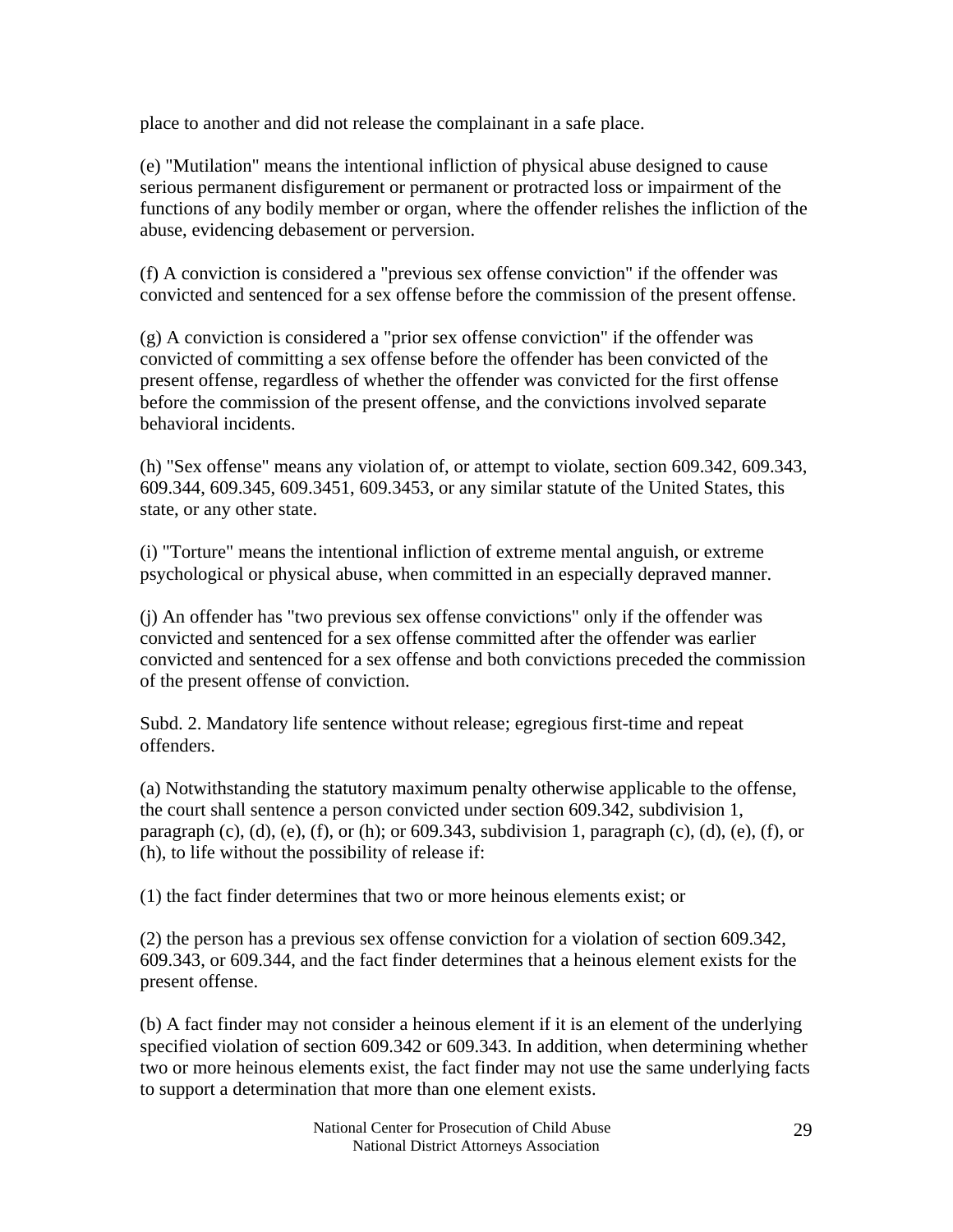Subd. 3. Mandatory life sentence for egregious first-time offenders.

(a) Notwithstanding the statutory maximum penalty otherwise applicable to the offense, the court shall sentence a person to imprisonment for life if the person is convicted under section 609.342, subdivision 1, paragraph (c), (d), (e), (f), or (h), or 609.343, subdivision 1, paragraph (c), (d), (e), (f), or (h); and the fact finder determines that a heinous element exists.

(b) The fact finder may not consider a heinous element if it is an element of the underlying specified violation of section 609.342 or 609.343.

Subd. 3a. Mandatory sentence for certain engrained offenders.

(a) A court shall commit a person to the commissioner of corrections for a period of time that is not less than double the presumptive sentence under the sentencing guidelines and not more than the statutory maximum, or if the statutory maximum is less than double the presumptive sentence, for a period of time that is equal to the statutory maximum, if:

(1) the court is imposing an executed sentence on a person convicted of committing or attempting to commit a violation of section 609.342, 609.343, 609.344, 609.345, or 609.3453;

(2) the fact finder determines that the offender is a danger to public safety; and

(3) the fact finder determines that the offender's criminal sexual behavior is so engrained that the risk of reoffending is great without intensive psychotherapeutic intervention or other long-term treatment or supervision extending beyond the presumptive term of imprisonment and supervised release.

(b) The fact finder shall base its determination that the offender is a danger to public safety on any of the following factors:

(1) the crime involved an aggravating factor that would justify a durational departure from the presumptive sentence under the sentencing guidelines;

(2) the offender previously committed or attempted to commit a predatory crime or a violation of section 609.224 or 609.2242, including:

(i) an offense committed as a juvenile that would have been a predatory crime or a violation of section 609.224 or 609.2242 if committed by an adult; or

(ii) a violation or attempted violation of a similar law of any other state or the United States; or

(3) the offender planned or prepared for the crime prior to its commission.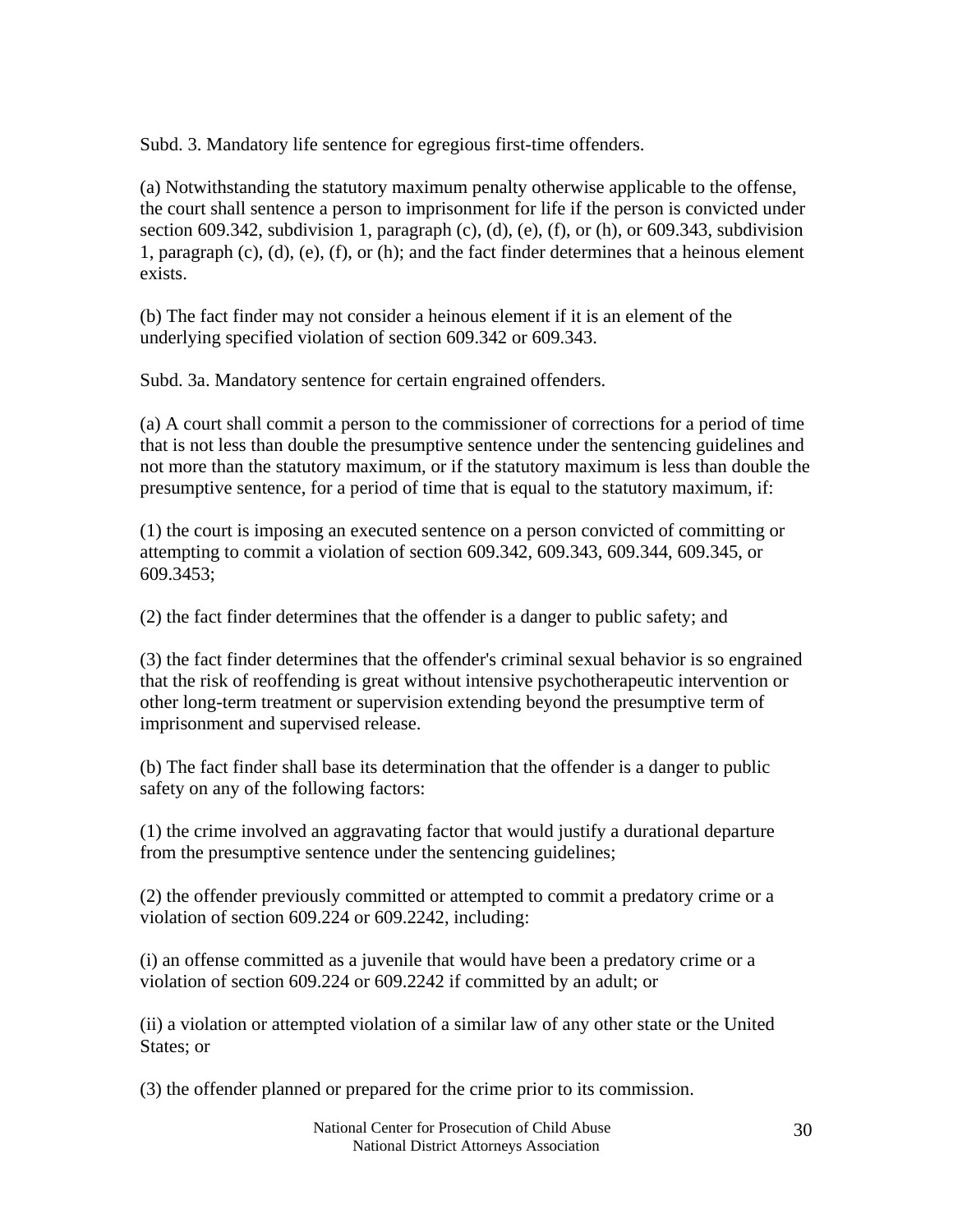(c) As used in this section, "predatory crime" has the meaning given in section 609.341, subdivision 22.

Subd. 4. Mandatory life sentence; repeat offenders.

(a) Notwithstanding the statutory maximum penalty otherwise applicable to the offense, the court shall sentence a person to imprisonment for life if the person is convicted of violating section 609.342, 609.343, 609.344, 609.345, or 609.3453 and:

(1) the person has two previous sex offense convictions;

(2) the person has a previous sex offense conviction and:

(i) the fact finder determines that the present offense involved an aggravating factor that would provide grounds for an upward durational departure under the sentencing guidelines other than the aggravating factor applicable to repeat criminal sexual conduct convictions;

(ii) the person received an upward durational departure from the sentencing guidelines for the previous sex offense conviction; or

(iii) the person was sentenced under this section or [Minnesota Statutes 2004, section](https://www.lexis.com/research/buttonTFLink?_m=ed267ad4455da6f3556f79ea4e40ab06&_xfercite=%3ccite%20cc%3d%22USA%22%3e%3c%21%5bCDATA%5bMinn.%20Stat.%20%a7%20609.3455%5d%5d%3e%3c%2fcite%3e&_butType=4&_butStat=0&_butNum=2&_butInline=1&_butinfo=MNCODE%20609.108&_fmtstr=FULL&docnum=1&_startdoc=1&wchp=dGLbVtb-zSkAb&_md5=bf79dd190376b93cd9dd3323fb5d1582)  [609.108](https://www.lexis.com/research/buttonTFLink?_m=ed267ad4455da6f3556f79ea4e40ab06&_xfercite=%3ccite%20cc%3d%22USA%22%3e%3c%21%5bCDATA%5bMinn.%20Stat.%20%a7%20609.3455%5d%5d%3e%3c%2fcite%3e&_butType=4&_butStat=0&_butNum=2&_butInline=1&_butinfo=MNCODE%20609.108&_fmtstr=FULL&docnum=1&_startdoc=1&wchp=dGLbVtb-zSkAb&_md5=bf79dd190376b93cd9dd3323fb5d1582), for the previous sex offense conviction; or

(3) the person has two prior sex offense convictions, and the fact finder determines that the prior convictions and present offense involved at least three separate victims, and:

(i) the fact finder determines that the present offense involved an aggravating factor that would provide grounds for an upward durational departure under the sentencing guidelines other than the aggravating factor applicable to repeat criminal sexual conduct convictions;

(ii) the person received an upward durational departure from the sentencing guidelines for one of the prior sex offense convictions; or

(iii) the person was sentenced under this section or [Minnesota Statutes 2004, section](https://www.lexis.com/research/buttonTFLink?_m=ed267ad4455da6f3556f79ea4e40ab06&_xfercite=%3ccite%20cc%3d%22USA%22%3e%3c%21%5bCDATA%5bMinn.%20Stat.%20%a7%20609.3455%5d%5d%3e%3c%2fcite%3e&_butType=4&_butStat=0&_butNum=3&_butInline=1&_butinfo=MNCODE%20609.108&_fmtstr=FULL&docnum=1&_startdoc=1&wchp=dGLbVtb-zSkAb&_md5=cb6d99d704210aa4acd519b24d87e8bc)  [609.108](https://www.lexis.com/research/buttonTFLink?_m=ed267ad4455da6f3556f79ea4e40ab06&_xfercite=%3ccite%20cc%3d%22USA%22%3e%3c%21%5bCDATA%5bMinn.%20Stat.%20%a7%20609.3455%5d%5d%3e%3c%2fcite%3e&_butType=4&_butStat=0&_butNum=3&_butInline=1&_butinfo=MNCODE%20609.108&_fmtstr=FULL&docnum=1&_startdoc=1&wchp=dGLbVtb-zSkAb&_md5=cb6d99d704210aa4acd519b24d87e8bc), for one of the prior sex offense convictions.

(b) Notwithstanding paragraph (a), a court may not sentence a person to imprisonment for life for a violation of section 609.345, unless the person's previous or prior sex offense convictions that are being used as the basis for the sentence are for violations of section 609.342, 609.343, 609.344, or 609.3453, or any similar statute of the United States, this state, or any other state.

Subd. 5. Life sentences; minimum term of imprisonment.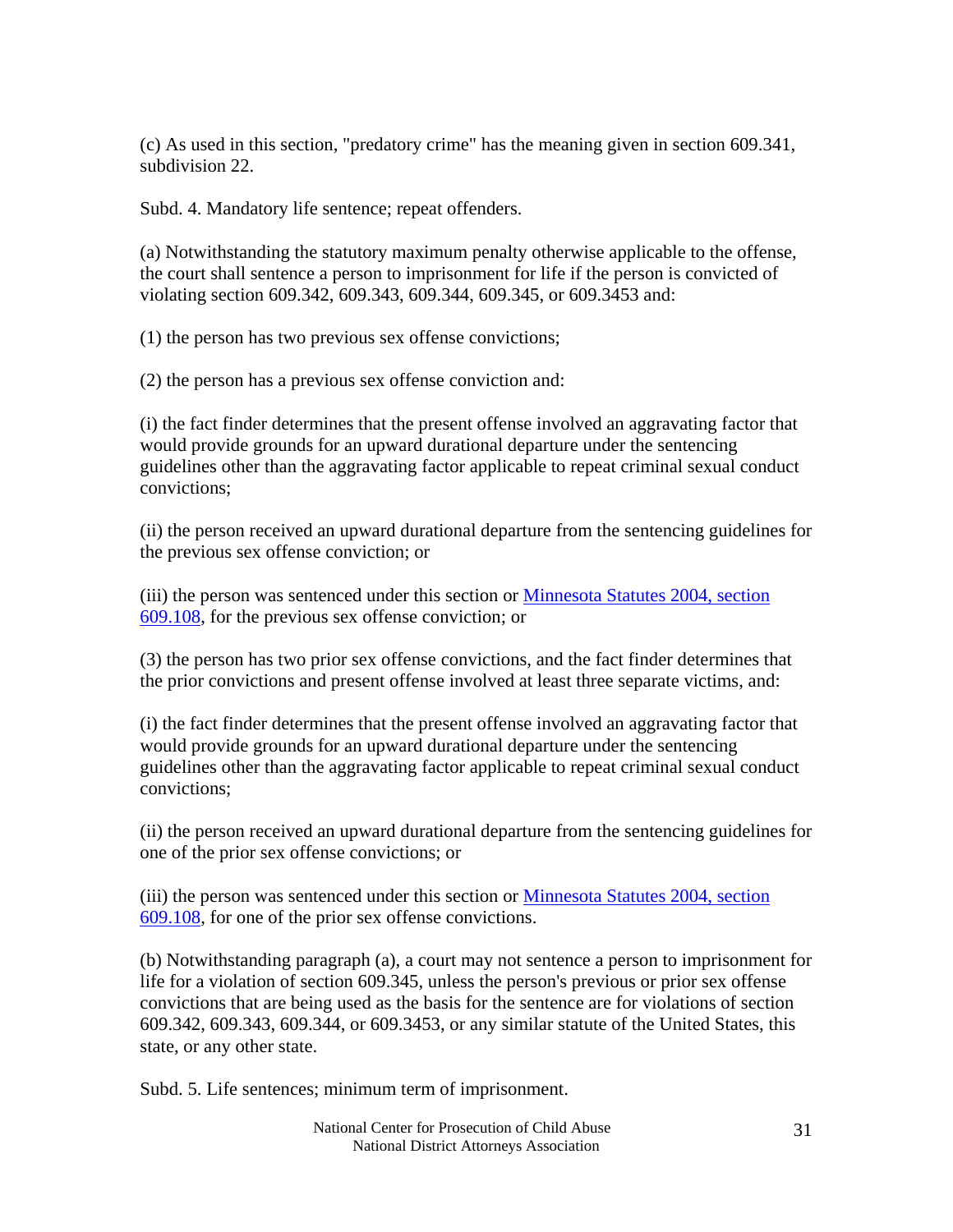At the time of sentencing under subdivision 3 or 4, the court shall specify a minimum term of imprisonment, based on the sentencing guidelines or any applicable mandatory minimum sentence, that must be served before the offender may be considered for supervised release.

Subd. 6. Mandatory ten-year conditional release term.

Notwithstanding the statutory maximum sentence otherwise applicable to the offense and unless a longer conditional release term is required in subdivision 7, when a court commits an offender to the custody of the commissioner of corrections for a violation of section 609.342, 609.343, 609.344, 609.345, or 609.3453, the court shall provide that, after the offender has completed the sentence imposed, the commissioner shall place the offender on conditional release for ten years, minus the time the offender served on supervised release.

Subd. 7. Mandatory lifetime conditional release term.

(a) When a court sentences an offender under subdivision 3 or 4, the court shall provide that, if the offender is released from prison, the commissioner of corrections shall place the offender on conditional release for the remainder of the offender's life.

(b) Notwithstanding the statutory maximum sentence otherwise applicable to the offense, when the court commits an offender to the custody of the commissioner of corrections for a violation of section 609.342, 609.343, 609.344, 609.345, or 609.3453, and the offender has a previous or prior sex offense conviction, the court shall provide that, after the offender has completed the sentence imposed, the commissioner shall place the offender on conditional release for the remainder of the offender's life.

(c) Notwithstanding paragraph (b), an offender may not be placed on lifetime conditional release for a violation of section 609.345, unless the offender's previous or prior sex offense conviction is for a violation of section 609.342, 609.343, 609.344, or 609.3453, or any similar statute of the United States, this state, or any other state.

Subd. 8. Terms of conditional release; applicable to all sex offenders.

(a) The provisions of this subdivision relating to conditional release apply to all sex offenders sentenced to prison for a violation of section 609.342, 609.343, 609.344, 609.345, or 609.3453. Except as provided in this subdivision, conditional release of sex offenders is governed by provisions relating to supervised release. The commissioner of corrections may not dismiss an offender on conditional release from supervision until the offender's conditional release term expires.

(b) The conditions of release may include successful completion of treatment and aftercare in a program approved by the commissioner, satisfaction of the release conditions specified in section 244.05, subdivision 6, and any other conditions the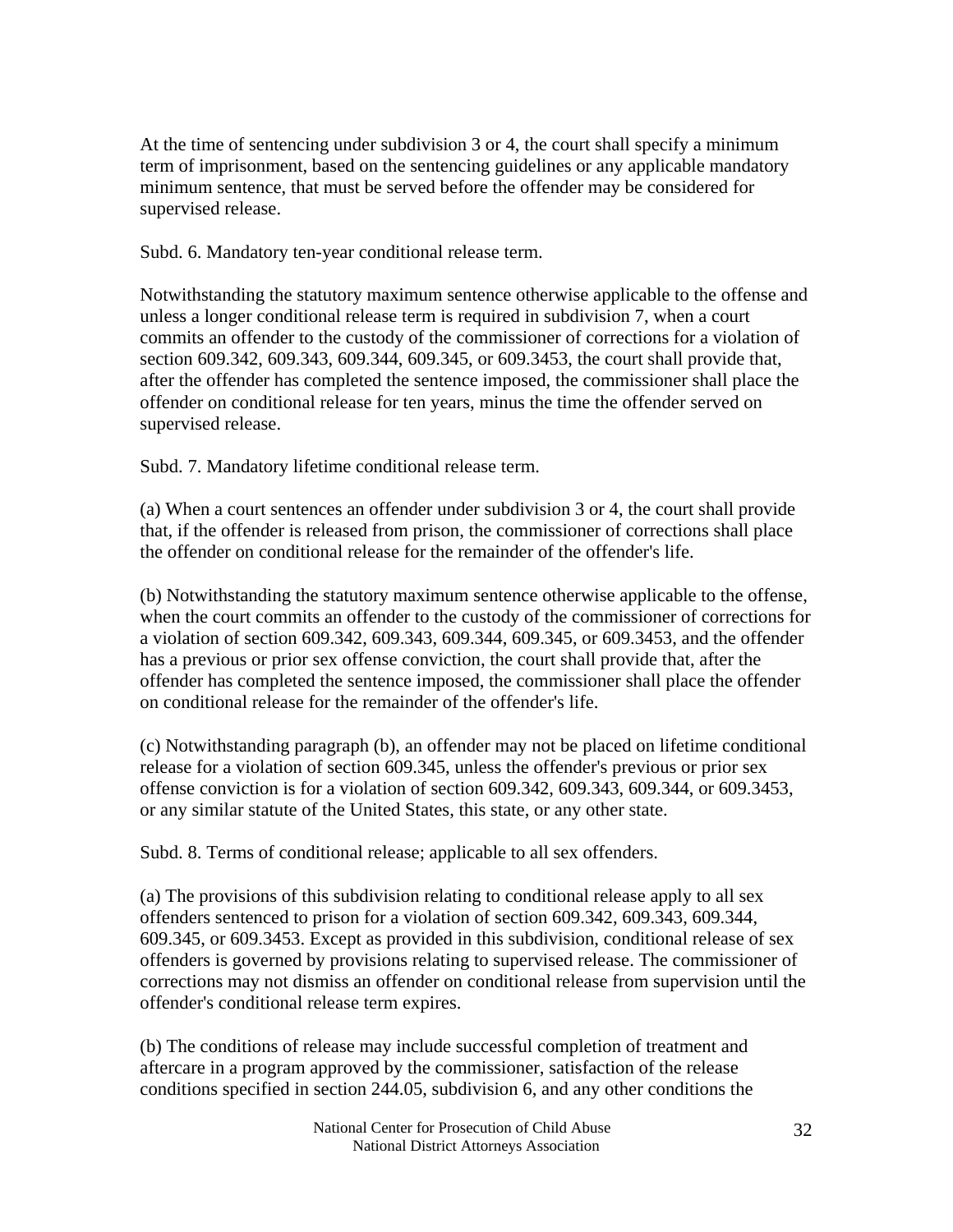<span id="page-32-0"></span>commissioner considers appropriate. The commissioner shall develop a plan to pay the cost of treatment of a person released under this subdivision. The plan may include copayments from offenders, third-party payers, local agencies, or other funding sources as they are identified. This section does not require the commissioner to accept or retain an offender in a treatment program. Before the offender is placed on conditional release, the commissioner shall notify the sentencing court and the prosecutor in the jurisdiction where the offender was sentenced of the terms of the offender's conditional release. The commissioner also shall make reasonable efforts to notify the victim of the offender's crime of the terms of the offender's conditional release. If the offender fails to meet any condition of release, the commissioner may revoke the offender's conditional release and order that the offender serve all or a part of the remaining portion of the conditional release term in prison.

Subd. 9. Applicability.

The provisions of this section do not affect the applicability of [Minnesota Statutes 2004,](https://www.lexis.com/research/buttonTFLink?_m=ed267ad4455da6f3556f79ea4e40ab06&_xfercite=%3ccite%20cc%3d%22USA%22%3e%3c%21%5bCDATA%5bMinn.%20Stat.%20%a7%20609.3455%5d%5d%3e%3c%2fcite%3e&_butType=4&_butStat=0&_butNum=4&_butInline=1&_butinfo=MNCODE%20609.108&_fmtstr=FULL&docnum=1&_startdoc=1&wchp=dGLbVtb-zSkAb&_md5=7eadf6b9407949d0ffff7289ddf72a14)  [section 609.108,](https://www.lexis.com/research/buttonTFLink?_m=ed267ad4455da6f3556f79ea4e40ab06&_xfercite=%3ccite%20cc%3d%22USA%22%3e%3c%21%5bCDATA%5bMinn.%20Stat.%20%a7%20609.3455%5d%5d%3e%3c%2fcite%3e&_butType=4&_butStat=0&_butNum=4&_butInline=1&_butinfo=MNCODE%20609.108&_fmtstr=FULL&docnum=1&_startdoc=1&wchp=dGLbVtb-zSkAb&_md5=7eadf6b9407949d0ffff7289ddf72a14) to crimes committed before August 1, 2005, or the validity of sentences imposed under [Minnesota Statutes 2004, section 609.108.](https://www.lexis.com/research/buttonTFLink?_m=ed267ad4455da6f3556f79ea4e40ab06&_xfercite=%3ccite%20cc%3d%22USA%22%3e%3c%21%5bCDATA%5bMinn.%20Stat.%20%a7%20609.3455%5d%5d%3e%3c%2fcite%3e&_butType=4&_butStat=0&_butNum=5&_butInline=1&_butinfo=MNCODE%20609.108&_fmtstr=FULL&docnum=1&_startdoc=1&wchp=dGLbVtb-zSkAb&_md5=753e13ce5d18bbaf4fb96d01d68af129)

## **MISSISSIPPI**

## **MISSOURI**

#### *MO. REV. STAT. § 565.032 (2009). Evidence to be considered in assessing punishment in first degree murder cases for which death penalty authorized*

1. In all cases of murder in the first degree for which the death penalty is authorized, the judge in a jury-waived trial shall consider, or he shall include in his instructions to the jury for it to consider:

 (1) Whether a statutory aggravating circumstance or circumstances enumerated in subsection 2 of this section is established by the evidence beyond a reasonable doubt; and

 (2) If a statutory aggravating circumstance or circumstances is proven beyond a reasonable doubt, whether the evidence as a whole justifies a sentence of death or a sentence of life imprisonment without eligibility for probation, parole, or release except by act of the governor. In determining the issues enumerated in subdivisions (1) and (2) of this subsection, the trier shall consider all evidence which it finds to be in aggravation or mitigation of punishment, including evidence received during the first stage of the trial and evidence supporting any of the statutory aggravating or mitigating circumstances set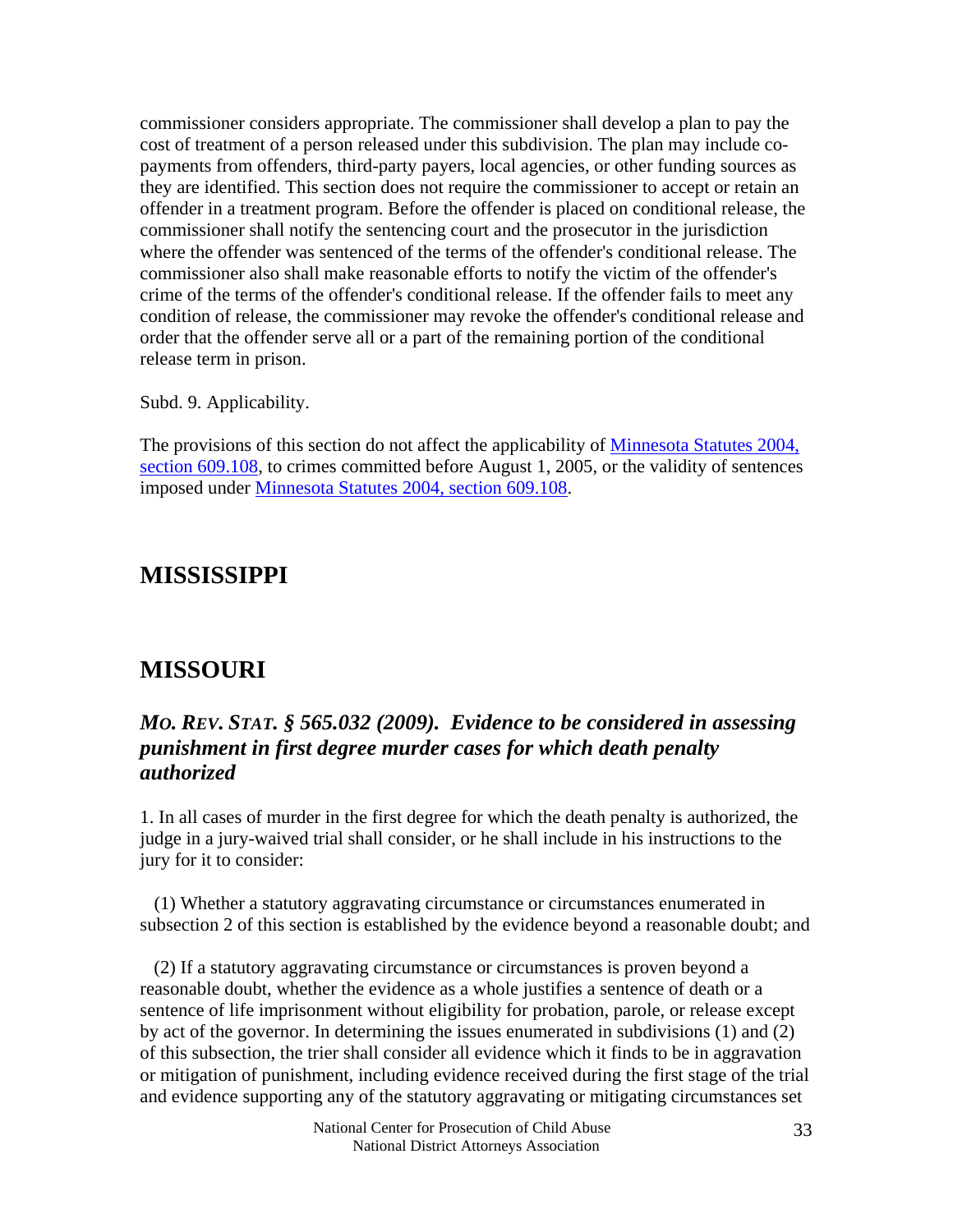out in subsections 2 and 3 of this section. If the trier is a jury, it shall not be instructed upon any specific evidence which may be in aggravation or mitigation of punishment, but shall be instructed that each juror shall consider any evidence which he considers to be aggravating or mitigating.

2. Statutory aggravating circumstances for a murder in the first degree offense shall be limited to the following:

 (1) The offense was committed by a person with a prior record of conviction for murder in the first degree, or the offense was committed by a person who has one or more serious assaultive criminal convictions;

 (2) The murder in the first degree offense was committed while the offender was engaged in the commission or attempted commission of another unlawful homicide;

 (3) The offender by his act of murder in the first degree knowingly created a great risk of death to more than one person by means of a weapon or device which would normally be hazardous to the lives of more than one person;

 (4) The offender committed the offense of murder in the first degree for himself or another, for the purpose of receiving money or any other thing of monetary value from the victim of the murder or another;

 (5) The murder in the first degree was committed against a judicial officer, former judicial officer, prosecuting attorney or former prosecuting attorney, circuit attorney or former circuit attorney, assistant prosecuting attorney or former assistant prosecuting attorney, assistant circuit attorney or former assistant circuit attorney, peace officer or former peace officer, elected official or former elected official during or because of the exercise of his official duty;

 (6) The offender caused or directed another to commit murder in the first degree or committed murder in the first degree as an agent or employee of another person;

 (7) The murder in the first degree was outrageously or wantonly vile, horrible or inhuman in that it involved torture, or depravity of mind;

 (8) The murder in the first degree was committed against any peace officer, or fireman while engaged in the performance of his official duty;

 (9) The murder in the first degree was committed by a person in, or who has escaped from, the lawful custody of a peace officer or place of lawful confinement;

 (10) The murder in the first degree was committed for the purpose of avoiding, interfering with, or preventing a lawful arrest or custody in a place of lawful confinement, of himself or another;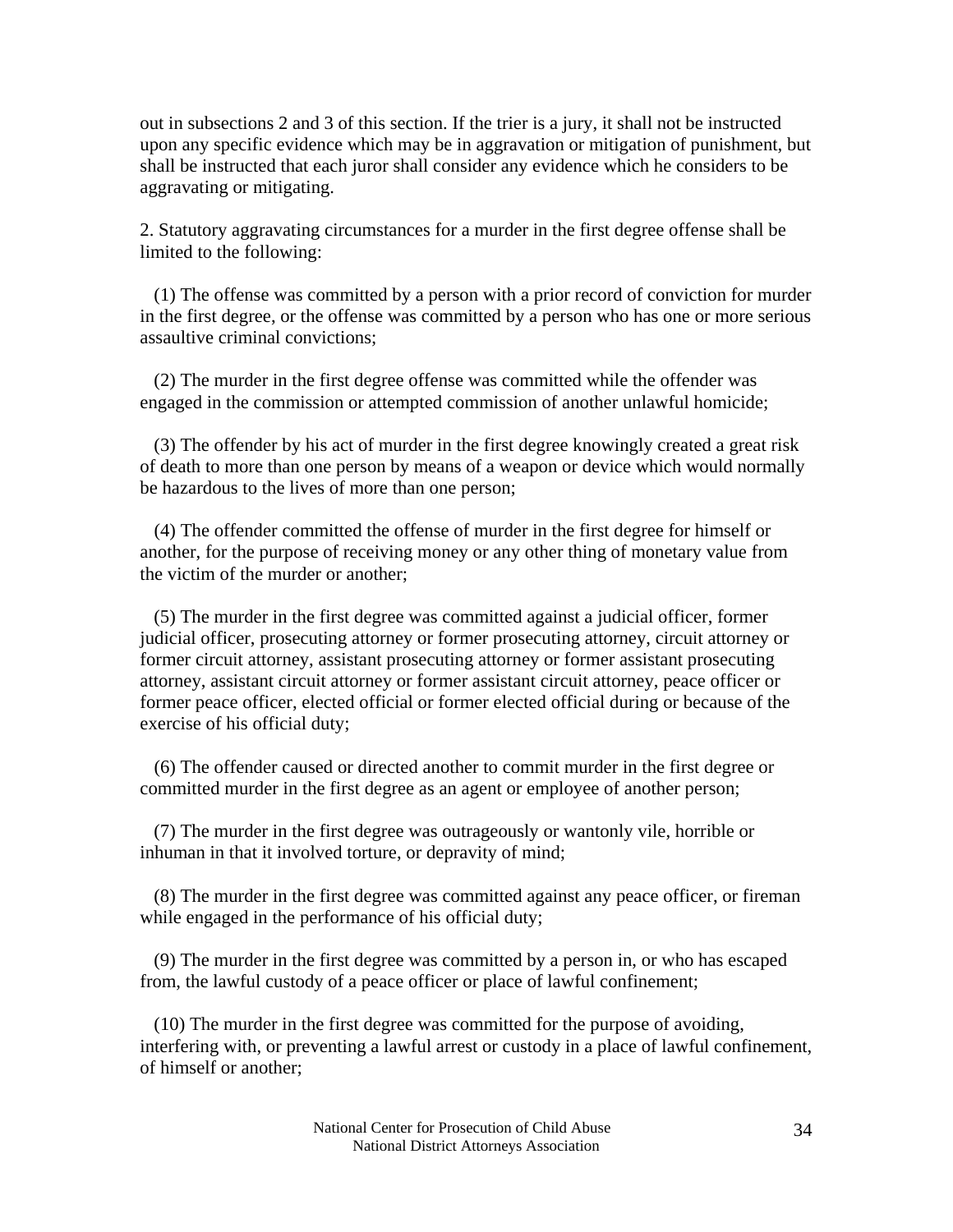(11) The murder in the first degree was committed while the defendant was engaged in the perpetration or was aiding or encouraging another person to perpetrate or attempt to perpetrate a felony of any degree of rape, sodomy, burglary, robbery, kidnapping, or any felony offense in chapter 195, RSMo;

 (12) The murdered individual was a witness or potential witness in any past or pending investigation or past or pending prosecution, and was killed as a result of his status as a witness or potential witness;

 (13) The murdered individual was an employee of an institution or facility of the department of corrections of this state or local correction agency and was killed in the course of performing his official duties, or the murdered individual was an inmate of such institution or facility;

 (14) The murdered individual was killed as a result of the hijacking of an airplane, train, ship, bus or other public conveyance;

 (15) The murder was committed for the purpose of concealing or attempting to conceal any felony offense defined in chapter 195, RSMo;

 (16) The murder was committed for the purpose of causing or attempting to cause a person to refrain from initiating or aiding in the prosecution of a felony offense defined in chapter 195, RSMo;

 (17) The murder was committed during the commission of a crime which is part of a pattern of criminal street gang activity as defined in [section 578.421.](https://www.lexis.com/research/buttonTFLink?_m=149ac7be2a0265267786a4907c188c07&_xfercite=%3ccite%20cc%3d%22USA%22%3e%3c%21%5bCDATA%5b%a7%20565.032%20R.S.Mo.%5d%5d%3e%3c%2fcite%3e&_butType=4&_butStat=0&_butNum=2&_butInline=1&_butinfo=MOCODE%20578.421&_fmtstr=FULL&docnum=1&_startdoc=1&wchp=dGLbVtb-zSkAb&_md5=a5717f5d306c91a862571c8d7e0b02a0)

3. Statutory mitigating circumstances shall include the following:

(1) The defendant has no significant history of prior criminal activity;

 (2) The murder in the first degree was committed while the defendant was under the influence of extreme mental or emotional disturbance;

(3) The victim was a participant in the defendant's conduct or consented to the act;

 (4) The defendant was an accomplice in the murder in the first degree committed by another person and his participation was relatively minor;

 (5) The defendant acted under extreme duress or under the substantial domination of another person;

 (6) The capacity of the defendant to appreciate the criminality of his conduct or to conform his conduct to the requirements of law was substantially impaired;

(7) The age of the defendant at the time of the crime.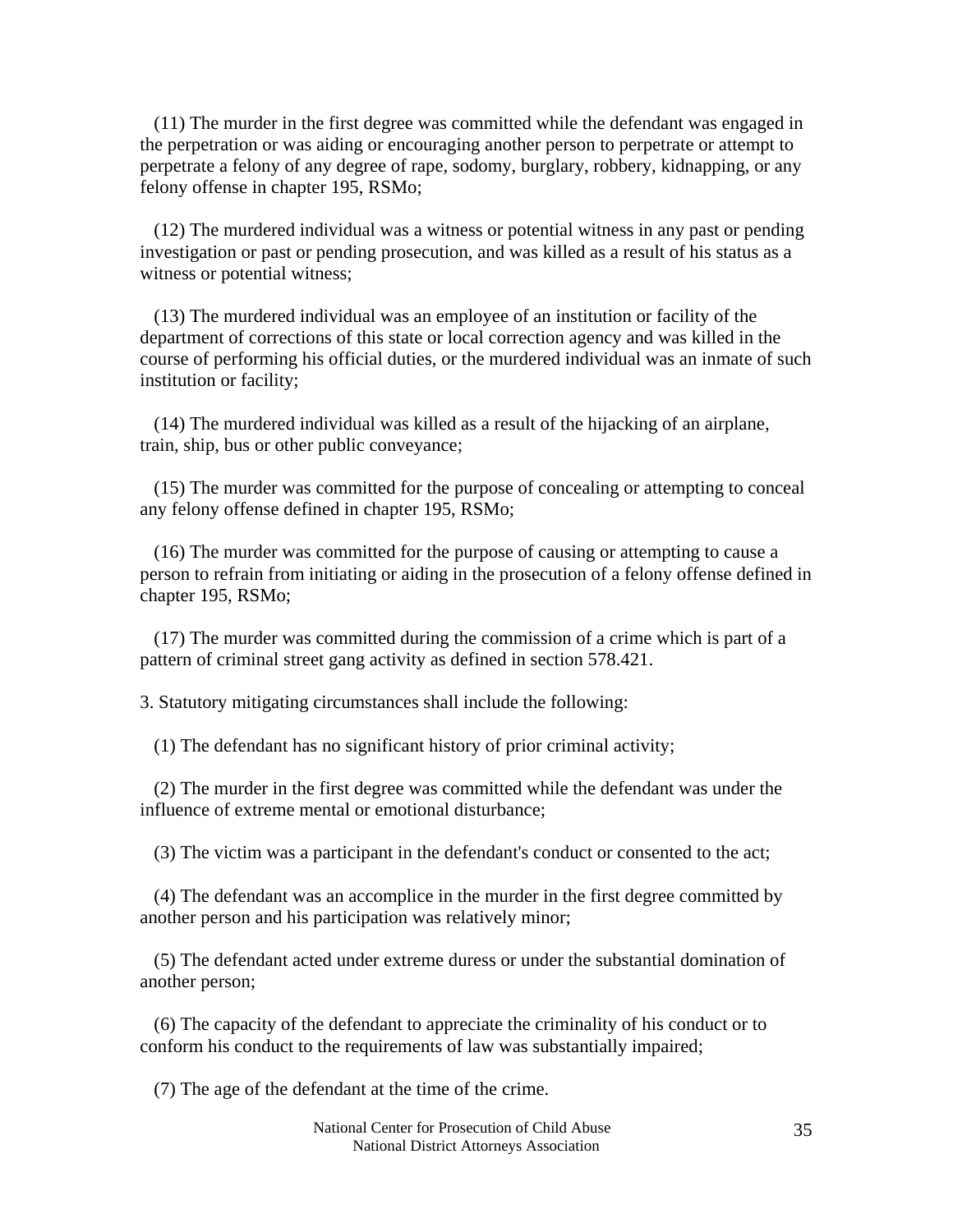## <span id="page-35-0"></span>**MONTANA**

### **NEBRASKA**

#### *NEB. REV. STAT. ANN. § 29-2523 (2009). Aggravating and mitigating circumstances, defined.*

The aggravating and mitigating circumstances referred to in [sections 29-2519](https://www.lexis.com/research/buttonTFLink?_m=606aff2b0ad3d8abc27da4048e60c894&_xfercite=%3ccite%20cc%3d%22USA%22%3e%3c%21%5bCDATA%5bR.R.S.%20Neb.%20%a7%2029-2523%5d%5d%3e%3c%2fcite%3e&_butType=4&_butStat=0&_butNum=1&_butInline=1&_butinfo=NECODE%2029-2519&_fmtstr=FULL&docnum=1&_startdoc=1&wchp=dGLbVtb-zSkAb&_md5=b41aef15f9e0a603171209958b45b5da) to [29-2524](https://www.lexis.com/research/buttonTFLink?_m=606aff2b0ad3d8abc27da4048e60c894&_xfercite=%3ccite%20cc%3d%22USA%22%3e%3c%21%5bCDATA%5bR.R.S.%20Neb.%20%a7%2029-2523%5d%5d%3e%3c%2fcite%3e&_butType=4&_butStat=0&_butNum=2&_butInline=1&_butinfo=NECODE%2029-2524&_fmtstr=FULL&docnum=1&_startdoc=1&wchp=dGLbVtb-zSkAb&_md5=4013b132cb7d6d3422189f64b1fa544b) shall be as follows:

(1) Aggravating Circumstances:

 (a) The offender was previously convicted of another murder or a crime involving the use or threat of violence to the person, or has a substantial prior history of serious assaultive or terrorizing criminal activity;

 (b) The murder was committed in an effort to conceal the commission of a crime, or to conceal the identity of the perpetrator of such crime;

 (c) The murder was committed for hire, or for pecuniary gain, or the defendant hired another to commit the murder for the defendant;

 (d) The murder was especially heinous, atrocious, cruel, or manifested exceptional depravity by ordinary standards of morality and intelligence;

 (e) At the time the murder was committed, the offender also committed another murder;

(f) The offender knowingly created a great risk of death to at least several persons;

 (g) The victim was a public servant having lawful custody of the offender or another in the lawful performance of his or her official duties and the offender knew or should have known that the victim was a public servant performing his or her official duties;

 (h) The murder was committed knowingly to disrupt or hinder the lawful exercise of any governmental function or the enforcement of the laws; or

(i) The victim was a law enforcement officer engaged in the lawful performance of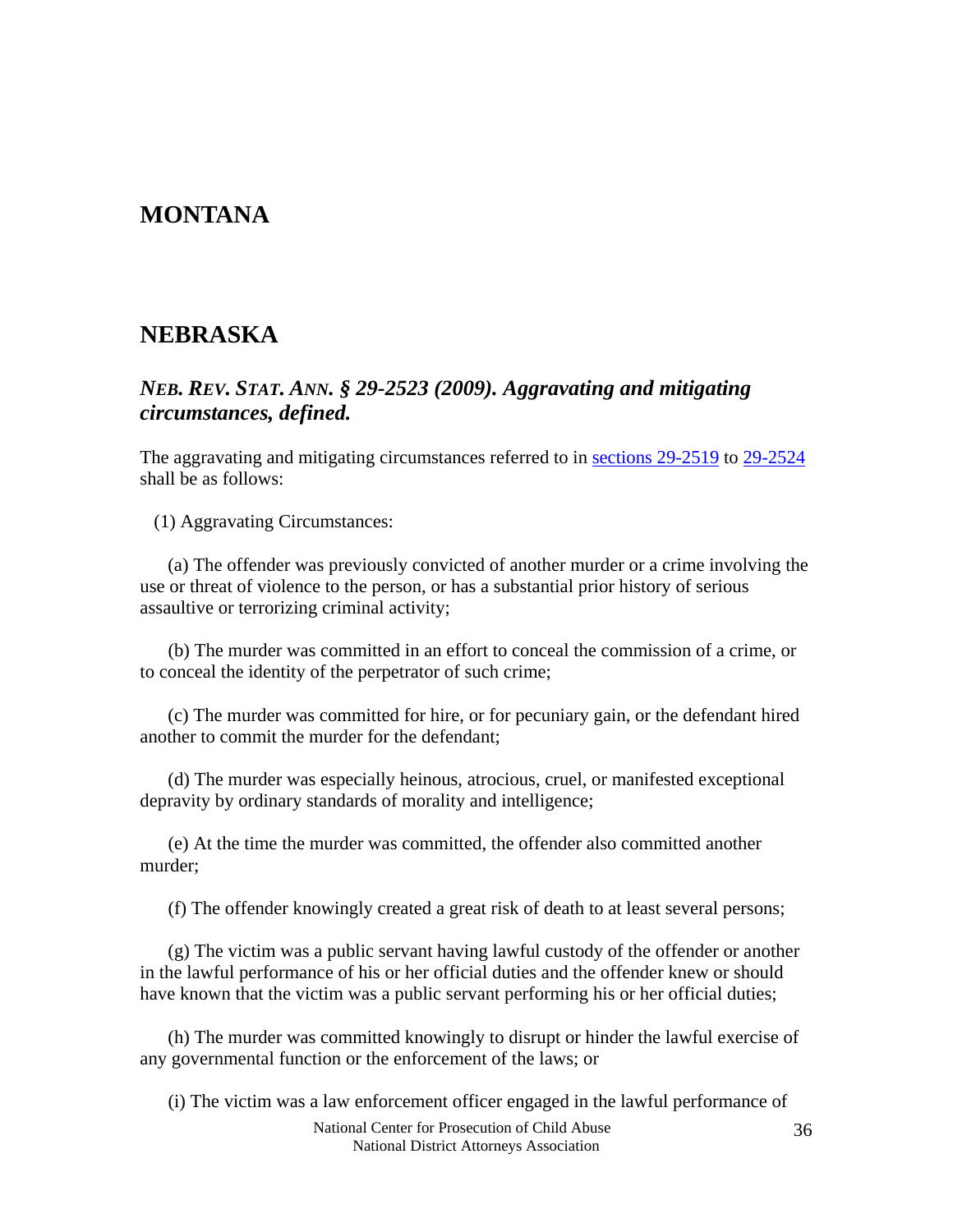his or her official duties as a law enforcement officer and the offender knew or reasonably should have known that the victim was a law enforcement officer.

(2) Mitigating Circumstances:

(a) The offender has no significant history of prior criminal activity;

 (b) The offender acted under unusual pressures or influences or under the domination of another person;

 (c) The crime was committed while the offender was under the influence of extreme mental or emotional disturbance;

(d) The age of the defendant at the time of the crime;

 (e) The offender was an accomplice in the crime committed by another person and his or her participation was relatively minor;

(f) The victim was a participant in the defendant's conduct or consented to the act; or

 (g) At the time of the crime, the capacity of the defendant to appreciate the wrongfulness of his or her conduct or to conform his or her conduct to the requirements of law was impaired as a result of mental illness, mental defect, or intoxication.

## **NEVADA**

### *NEV. REV. STAT. ANN. § 200.030 (2009). Degrees of murder; penalties.*

1. Murder of the first degree is murder which is:

 (a) Perpetrated by means of poison, lying in wait or torture, or by any other kind of willful, deliberate and premeditated killing;

 (b) Committed in the perpetration or attempted perpetration of sexual assault, kidnapping, arson, robbery, burglary, invasion of the home, sexual abuse of a child, sexual molestation of a child under the age of 14 years, child abuse or abuse of an older person or vulnerable person pursuant to [NRS 200.5099;](https://www.lexis.com/research/buttonTFLink?_m=eed3d1489d8fab0cdb161b88702c4954&_xfercite=%3ccite%20cc%3d%22USA%22%3e%3c%21%5bCDATA%5bNev.%20Rev.%20Stat.%20Ann.%20%a7%20200.030%5d%5d%3e%3c%2fcite%3e&_butType=4&_butStat=0&_butNum=1&_butInline=1&_butinfo=NVCODE%20200.5099&_fmtstr=FULL&docnum=1&_startdoc=1&wchp=dGLbVtb-zSkAb&_md5=2525adbca78125d37a58f32700f787e4)

 (c) Committed to avoid or prevent the lawful arrest of any person by a peace officer or to effect the escape of any person from legal custody;

 (d) Committed on the property of a public or private school, at an activity sponsored by a public or private school or on a school bus while the bus was engaged in its official duties by a person who intended to create a great risk of death or substantial bodily harm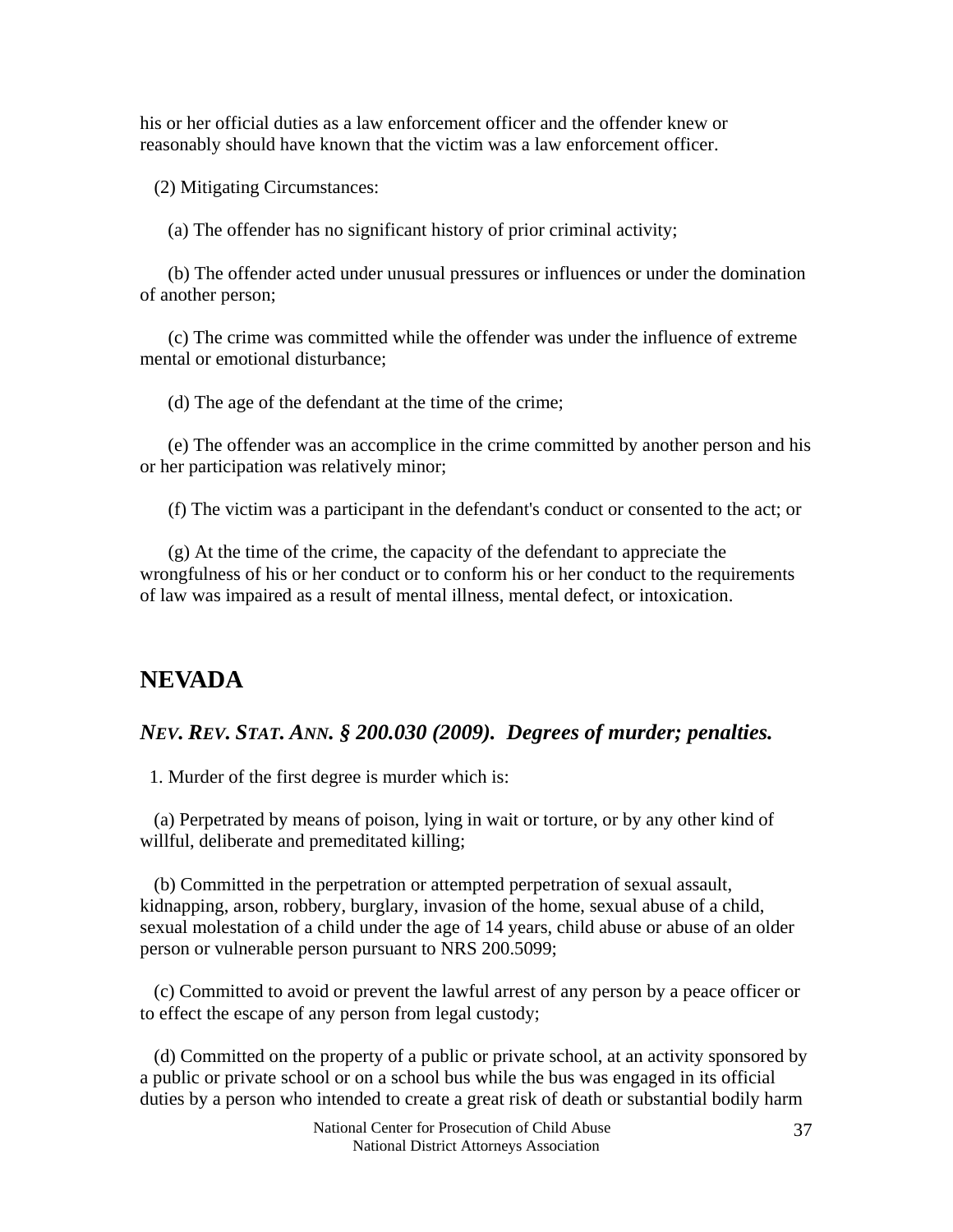to more than one person by means of a weapon, device or course of action that would normally be hazardous to the lives of more than one person; or

(e) Committed in the perpetration or attempted perpetration of an act of terrorism.

2. Murder of the second degree is all other kinds of murder.

3. The jury before whom any person indicted for murder is tried shall, if they find him guilty thereof, designate by their verdict whether he is guilty of murder of the first or second degree.

4. A person convicted of murder of the first degree is guilty of a category A felony and shall be punished:

 (a) By death, only if one or more aggravating circumstances are found and any mitigating circumstance or circumstances which are found do not outweigh the aggravating circumstance or circumstances, unless a court has made a finding pursuant to [NRS 174.098](https://www.lexis.com/research/buttonTFLink?_m=eed3d1489d8fab0cdb161b88702c4954&_xfercite=%3ccite%20cc%3d%22USA%22%3e%3c%21%5bCDATA%5bNev.%20Rev.%20Stat.%20Ann.%20%a7%20200.030%5d%5d%3e%3c%2fcite%3e&_butType=4&_butStat=0&_butNum=2&_butInline=1&_butinfo=NVCODE%20174.098&_fmtstr=FULL&docnum=1&_startdoc=1&wchp=dGLbVtb-zSkAb&_md5=cbbf40c785f32a66282fd309bf6c3d61) that the defendant is a person with mental retardation and has stricken the notice of intent to seek the death penalty; or

(b) By imprisonment in the state prison:

(1) For life without the possibility of parole;

 (2) For life with the possibility of parole, with eligibility for parole beginning when a minimum of 20 years has been served; or

 (3) For a definite term of 50 years, with eligibility for parole beginning when a minimum of 20 years has been served.

A determination of whether aggravating circumstances exist is not necessary to fix the penalty at imprisonment for life with or without the possibility of parole.

5. A person convicted of murder of the second degree is guilty of a category A felony and shall be punished by imprisonment in the state prison:

 (a) For life with the possibility of parole, with eligibility for parole beginning when a minimum of 10 years has been served; or

 (b) For a definite term of 25 years, with eligibility for parole beginning when a minimum of 10 years has been served.

6. As used in this section:

(a) "Act of terrorism" has the meaning ascribed to it in [NRS 202.4415](https://www.lexis.com/research/buttonTFLink?_m=eed3d1489d8fab0cdb161b88702c4954&_xfercite=%3ccite%20cc%3d%22USA%22%3e%3c%21%5bCDATA%5bNev.%20Rev.%20Stat.%20Ann.%20%a7%20200.030%5d%5d%3e%3c%2fcite%3e&_butType=4&_butStat=0&_butNum=3&_butInline=1&_butinfo=NVCODE%20202.4415&_fmtstr=FULL&docnum=1&_startdoc=1&wchp=dGLbVtb-zSkAb&_md5=2a800172b7f9f6bc755cfc84d2018868);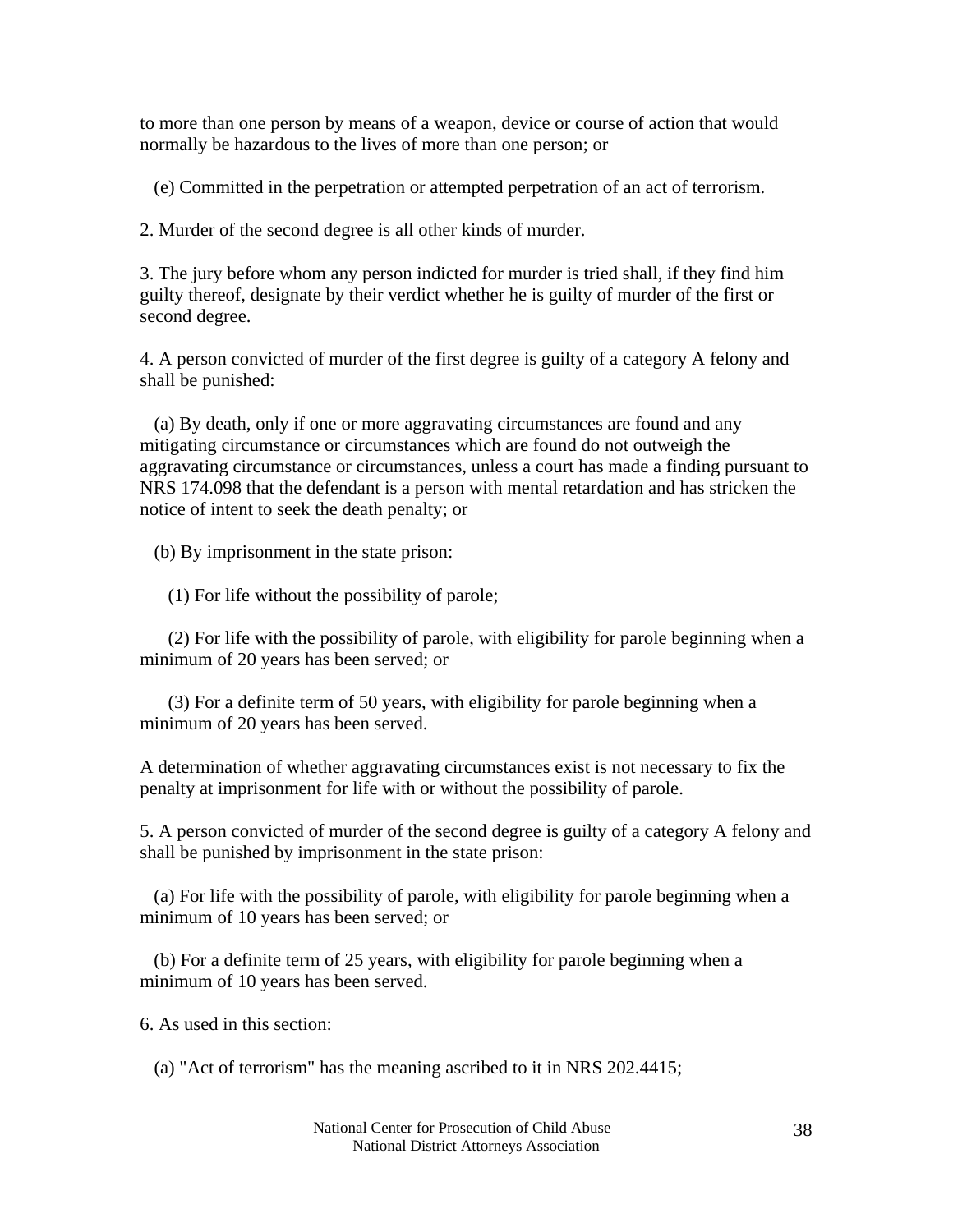(b) "Child abuse" means physical injury of a nonaccidental nature to a child under the age of 18 years;

(c) "School bus" has the meaning ascribed to it in [NRS 483.160;](https://www.lexis.com/research/buttonTFLink?_m=eed3d1489d8fab0cdb161b88702c4954&_xfercite=%3ccite%20cc%3d%22USA%22%3e%3c%21%5bCDATA%5bNev.%20Rev.%20Stat.%20Ann.%20%a7%20200.030%5d%5d%3e%3c%2fcite%3e&_butType=4&_butStat=0&_butNum=4&_butInline=1&_butinfo=NVCODE%20483.160&_fmtstr=FULL&docnum=1&_startdoc=1&wchp=dGLbVtb-zSkAb&_md5=3e9df2d1d0ad6d91e6a43e61fe0a5f92)

(d) "Sexual abuse of a child" means any of the acts described in [NRS 432B.100](https://www.lexis.com/research/buttonTFLink?_m=eed3d1489d8fab0cdb161b88702c4954&_xfercite=%3ccite%20cc%3d%22USA%22%3e%3c%21%5bCDATA%5bNev.%20Rev.%20Stat.%20Ann.%20%a7%20200.030%5d%5d%3e%3c%2fcite%3e&_butType=4&_butStat=0&_butNum=5&_butInline=1&_butinfo=NVCODE%20432B.100&_fmtstr=FULL&docnum=1&_startdoc=1&wchp=dGLbVtb-zSkAb&_md5=689765732aa6d7d49ba8abae6c74aaba); and

 (e) "Sexual molestation" means any willful and lewd or lascivious act, other than acts constituting the crime of sexual assault, upon or with the body, or any part or member thereof, of a child under the age of 14 years, with the intent of arousing, appealing to, or gratifying the lust, passions or sexual desires of the perpetrator or of the child.

## *NEV. REV. STAT. ANN. § 200.033 (2009). Circumstances aggravating first degree murder.*

The only circumstances by which murder of the first degree may be aggravated are:

1. The murder was committed by a person under sentence of imprisonment.

 2. The murder was committed by a person who, at any time before a penalty hearing is conducted for the murder pursuant to [NRS 175.552,](https://www.lexis.com/research/buttonTFLink?_m=7eb426af3a7de0f6c138a215cc57a790&_xfercite=%3ccite%20cc%3d%22USA%22%3e%3c%21%5bCDATA%5bNev.%20Rev.%20Stat.%20Ann.%20%a7%20200.033%5d%5d%3e%3c%2fcite%3e&_butType=4&_butStat=0&_butNum=1&_butInline=1&_butinfo=NVCODE%20175.552&_fmtstr=FULL&docnum=1&_startdoc=1&wchp=dGLbVtb-zSkAb&_md5=a46998e93f01e403bbcd0f7a10d0054a) is or has been convicted of:

 (a) Another murder and the provisions of subsection 12 do not otherwise apply to that other murder; or

 (b) A felony involving the use or threat of violence to the person of another and the provisions of subsection 4 do not otherwise apply to that felony.

 For the purposes of this subsection, a person shall be deemed to have been convicted at the time the jury verdict of guilt is rendered or upon pronouncement of guilt by a judge or judges sitting without a jury.

 3. The murder was committed by a person who knowingly created a great risk of death to more than one person by means of a weapon, device or course of action which would normally be hazardous to the lives of more than one person.

 4. The murder was committed while the person was engaged, alone or with others, in the commission of, or an attempt to commit or flight after committing or attempting to commit, any robbery, arson in the first degree, burglary, invasion of the home or kidnapping in the first degree, and the person charged:

(a) Killed or attempted to kill the person murdered; or

(b) Knew or had reason to know that life would be taken or lethal force used.

5. The murder was committed to avoid or prevent a lawful arrest or to effect an escape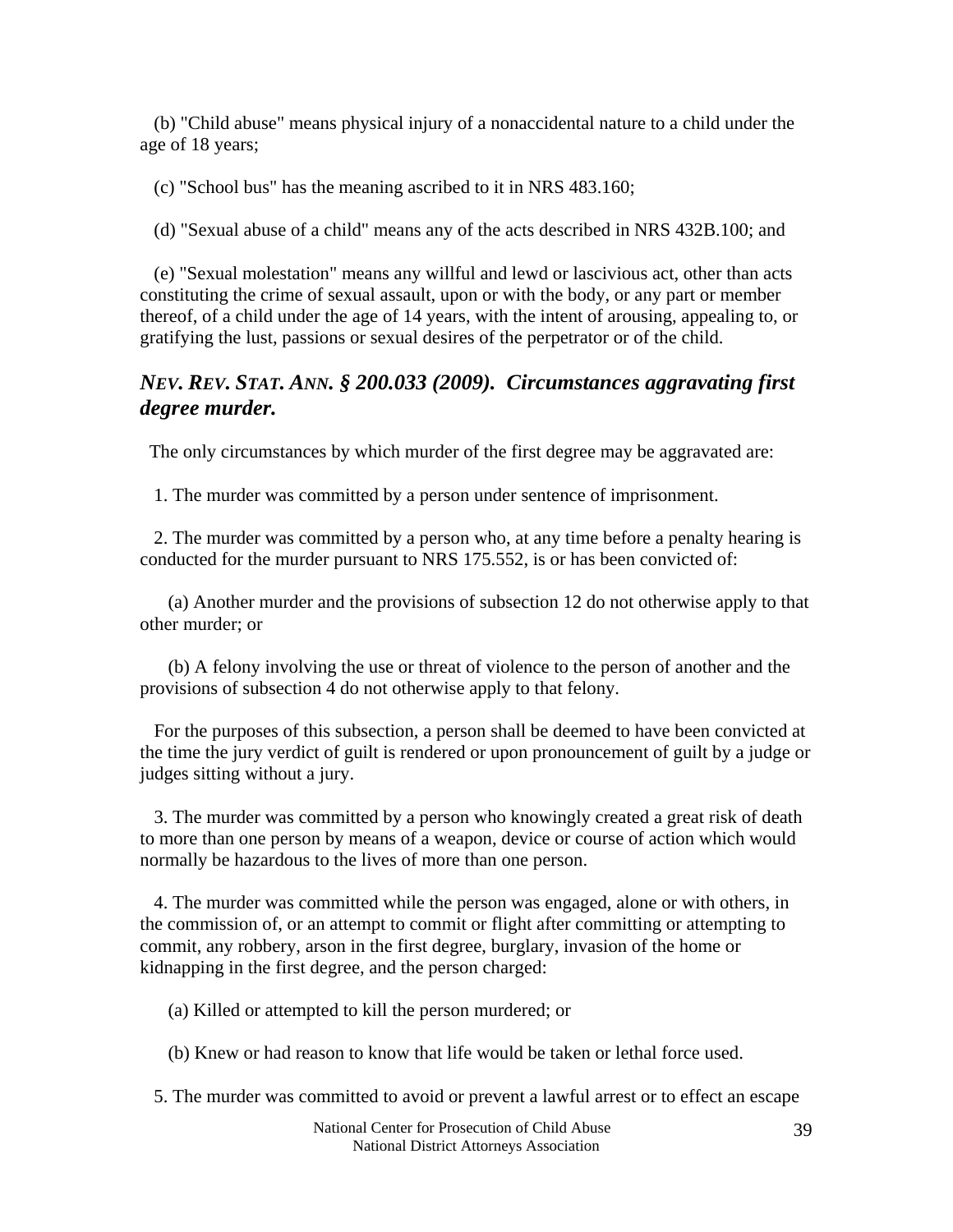from custody.

 6. The murder was committed by a person, for himself or another, to receive money or any other thing of monetary value.

 7. The murder was committed upon a peace officer or firefighter who was killed while engaged in the performance of his official duty or because of an act performed in his official capacity, and the defendant knew or reasonably should have known that the victim was a peace officer or firefighter. For the purposes of this subsection, "peace officer" means:

 (a) An employee of the Department of Corrections who does not exercise general control over offenders imprisoned within the institutions and facilities of the Department, but whose normal duties require him to come into contact with those offenders when carrying out the duties prescribed by the Director of the Department.

 (b) Any person upon whom some or all of the powers of a peace officer are conferred pursuant to [NRS 289.150 to 289.360](https://www.lexis.com/research/buttonTFLink?_m=7eb426af3a7de0f6c138a215cc57a790&_xfercite=%3ccite%20cc%3d%22USA%22%3e%3c%21%5bCDATA%5bNev.%20Rev.%20Stat.%20Ann.%20%a7%20200.033%5d%5d%3e%3c%2fcite%3e&_butType=4&_butStat=0&_butNum=2&_butInline=1&_butinfo=NVCODE%20289.150&_fmtstr=FULL&docnum=1&_startdoc=1&wchp=dGLbVtb-zSkAb&_md5=8b54463e2c7eceef4842f76c05678b80), inclusive, when carrying out those powers.

8. The murder involved torture or the mutilation of the victim.

 9. The murder was committed upon one or more persons at random and without apparent motive.

10. The murder was committed upon a person less than 14 years of age.

 11. The murder was committed upon a person because of the actual or perceived race, color, religion, national origin, physical or mental disability or sexual orientation of that person.

 12. The defendant has, in the immediate proceeding, been convicted of more than one offense of murder in the first or second degree. For the purposes of this subsection, a person shall be deemed to have been convicted of a murder at the time the jury verdict of guilt is rendered or upon pronouncement of guilt by a judge or judges sitting without a jury.

 13. The person, alone or with others, subjected or attempted to subject the victim of the murder to nonconsensual sexual penetration immediately before, during or immediately after the commission of the murder. For the purposes of this subsection:

 (a) "Nonconsensual" means against the victim's will or under conditions in which the person knows or reasonably should know that the victim is mentally or physically incapable of resisting, consenting or understanding the nature of his conduct, including, but not limited to, conditions in which the person knows or reasonably should know that the victim is dead.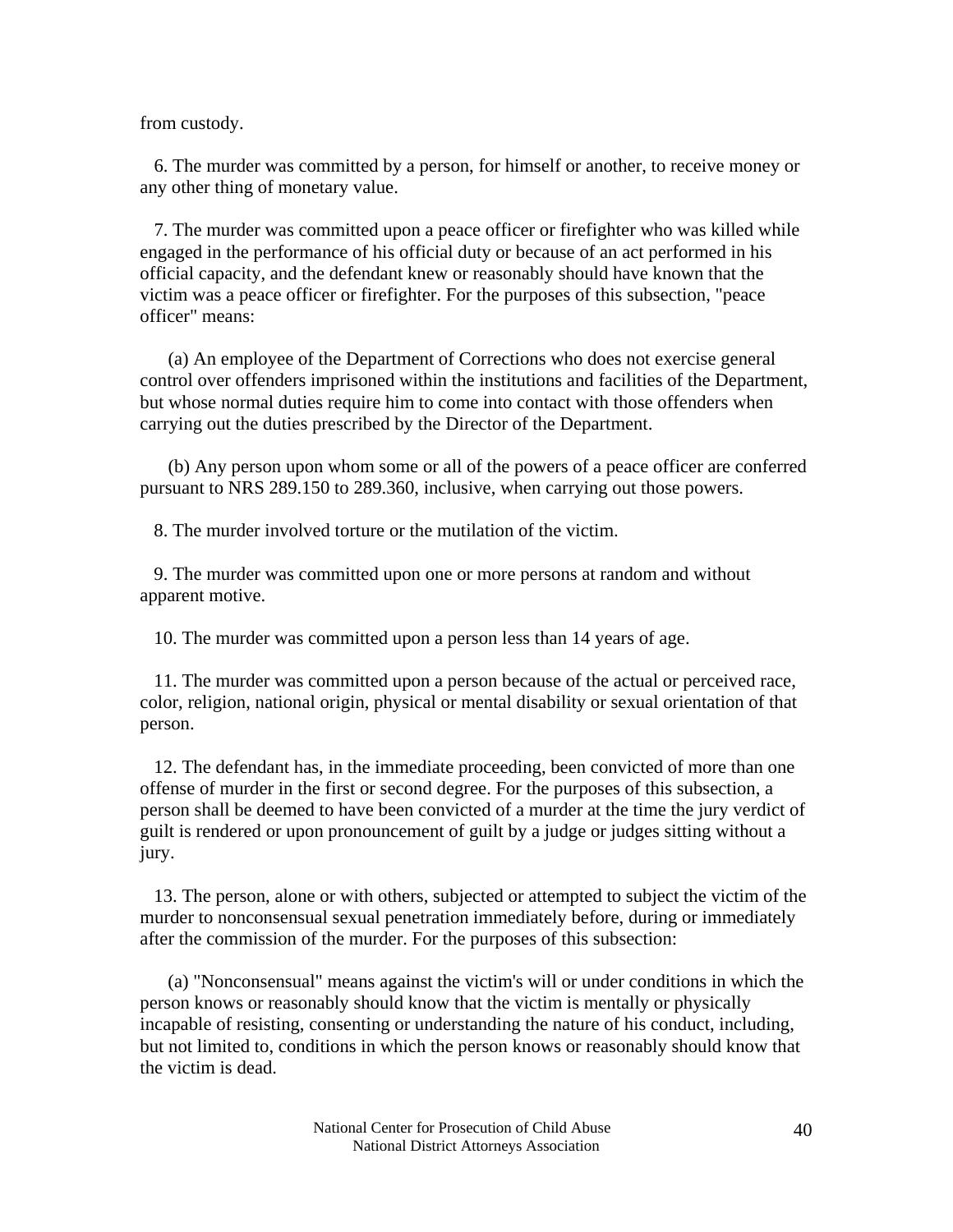(b) "Sexual penetration" means cunnilingus, fellatio or any intrusion, however slight, of any part of the victim's body or any object manipulated or inserted by a person, alone or with others, into the genital or anal openings of the body of the victim, whether or not the victim is alive. The term includes, but is not limited to, anal intercourse and sexual intercourse in what would be its ordinary meaning.

 14. The murder was committed on the property of a public or private school, at an activity sponsored by a public or private school or on a school bus while the bus was engaged in its official duties by a person who intended to create a great risk of death or substantial bodily harm to more than one person by means of a weapon, device or course of action that would normally be hazardous to the lives of more than one person. For the purposes of this subsection, "school bus" has the meaning ascribed to it in [NRS 483.160](https://www.lexis.com/research/buttonTFLink?_m=7eb426af3a7de0f6c138a215cc57a790&_xfercite=%3ccite%20cc%3d%22USA%22%3e%3c%21%5bCDATA%5bNev.%20Rev.%20Stat.%20Ann.%20%a7%20200.033%5d%5d%3e%3c%2fcite%3e&_butType=4&_butStat=0&_butNum=3&_butInline=1&_butinfo=NVCODE%20483.160&_fmtstr=FULL&docnum=1&_startdoc=1&wchp=dGLbVtb-zSkAb&_md5=33d2ec696bab7ee712b53fc8ff2d74cd).

 15. The murder was committed with the intent to commit, cause, aid, further or conceal an act of terrorism. For the purposes of this subsection, "act of terrorism" has the meaning ascribed to it in [NRS 202.4415.](https://www.lexis.com/research/buttonTFLink?_m=7eb426af3a7de0f6c138a215cc57a790&_xfercite=%3ccite%20cc%3d%22USA%22%3e%3c%21%5bCDATA%5bNev.%20Rev.%20Stat.%20Ann.%20%a7%20200.033%5d%5d%3e%3c%2fcite%3e&_butType=4&_butStat=0&_butNum=4&_butInline=1&_butinfo=NVCODE%20202.4415&_fmtstr=FULL&docnum=1&_startdoc=1&wchp=dGLbVtb-zSkAb&_md5=c6aa1fdc42c91f786d569526868b2055)

# **NEW HAMPSHIRE**

## **NEW JERSEY**

### *N.J. STAT. ANN. § 2C:11-3 (2009). Murder.*

a. Except as provided in  $N.J.S.2C:11-4$ , criminal homicide constitutes murder when:

(1) The actor purposely causes death or serious bodily injury resulting in death; or

(2) The actor knowingly causes death or serious bodily injury resulting in death; or

(3) It is committed when the actor, acting either alone or with one or more other persons, is engaged in the commission of, or an attempt to commit, or flight after committing or attempting to commit robbery, sexual assault, arson, burglary, kidnapping, carjacking, criminal escape or terrorism pursuant to section 2 of P.L.2002, c.26 ([C.2C:38-2](https://www.lexis.com/research/buttonTFLink?_m=8274d5cfc43ec579eb73400c024401dc&_xfercite=%3ccite%20cc%3d%22USA%22%3e%3c%21%5bCDATA%5bN.J.%20Stat.%20%a7%202C%3a11-3%5d%5d%3e%3c%2fcite%3e&_butType=4&_butStat=0&_butNum=3&_butInline=1&_butinfo=NJCODE%202C%3a38-2&_fmtstr=FULL&docnum=1&_startdoc=1&wchp=dGLbVtb-zSkAb&_md5=4ba99d6b5be8f491cf692307d6b35713)), and in the course of such crime or of immediate flight therefrom, any person causes the death of a person other than one of the participants; except that in any prosecution under this subsection, in which the defendant was not the only participant in the underlying crime, it is an affirmative defense that the defendant:

(a) Did not commit the homicidal act or in any way solicit, request, command, importune,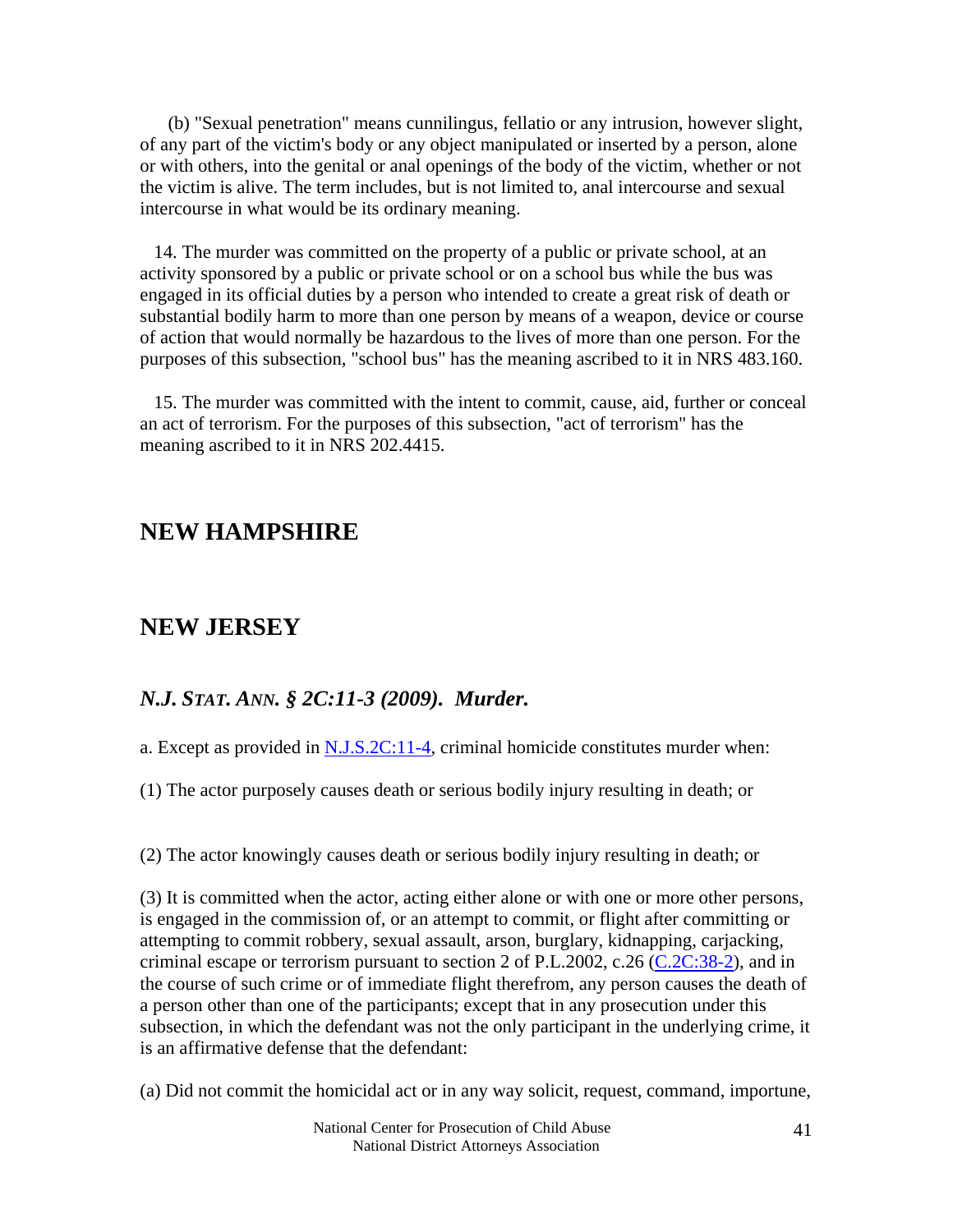cause or aid the commission thereof; and

(b) Was not armed with a deadly weapon, or any instrument, article or substance readily capable of causing death or serious physical injury and of a sort not ordinarily carried in public places by law-abiding persons; and

(c) Had no reasonable ground to believe that any other participant was armed with such a weapon, instrument, article or substance; and

(d) Had no reasonable ground to believe that any other participant intended to engage in conduct likely to result in death or serious physical injury.

b. (1) Murder is a crime of the first degree but a person convicted of murder shall be sentenced, except as provided in paragraphs (2), (3) and (4) of this subsection, by the court to a term of 30 years, during which the person shall not be eligible for parole, or be sentenced to a specific term of years which shall be between 30 years and life imprisonment of which the person shall serve 30 years before being eligible for parole.

(2) If the victim was a law enforcement officer and was murdered while performing his official duties or was murdered because of his status as a law enforcement officer, the person convicted of that murder shall be sentenced by the court to a term of life imprisonment, during which the person shall not be eligible for parole.

(3) A person convicted of murder shall be sentenced to a term of life imprisonment without eligibility for parole if the murder was committed under all of the following circumstances:

(a) The victim is less than 14 years old; and

(b) The act is committed in the course of the commission, whether alone or with one or more persons, of a violation of [N.J.S.2C:14-2](https://www.lexis.com/research/buttonTFLink?_m=8274d5cfc43ec579eb73400c024401dc&_xfercite=%3ccite%20cc%3d%22USA%22%3e%3c%21%5bCDATA%5bN.J.%20Stat.%20%a7%202C%3a11-3%5d%5d%3e%3c%2fcite%3e&_butType=4&_butStat=0&_butNum=4&_butInline=1&_butinfo=NJCODE%202C%3a14-2&_fmtstr=FULL&docnum=1&_startdoc=1&wchp=dGLbVtb-zSkAb&_md5=f468cfaccfcf5ca9452c06aa78dd1882) or [N.J.S.2C:14-3](https://www.lexis.com/research/buttonTFLink?_m=8274d5cfc43ec579eb73400c024401dc&_xfercite=%3ccite%20cc%3d%22USA%22%3e%3c%21%5bCDATA%5bN.J.%20Stat.%20%a7%202C%3a11-3%5d%5d%3e%3c%2fcite%3e&_butType=4&_butStat=0&_butNum=5&_butInline=1&_butinfo=NJCODE%202C%3a14-3&_fmtstr=FULL&docnum=1&_startdoc=1&wchp=dGLbVtb-zSkAb&_md5=554913ce40d14b266c9bf2deabac3411).

(4) Any person convicted under subsection a.(1) or (2) who committed the homicidal act by his own conduct; or who as an accomplice procured the commission of the offense by payment or promise of payment of anything of pecuniary value; or who, as a leader of a narcotics trafficking network as defined in [N.J.S.2C:35-3](https://www.lexis.com/research/buttonTFLink?_m=8274d5cfc43ec579eb73400c024401dc&_xfercite=%3ccite%20cc%3d%22USA%22%3e%3c%21%5bCDATA%5bN.J.%20Stat.%20%a7%202C%3a11-3%5d%5d%3e%3c%2fcite%3e&_butType=4&_butStat=0&_butNum=6&_butInline=1&_butinfo=NJCODE%202C%3a35-3&_fmtstr=FULL&docnum=1&_startdoc=1&wchp=dGLbVtb-zSkAb&_md5=0d4a283aff7e5edc735f029f4a6be04d) and in furtherance of a conspiracy enumerated in  $N.J.S.2C:35-3$ , commanded or by threat or promise solicited the commission of the offense, or, if the murder occurred during the commission of the crime of terrorism, any person who committed the crime of terrorism, shall be sentenced by the court to life imprisonment without eligibility for parole, which sentence shall be served in a maximum security prison, if a jury finds beyond a reasonable doubt that any of the following aggravating factors exist:

(a) The defendant has been convicted, at any time, of another murder. For purposes of this section, a conviction shall be deemed final when sentence is imposed and may be used as an aggravating factor regardless of whether it is on appeal;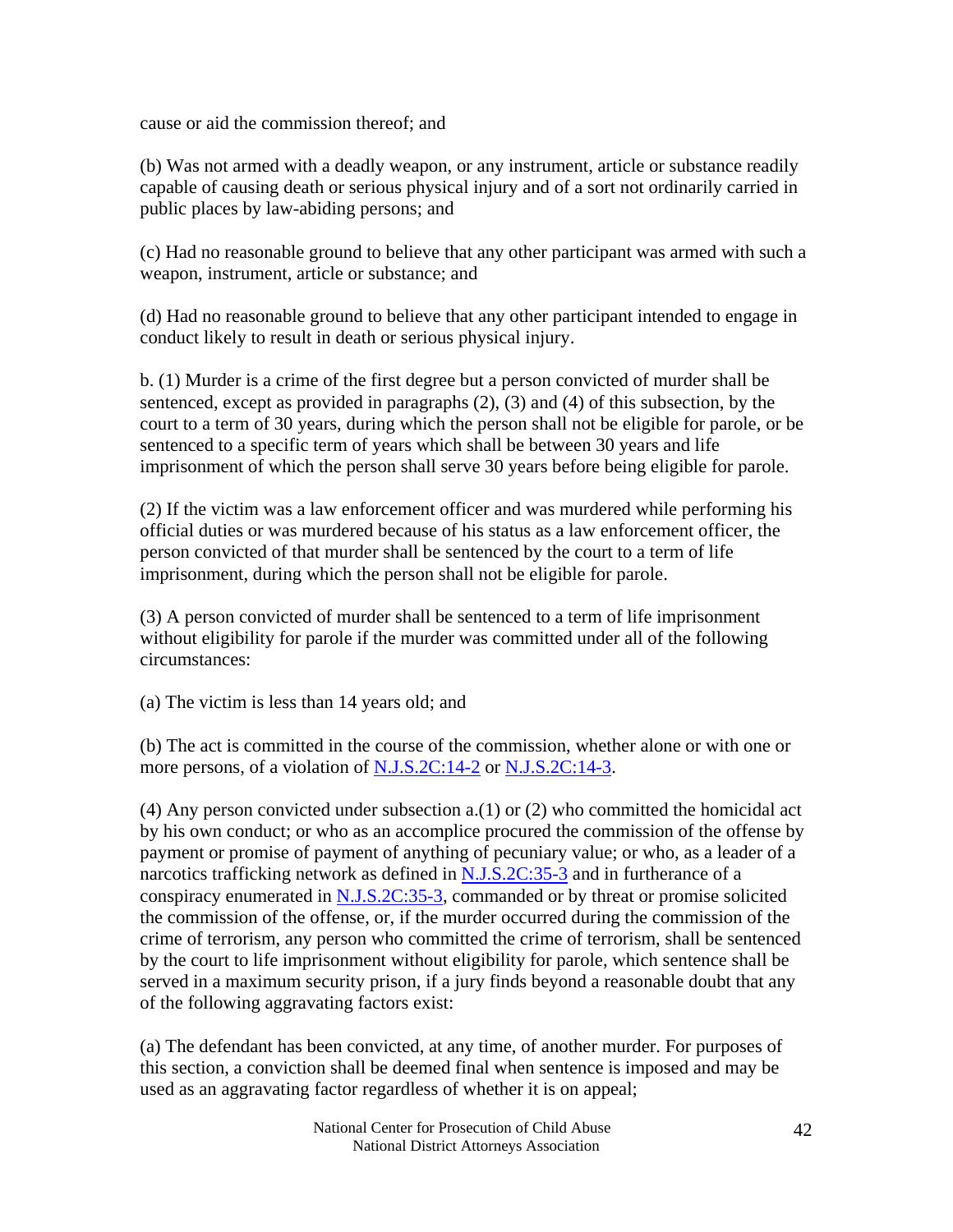(b) In the commission of the murder, the defendant purposely or knowingly created a grave risk of death to another person in addition to the victim;

(c) The murder was outrageously or wantonly vile, horrible or inhuman in that it involved torture, depravity of mind, or an aggravated assault to the victim;

(d) The defendant committed the murder as consideration for the receipt, or in expectation of the receipt of anything of pecuniary value;

(e) The defendant procured the commission of the murder by payment or promise of payment of anything of pecuniary value;

(f) The murder was committed for the purpose of escaping detection, apprehension, trial, punishment or confinement for another offense committed by the defendant or another;

(g) The murder was committed while the defendant was engaged in the commission of, or an attempt to commit, or flight after committing or attempting to commit murder, robbery, sexual assault, arson, burglary, kidnapping, carjacking or the crime of contempt in violation of subsection b. of [N.J.S.2C:29-9](https://www.lexis.com/research/buttonTFLink?_m=8274d5cfc43ec579eb73400c024401dc&_xfercite=%3ccite%20cc%3d%22USA%22%3e%3c%21%5bCDATA%5bN.J.%20Stat.%20%a7%202C%3a11-3%5d%5d%3e%3c%2fcite%3e&_butType=4&_butStat=0&_butNum=8&_butInline=1&_butinfo=NJCODE%202C%3a29-9&_fmtstr=FULL&docnum=1&_startdoc=1&wchp=dGLbVtb-zSkAb&_md5=5224bce66d54d70a525e5eabcc30d6be);

(h) The defendant murdered a public servant, as defined in [N.J.S.2C:27-1,](https://www.lexis.com/research/buttonTFLink?_m=8274d5cfc43ec579eb73400c024401dc&_xfercite=%3ccite%20cc%3d%22USA%22%3e%3c%21%5bCDATA%5bN.J.%20Stat.%20%a7%202C%3a11-3%5d%5d%3e%3c%2fcite%3e&_butType=4&_butStat=0&_butNum=9&_butInline=1&_butinfo=NJCODE%202C%3a27-1&_fmtstr=FULL&docnum=1&_startdoc=1&wchp=dGLbVtb-zSkAb&_md5=03b9de75a9530f6873d2f104b7dc8e3e) while the victim was engaged in the performance of his official duties, or because of the victim's status as a public servant;

(i) The defendant: (i) as a leader of a narcotics trafficking network as defined in [N.J.S.2C:35-3](https://www.lexis.com/research/buttonTFLink?_m=8274d5cfc43ec579eb73400c024401dc&_xfercite=%3ccite%20cc%3d%22USA%22%3e%3c%21%5bCDATA%5bN.J.%20Stat.%20%a7%202C%3a11-3%5d%5d%3e%3c%2fcite%3e&_butType=4&_butStat=0&_butNum=10&_butInline=1&_butinfo=NJCODE%202C%3a35-3&_fmtstr=FULL&docnum=1&_startdoc=1&wchp=dGLbVtb-zSkAb&_md5=37749efb99efc4774b71328a431815ef) and in furtherance of a conspiracy enumerated in [N.J.S.2C:35-3,](https://www.lexis.com/research/buttonTFLink?_m=8274d5cfc43ec579eb73400c024401dc&_xfercite=%3ccite%20cc%3d%22USA%22%3e%3c%21%5bCDATA%5bN.J.%20Stat.%20%a7%202C%3a11-3%5d%5d%3e%3c%2fcite%3e&_butType=4&_butStat=0&_butNum=11&_butInline=1&_butinfo=NJCODE%202C%3a35-3&_fmtstr=FULL&docnum=1&_startdoc=1&wchp=dGLbVtb-zSkAb&_md5=2a54af0d81a749f0bad1673d9287f874) committed, commanded or by threat or promise solicited the commission of the murder or (ii) committed the murder at the direction of a leader of a narcotics trafficking network as defined in [N.J.S.2C:35-3](https://www.lexis.com/research/buttonTFLink?_m=8274d5cfc43ec579eb73400c024401dc&_xfercite=%3ccite%20cc%3d%22USA%22%3e%3c%21%5bCDATA%5bN.J.%20Stat.%20%a7%202C%3a11-3%5d%5d%3e%3c%2fcite%3e&_butType=4&_butStat=0&_butNum=12&_butInline=1&_butinfo=NJCODE%202C%3a35-3&_fmtstr=FULL&docnum=1&_startdoc=1&wchp=dGLbVtb-zSkAb&_md5=92bbbd814ecd398224f23d01a8cfdf05) in furtherance of a conspiracy enumerated in [N.J.S.2C:35-3;](https://www.lexis.com/research/buttonTFLink?_m=8274d5cfc43ec579eb73400c024401dc&_xfercite=%3ccite%20cc%3d%22USA%22%3e%3c%21%5bCDATA%5bN.J.%20Stat.%20%a7%202C%3a11-3%5d%5d%3e%3c%2fcite%3e&_butType=4&_butStat=0&_butNum=13&_butInline=1&_butinfo=NJCODE%202C%3a35-3&_fmtstr=FULL&docnum=1&_startdoc=1&wchp=dGLbVtb-zSkAb&_md5=a2f4f23cf37fda902a97ade29ebe2140)

(j) The homicidal act that the defendant committed or procured was in violation of paragraph (1) of subsection a. of [N.J.S.2C:17-2](https://www.lexis.com/research/buttonTFLink?_m=8274d5cfc43ec579eb73400c024401dc&_xfercite=%3ccite%20cc%3d%22USA%22%3e%3c%21%5bCDATA%5bN.J.%20Stat.%20%a7%202C%3a11-3%5d%5d%3e%3c%2fcite%3e&_butType=4&_butStat=0&_butNum=14&_butInline=1&_butinfo=NJCODE%202C%3a17-2&_fmtstr=FULL&docnum=1&_startdoc=1&wchp=dGLbVtb-zSkAb&_md5=3c460859de25029a1501249ab221b390);

(k) The victim was less than 14 years old; or

(l) The murder was committed during the commission of, or an attempt to commit, or flight after committing or attempting to commit, terrorism pursuant to section 2 of P.L.2002, c.26 [\(C.2C:38-2\)](https://www.lexis.com/research/buttonTFLink?_m=8274d5cfc43ec579eb73400c024401dc&_xfercite=%3ccite%20cc%3d%22USA%22%3e%3c%21%5bCDATA%5bN.J.%20Stat.%20%a7%202C%3a11-3%5d%5d%3e%3c%2fcite%3e&_butType=4&_butStat=0&_butNum=15&_butInline=1&_butinfo=NJCODE%202C%3a38-2&_fmtstr=FULL&docnum=1&_startdoc=1&wchp=dGLbVtb-zSkAb&_md5=11d371c98aed82e8082ff42fcf88a14c).

(5) A juvenile who has been tried as an adult and convicted of murder shall be sentenced pursuant to paragraph  $(1)$ ,  $(2)$  or  $(3)$  of this subsection.

c. (Deleted by amendment, P.L.2007, c.204).

d. (Deleted by amendment, P.L.2007, c.204).

National Center for Prosecution of Child Abuse National District Attorneys Association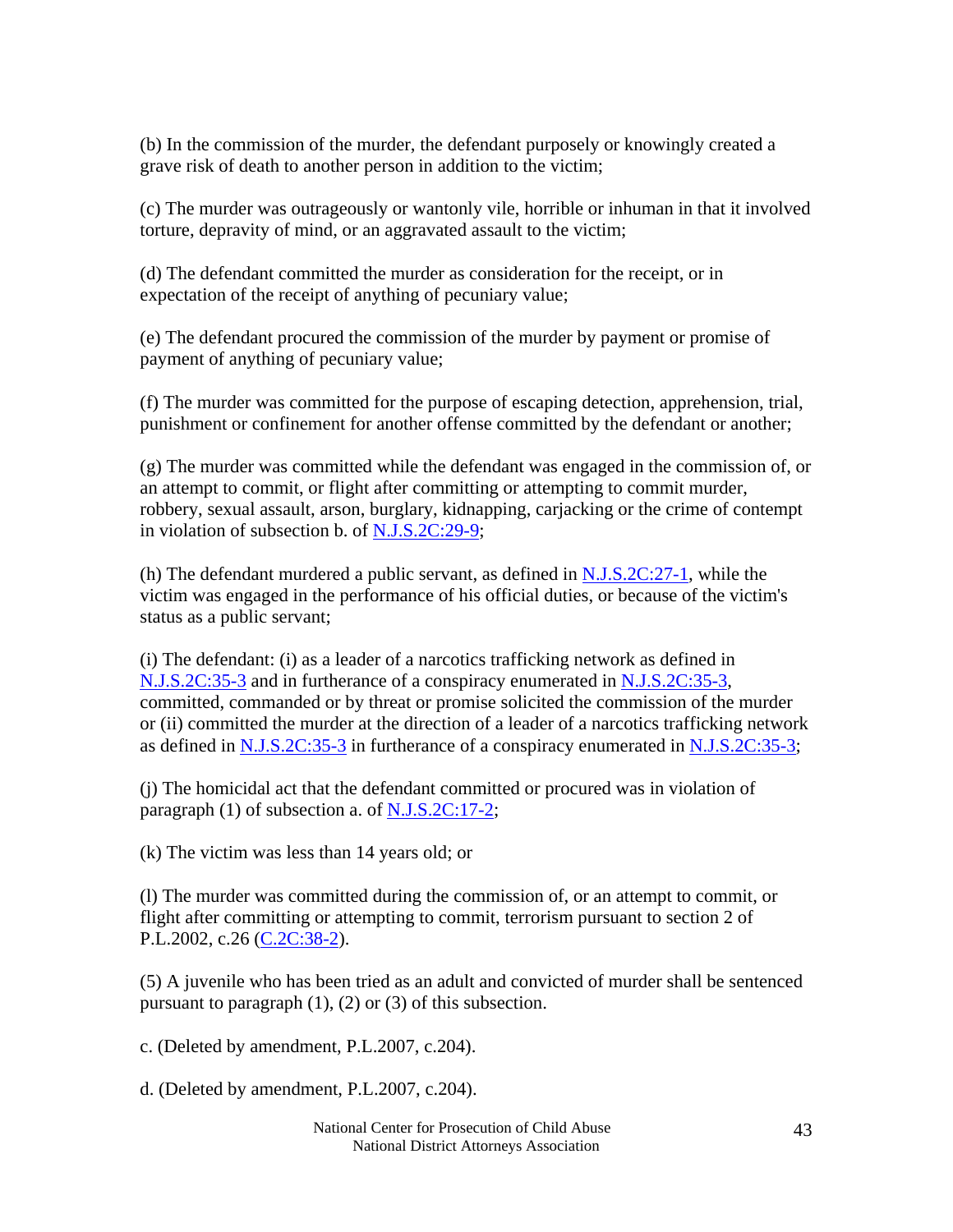e. (Deleted by amendment, P.L.2007, c.204).

f. (Deleted by amendment, P.L.2007, c.204).

g. (Deleted by amendment, P.L.2007, c.204).

h. (Deleted by amendment, P.L.2007, c.204).

i. For purposes of this section the term "homicidal act" shall mean conduct that causes death or serious bodily injury resulting in death.

j. In a sentencing proceeding conducted pursuant to this section, the display of a photograph of the victim taken before the homicide shall be permitted.

# **NEW MEXICO**

# **NEW YORK**

### *N.Y. PENAL LAW § 125.25 (2009). Murder in the second degree.*

A person is guilty of murder in the second degree when:

1. With intent to cause the death of another person, he causes the death of such person or of a third person; except that in any prosecution under this subdivision, it is an affirmative defense that:

 (a) The defendant acted under the influence of extreme emotional disturbance for which there was a reasonable explanation or excuse, the reasonableness of which is to be determined from the viewpoint of a person in the defendant's situation under the circumstances as the defendant believed them to be. Nothing contained in this paragraph shall constitute a defense to a prosecution for, or preclude a conviction of, manslaughter in the first degree or any other crime; or

 (b) The defendant's conduct consisted of causing or aiding, without the use of duress or deception, another person to commit suicide. Nothing contained in this paragraph shall constitute a defense to a prosecution for, or preclude a conviction of, manslaughter in the second degree or any other crime; or

2. Under circumstances evincing a depraved indifference to human life, he recklessly engages in conduct which creates a grave risk of death to another person, and thereby causes the death of another person; or

National Center for Prosecution of Child Abuse National District Attorneys Association 3. Acting either alone or with one or more other persons, he commits or attempts to commit robbery, burglary, kidnapping, arson, rape in the first degree, [fig 1] criminal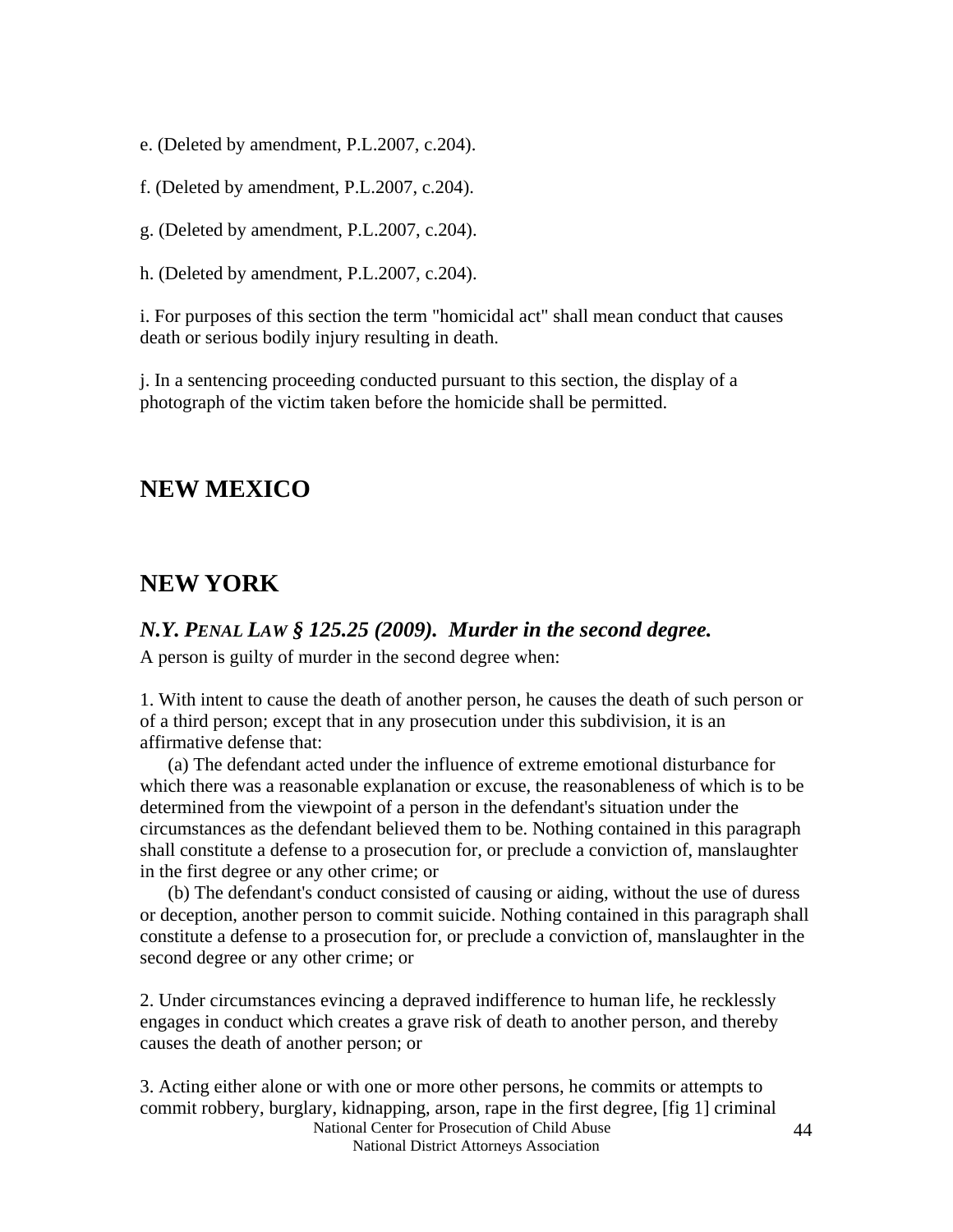sexual act in the first degree, sexual abuse in the first degree, aggravated sexual abuse, escape in the first degree, or escape in the second degree, and, in the course of and in furtherance of such crime or of immediate flight therefrom, he, or another participant, if there be any, causes the death of a person other than one of the participants; except that in any prosecution under this subdivision, in which the defendant was not the only participant in the underlying crime, it is an affirmative defense that the defendant:

 (a) Did not commit the homicidal act or in any way solicit, request, command, importune, cause or aid the commission thereof; and

 (b) Was not armed with a deadly weapon, or any instrument, article or substance readily capable of causing death or serious physical injury and of a sort not ordinarily carried in public places by law-abiding persons; and

 (c) Had no reasonable ground to believe that any other participant was armed with such a weapon, instrument, article or substance; and

 (d) Had no reasonable ground to believe that any other participant intended to engage in conduct likely to result in death or serious physical injury; or

4. Under circumstances evincing a depraved indifference to human life, and being eighteen years old or more the defendant recklessly engages in conduct which creates a grave risk of serious physical injury or death to another person less than eleven years old and thereby causes the death of such person [fig 1] ; or

5. Being eighteen years old or more, while in the course of committing rape in the first, second or third degree, criminal sexual act in the first, second or third degree, sexual abuse in the first degree, aggravated sexual abuse in the first, second, third or fourth degree, or incest [fig 1] in the first, second or third degree, against a person less than fourteen years old, he or she intentionally causes the death of such person.

Murder in the second degree is a class A-I felony.

"Categories of depraved indifference may be found . . . where a defendant -- acting with a conscious objective not to kill but to harm -- engages in torture or a brutal, prolonged and ultimately fatal course of conduct against a particularly vulnerable victim." New York v. Dickerson, 837 N.Y.S.2d 101 (N.Y. App. Div. 2007) (affirming defendant's conviction on two counts of murder in the second degree for the starvation and torture of defendant's five-year-old daughter).

### *N.Y. PENAL LAW § 125.27 (2009). Murder in the first degree.*

A person is guilty of murder in the first degree when:

1. With intent to cause the death of another person, he causes the death of such person or of a third person; and

(a) Either:

 (i) the intended victim was a police officer as defined in subdivision 34 of [section](https://www.lexis.com/research/buttonTFLink?_m=1d77bbdbc5c22e130c5f55c26d8cbc54&_xfercite=%3ccite%20cc%3d%22USA%22%3e%3c%21%5bCDATA%5bNY%20CLS%20Penal%20%a7%20125.27%5d%5d%3e%3c%2fcite%3e&_butType=4&_butStat=0&_butNum=2&_butInline=1&_butinfo=NY%20CPL%201.20&_fmtstr=FULL&docnum=3&_startdoc=1&wchp=dGLbVtb-zSkAb&_md5=ec6115adc7d7c7ed455de3d4f4c4d9bb)  [1.20 of the criminal procedure law](https://www.lexis.com/research/buttonTFLink?_m=1d77bbdbc5c22e130c5f55c26d8cbc54&_xfercite=%3ccite%20cc%3d%22USA%22%3e%3c%21%5bCDATA%5bNY%20CLS%20Penal%20%a7%20125.27%5d%5d%3e%3c%2fcite%3e&_butType=4&_butStat=0&_butNum=2&_butInline=1&_butinfo=NY%20CPL%201.20&_fmtstr=FULL&docnum=3&_startdoc=1&wchp=dGLbVtb-zSkAb&_md5=ec6115adc7d7c7ed455de3d4f4c4d9bb) who was at the time of the killing engaged in the course of performing his official duties, and the defendant knew or reasonably should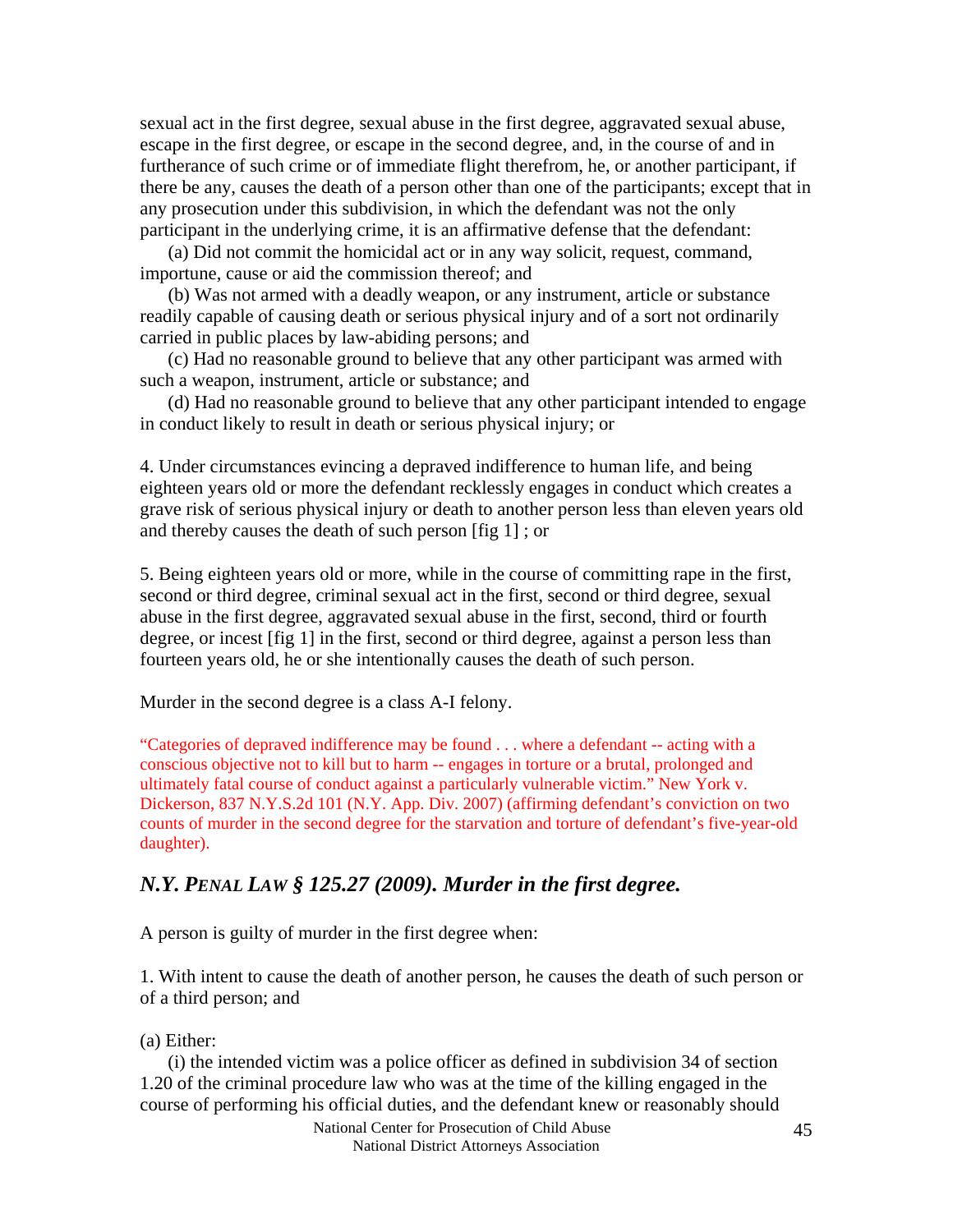have known that the intended victim was a police officer; or

 (ii) the intended victim was a peace officer as defined in paragraph a of subdivision twenty-one, subdivision twenty-three, twenty-four or sixty-two (employees of the division for youth) of [section 2.10 of the criminal procedure law](https://www.lexis.com/research/buttonTFLink?_m=1d77bbdbc5c22e130c5f55c26d8cbc54&_xfercite=%3ccite%20cc%3d%22USA%22%3e%3c%21%5bCDATA%5bNY%20CLS%20Penal%20%a7%20125.27%5d%5d%3e%3c%2fcite%3e&_butType=4&_butStat=0&_butNum=3&_butInline=1&_butinfo=NY%20CPL%202.10&_fmtstr=FULL&docnum=3&_startdoc=1&wchp=dGLbVtb-zSkAb&_md5=d439377c45a273b8c618b1fff51da5dc) who was at the time of the killing engaged in the course of performing his official duties, and the defendant knew or reasonably should have known that the intended victim was such a uniformed court officer, parole officer, probation officer, or employee of the division for youth; or

 (iii) the intended victim was an employee of a state correctional institution or was an employee of a local correctional facility as defined in subdivision two of section forty of the correction law, who was at the time of the killing engaged in the course of performing his official duties, and the defendant knew or reasonably should have known that the intended victim was an employee of a state correctional institution or a local correctional facility; or

 (iv) at the time of the commission of the killing, the defendant was confined in a state correctional institution or was otherwise in custody upon a sentence for the term of his natural life, or upon a sentence commuted to one of natural life, or upon a sentence for an indeterminate term the minimum of which was at least fifteen years and the maximum of which was natural life, or at the time of the commission of the killing, the defendant had escaped from such confinement or custody while serving such a sentence and had not yet been returned to such confinement or custody; or

 (v) the intended victim was a witness to a crime committed on a prior occasion and the death was caused for the purpose of preventing the intended victim's testimony in any criminal action or proceeding whether or not such action or proceeding had been commenced, or the intended victim had previously testified in a criminal action or proceeding and the killing was committed for the purpose of exacting retribution for such prior testimony, or the intended victim was an immediate family member of a witness to a crime committed on a prior occasion and the killing was committed for the purpose of preventing or influencing the testimony of such witness, or the intended victim was an immediate family member of a witness who had previously testified in a criminal action or proceeding and the killing was committed for the purpose of exacting retribution upon such witness for such prior testimony. As used in this subparagraph "immediate family member" means a husband, wife, father, mother, daughter, son, brother, sister, stepparent, grandparent, stepchild or grandchild; or

 (vi) the defendant committed the killing or procured commission of the killing pursuant to an agreement with a person other than the intended victim to commit the same for the receipt, or in expectation of the receipt, of anything of pecuniary value from a party to the agreement or from a person other than the intended victim acting at the direction of a party to such agreement; or

 (vii) the victim was killed while the defendant was in the course of committing or attempting to commit and in furtherance of robbery, burglary in the first degree or second degree, kidnapping in the first degree, arson in the first degree or second degree, rape in the first degree, [fig 1] criminal sexual act in the first degree, sexual abuse in the first degree, aggravated sexual abuse in the first degree or escape in the first degree, or in the course of and furtherance of immediate flight after committing or attempting to commit any such crime or in the course of and furtherance of immediate flight after attempting to commit the crime of murder in the second degree; provided however, the victim is not a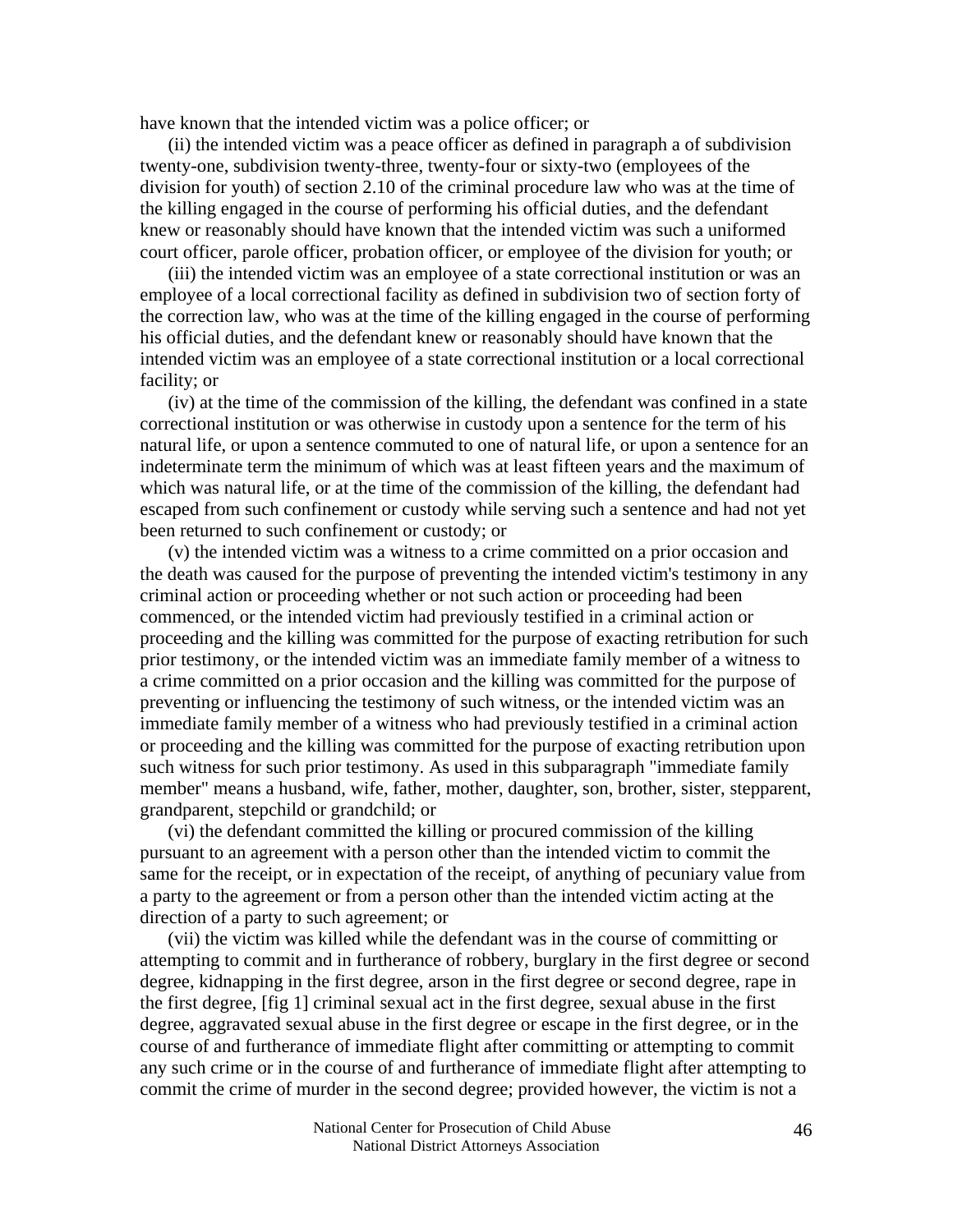participant in one of the aforementioned crimes and, provided further that, unless the defendant's criminal liability under this subparagraph is based upon the defendant having commanded another person to cause the death of the victim or intended victim pursuant to section 20.00 of this chapter, this subparagraph shall not apply where the defendant's criminal liability is based upon the conduct of another pursuant to section 20.00 of this chapter; or

 (viii) as part of the same criminal transaction, the defendant, with intent to cause serious physical injury to or the death of an additional person or persons, causes the death of an additional person or persons; provided, however, the victim is not a participant in the criminal transaction; or

 (ix) prior to committing the killing, the defendant had been convicted of murder as defined in this section or section 125.25 of this article, or had been convicted in another jurisdiction of an offense which, if committed in this state, would constitute a violation of either of such sections; or

 (x) the defendant acted in an especially cruel and wanton manner pursuant to a course of conduct intended to inflict and inflicting torture upon the victim prior to the victim's death. As used in this subparagraph, "torture" means the intentional and depraved infliction of extreme physical pain; "depraved" means the defendant relished the infliction of extreme physical pain upon the victim evidencing debasement or perversion or that the defendant evidenced a sense of pleasure in the infliction of extreme physical pain; or

 (xi) the defendant intentionally caused the death of two or more additional persons within the state in separate criminal transactions within a period of twenty-four months when committed in a similar fashion or pursuant to a common scheme or plan; or

 (xii) the intended victim was a judge as defined in subdivision twenty-three of [section](https://www.lexis.com/research/buttonTFLink?_m=1d77bbdbc5c22e130c5f55c26d8cbc54&_xfercite=%3ccite%20cc%3d%22USA%22%3e%3c%21%5bCDATA%5bNY%20CLS%20Penal%20%a7%20125.27%5d%5d%3e%3c%2fcite%3e&_butType=4&_butStat=0&_butNum=4&_butInline=1&_butinfo=NY%20CPL%201.20&_fmtstr=FULL&docnum=3&_startdoc=1&wchp=dGLbVtb-zSkAb&_md5=5d29d066afbb8a1bbc3adf2019256d01)  [1.20 of the criminal procedure law](https://www.lexis.com/research/buttonTFLink?_m=1d77bbdbc5c22e130c5f55c26d8cbc54&_xfercite=%3ccite%20cc%3d%22USA%22%3e%3c%21%5bCDATA%5bNY%20CLS%20Penal%20%a7%20125.27%5d%5d%3e%3c%2fcite%3e&_butType=4&_butStat=0&_butNum=4&_butInline=1&_butinfo=NY%20CPL%201.20&_fmtstr=FULL&docnum=3&_startdoc=1&wchp=dGLbVtb-zSkAb&_md5=5d29d066afbb8a1bbc3adf2019256d01) and the defendant killed such victim because such victim was, at the time of the killing, a judge; [fig 1] or

 (xiii) the victim was killed in furtherance of an act of terrorism, as defined in paragraph (b) of subdivision one of section 490.05 of this chapter; and

(b) The defendant was more than eighteen years old at the time of the commission of the crime.

2. In any prosecution under subdivision one, it is an affirmative defense that:

 (a) The defendant acted under the influence of extreme emotional disturbance for which there was a reasonable explanation or excuse, the reasonableness of which is to be determined from the viewpoint of a person in the defendant's situation under the circumstances as the defendant believed them to be. Nothing contained in this paragraph shall constitute a defense to a prosecution for, or preclude a conviction of, manslaughter in the first degree or any other crime except murder in the second degree; or

 (b) The defendant's conduct consisted of causing or aiding, without the use of duress or deception, another person to commit suicide. Nothing contained in this paragraph shall constitute a defense to a prosecution for, or preclude a conviction of, manslaughter in the second degree or any other crime except murder in the second degree.

Murder in the first degree is a class A-I felony.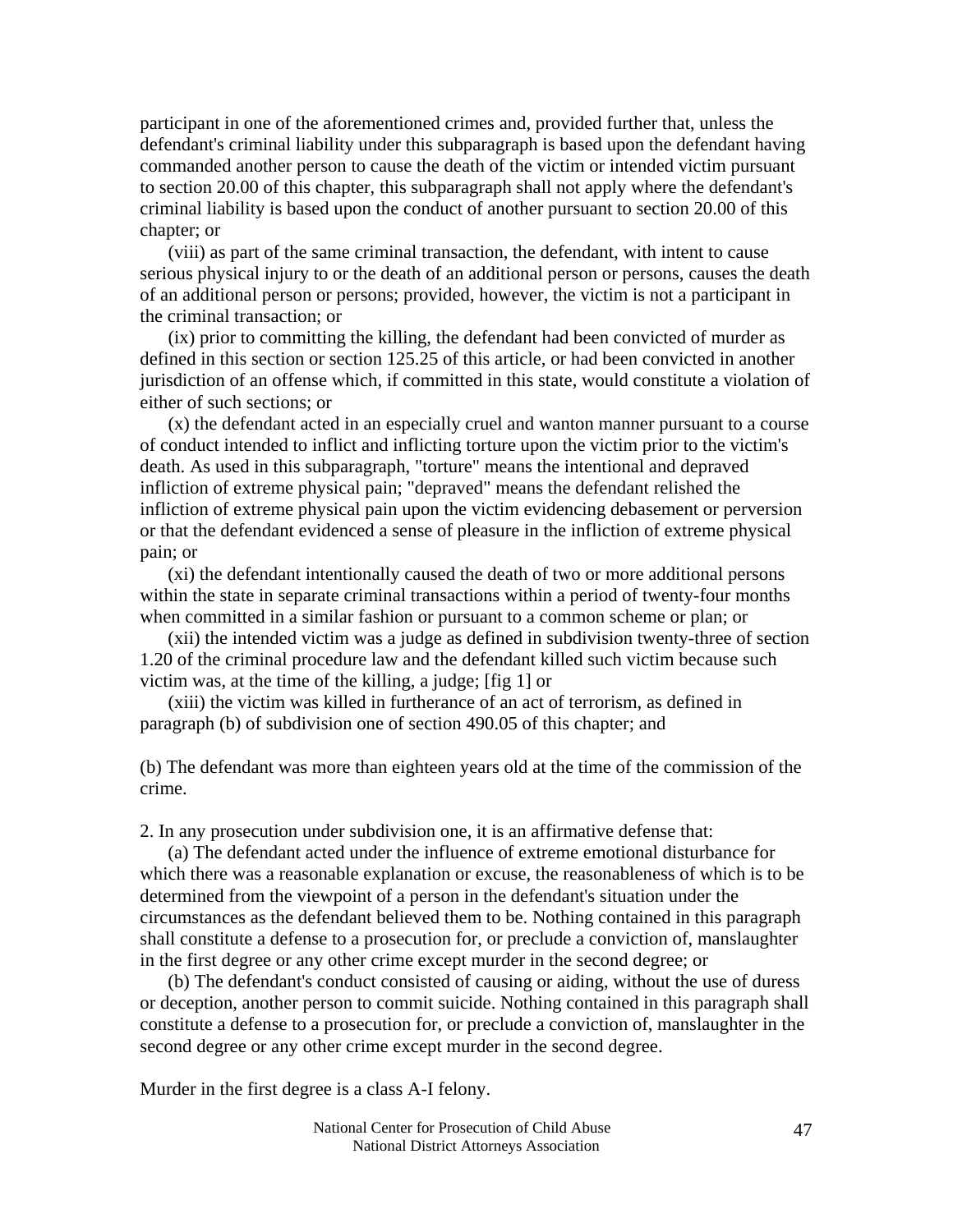## **NORTH CAROLINA**

## *N.C. GEN. STAT. § 14-17 (2009). Murder in the first and second degree defined; punishment.*

A murder which shall be perpetrated by means of a nuclear, biological, or chemical weapon of mass destruction as defined in [G.S. 14-288.21](https://www.lexis.com/research/buttonTFLink?_m=9b34cf29ddfc3eadd338e883c4e1479e&_xfercite=%3ccite%20cc%3d%22USA%22%3e%3c%21%5bCDATA%5bN.C.%20Gen.%20Stat.%20%a7%2014-17%5d%5d%3e%3c%2fcite%3e&_butType=4&_butStat=0&_butNum=2&_butInline=1&_butinfo=NCCODE%2014-288.21&_fmtstr=FULL&docnum=1&_startdoc=1&wchp=dGLbVtb-zSkAb&_md5=3f746a0b42431b86b3ad22cc53194386), poison, lying in wait, imprisonment, starving, torture, or by any other kind of willful, deliberate, and premeditated killing, or which shall be committed in the perpetration or attempted perpetration of any arson, rape or a sex offense, robbery, kidnapping, burglary, or other felony committed or attempted with the use of a deadly weapon shall be deemed to be murder in the first degree, a Class A felony, and any person who commits such murder shall be punished with death or imprisonment in the State's prison for life without parole as the court shall determine pursuant to  $G.S. 15A-2000$ , except that any such person who was under 18 years of age at the time of the murder shall be punished with imprisonment in the State's prison for life without parole. All other kinds of murder, including that which shall be proximately caused by the unlawful distribution of opium or any synthetic or natural salt, compound, derivative, or preparation of opium, or cocaine or other substance described in  $G.S. 90-90(1)d$ , or methamphetamine, when the ingestion of such substance causes the death of the user, shall be deemed murder in the second degree, and any person who commits such murder shall be punished as a Class B2 felon.

# **NORTH DAKOTA**

# **OHIO**

# **OKLAHOMA**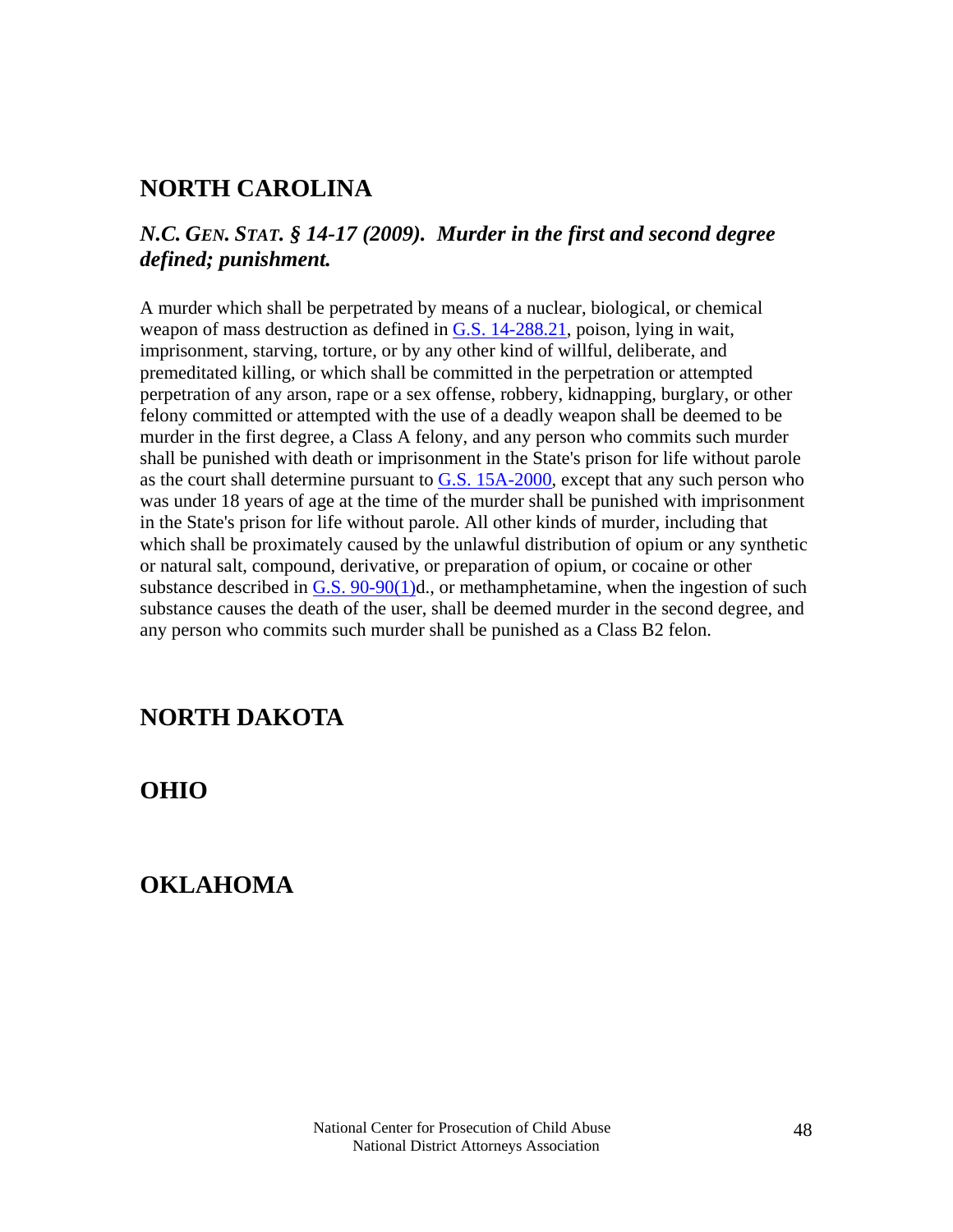# **OREGON**

# *OR. REV. STAT. § 163.115 (2007). Murder; affirmative defense to certain felony murders; sentence of life imprisonment required; minimum term.*

(1) Except as provided in [ORS 163.118](https://www.lexis.com/research/buttonTFLink?_m=42784f9e49eda084c375f49587338fca&_xfercite=%3ccite%20cc%3d%22USA%22%3e%3c%21%5bCDATA%5bORS%20%a7%20163.115%5d%5d%3e%3c%2fcite%3e&_butType=4&_butStat=0&_butNum=2&_butInline=1&_butinfo=ORCODE%20163.118&_fmtstr=FULL&docnum=1&_startdoc=1&wchp=dGLbVzz-zSkAW&_md5=dab76ff1fff93899691b2f9e30158072) and [163.125,](https://www.lexis.com/research/buttonTFLink?_m=42784f9e49eda084c375f49587338fca&_xfercite=%3ccite%20cc%3d%22USA%22%3e%3c%21%5bCDATA%5bORS%20%a7%20163.115%5d%5d%3e%3c%2fcite%3e&_butType=4&_butStat=0&_butNum=3&_butInline=1&_butinfo=ORCODE%20163.125&_fmtstr=FULL&docnum=1&_startdoc=1&wchp=dGLbVzz-zSkAW&_md5=37d9b12f9b826f35bc2a4a25f9a1a81a) criminal homicide constitutes murder:

(a) When it is committed intentionally, except that it is an affirmative defense that, at the time of the homicide, the defendant was under the influence of an extreme emotional disturbance;

(b) When it is committed by a person, acting either alone or with one or more persons, who commits or attempts to commit any of the following crimes and in the course of and in furtherance of the crime the person is committing or attempting to commit, or during the immediate flight therefrom, the person, or another participant if there be any, causes the death of a person other than one of the participants:

(A) Arson in the first degree as defined in [ORS 164.325;](https://www.lexis.com/research/buttonTFLink?_m=42784f9e49eda084c375f49587338fca&_xfercite=%3ccite%20cc%3d%22USA%22%3e%3c%21%5bCDATA%5bORS%20%a7%20163.115%5d%5d%3e%3c%2fcite%3e&_butType=4&_butStat=0&_butNum=4&_butInline=1&_butinfo=ORCODE%20164.325&_fmtstr=FULL&docnum=1&_startdoc=1&wchp=dGLbVzz-zSkAW&_md5=4da7b0ba0d8c449bda67c18f9f233357)

(B) Criminal mischief in the first degree by means of an explosive as defined in [ORS](https://www.lexis.com/research/buttonTFLink?_m=42784f9e49eda084c375f49587338fca&_xfercite=%3ccite%20cc%3d%22USA%22%3e%3c%21%5bCDATA%5bORS%20%a7%20163.115%5d%5d%3e%3c%2fcite%3e&_butType=4&_butStat=0&_butNum=5&_butInline=1&_butinfo=ORCODE%20164.365&_fmtstr=FULL&docnum=1&_startdoc=1&wchp=dGLbVzz-zSkAW&_md5=bb10888a8cd62b71511c64613db223d1)  [164.365](https://www.lexis.com/research/buttonTFLink?_m=42784f9e49eda084c375f49587338fca&_xfercite=%3ccite%20cc%3d%22USA%22%3e%3c%21%5bCDATA%5bORS%20%a7%20163.115%5d%5d%3e%3c%2fcite%3e&_butType=4&_butStat=0&_butNum=5&_butInline=1&_butinfo=ORCODE%20164.365&_fmtstr=FULL&docnum=1&_startdoc=1&wchp=dGLbVzz-zSkAW&_md5=bb10888a8cd62b71511c64613db223d1);

(C) Burglary in the first degree as defined in [ORS 164.225;](https://www.lexis.com/research/buttonTFLink?_m=42784f9e49eda084c375f49587338fca&_xfercite=%3ccite%20cc%3d%22USA%22%3e%3c%21%5bCDATA%5bORS%20%a7%20163.115%5d%5d%3e%3c%2fcite%3e&_butType=4&_butStat=0&_butNum=6&_butInline=1&_butinfo=ORCODE%20164.225&_fmtstr=FULL&docnum=1&_startdoc=1&wchp=dGLbVzz-zSkAW&_md5=913a58d5cd9ce03a958946b00618a4b6)

(D) Escape in the first degree as defined in [ORS 162.165;](https://www.lexis.com/research/buttonTFLink?_m=42784f9e49eda084c375f49587338fca&_xfercite=%3ccite%20cc%3d%22USA%22%3e%3c%21%5bCDATA%5bORS%20%a7%20163.115%5d%5d%3e%3c%2fcite%3e&_butType=4&_butStat=0&_butNum=7&_butInline=1&_butinfo=ORCODE%20162.165&_fmtstr=FULL&docnum=1&_startdoc=1&wchp=dGLbVzz-zSkAW&_md5=67e71c4ab15ac4d0ac6ee2fe41374d2e)

(E) Kidnapping in the second degree as defined in [ORS 163.225;](https://www.lexis.com/research/buttonTFLink?_m=42784f9e49eda084c375f49587338fca&_xfercite=%3ccite%20cc%3d%22USA%22%3e%3c%21%5bCDATA%5bORS%20%a7%20163.115%5d%5d%3e%3c%2fcite%3e&_butType=4&_butStat=0&_butNum=8&_butInline=1&_butinfo=ORCODE%20163.225&_fmtstr=FULL&docnum=1&_startdoc=1&wchp=dGLbVzz-zSkAW&_md5=670e0034eb00525fbde9424bf884ee05)

- (F) Kidnapping in the first degree as defined in [ORS 163.235](https://www.lexis.com/research/buttonTFLink?_m=42784f9e49eda084c375f49587338fca&_xfercite=%3ccite%20cc%3d%22USA%22%3e%3c%21%5bCDATA%5bORS%20%a7%20163.115%5d%5d%3e%3c%2fcite%3e&_butType=4&_butStat=0&_butNum=9&_butInline=1&_butinfo=ORCODE%20163.235&_fmtstr=FULL&docnum=1&_startdoc=1&wchp=dGLbVzz-zSkAW&_md5=8aad7e5ec5d5b094a5a7bebc80f6b61d);
- (G) Robbery in the first degree as defined in [ORS 164.415;](https://www.lexis.com/research/buttonTFLink?_m=42784f9e49eda084c375f49587338fca&_xfercite=%3ccite%20cc%3d%22USA%22%3e%3c%21%5bCDATA%5bORS%20%a7%20163.115%5d%5d%3e%3c%2fcite%3e&_butType=4&_butStat=0&_butNum=10&_butInline=1&_butinfo=ORCODE%20164.415&_fmtstr=FULL&docnum=1&_startdoc=1&wchp=dGLbVzz-zSkAW&_md5=761e8c77df7f40667f4d494d7f31f5a6)

(H) Any felony sexual offense in the first degree defined in this chapter;

(I) Compelling prostitution as defined in [ORS 167.017;](https://www.lexis.com/research/buttonTFLink?_m=42784f9e49eda084c375f49587338fca&_xfercite=%3ccite%20cc%3d%22USA%22%3e%3c%21%5bCDATA%5bORS%20%a7%20163.115%5d%5d%3e%3c%2fcite%3e&_butType=4&_butStat=0&_butNum=11&_butInline=1&_butinfo=ORCODE%20167.017&_fmtstr=FULL&docnum=1&_startdoc=1&wchp=dGLbVzz-zSkAW&_md5=dc3eeb0980cf2128f32d26554c4ba9ff) or

(J) Assault in the first degree, as defined in [ORS 163.185,](https://www.lexis.com/research/buttonTFLink?_m=42784f9e49eda084c375f49587338fca&_xfercite=%3ccite%20cc%3d%22USA%22%3e%3c%21%5bCDATA%5bORS%20%a7%20163.115%5d%5d%3e%3c%2fcite%3e&_butType=4&_butStat=0&_butNum=12&_butInline=1&_butinfo=ORCODE%20163.185&_fmtstr=FULL&docnum=1&_startdoc=1&wchp=dGLbVzz-zSkAW&_md5=392d186cdc2d74d7bd5c1de7537881ad) and the victim is under 14 years of age, or assault in the second degree, as defined in ORS  $163.175$  (1)(a) or (b), and the victim is under 14 years of age; or

(c) By abuse when a person, recklessly under circumstances manifesting extreme indifference to the value of human life, causes the death of a child under 14 years of age or a dependent person, as defined in [ORS 163.205](https://www.lexis.com/research/buttonTFLink?_m=42784f9e49eda084c375f49587338fca&_xfercite=%3ccite%20cc%3d%22USA%22%3e%3c%21%5bCDATA%5bORS%20%a7%20163.115%5d%5d%3e%3c%2fcite%3e&_butType=4&_butStat=0&_butNum=14&_butInline=1&_butinfo=ORCODE%20163.205&_fmtstr=FULL&docnum=1&_startdoc=1&wchp=dGLbVzz-zSkAW&_md5=e7db0c44b9afc3ce3e60ce5d7dd6c6c8), and:

(A) The person has previously engaged in a pattern or practice of assault or torture of the victim or another child under 14 years of age or a dependent person; or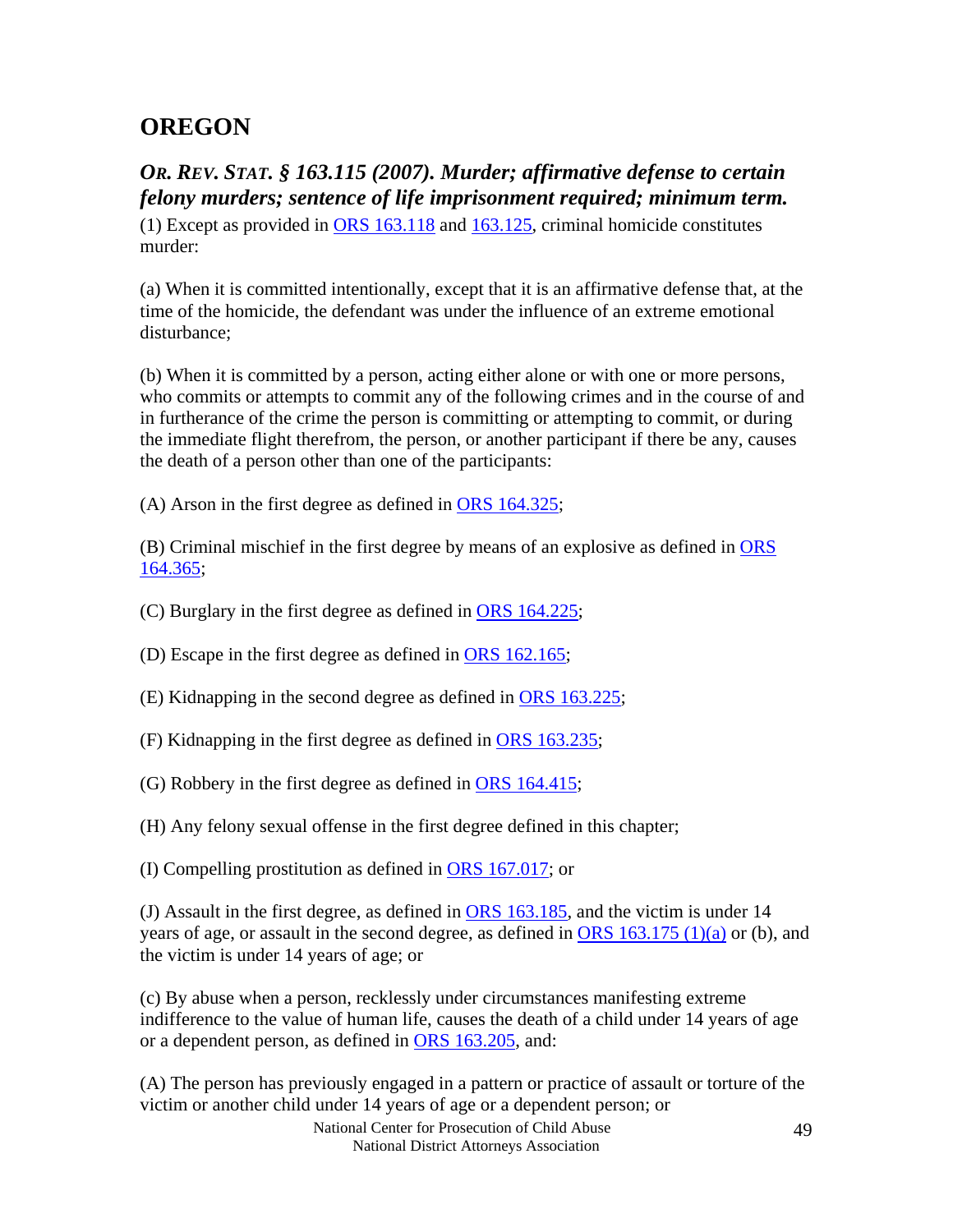(B) The person causes the death by neglect or maltreatment.

(2) An accusatory instrument alleging murder by abuse under subsection  $(1)(c)$  of this section need not allege specific incidents of assault or torture.

(3) It is an affirmative defense to a charge of violating subsection (1)(b) of this section that the defendant:

(a) Was not the only participant in the underlying crime;

(b) Did not commit the homicidal act or in any way solicit, request, command, importune, cause or aid in the commission thereof;(c) Was not armed with a dangerous or deadly weapon;

(d) Had no reasonable ground to believe that any other participant was armed with a dangerous or deadly weapon; and

(e) Had no reasonable ground to believe that any other participant intended to engage in conduct likely to result in death.

(4) It is an affirmative defense to a charge of violating subsection  $(1)(c)(B)$  of this section that the child or dependent person was under care or treatment solely by spiritual means pursuant to the religious beliefs or practices of the child or person or the parent or guardian of the child or person.

(5)(a) A person convicted of murder, who was at least 15 years of age at the time of committing the murder, shall be punished by imprisonment for life.

(b) When a defendant is convicted of murder under this section, the court shall order that the defendant shall be confined for a minimum of 25 years without possibility of parole, release to post-prison supervision, release on work release or any form of temporary leave or employment at a forest or work camp.

(c) At any time after completion of a minimum period of confinement pursuant to paragraph (b) of this subsection, the State Board of Parole and Post-Prison Supervision, upon the petition of a prisoner so confined, shall hold a hearing to determine if the prisoner is likely to be rehabilitated within a reasonable period of time. The sole issue is whether or not the prisoner is likely to be rehabilitated within a reasonable period of time. At the hearing the prisoner has:

(A) The burden of proving by a preponderance of the evidence the likelihood of rehabilitation within a reasonable period of time; and

(B) The right, if the prisoner is without sufficient funds to employ an attorney, to be represented by legal counsel, appointed by the board, at board expense; and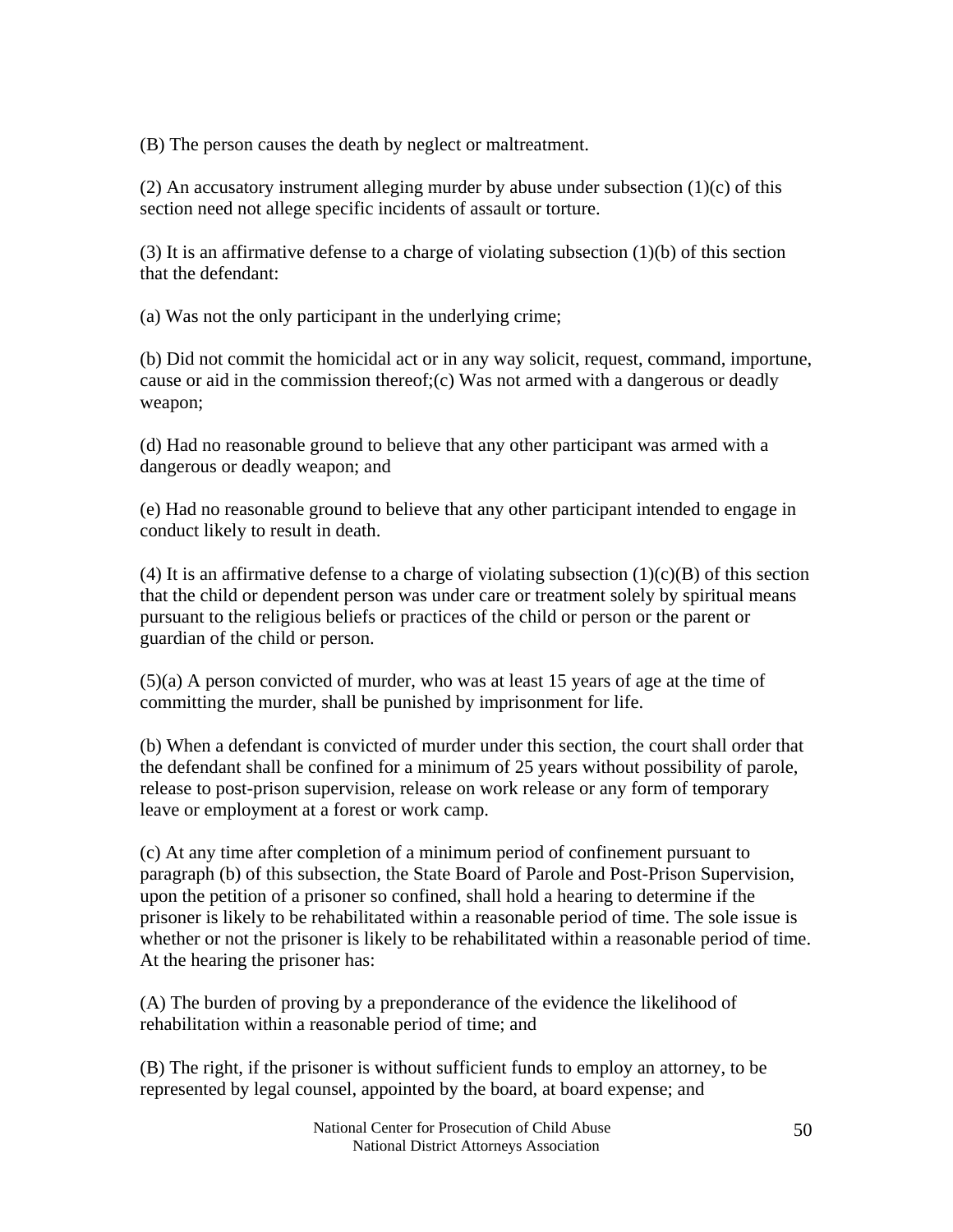(C) The right to a subpoena upon a showing of the general relevance and reasonable scope of the evidence sought, provided that any subpoena issued on behalf of the prisoner must be issued by the State Board of Parole and Post-Prison Supervision pursuant to rules adopted by the board.

(d) If, upon hearing all of the evidence, the board, upon a unanimous vote of all of its members, finds that the prisoner is capable of rehabilitation and that the terms of the prisoner's confinement should be changed to life imprisonment with the possibility of parole, release to post-prison supervision or work release, it shall enter an order to that effect and the order shall convert the terms of the prisoner's confinement to life imprisonment with the possibility of parole, release to post-prison supervision or work release and may set a release date. Otherwise, the board shall deny the relief sought in the petition.

(e) The board's final order shall be accompanied by findings of fact and conclusions of law. The findings of fact shall consist of a concise statement of the underlying facts supporting the findings as to each contested issue of fact and as to each ultimate fact required to support the board's order.(f) Not less than two years after the denial of the relief sought in a petition under paragraph (c) of this subsection, the prisoner may petition again for a change in the terms of confinement. Further petitions for a change may be filed at intervals of not less than two years thereafter.

(6) As used in this section:

(a) "Assault" means to intentionally, knowingly or recklessly cause physical injury to another person. "Assault" does not include the causing of physical injury in a motor vehicle accident that occurs by reason of the reckless conduct of a defendant.

(b) "Neglect or maltreatment" means a violation of [ORS 163.535](https://www.lexis.com/research/buttonTFLink?_m=42784f9e49eda084c375f49587338fca&_xfercite=%3ccite%20cc%3d%22USA%22%3e%3c%21%5bCDATA%5bORS%20%a7%20163.115%5d%5d%3e%3c%2fcite%3e&_butType=4&_butStat=0&_butNum=15&_butInline=1&_butinfo=ORCODE%20163.535&_fmtstr=FULL&docnum=1&_startdoc=1&wchp=dGLbVzz-zSkAW&_md5=eabb42aa0382ef3eb2c2e951dee47cda), [163.545](https://www.lexis.com/research/buttonTFLink?_m=42784f9e49eda084c375f49587338fca&_xfercite=%3ccite%20cc%3d%22USA%22%3e%3c%21%5bCDATA%5bORS%20%a7%20163.115%5d%5d%3e%3c%2fcite%3e&_butType=4&_butStat=0&_butNum=16&_butInline=1&_butinfo=ORCODE%20163.545&_fmtstr=FULL&docnum=1&_startdoc=1&wchp=dGLbVzz-zSkAW&_md5=00471cb5bdf790b8eb593992057f9003) or [163.547](https://www.lexis.com/research/buttonTFLink?_m=42784f9e49eda084c375f49587338fca&_xfercite=%3ccite%20cc%3d%22USA%22%3e%3c%21%5bCDATA%5bORS%20%a7%20163.115%5d%5d%3e%3c%2fcite%3e&_butType=4&_butStat=0&_butNum=17&_butInline=1&_butinfo=ORCODE%20163.547&_fmtstr=FULL&docnum=1&_startdoc=1&wchp=dGLbVzz-zSkAW&_md5=e18ebdaf010e79af99b2d337b8b4356a) or a failure to provide adequate food, clothing, shelter or medical care that is likely to endanger the health or welfare of a child under 14 years of age or a dependent person. This paragraph is not intended to replace or affect the duty or standard of care required under ORS chapter 677.

(c) "Pattern or practice" means one or more previous episodes.

(d) "Torture" means to intentionally inflict intense physical pain upon an unwilling victim as a separate objective apart from any other purpose.

# *OR. REV. STAT. § 163.125 (2007). Manslaughter in the second degree.*

(1) Criminal homicide constitutes manslaughter in the second degree when:

(a) It is committed recklessly;

(b) A person intentionally causes or aids another person to commit suicide; or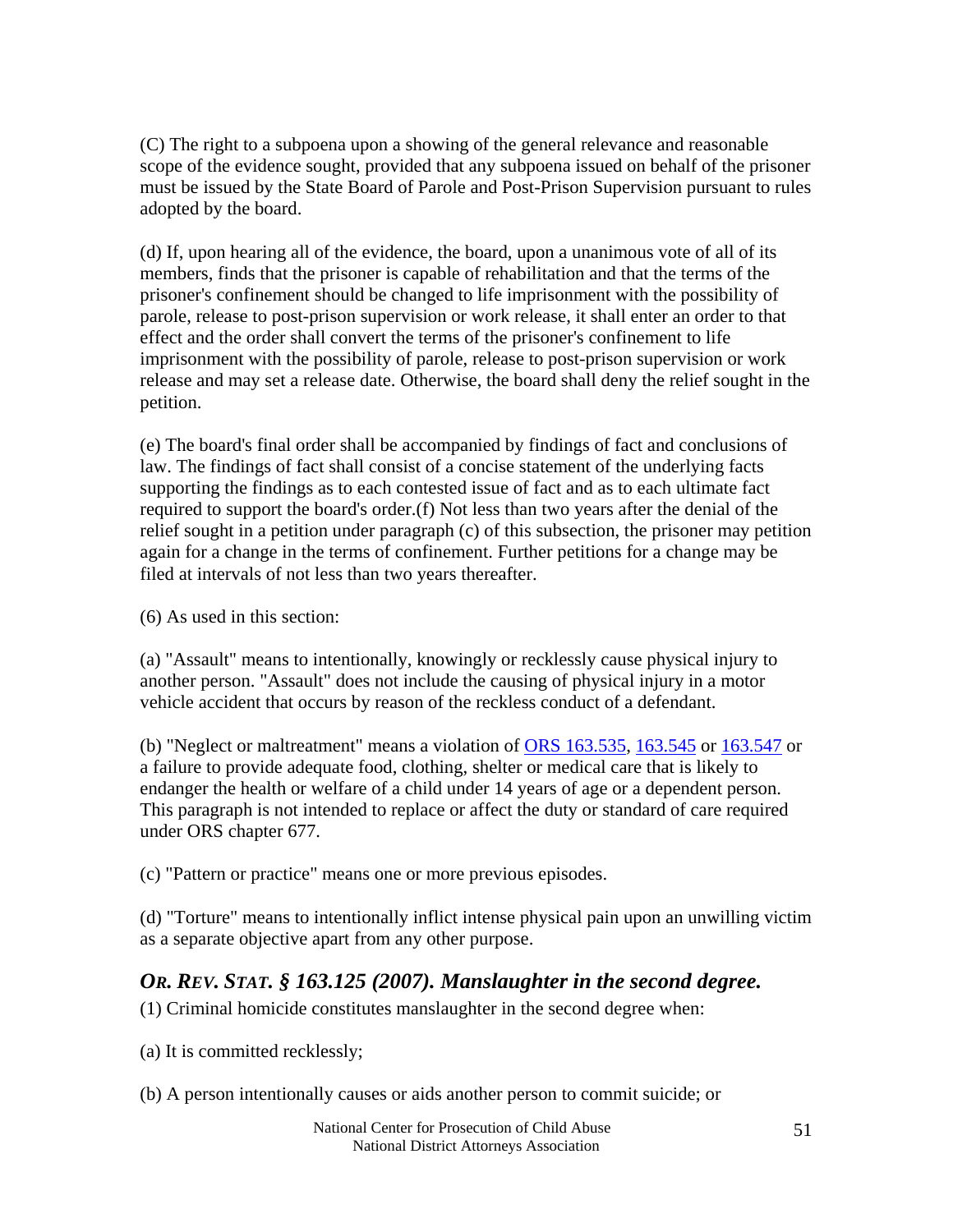(c) A person, with criminal negligence, causes the death of a child under 14 years of age or a dependent person, as defined in [ORS 163.205](https://www.lexis.com/research/buttonTFLink?_m=a6239b22acd486f03800ef97ff6711b8&_xfercite=%3ccite%20cc%3d%22USA%22%3e%3c%21%5bCDATA%5bORS%20%a7%20163.125%5d%5d%3e%3c%2fcite%3e&_butType=4&_butStat=0&_butNum=2&_butInline=1&_butinfo=ORCODE%20163.205&_fmtstr=FULL&docnum=6&_startdoc=1&wchp=dGLbVzz-zSkAW&_md5=1accfa89f81f99a67a6e929bae43e132), and:

(A) The person has previously engaged in a pattern or practice of assault or torture of the victim or another child under 14 years of age or a dependent person; or

(B) The person causes the death by neglect or maltreatment, as defined in [ORS 163.115](https://www.lexis.com/research/buttonTFLink?_m=a6239b22acd486f03800ef97ff6711b8&_xfercite=%3ccite%20cc%3d%22USA%22%3e%3c%21%5bCDATA%5bORS%20%a7%20163.125%5d%5d%3e%3c%2fcite%3e&_butType=4&_butStat=0&_butNum=3&_butInline=1&_butinfo=ORCODE%20163.115&_fmtstr=FULL&docnum=6&_startdoc=1&wchp=dGLbVzz-zSkAW&_md5=a99283deb4a6d9bb2e167a1b799db7fd).

(2) Manslaughter in the second degree is a Class B felony.

# **PENNSYLVANIA**

## *42 PA. CONS. STAT. ANN. § 9711 (2008). Sentencing procedure for murder of the first degree.*

(a) PROCEDURE IN JURY TRIALS.--

 (1) After a verdict of murder of the first degree is recorded and before the jury is discharged, the court shall conduct a separate sentencing hearing in which the jury shall determine whether the defendant shall be sentenced to death or life imprisonment.

 (2) In the sentencing hearing, evidence concerning the victim and the impact that the death of the victim has had on the family of the victim is admissible. Additionally, evidence may be presented as to any other matter that the court deems relevant and admissible on the question of the sentence to be imposed. Evidence shall include matters relating to any of the aggravating or mitigating circumstances specified in subsections (d) and (e), and information concerning the victim and the impact that the death of the victim has had on the family of the victim. Evidence of aggravating circumstances shall be limited to those circumstances specified in subsection (d).

 (3) After the presentation of evidence, the court shall permit counsel to present argument for or against the sentence of death. The court shall then instruct the jury in accordance with subsection (c).

 (4) Failure of the jury to unanimously agree upon a sentence shall not impeach or in any way affect the guilty verdict previously recorded.

National Center for Prosecution of Child Abuse National District Attorneys Association 52 (b) PROCEDURE IN NONJURY TRIALS AND GUILTY PLEAS.-- If the defendant has waived a jury trial or pleaded guilty, the sentencing proceeding shall be conducted before a jury impaneled for that purpose unless waived by the defendant with the consent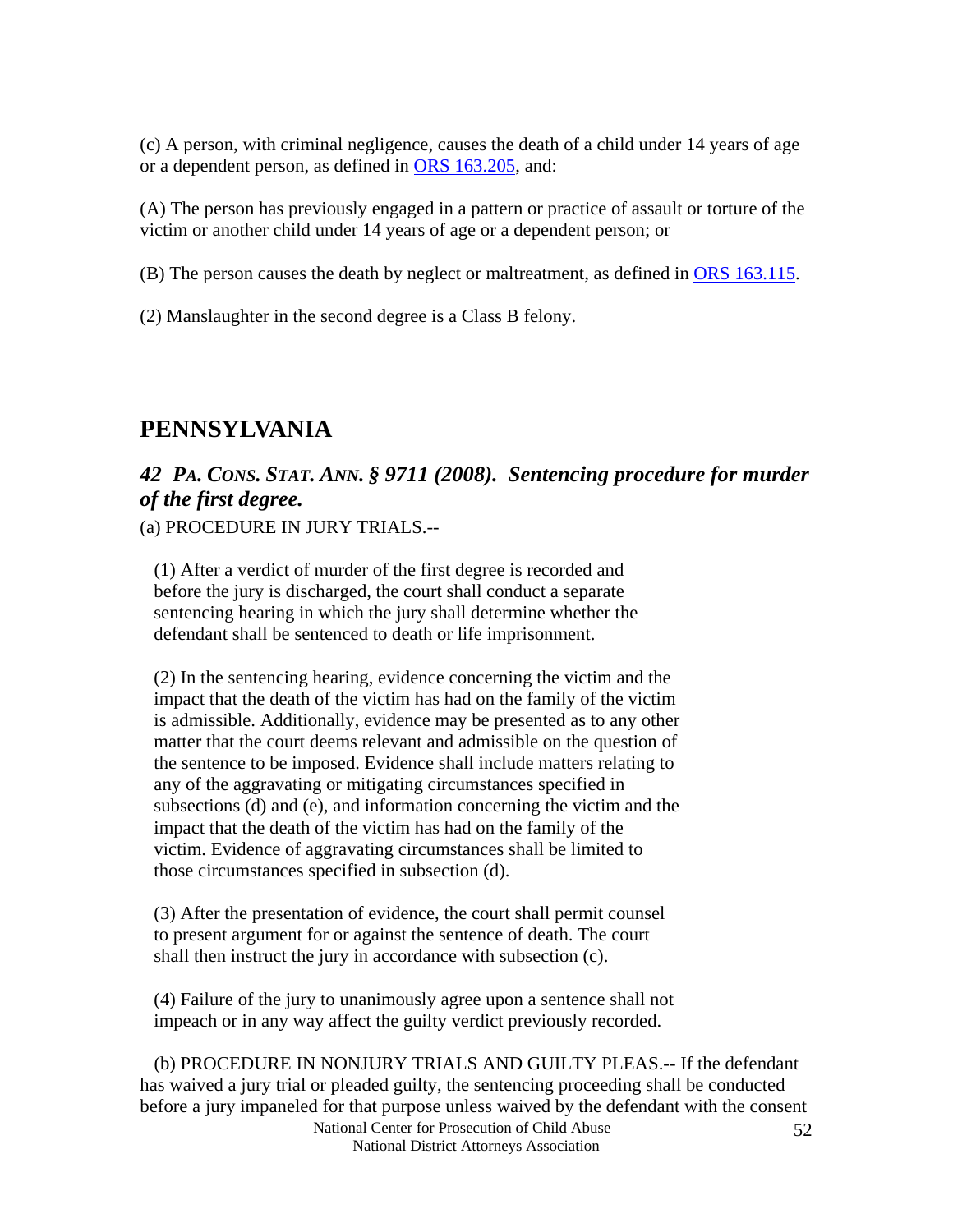of the Commonwealth, in which case the trial judge shall hear the evidence and determine the penalty in the same manner as would a jury as provided in subsection (a).

(c) INSTRUCTIONS TO JURY.--

 (1) Before the jury retires to consider the sentencing verdict, the court shall instruct the jury on the following matters:

 (i) the aggravating circumstances specified in subsection (d) as to which there is some evidence.

 (ii) the mitigating circumstances specified in subsection (e) as to which there is some evidence.

 (iii) aggravating circumstances must be proved by the Commonwealth beyond a reasonable doubt; mitigating circumstances must be proved by the defendant by a preponderance of the evidence.

 (iv) the verdict must be a sentence of death if the jury unanimously finds at least one aggravating circumstance specified in subsection (d) and no mitigating circumstance or if the jury unanimously finds one or more aggravating circumstances which outweigh any mitigating circumstances. The verdict must be a sentence of life imprisonment in all other cases.

 (v) the court may, in its discretion, discharge the jury if it is of the opinion that further deliberation will not result in a unanimous agreement as to the sentence, in which case the court shall sentence the defendant to life imprisonment.

 (2) The court shall instruct the jury that if it finds at least one aggravating circumstance and at least one mitigating circumstance, it shall consider, in weighing the aggravating and mitigating circumstances, any evidence presented about the victim and about the impact of the murder on the victim's family. The court shall also instruct the jury on any other matter that may be just and proper under the circumstances.

 (d) AGGRAVATING CIRCUMSTANCES.-- Aggravating circumstances shall be limited to the following:

 (1) The victim was a firefighter, peace officer, public servant concerned in official detention, as defined in [18 Pa.C.S. § 5121](https://www.lexis.com/research/buttonTFLink?_m=5e0b1baf785a4b2e9eda26c9ca56ff1b&_xfercite=%3ccite%20cc%3d%22USA%22%3e%3c%21%5bCDATA%5b42%20Pa.C.S.%20%a7%209711%5d%5d%3e%3c%2fcite%3e&_butType=4&_butStat=0&_butNum=2&_butInline=1&_butinfo=18%20PACODE%205121&_fmtstr=FULL&docnum=1&_startdoc=1&wchp=dGLbVtb-zSkAb&_md5=9809980d2199be09cd05b9720b6b7012) (relating to escape), judge of any court in the unified judicial system, the Attorney General of Pennsylvania, a deputy attorney general, district attorney, assistant district attorney, member of the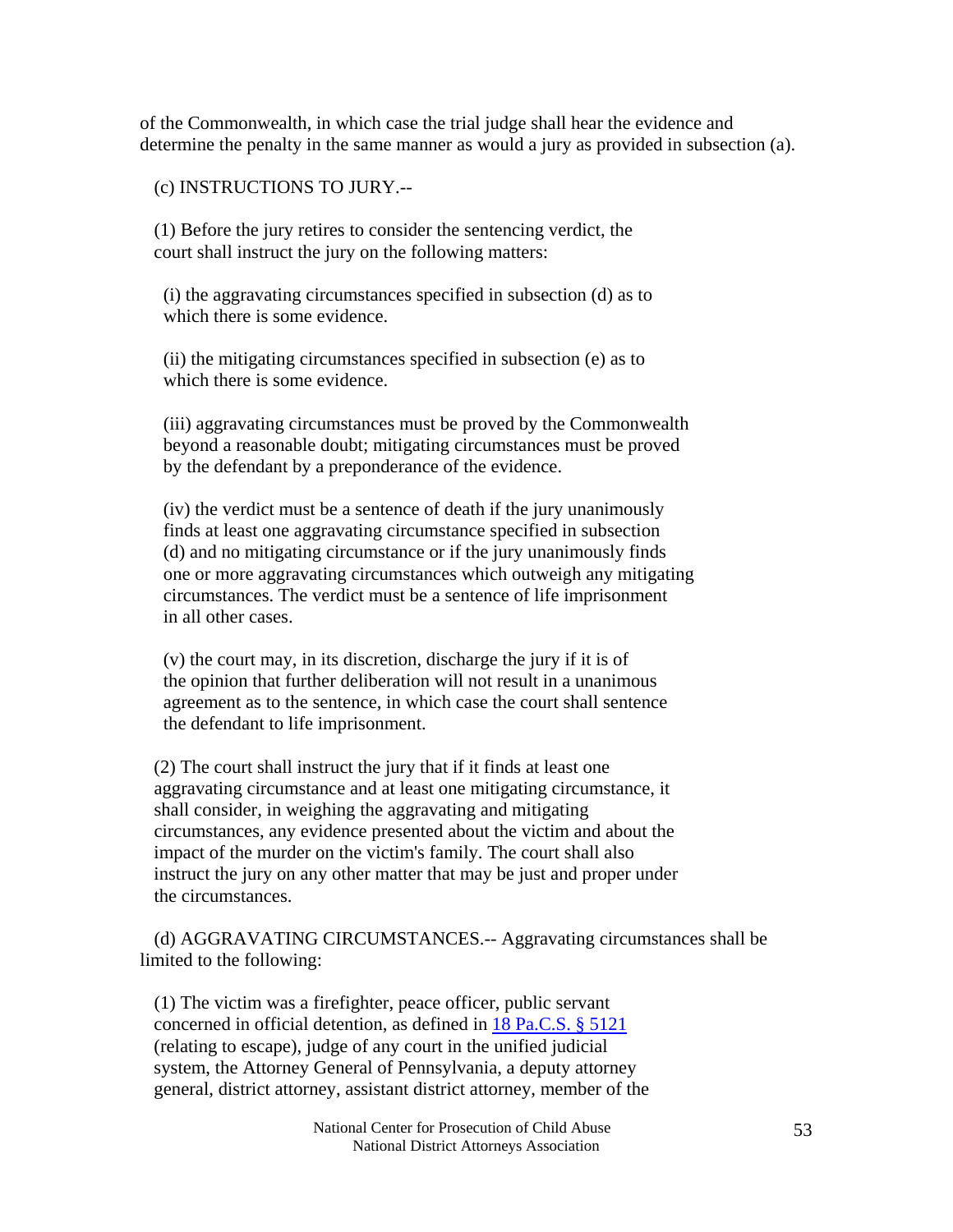General Assembly, Governor, Lieutenant Governor, Auditor General, State Treasurer, State law enforcement official, local law enforcement official, Federal law enforcement official or person employed to assist or assisting any law enforcement official in the performance of his duties, who was killed in the performance of his duties or as a result of his official position.

 (2) The defendant paid or was paid by another person or had contracted to pay or be paid by another person or had conspired to pay or be paid by another person for the killing of the victim.

 (3) The victim was being held by the defendant for ransom or reward, or as a shield or hostage.

 (4) The death of the victim occurred while defendant was engaged in the hijacking of an aircraft.

 (5) The victim was a prosecution witness to a murder or other felony committed by the defendant and was killed for the purpose of preventing his testimony against the defendant in any grand jury or criminal proceeding involving such offenses.

 (6) The defendant committed a killing while in the perpetration of a felony.

 (7) In the commission of the offense the defendant knowingly created a grave risk of death to another person in addition to the victim of the offense.

(8) The offense was committed by means of torture.

 (9) The defendant has a significant history of felony convictions involving the use or threat of violence to the person.

 (10) The defendant has been convicted of another Federal or State offense, committed either before or at the time of the offense at issue, for which a sentence of life imprisonment or death was imposable or the defendant was undergoing a sentence of life imprisonment for any reason at the time of the commission of the offense.

 (11) The defendant has been convicted of another murder committed in any jurisdiction and committed either before or at the time of the offense at issue.

 (12) The defendant has been convicted of voluntary manslaughter, as defined in [18 Pa.C.S. § 2503](https://www.lexis.com/research/buttonTFLink?_m=5e0b1baf785a4b2e9eda26c9ca56ff1b&_xfercite=%3ccite%20cc%3d%22USA%22%3e%3c%21%5bCDATA%5b42%20Pa.C.S.%20%a7%209711%5d%5d%3e%3c%2fcite%3e&_butType=4&_butStat=0&_butNum=3&_butInline=1&_butinfo=18%20PACODE%202503&_fmtstr=FULL&docnum=1&_startdoc=1&wchp=dGLbVtb-zSkAb&_md5=77a8500440f28dd70ecf461f3d3490d3) (relating to voluntary manslaughter), or a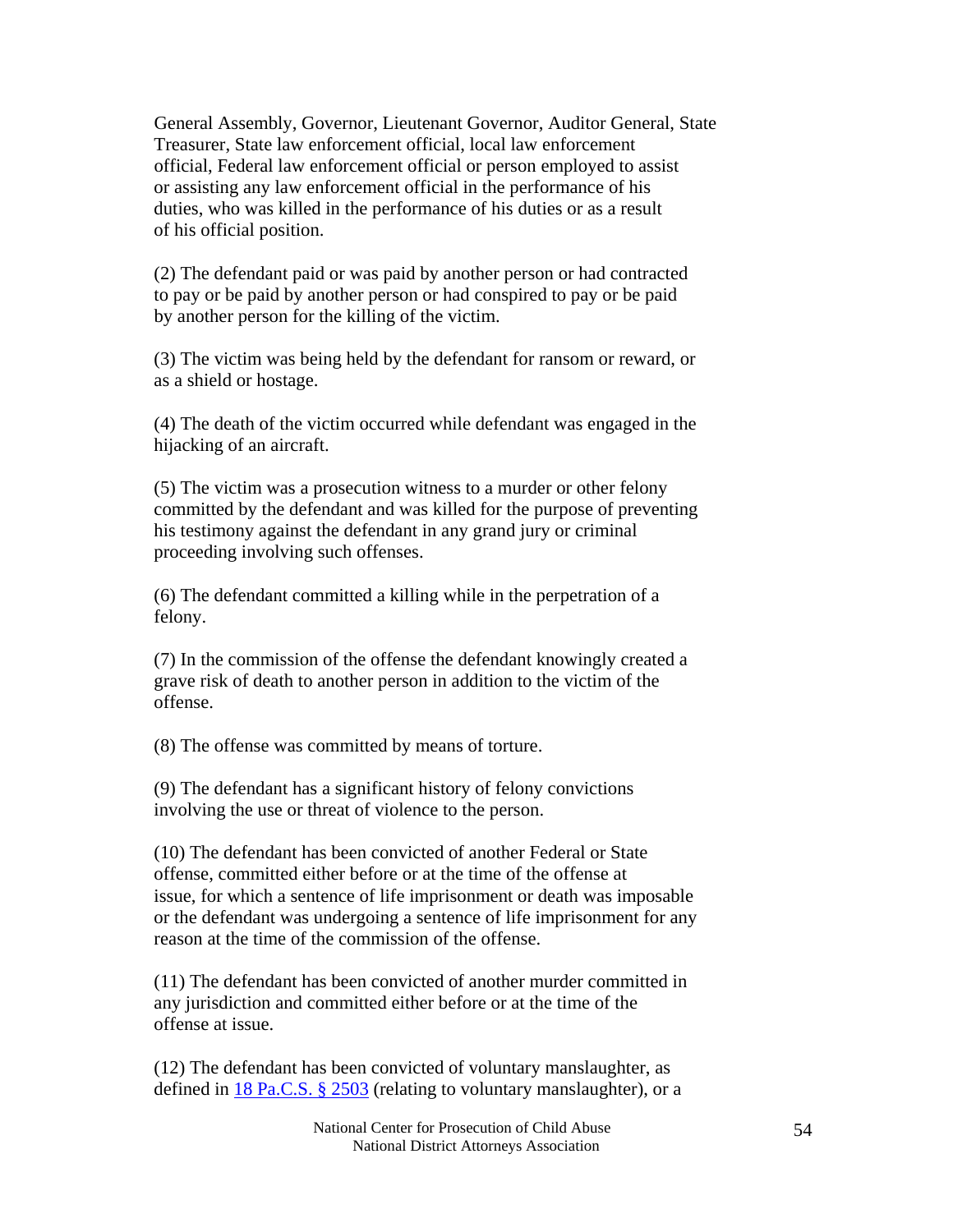substantially equivalent crime in any other jurisdiction, committed either before or at the time of the offense at issue.

 (13) The defendant committed the killing or was an accomplice in the killing, as defined in  $18$  Pa.C.S. § 306(c) (relating to liability for conduct of another; complicity), while in the perpetration of a felony under the provisions of the act of April 14, 1972 (P.L. 233, No. 64), known as The Controlled Substance, Drug, Device and Cosmetic Act, and punishable under the provisions of [18 Pa.C.S. § 7508](https://www.lexis.com/research/buttonTFLink?_m=5e0b1baf785a4b2e9eda26c9ca56ff1b&_xfercite=%3ccite%20cc%3d%22USA%22%3e%3c%21%5bCDATA%5b42%20Pa.C.S.%20%a7%209711%5d%5d%3e%3c%2fcite%3e&_butType=4&_butStat=0&_butNum=5&_butInline=1&_butinfo=18%20PACODE%207508&_fmtstr=FULL&docnum=1&_startdoc=1&wchp=dGLbVtb-zSkAb&_md5=d5cad6fed8ea77f067e219a7693ff284) (relating to drug trafficking sentencing and penalties).

 (14) At the time of the killing, the victim was or had been involved, associated or in competition with the defendant in the sale, manufacture, distribution or delivery of any controlled substance or counterfeit controlled substance in violation of The Controlled Substance, Drug, Device and Cosmetic Act or similar law of any other state, the District of Columbia or the United States, and the defendant committed the killing or was an accomplice to the killing as defined in [18 Pa.C.S. § 306\(c\)](https://www.lexis.com/research/buttonTFLink?_m=5e0b1baf785a4b2e9eda26c9ca56ff1b&_xfercite=%3ccite%20cc%3d%22USA%22%3e%3c%21%5bCDATA%5b42%20Pa.C.S.%20%a7%209711%5d%5d%3e%3c%2fcite%3e&_butType=4&_butStat=0&_butNum=6&_butInline=1&_butinfo=18%20PACODE%20306&_fmtstr=FULL&docnum=1&_startdoc=1&wchp=dGLbVtb-zSkAb&_md5=84342fd913fac9f39bda09afe196c2a5), and the killing resulted from or was related to that association, involvement or competition to promote the defendant's activities in selling, manufacturing, distributing or delivering controlled substances or counterfeit controlled substances.

 (15) At the time of the killing, the victim was or had been a nongovernmental informant or had otherwise provided any investigative, law enforcement or police agency with information concerning criminal activity and the defendant committed the killing or was an accomplice to the killing as defined in 18 Pa.C.S.  $\S 306(c)$ , and the killing was in retaliation for the victim's activities as a nongovernmental informant or in providing information concerning criminal activity to an investigative, law enforcement or police agency.

(16) The victim was a child under 12 years of age.

 (17) At the time of the killing, the victim was in her third trimester of pregnancy or the defendant had knowledge of the victim's pregnancy.

 (18) At the time of the killing the defendant was subject to a court order restricting in any way the defendant's behavior toward the victim pursuant to 23 Pa.C.S. Ch. 61 (relating to protection from abuse) or any other order of a court of common pleas or of the minor judiciary designed in whole or in part to protect the victim from the defendant.

 (e) MITIGATING CIRCUMSTANCES.-- Mitigating circumstances shall include the following: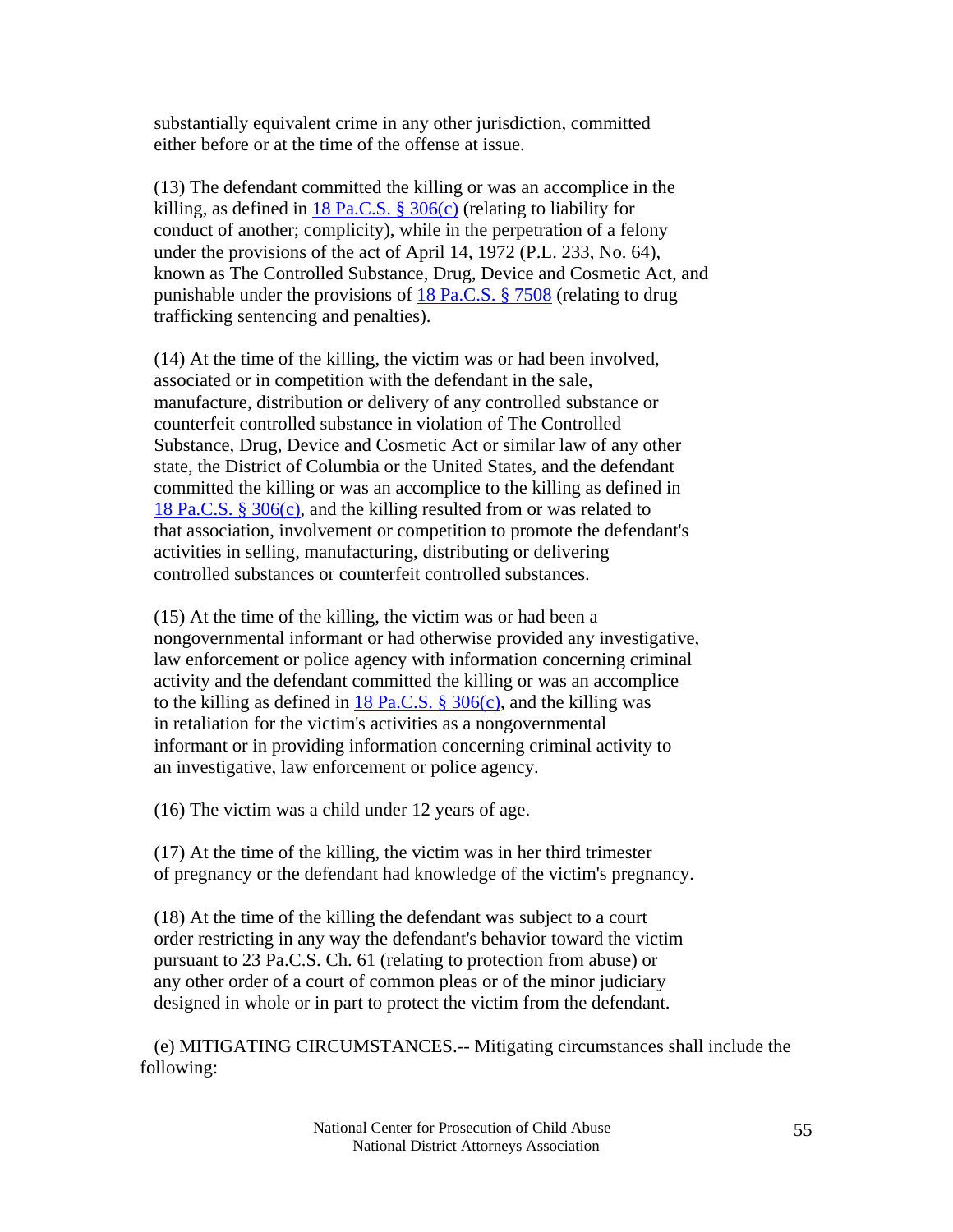(1) The defendant has no significant history of prior criminal convictions.

 (2) The defendant was under the influence of extreme mental or emotional disturbance.

 (3) The capacity of the defendant to appreciate the criminality of his conduct or to conform his conduct to the requirements of law was substantially impaired.

(4) The age of the defendant at the time of the crime.

 (5) The defendant acted under extreme duress, although not such duress as to constitute a defense to prosecution under [18 Pa.C.S. § 309](https://www.lexis.com/research/buttonTFLink?_m=5e0b1baf785a4b2e9eda26c9ca56ff1b&_xfercite=%3ccite%20cc%3d%22USA%22%3e%3c%21%5bCDATA%5b42%20Pa.C.S.%20%a7%209711%5d%5d%3e%3c%2fcite%3e&_butType=4&_butStat=0&_butNum=8&_butInline=1&_butinfo=18%20PACODE%20309&_fmtstr=FULL&docnum=1&_startdoc=1&wchp=dGLbVtb-zSkAb&_md5=afd73d23a04a2d0d4167d3f3eef131d9) (relating to duress), or acted under the substantial domination of another person.

 (6) The victim was a participant in the defendant's homicidal conduct or consented to the homicidal acts.

 (7) The defendant's participation in the homicidal act was relatively minor.

 (8) Any other evidence of mitigation concerning the character and record of the defendant and the circumstances of his offense.

(f) SENTENCING VERDICT BY THE JURY.--

 (1) After hearing all the evidence and receiving the instructions from the court, the jury shall deliberate and render a sentencing verdict. In rendering the verdict, if the sentence is death, the jury shall set forth in such form as designated by the court the findings upon which the sentence is based.

 (2) Based upon these findings, the jury shall set forth in writing whether the sentence is death or life imprisonment.

 (g) RECORDING SENTENCING VERDICT.-- Whenever the jury shall agree upon a sentencing verdict, it shall be received and recorded by the court. The court shall thereafter impose upon the defendant the sentence fixed by the jury.

(h) REVIEW OF DEATH SENTENCE.--

 (1) A sentence of death shall be subject to automatic review by the Supreme Court of Pennsylvania pursuant to its rules.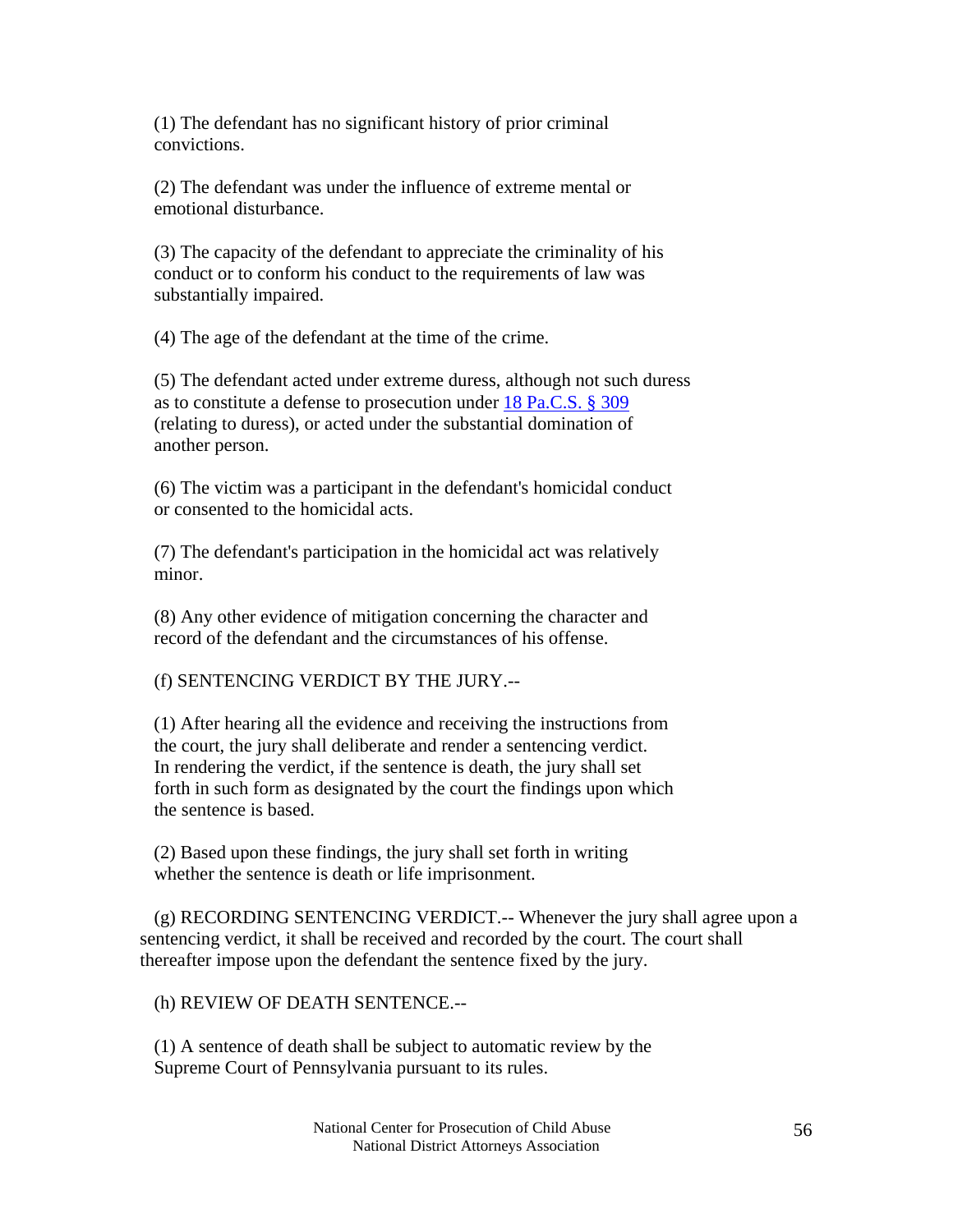(2) In addition to its authority to correct errors at trial, the Supreme Court shall either affirm the sentence of death or vacate the sentence of death and remand for further proceedings as provided in paragraph (4).

 (3) The Supreme Court shall affirm the sentence of death unless it determines that:

 (i) the sentence of death was the product of passion, prejudice or any other arbitrary factor; or

 (ii) the evidence fails to support the finding of at least one aggravating circumstance specified in subsection (d)

(iii) Deleted.

 (4) If the Supreme Court determines that the death penalty must be vacated because none of the aggravating circumstances are supported by sufficient evidence, then it shall remand for the imposition of a life imprisonment sentence. If the Supreme Court determines that the death penalty must be vacated for any other reason, it shall remand for a new sentencing hearing pursuant to subsections (a) through (g).

 (i) RECORD OF DEATH SENTENCE TO GOVERNOR.-- Where a sentence of death is upheld by the Supreme Court, the prothonotary of the Supreme Court shall transmit to the Governor a full and complete record of the trial, sentencing hearing, imposition of sentence, opinion and order by the Supreme Court within 30 days of one of the following, whichever occurs first:

 (1) the expiration of the time period for filing a petition for writ of certiorari or extension thereof where neither has been filed;

(2) the denial of a petition for writ of certiorari; or

 (3) the disposition of the appeal by the United States Supreme Court, if that court grants the petition for writ of certiorari.

Notice of this transmission shall contemporaneously be provided to the Secretary of Corrections.

(j) to (o) Repealed. 1998, June 18, P.L. 622, No. 80, effective in 60 days.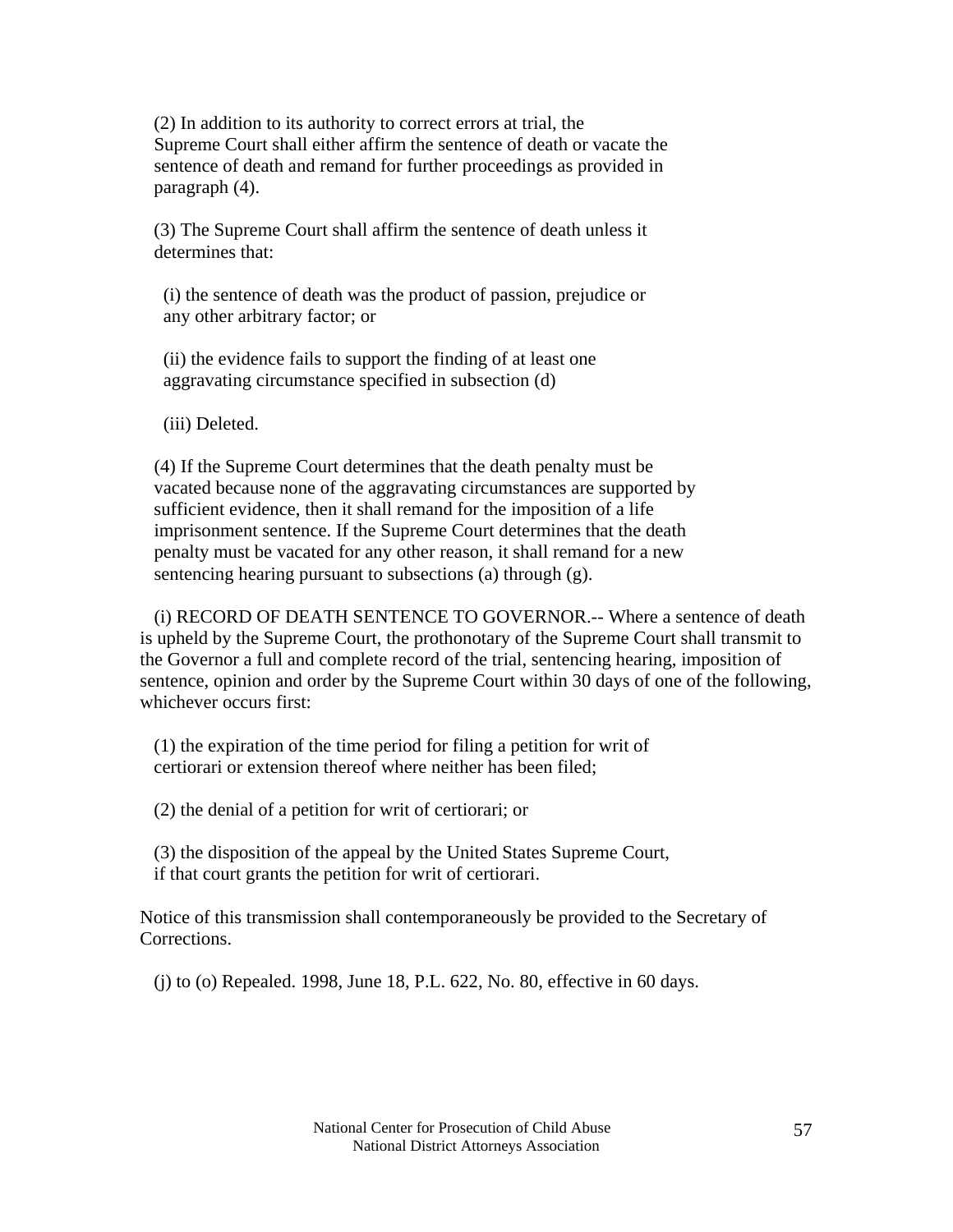# **RHODE ISLAND**

### *R.I. GEN. LAWS § 11-23-2 (2009). Penalties for murder.*

Every person guilty of murder in the first degree shall be imprisoned for life. Every person guilty of murder in the first degree: (1) committed intentionally while engaged in the commission of another capital offense or other felony for which life imprisonment may be imposed; (2) committed in a manner creating a great risk of death to more than one person by means of a weapon or device or substance which would normally be hazardous to the life of more than one person; (3) committed at the direction of another person in return for money or any other thing of monetary value from that person; (4) committed in a manner involving torture or an aggravated battery to the victim; (5) committed against any member of the judiciary, law enforcement officer, corrections employee, assistant attorney general or special assistant attorney general, or firefighter arising from the lawful performance of his or her official duties; (6) committed by a person who at the time of the murder was committed to confinement in the adult correctional institutions or the state reformatory for women upon conviction of a felony; or (7) committed during the course of the perpetration or attempted perpetration of felony manufacture, sale, delivery or other distribution of a controlled substance otherwise prohibited by the provisions of chapter 28 of title 21; shall be imprisoned for life and if ordered by the court pursuant to chapter 19.2 of title 12 that person shall not be eligible for parole from imprisonment. Every person guilty of murder in the second degree shall be imprisoned for not less than ten (10) years and may be imprisoned for life.

# **SOUTH CAROLINA**

### *S.C. CODE ANN. § 16-3-20 (2007). Punishment for murder: separate sentencing proceeding to determine whether sentence should be death or life imprisonment.*

(A) A person who is convicted of or pleads guilty to murder must be punished by death, by imprisonment for life, or by a mandatory minimum term of imprisonment for thirty years. If the State seeks the death penalty and a statutory aggravating circumstance is found beyond a reasonable doubt pursuant to subsections (B) and (C), and a recommendation of death is not made, the trial judge must impose a sentence of life imprisonment. For purposes of this section, "life imprisonment" means until death of the offender without the possibility of parole, and when requested by the State or the defendant, the judge must charge the jury in his instructions that life imprisonment means until the death of the defendant without the possibility of parole. In cases where the defendant is eligible for parole, the judge must charge the applicable parole eligibility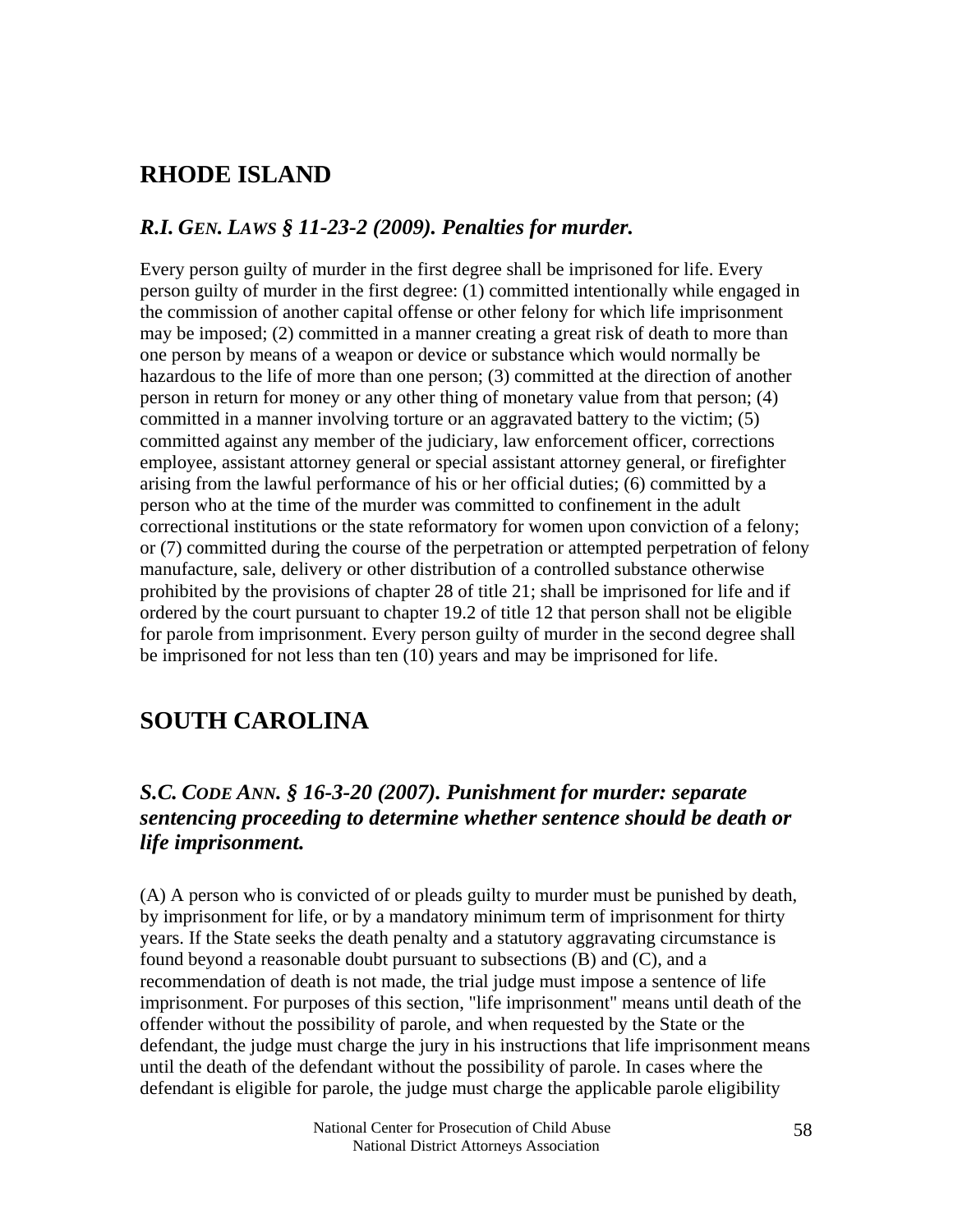statute. No person sentenced to life imprisonment pursuant to this section is eligible for parole, community supervision, or any early release program, nor is the person eligible to receive any work credits, education credits, good conduct credits, or any other credits that would reduce the mandatory life imprisonment required by this section. No person sentenced to a mandatory minimum term of imprisonment for thirty years pursuant to this section is eligible for parole or any early release program, nor is the person eligible to receive any work credits, education credits, good conduct credits, or any other credits that would reduce the mandatory minimum term of imprisonment for thirty years required by this section. Under no circumstances may a female who is pregnant be executed so long as she is pregnant or for a period of at least nine months after she is no longer pregnant. When the Governor commutes a sentence of death to life imprisonment under the provisions of Section 14 of Article IV of the Constitution of South Carolina, 1895, the commutee is not eligible for parole, community supervision, or any early release program, nor is the person eligible to receive any work credits, good conduct credits, education credits, or any other credits that would reduce the mandatory imprisonment required by this subsection.

(B) When the State seeks the death penalty, upon conviction or adjudication of guilt of a defendant of murder, the court shall conduct a separate sentencing proceeding. In the proceeding, if a statutory aggravating circumstance is found, the defendant must be sentenced to either death or life imprisonment. If no statutory aggravating circumstance is found, the defendant must be sentenced to either life imprisonment or a mandatory minimum term of imprisonment for thirty years. The proceeding must be conducted by the trial judge before the trial jury as soon as practicable after the lapse of twenty-four hours unless waived by the defendant. If trial by jury has been waived by the defendant and the State, or if the defendant pleaded guilty, the sentencing proceeding must be conducted before the judge. In the sentencing proceeding, the jury or judge shall hear additional evidence in extenuation, mitigation, or aggravation of the punishment. Only such evidence in aggravation as the State has informed the defendant in writing before the trial is admissible. This section must not be construed to authorize the introduction of any evidence secured in violation of the Constitution of the United States or the State of South Carolina or the applicable laws of either. The State, the defendant, and his counsel are permitted to present arguments for or against the sentence to be imposed. The defendant and his counsel shall have the closing argument regarding the sentence to be imposed.

(C) The judge shall consider, or he shall include in his instructions to the jury for it to consider, mitigating circumstances otherwise authorized or allowed by law and the following statutory aggravating and mitigating circumstances which may be supported by the evidence:

- (a) Statutory aggravating circumstances:
- (1) The murder was committed while in the commission of the following crimes or acts:
- (a) criminal sexual conduct in any degree;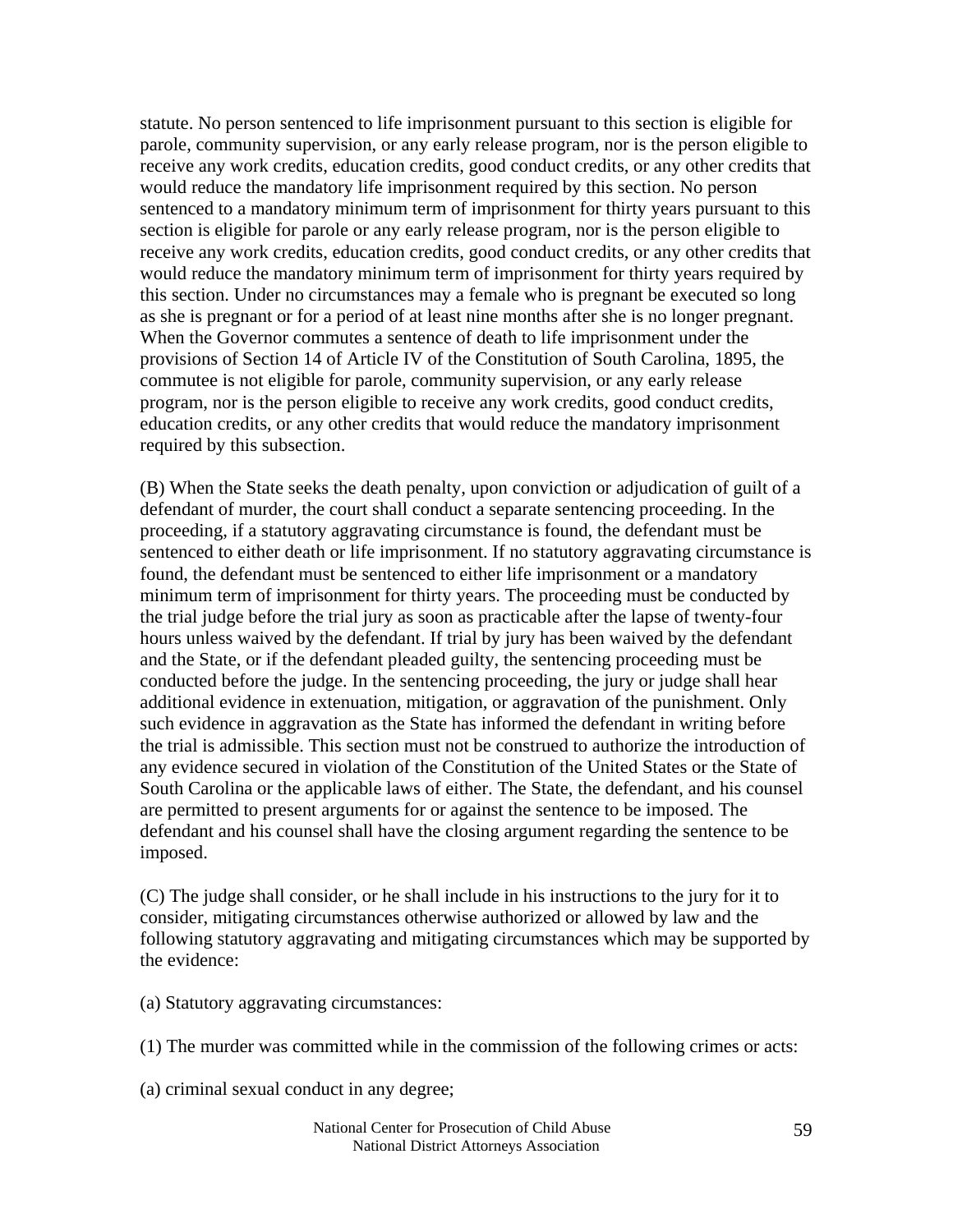(b) kidnapping;

(c) burglary in any degree;

(d) robbery while armed with a deadly weapon;

(e) larceny with use of a deadly weapon;

(f) killing by poison;

(g) drug trafficking as defined in [Section 44-53-370\(e\)](https://www.lexis.com/research/buttonTFLink?_m=2fd14474cbbe578e4519f5fe1b075123&_xfercite=%3ccite%20cc%3d%22USA%22%3e%3c%21%5bCDATA%5bS.C.%20Code%20Ann.%20%a7%2016-3-20%5d%5d%3e%3c%2fcite%3e&_butType=4&_butStat=0&_butNum=2&_butInline=1&_butinfo=SCCODE%2044-53-370&_fmtstr=FULL&docnum=1&_startdoc=1&wchp=dGLbVtb-zSkAb&_md5=38e03447414aa286d625dfa0611b9f91), [44-53-375\(B\)](https://www.lexis.com/research/buttonTFLink?_m=2fd14474cbbe578e4519f5fe1b075123&_xfercite=%3ccite%20cc%3d%22USA%22%3e%3c%21%5bCDATA%5bS.C.%20Code%20Ann.%20%a7%2016-3-20%5d%5d%3e%3c%2fcite%3e&_butType=4&_butStat=0&_butNum=3&_butInline=1&_butinfo=SCCODE%2044-53-375&_fmtstr=FULL&docnum=1&_startdoc=1&wchp=dGLbVtb-zSkAb&_md5=095eda9c4433987542a47e80eccb7fd3), [44-53-440](https://www.lexis.com/research/buttonTFLink?_m=2fd14474cbbe578e4519f5fe1b075123&_xfercite=%3ccite%20cc%3d%22USA%22%3e%3c%21%5bCDATA%5bS.C.%20Code%20Ann.%20%a7%2016-3-20%5d%5d%3e%3c%2fcite%3e&_butType=4&_butStat=0&_butNum=4&_butInline=1&_butinfo=SCCODE%2044-53-440&_fmtstr=FULL&docnum=1&_startdoc=1&wchp=dGLbVtb-zSkAb&_md5=1fbbc0d6b496da79ae1a41938d84b767), or [44-](https://www.lexis.com/research/buttonTFLink?_m=2fd14474cbbe578e4519f5fe1b075123&_xfercite=%3ccite%20cc%3d%22USA%22%3e%3c%21%5bCDATA%5bS.C.%20Code%20Ann.%20%a7%2016-3-20%5d%5d%3e%3c%2fcite%3e&_butType=4&_butStat=0&_butNum=5&_butInline=1&_butinfo=SCCODE%2044-53-445&_fmtstr=FULL&docnum=1&_startdoc=1&wchp=dGLbVtb-zSkAb&_md5=096e5063db007f311ed6b24c29596f5b) [53-445](https://www.lexis.com/research/buttonTFLink?_m=2fd14474cbbe578e4519f5fe1b075123&_xfercite=%3ccite%20cc%3d%22USA%22%3e%3c%21%5bCDATA%5bS.C.%20Code%20Ann.%20%a7%2016-3-20%5d%5d%3e%3c%2fcite%3e&_butType=4&_butStat=0&_butNum=5&_butInline=1&_butinfo=SCCODE%2044-53-445&_fmtstr=FULL&docnum=1&_startdoc=1&wchp=dGLbVtb-zSkAb&_md5=096e5063db007f311ed6b24c29596f5b);

(h) physical torture;

(i) dismemberment of a person; or

 $(i)$  arson in the first degree as defined in [Section 16-11-110\(A\).](https://www.lexis.com/research/buttonTFLink?_m=2fd14474cbbe578e4519f5fe1b075123&_xfercite=%3ccite%20cc%3d%22USA%22%3e%3c%21%5bCDATA%5bS.C.%20Code%20Ann.%20%a7%2016-3-20%5d%5d%3e%3c%2fcite%3e&_butType=4&_butStat=0&_butNum=6&_butInline=1&_butinfo=SCCODE%2016-11-110&_fmtstr=FULL&docnum=1&_startdoc=1&wchp=dGLbVtb-zSkAb&_md5=11d801de53780a2bd0f6ab3acee22dbd)

(2) The murder was committed by a person with a prior conviction for murder.

(3) The offender by his act of murder knowingly created a great risk of death to more than one person in a public place by means of a weapon or device which normally would be hazardous to the lives of more than one person.

(4) The offender committed the murder for himself or another for the purpose of receiving money or a thing of monetary value.

(5) The murder of a judicial officer, former judicial officer, solicitor, former solicitor, or other officer of the court during or because of the exercise of his official duty.

(6) The offender caused or directed another to commit murder or committed murder as an agent or employee of another person.

(7) The murder of a federal, state, or local law enforcement officer or former federal, state, or local law enforcement officer, peace officer or former peace officer, corrections officer or former corrections officer, including a county or municipal corrections officer or a former county or municipal corrections officer, a county or municipal detention facility employee or former county or municipal detention facility employee, or fireman or former fireman during or because of the performance of his official duties.

(8) The murder of a family member of an official listed in subitems (5) and (7) above with the intent to impede or retaliate against the official. "Family member" means a spouse, parent, brother, sister, child, or person to whom the official stands in the place of a parent or a person living in the official's household and related to him by blood or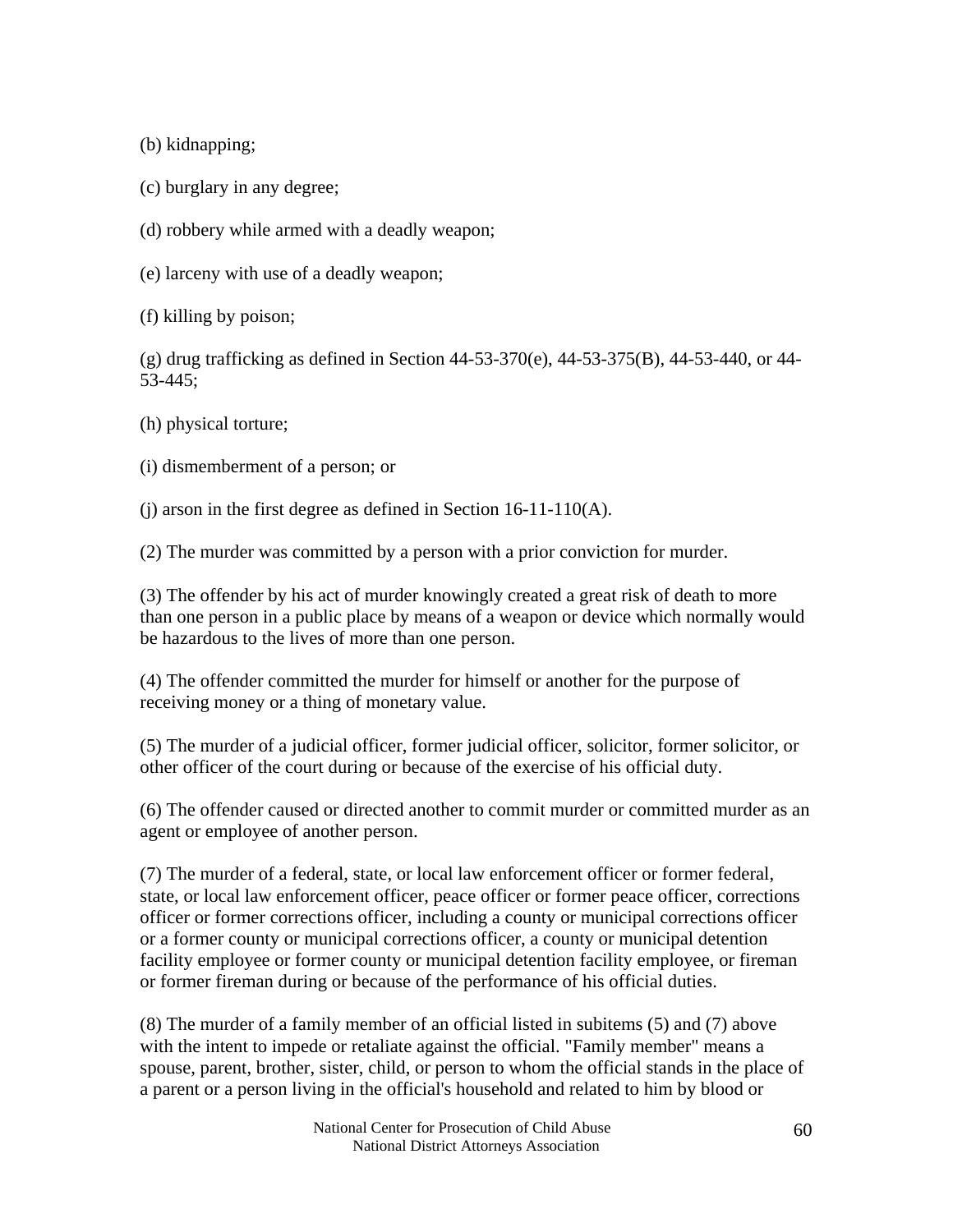marriage.

(9) Two or more persons were murdered by the defendant by one act or pursuant to one scheme or course of conduct.

(10) The murder of a child eleven years of age or under.

(11) The murder of a witness or potential witness committed at any time during the criminal process for the purpose of impeding or deterring prosecution of any crime.

(12) The murder was committed by a person deemed a sexually violent predator pursuant to the provisions of Chapter 48, Title 44, or a person deemed a sexually violent predator who is released pursuant to [Section 44-48-120.](https://www.lexis.com/research/buttonTFLink?_m=2fd14474cbbe578e4519f5fe1b075123&_xfercite=%3ccite%20cc%3d%22USA%22%3e%3c%21%5bCDATA%5bS.C.%20Code%20Ann.%20%a7%2016-3-20%5d%5d%3e%3c%2fcite%3e&_butType=4&_butStat=0&_butNum=7&_butInline=1&_butinfo=SCCODE%2044-48-120&_fmtstr=FULL&docnum=1&_startdoc=1&wchp=dGLbVtb-zSkAb&_md5=1a7779b2d27ce6825bdcd70587f571a5)

(b) Mitigating circumstances:

(1) The defendant has no significant history of prior criminal conviction involving the use of violence against another person.

(2) The murder was committed while the defendant was under the influence of mental or emotional disturbance.

(3) The victim was a participant in the defendant's conduct or consented to the act.

(4) The defendant was an accomplice in the murder committed by another person and his participation was relatively minor.

(5) The defendant acted under duress or under the domination of another person.

(6) The capacity of the defendant to appreciate the criminality of his conduct or to conform his conduct to the requirements of law was substantially impaired.

(7) The age or mentality of the defendant at the time of the crime.

(8) The defendant was provoked by the victim into committing the murder.

(9) The defendant was below the age of eighteen at the time of the crime.

(10) The defendant had mental retardation at the time of the crime. "Mental retardation" means significantly subaverage general intellectual functioning existing concurrently with deficits in adaptive behavior and manifested during the developmental period.

The statutory instructions as to statutory aggravating and mitigating circumstances must be given in charge and in writing to the jury for its deliberation. The jury, if its verdict is a recommendation of death, shall designate in writing, and signed by all members of the jury, the statutory aggravating circumstance or circumstances which it found beyond a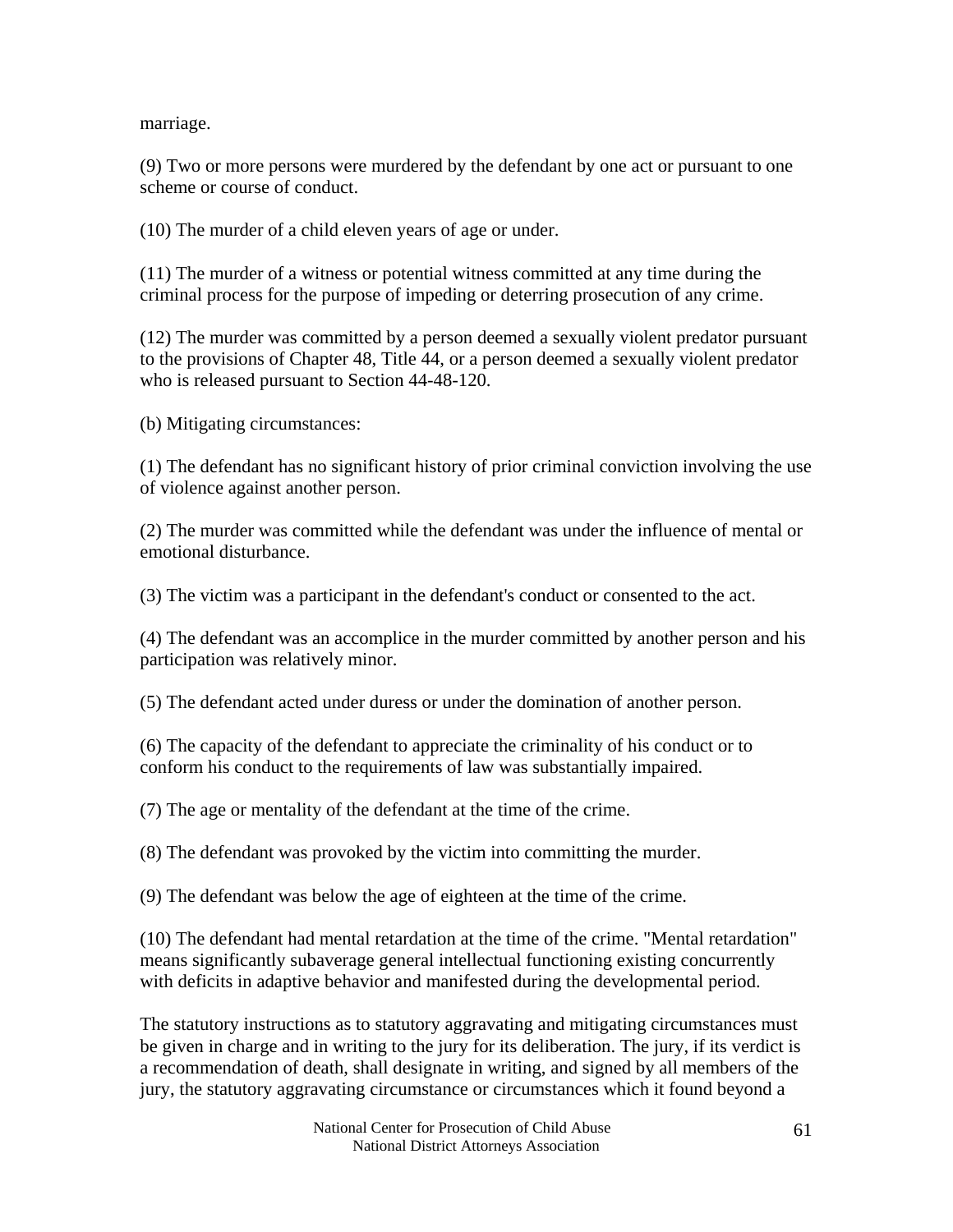reasonable doubt. The jury, if it does not recommend death, after finding a statutory aggravating circumstance or circumstances beyond a reasonable doubt, shall designate in writing, and signed by all members of the jury, the statutory aggravating circumstance or circumstances it found beyond a reasonable doubt. In nonjury cases the judge shall make the designation of the statutory aggravating circumstance or circumstances. Unless at least one of the statutory aggravating circumstances enumerated in this section is found, the death penalty must not be imposed.

Where a statutory aggravating circumstance is found and a recommendation of death is made, the trial judge shall sentence the defendant to death. The trial judge, before imposing the death penalty, shall find as an affirmative fact that the death penalty was warranted under the evidence of the case and was not a result of prejudice, passion, or any other arbitrary factor. Where a statutory aggravating circumstance is found and a sentence of death is not recommended by the jury, the trial judge shall sentence the defendant to life imprisonment as provided in subsection (A). Before dismissing the jury, the trial judge shall question the jury as to whether or not it found a statutory aggravating circumstance or circumstances beyond a reasonable doubt. If the jury does not unanimously find any statutory aggravating circumstances or circumstances beyond a reasonable doubt, it shall not make a sentencing recommendation. Where a statutory aggravating circumstance is not found, the trial judge shall sentence the defendant to either life imprisonment or a mandatory minimum term of imprisonment for thirty years. No person sentenced to life imprisonment or a mandatory minimum term of imprisonment for thirty years under this section is eligible for parole or to receive any work credits, good conduct credits, education credits, or any other credits that would reduce the sentence required by this section. If the jury has found a statutory aggravating circumstance or circumstances beyond a reasonable doubt, the jury shall designate this finding, in writing, signed by all the members of the jury. The jury shall not recommend the death penalty if the vote for such penalty is not unanimous as provided. If members of the jury after a reasonable deliberation cannot agree on a recommendation as to whether or not the death sentence should be imposed on a defendant found guilty of murder, the trial judge shall dismiss such jury and shall sentence the defendant to life imprisonment as provided in subsection (A).

(D) Notwithstanding the provisions of [Section 14-7-1020](https://www.lexis.com/research/buttonTFLink?_m=2fd14474cbbe578e4519f5fe1b075123&_xfercite=%3ccite%20cc%3d%22USA%22%3e%3c%21%5bCDATA%5bS.C.%20Code%20Ann.%20%a7%2016-3-20%5d%5d%3e%3c%2fcite%3e&_butType=4&_butStat=0&_butNum=8&_butInline=1&_butinfo=SCCODE%2014-7-1020&_fmtstr=FULL&docnum=1&_startdoc=1&wchp=dGLbVtb-zSkAb&_md5=d2c0a9448389b78e39fa6f463bbba32e), in cases involving capital punishment a person called as a juror must be examined by the attorney for the defense.

(E) In a criminal action in which a defendant is charged with a crime which may be punishable by death, a person may not be disqualified, excused, or excluded from service as a juror by reason of his beliefs or attitudes against capital punishment unless such beliefs or attitudes would render him unable to return a verdict according to law.

## **SOUTH DAKOTA**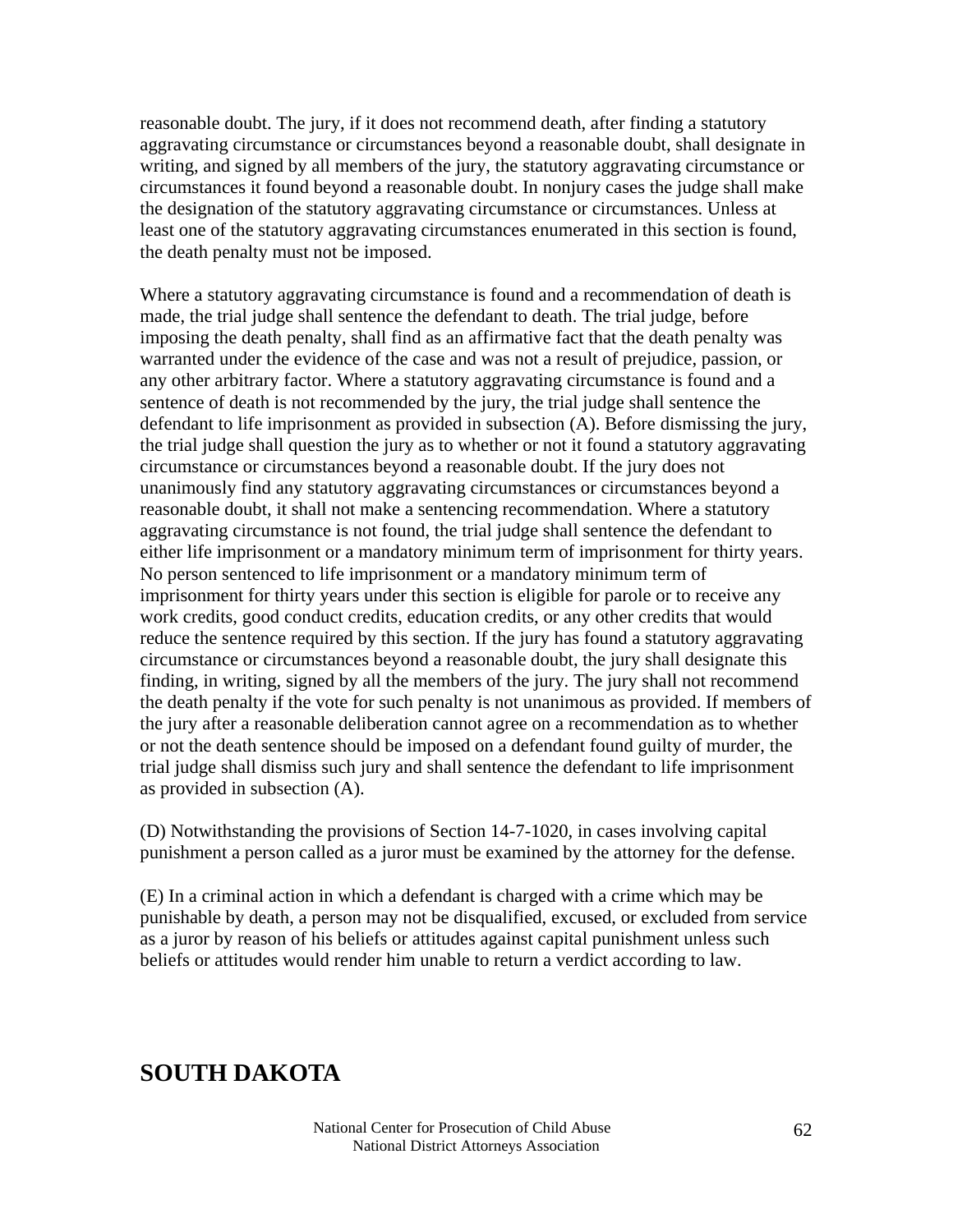# **TENNESSEE**

## *TENN. CODE ANN. § 39-13-204 (2009). Sentencing for first degree murder.*

(a) Upon a trial for first degree murder, should the jury find the defendant guilty of first degree murder, it shall not fix punishment as part of the verdict, but the jury shall fix the punishment in a separate sentencing hearing to determine whether the defendant shall be sentenced to death, to imprisonment for life without possibility of parole, or to imprisonment for life. The separate sentencing hearing shall be conducted as soon as practicable before the same jury that determined guilt, subject to the provisions of subsection (k) relating to certain retrials on punishment.

(b) In the sentencing proceeding, the attorney for the state shall be allowed to make an opening statement to the jury and then the attorney for the defendant shall also be allowed such statement; provided, that the waiver of opening statement by one party shall not preclude the opening statement by the other party.

(c) In the sentencing proceeding, evidence may be presented as to any matter that the court deems relevant to the punishment, and may include, but not be limited to, the nature and circumstances of the crime; the defendant's character, background history, and physical condition; any evidence tending to establish or rebut the aggravating circumstances enumerated in subsection (i); and any evidence tending to establish or rebut any mitigating factors. Any such evidence that the court deems to have probative value on the issue of punishment may be received, regardless of its admissibility under the rules of evidence; provided, that the defendant is accorded a fair opportunity to rebut any hearsay statements so admitted. However, this subsection (c) shall not be construed to authorize the introduction of any evidence secured in violation of the constitution of the United States or the constitution of Tennessee. In all cases where the state relies upon the aggravating factor that the defendant was previously convicted of one (1) or more felonies, other than the present charge, whose statutory elements involve the use of violence to the person, either party shall be permitted to introduce evidence concerning the facts and circumstances of the prior conviction. Such evidence shall not be construed to pose a danger of creating unfair prejudice, confusing the issues, or misleading the jury and shall not be subject to exclusion on the ground that the probative value of the evidence is outweighed by prejudice to either party. Such evidence shall be used by the jury in determining the weight to be accorded the aggravating factor. The court shall permit a member or members, or a representative or representatives of the victim's family to testify at the sentencing hearing about the victim and about the impact of the murder on the family of the victim and other relevant persons. The evidence may be considered by the jury in determining which sentence to impose. The court shall permit members or representatives of the victim's family to attend the trial, and those persons shall not be excluded because the person or persons shall testify during the sentencing proceeding as to the impact of the offense.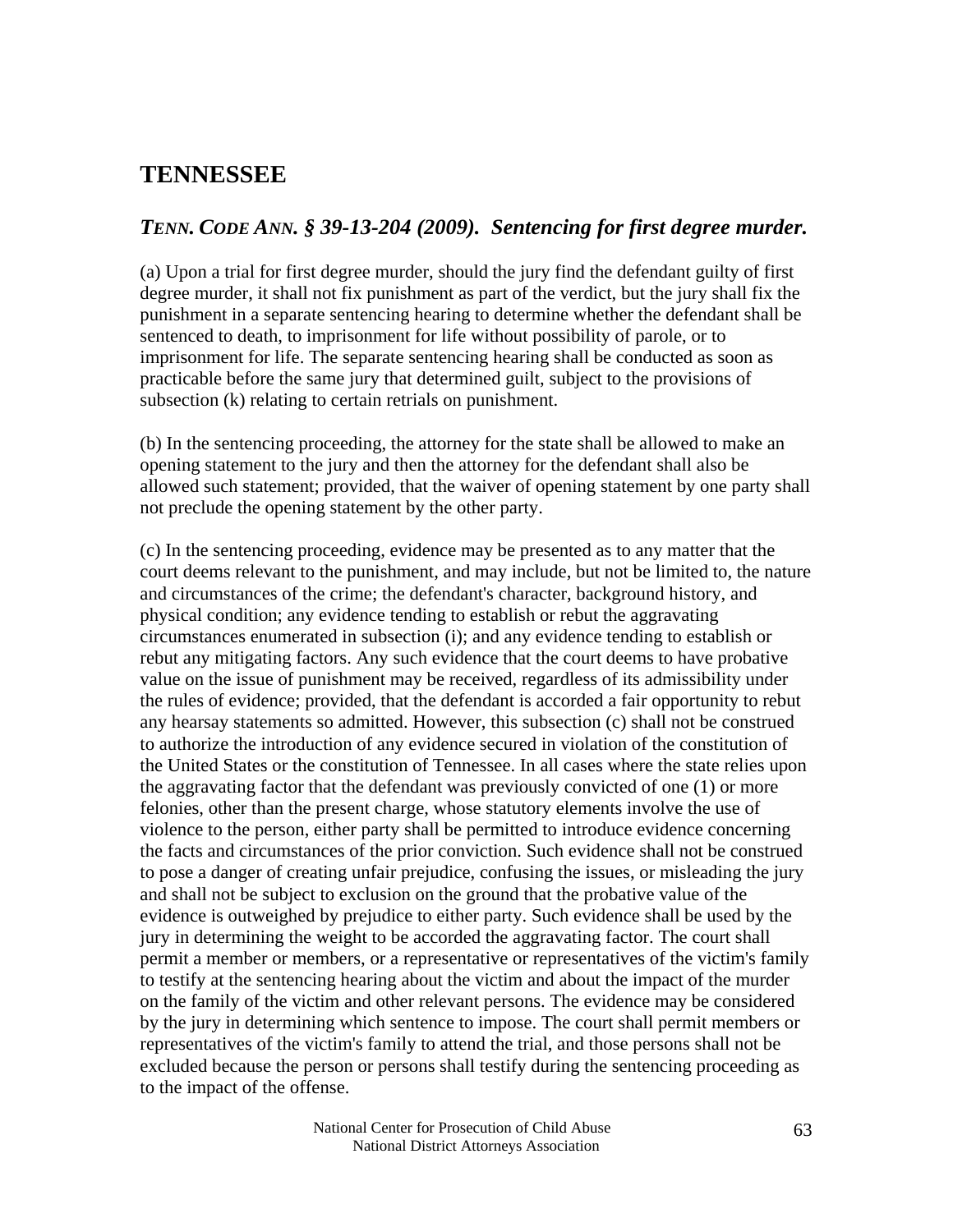(d) In the sentencing proceeding, the state shall be allowed to make a closing argument to the jury; and then the attorney for the defendant shall also be allowed such argument, with the state having the right of closing.

(e) (1) After closing arguments in the sentencing hearing, the trial judge shall include instructions for the jury to weigh and consider any of the statutory aggravating circumstances set forth in subsection (i), which may be raised by the evidence at either the guilt or sentencing hearing, or both. The trial judge shall also include instructions for the jury to weigh and consider any mitigating circumstances raised by the evidence at either the guilt or sentencing hearing, or both, which shall include, but not be limited to, those circumstances set forth in subsection (j). These instructions and the manner of arriving at a sentence shall be given in the oral charge and in writing to the jury for its deliberations. However, a reviewing court shall not set aside a sentence of death or of imprisonment for life without the possibility of parole on the ground that the trial court did not specifically instruct the jury as to a requested mitigating factor that is not enumerated in subsection (j).

 (2) The trial judge shall provide the jury three (3) separate verdict forms, as specified by subdivisions (f)(1), (f)(2), and (g)(2)(B). The jury shall be instructed that a defendant who receives a sentence of imprisonment for life shall not be eligible for parole consideration until the defendant has served at least twenty-five (25) full calendar years of the sentence. The jury shall also be instructed that a defendant who receives a sentence of imprisonment for life without possibility of parole shall never be eligible for release on parole.

(f) (1) If the jury unanimously determines that no statutory aggravating circumstance has been proven by the state beyond a reasonable doubt, the sentence shall be imprisonment for life. The jury shall then return its verdict to the judge upon a form provided by the court, which may appear substantially as follows:

#### [PUNISHMENT OF IMPRISONMENT FOR LIFE](https://w3.lexis.com/research2/attachment/popUpAttachWindow.do?_m=0781c5db492eecdfaaa032771052d00f&wchp=dGLbVtb-zSkAb&_md5=8b95ea2ec8e504a0bb57d313cfbe1b5c)

 (2) If the jury unanimously determines that a statutory aggravating circumstance or circumstances have been proven by the state beyond a reasonable doubt, but that such circumstance or circumstances have not been proven by the state to outweigh any mitigating circumstance or circumstances beyond a reasonable doubt, the jury shall, in its considered discretion, sentence the defendant either to imprisonment for life without possibility of parole or to imprisonment for life. The trial judge shall instruct the jury that, in choosing between the sentences of imprisonment for life without possibility of parole and imprisonment for life, the jury shall weigh and consider the statutory aggravating circumstance or circumstances proven by the state beyond a reasonable doubt and any mitigating circumstance or circumstances. In its verdict, the jury shall specify the statutory aggravating circumstance or circumstances proven by the state beyond a reasonable doubt and shall return its verdict to the judge upon a form provided by the court, which may appear substantially as follows: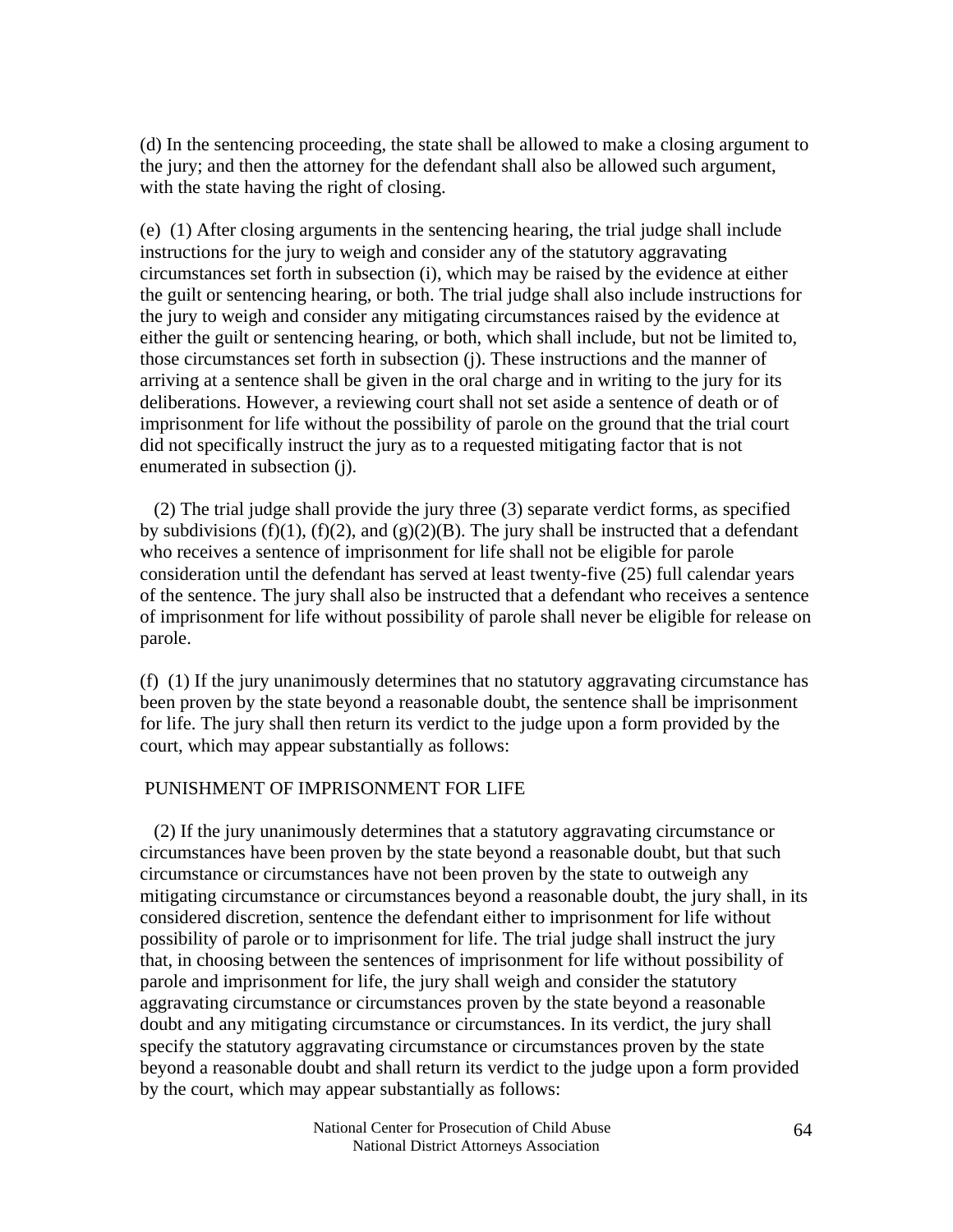### [PUNISHMENT OF IMPRISONMENT FOR LIFE WITHOUT POSSIBILITY OF](https://w3.lexis.com/research2/attachment/popUpAttachWindow.do?_m=8d07bcd61f73e827304b40c96e6bed3f&wchp=dGLbVtb-zSkAb&_md5=54deee4fbae19bf2e475c1c14473f807)  [PAROLE OR IMPRISONMENT FOR LIFE](https://w3.lexis.com/research2/attachment/popUpAttachWindow.do?_m=8d07bcd61f73e827304b40c96e6bed3f&wchp=dGLbVtb-zSkAb&_md5=54deee4fbae19bf2e475c1c14473f807)

(g) (1) The sentence shall be death, if the jury unanimously determines that:

 (A) At least one (1) statutory aggravating circumstance or several statutory aggravating circumstances have been proven by the state beyond a reasonable doubt; and

 (B) Such circumstance or circumstances have been proven by the state to outweigh any mitigating circumstances beyond a reasonable doubt.

(2) (A) If the death penalty is the sentence of the jury, the jury shall:

 (i) Reduce to writing the statutory aggravating circumstance or statutory aggravating circumstances so found; and

 (ii) Signify that the state has proven beyond a reasonable doubt that the statutory aggravating circumstance or circumstances outweigh any mitigating circumstances.

 (B) These findings and verdict shall be returned to the judge upon a form provided by the court, which may appear substantially as follows:

#### [PUNISHMENT OF DEATH](https://w3.lexis.com/research2/attachment/popUpAttachWindow.do?_m=5620cb011e6cc598c1c7b561b6e2b4cf&wchp=dGLbVtb-zSkAb&_md5=d828649bc442a4b1bcf43d0f434c0242)

(h) If the jury cannot ultimately agree on punishment, the trial judge shall inquire of the foreperson of the jury whether the jury is divided over imposing a sentence of death. If the jury is divided over imposing a sentence of death, the judge shall instruct the jury that in further deliberations, the jury shall only consider the sentences of imprisonment for life without possibility of parole and imprisonment for life. If, after further deliberations, the jury still cannot agree as to sentence, the trial judge shall dismiss the jury and the judge shall impose a sentence of imprisonment for life. The judge shall not instruct the jury, nor shall the attorneys be permitted to comment at any time to the jury, on the effect of the jury's failure to agree on a punishment.

(i) No death penalty or sentence of imprisonment for life without possibility of parole shall be imposed, except upon a unanimous finding that the state has proven beyond a reasonable doubt the existence of one (1) or more of the statutory aggravating circumstances, which are limited to the following:

 (1) The murder was committed against a person less than twelve (12) years of age and the defendant was eighteen (18) years of age or older;

 (2) The defendant was previously convicted of one (1) or more felonies, other than the present charge, whose statutory elements involve the use of violence to the person;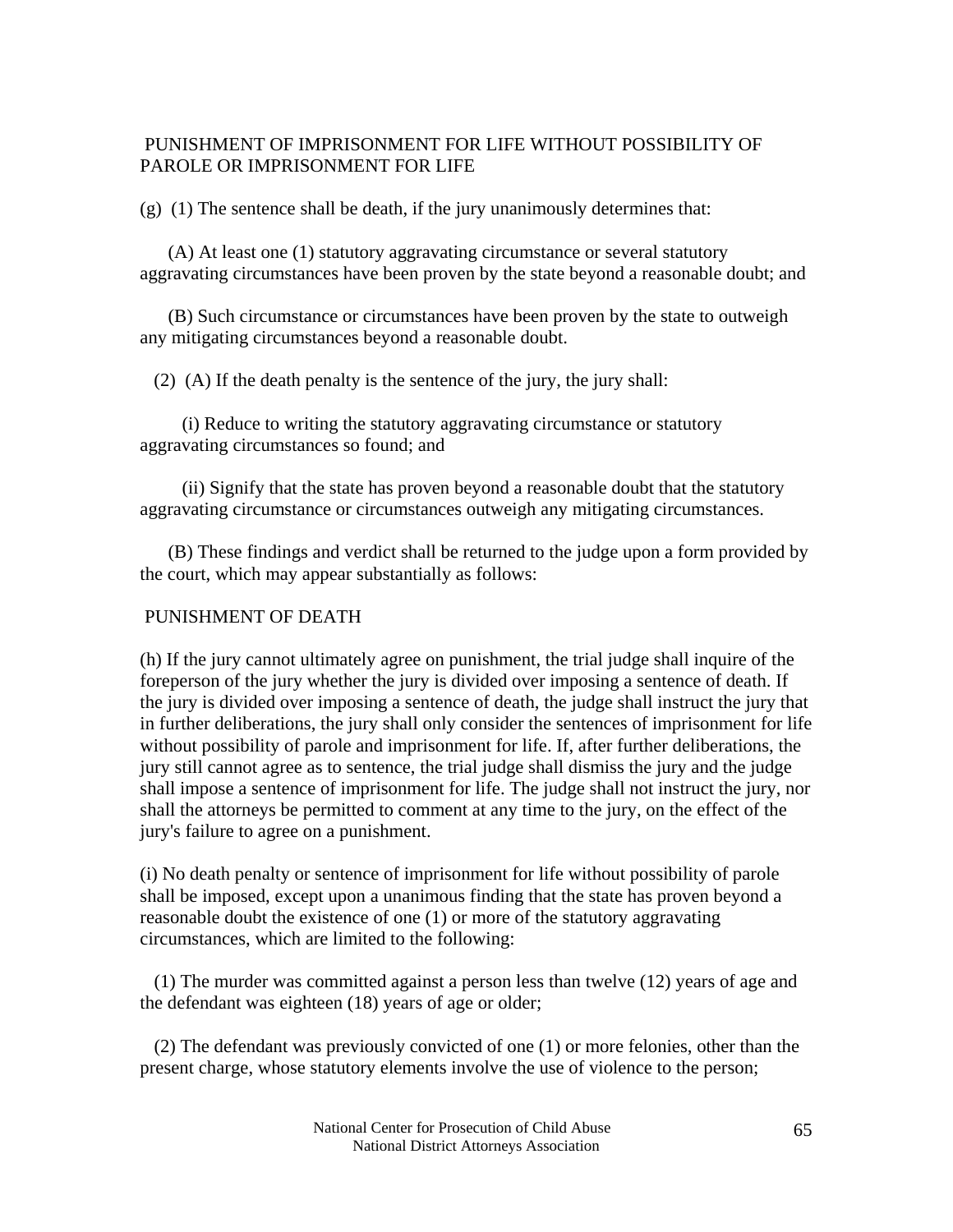(3) The defendant knowingly created a great risk of death to two (2) or more persons, other than the victim murdered, during the act of murder;

 (4) The defendant committed the murder for remuneration or the promise of remuneration, or employed another to commit the murder for remuneration or the promise of remuneration;

 (5) The murder was especially heinous, atrocious, or cruel, in that it involved torture or serious physical abuse beyond that necessary to produce death;

 (6) The murder was committed for the purpose of avoiding, interfering with, or preventing a lawful arrest or prosecution of the defendant or another;

 (7) The murder was knowingly committed, solicited, directed, or aided by the defendant, while the defendant had a substantial role in committing or attempting to commit, or was fleeing after having a substantial role in committing or attempting to commit, any first degree murder, arson, rape, robbery, burglary, theft, kidnapping, aircraft piracy, or unlawful throwing, placing or discharging of a destructive device or bomb;

 (8) The murder was committed by the defendant while the defendant was in lawful custody or in a place of lawful confinement or during the defendant's escape from lawful custody or from a place of lawful confinement;

 (9) The murder was committed against any law enforcement officer, corrections official, corrections employee, probation and parole officer, emergency medical or rescue worker, emergency medical technician, paramedic or firefighter, who was engaged in the performance of official duties, and the defendant knew or reasonably should have known that the victim was a law enforcement officer, corrections official, corrections employee, probation and parole officer, emergency medical or rescue worker, emergency medical technician, paramedic or firefighter engaged in the performance of official duties;

 (10) The murder was committed against any present or former judge, district attorney general or state attorney general, assistant district attorney general or assistant state attorney general, due to or because of the exercise of the victim's official duty or status and the defendant knew that the victim occupied such office;

 (11) The murder was committed against a national, state, or local popularly elected official, due to or because of the official's lawful duties or status, and the defendant knew that the victim was such an official;

 (12) The defendant committed "mass murder," which is defined as the murder of three (3) or more persons, whether committed during a single criminal episode or at different times within a forty-eight-month period;

(13) The defendant knowingly mutilated the body of the victim after death;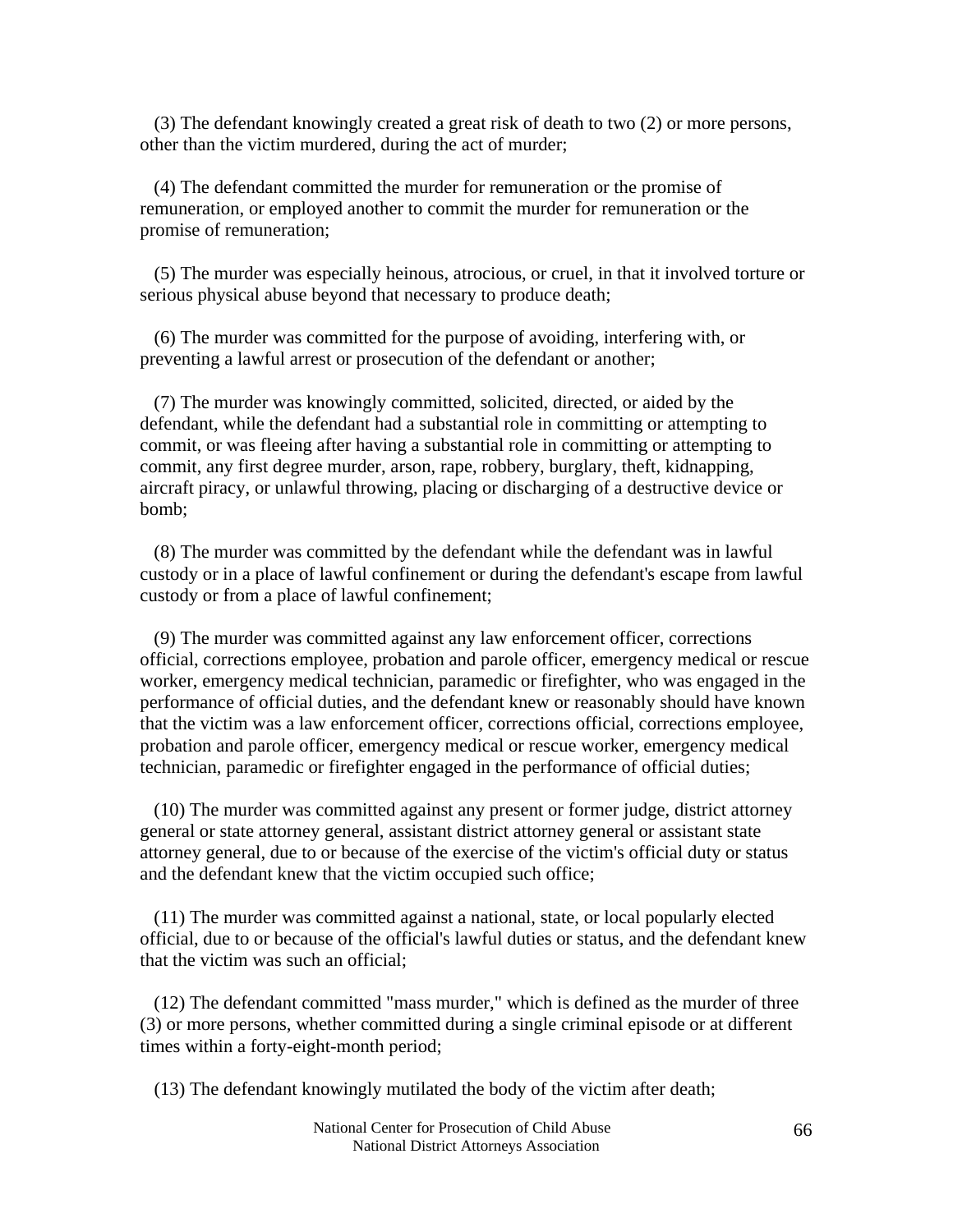(14) The victim of the murder was seventy (70) years of age or older; or the victim of the murder was particularly vulnerable due to a significant handicap or significant disability, whether mental or physical, and at the time of the murder the defendant knew or reasonably should have known of such handicap or disability; or

(15) The murder was committed in the course of an act of terrorism.

(j) In arriving at the punishment, the jury shall consider, pursuant to the provisions of this section, any mitigating circumstances, which shall include, but are not limited to, the following:

(1) The defendant has no significant history of prior criminal activity;

 (2) The murder was committed while the defendant was under the influence of extreme mental or emotional disturbance;

(3) The victim was a participant in the defendant's conduct or consented to the act;

 (4) The murder was committed under circumstances that the defendant reasonably believed to provide a moral justification for the defendant's conduct;

 (5) The defendant was an accomplice in the murder committed by another person and the defendant's participation was relatively minor;

 (6) The defendant acted under extreme duress or under the substantial domination of another person;

(7) The youth or advanced age of the defendant at the time of the crime;

 (8) The capacity of the defendant to appreciate the wrongfulness of the defendant's conduct or to conform the defendant's conduct to the requirements of the law was substantially impaired as a result of mental disease or defect or intoxication, which was insufficient to establish a defense to the crime but which substantially affected the defendant's judgment; and

 (9) Any other mitigating factor that is raised by the evidence produced by either the prosecution or defense, at either the guilt or sentencing hearing.

(k) Upon motion for a new trial, after a conviction of first degree murder, if the court finds error in the trial determining guilt, a new trial on both guilt and sentencing shall be held; but if the court finds error alone in the trial determining punishment, a new trial on the issue of punishment alone shall be held by a new jury empanelled for that purpose. If the trial court, or any other court with jurisdiction to do so, orders that a defendant convicted of first degree murder, whether the sentence is death, imprisonment for life without possibility of parole or imprisonment for life, be granted a new trial, either as to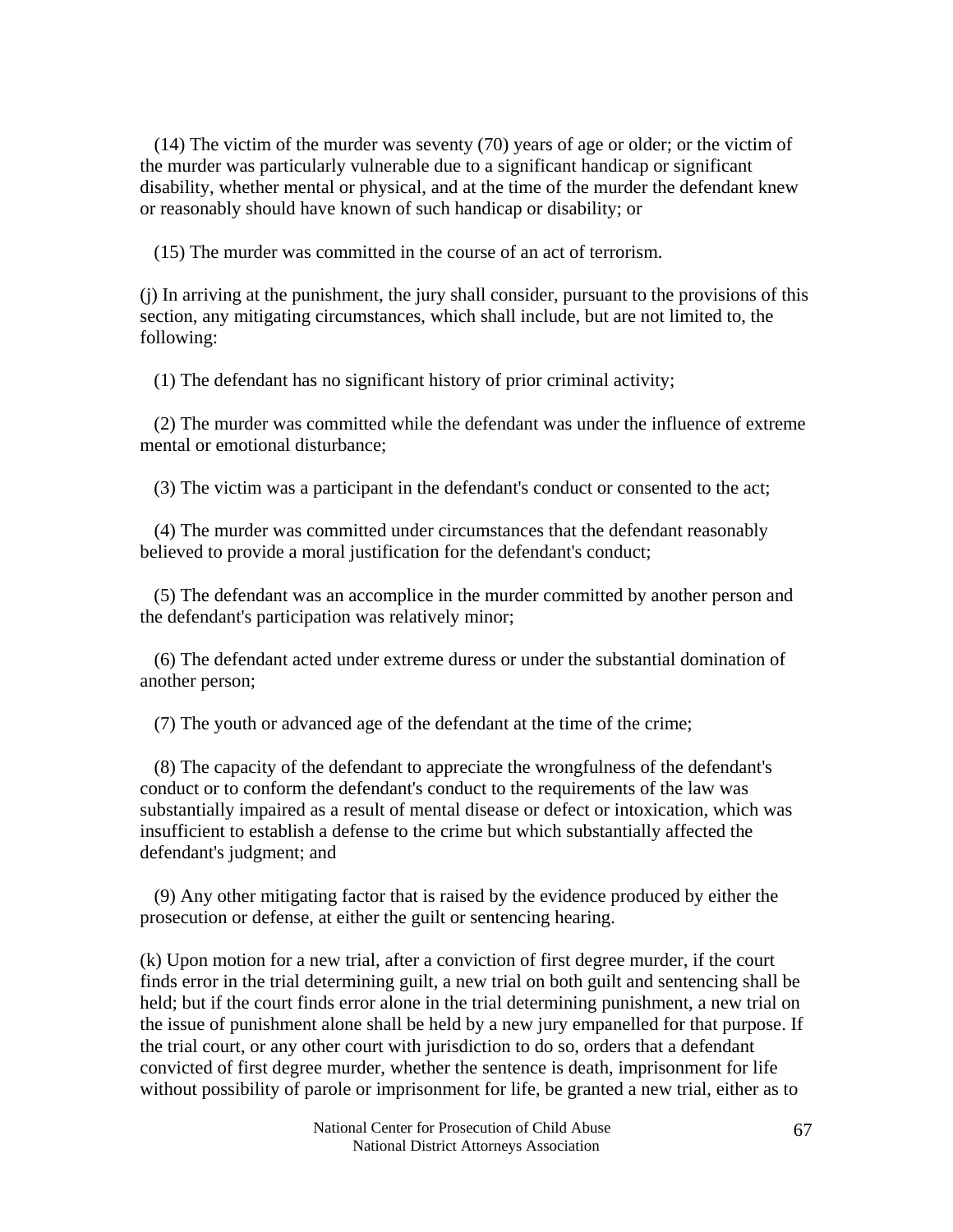guilt or punishment, or both, the new trial shall include the possible punishments of death, imprisonment for life without possibility of parole or imprisonment for life.

# **TEXAS**

# **UTAH**

#### *UTAH CODE ANN. § 76-5-202 (2008). Aggravated Murder.*

(1) Criminal homicide constitutes aggravated murder if the actor intentionally or knowingly causes the death of another under any of the following circumstances:

 (a) the homicide was committed by a person who is confined in a jail or other correctional institution;

 (b) the homicide was committed incident to one act, scheme, course of conduct, or criminal episode during which two or more persons were killed, or during which the actor attempted to kill one or more persons in addition to the victim who was killed;

 (c) the actor knowingly created a great risk of death to a person other than the victim and the actor;

 (d) the homicide was committed incident to an act, scheme, course of conduct, or criminal episode during which the actor committed or attempted to commit aggravated robbery, robbery, rape, rape of a child, object rape, object rape of a child, forcible sodomy, sodomy upon a child, forcible sexual abuse, sexual abuse of a child, aggravated sexual abuse of a child, child abuse as defined in Subsection  $76-5-109(2)(a)$ , or aggravated sexual assault, aggravated arson, arson, aggravated burglary, burglary, aggravated kidnapping, or kidnapping, or child kidnapping;

 (e) the homicide was committed incident to one act, scheme, course of conduct, or criminal episode during which the actor committed the crime of abuse or desecration of a dead human body as defined in [Subsection 76-9-704\(2\)\(e\);](https://www.lexis.com/research/buttonTFLink?_m=71fada968da036e52294dbff6eed7f0b&_xfercite=%3ccite%20cc%3d%22USA%22%3e%3c%21%5bCDATA%5bUtah%20Code%20Ann.%20%a7%2076-5-202%5d%5d%3e%3c%2fcite%3e&_butType=4&_butStat=0&_butNum=3&_butInline=1&_butinfo=UTCODE%2076-9-704&_fmtstr=FULL&docnum=4&_startdoc=1&wchp=dGLbVlz-zSkAl&_md5=d436ff2e09424b7efe996ea0a282c47b)

 (f) the homicide was committed for the purpose of avoiding or preventing an arrest of the defendant or another by a peace officer acting under color of legal authority or for the purpose of effecting the defendant's or another's escape from lawful custody;

(g) the homicide was committed for pecuniary gain;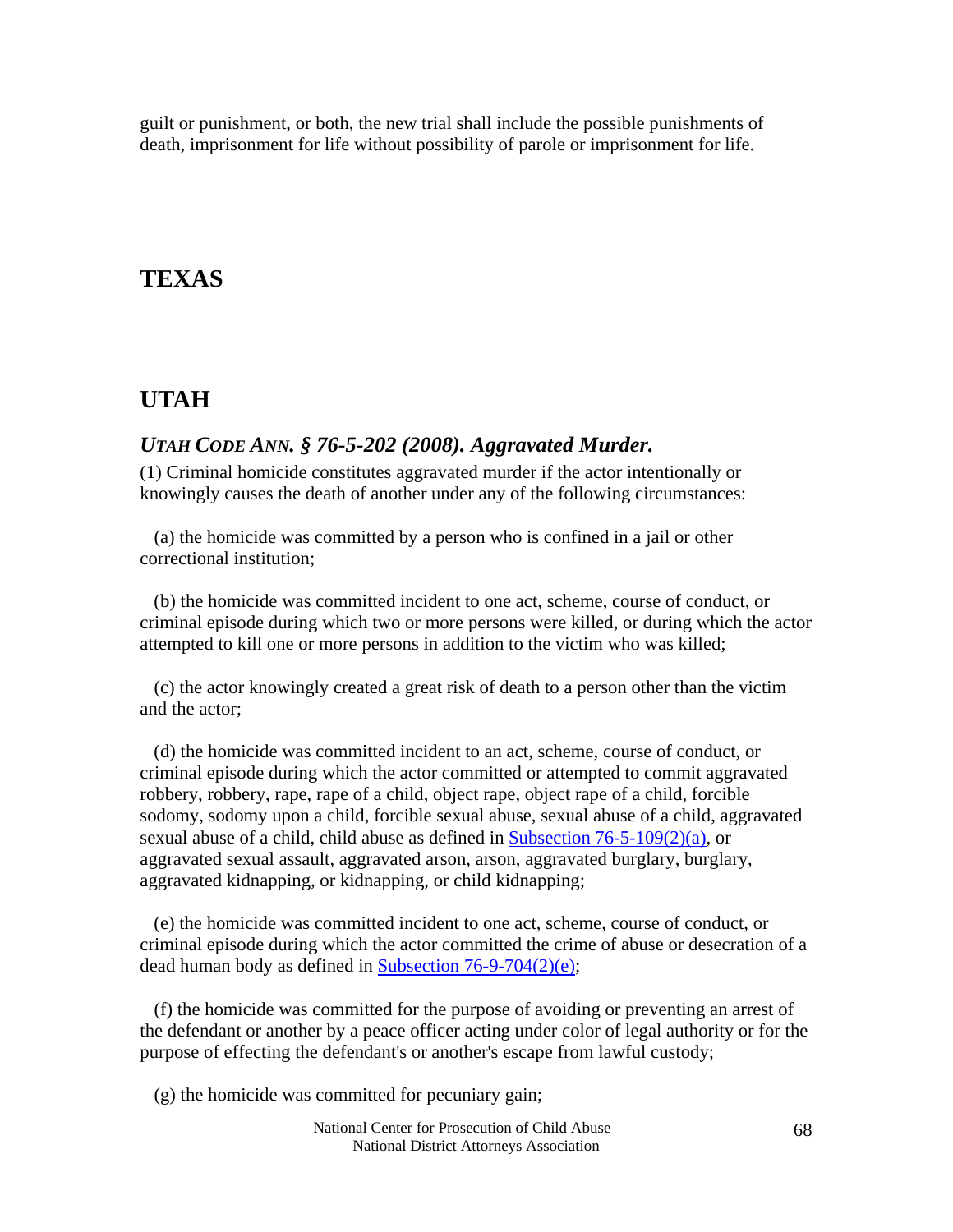(h) the defendant committed, or engaged or employed another person to commit the homicide pursuant to an agreement or contract for remuneration or the promise of remuneration for commission of the homicide;

(i) the actor previously committed or was convicted of:

- (i) aggravated murder, [Section 76-5-202;](https://www.lexis.com/research/buttonTFLink?_m=71fada968da036e52294dbff6eed7f0b&_xfercite=%3ccite%20cc%3d%22USA%22%3e%3c%21%5bCDATA%5bUtah%20Code%20Ann.%20%a7%2076-5-202%5d%5d%3e%3c%2fcite%3e&_butType=4&_butStat=0&_butNum=4&_butInline=1&_butinfo=UTCODE%2076-5-202&_fmtstr=FULL&docnum=4&_startdoc=1&wchp=dGLbVlz-zSkAl&_md5=394d0ce9486c14ee69099a1056f8c5d5)
- (ii) attempted aggravated murder, [Section 76-5-202](https://www.lexis.com/research/buttonTFLink?_m=71fada968da036e52294dbff6eed7f0b&_xfercite=%3ccite%20cc%3d%22USA%22%3e%3c%21%5bCDATA%5bUtah%20Code%20Ann.%20%a7%2076-5-202%5d%5d%3e%3c%2fcite%3e&_butType=4&_butStat=0&_butNum=5&_butInline=1&_butinfo=UTCODE%2076-5-202&_fmtstr=FULL&docnum=4&_startdoc=1&wchp=dGLbVlz-zSkAl&_md5=cd75387d61585e83424bedf63b3d4d74);
- (iii) murder, [Section 76-5-203;](https://www.lexis.com/research/buttonTFLink?_m=71fada968da036e52294dbff6eed7f0b&_xfercite=%3ccite%20cc%3d%22USA%22%3e%3c%21%5bCDATA%5bUtah%20Code%20Ann.%20%a7%2076-5-202%5d%5d%3e%3c%2fcite%3e&_butType=4&_butStat=0&_butNum=6&_butInline=1&_butinfo=UTCODE%2076-5-203&_fmtstr=FULL&docnum=4&_startdoc=1&wchp=dGLbVlz-zSkAl&_md5=cf1223b2218321a04ada572c39ffbcf2)
- (iv) attempted murder, [Section 76-5-203](https://www.lexis.com/research/buttonTFLink?_m=71fada968da036e52294dbff6eed7f0b&_xfercite=%3ccite%20cc%3d%22USA%22%3e%3c%21%5bCDATA%5bUtah%20Code%20Ann.%20%a7%2076-5-202%5d%5d%3e%3c%2fcite%3e&_butType=4&_butStat=0&_butNum=7&_butInline=1&_butinfo=UTCODE%2076-5-203&_fmtstr=FULL&docnum=4&_startdoc=1&wchp=dGLbVlz-zSkAl&_md5=44eead5be836696c861305bb57551aa0); or

 (v) an offense committed in another jurisdiction which if committed in this state would be a violation of a crime listed in this Subsection (1)(i);

(j) the actor was previously convicted of:

- (i) aggravated assault, [Subsection 76-5-103\(2\)](https://www.lexis.com/research/buttonTFLink?_m=71fada968da036e52294dbff6eed7f0b&_xfercite=%3ccite%20cc%3d%22USA%22%3e%3c%21%5bCDATA%5bUtah%20Code%20Ann.%20%a7%2076-5-202%5d%5d%3e%3c%2fcite%3e&_butType=4&_butStat=0&_butNum=8&_butInline=1&_butinfo=UTCODE%2076-5-103&_fmtstr=FULL&docnum=4&_startdoc=1&wchp=dGLbVlz-zSkAl&_md5=9daa61959b6284a467a2c6ffcf6e470b);
- (ii) mayhem, Section  $76-5-105$ ;
- (iii) kidnapping, [Section 76-5-301;](https://www.lexis.com/research/buttonTFLink?_m=71fada968da036e52294dbff6eed7f0b&_xfercite=%3ccite%20cc%3d%22USA%22%3e%3c%21%5bCDATA%5bUtah%20Code%20Ann.%20%a7%2076-5-202%5d%5d%3e%3c%2fcite%3e&_butType=4&_butStat=0&_butNum=10&_butInline=1&_butinfo=UTCODE%2076-5-301&_fmtstr=FULL&docnum=4&_startdoc=1&wchp=dGLbVlz-zSkAl&_md5=3481fe860b2a62ee704aba84c44aede8)
- (iv) child kidnapping, [Section 76-5-301.1](https://www.lexis.com/research/buttonTFLink?_m=71fada968da036e52294dbff6eed7f0b&_xfercite=%3ccite%20cc%3d%22USA%22%3e%3c%21%5bCDATA%5bUtah%20Code%20Ann.%20%a7%2076-5-202%5d%5d%3e%3c%2fcite%3e&_butType=4&_butStat=0&_butNum=11&_butInline=1&_butinfo=UTCODE%2076-5-301.1&_fmtstr=FULL&docnum=4&_startdoc=1&wchp=dGLbVlz-zSkAl&_md5=737a3c9a21cdf90c58923454de1b382a);
- (v) aggravated kidnapping, [Section 76-5-302;](https://www.lexis.com/research/buttonTFLink?_m=71fada968da036e52294dbff6eed7f0b&_xfercite=%3ccite%20cc%3d%22USA%22%3e%3c%21%5bCDATA%5bUtah%20Code%20Ann.%20%a7%2076-5-202%5d%5d%3e%3c%2fcite%3e&_butType=4&_butStat=0&_butNum=12&_butInline=1&_butinfo=UTCODE%2076-5-302&_fmtstr=FULL&docnum=4&_startdoc=1&wchp=dGLbVlz-zSkAl&_md5=909d22ae1f11410146ff5b2c5ec511c6)
- (vi) rape, [Section 76-5-402;](https://www.lexis.com/research/buttonTFLink?_m=71fada968da036e52294dbff6eed7f0b&_xfercite=%3ccite%20cc%3d%22USA%22%3e%3c%21%5bCDATA%5bUtah%20Code%20Ann.%20%a7%2076-5-202%5d%5d%3e%3c%2fcite%3e&_butType=4&_butStat=0&_butNum=13&_butInline=1&_butinfo=UTCODE%2076-5-402&_fmtstr=FULL&docnum=4&_startdoc=1&wchp=dGLbVlz-zSkAl&_md5=bde43682d22497d153c0938b2da09c48)
- (vii) rape of a child, [Section 76-5-402.1;](https://www.lexis.com/research/buttonTFLink?_m=71fada968da036e52294dbff6eed7f0b&_xfercite=%3ccite%20cc%3d%22USA%22%3e%3c%21%5bCDATA%5bUtah%20Code%20Ann.%20%a7%2076-5-202%5d%5d%3e%3c%2fcite%3e&_butType=4&_butStat=0&_butNum=14&_butInline=1&_butinfo=UTCODE%2076-5-402.1&_fmtstr=FULL&docnum=4&_startdoc=1&wchp=dGLbVlz-zSkAl&_md5=f90b58fca64063cdef81a81a40874862)
- (viii) object rape, [Section 76-5-402.2;](https://www.lexis.com/research/buttonTFLink?_m=71fada968da036e52294dbff6eed7f0b&_xfercite=%3ccite%20cc%3d%22USA%22%3e%3c%21%5bCDATA%5bUtah%20Code%20Ann.%20%a7%2076-5-202%5d%5d%3e%3c%2fcite%3e&_butType=4&_butStat=0&_butNum=15&_butInline=1&_butinfo=UTCODE%2076-5-402.2&_fmtstr=FULL&docnum=4&_startdoc=1&wchp=dGLbVlz-zSkAl&_md5=3185c5837070875773077fc1b0cc33b5)
- $(ix)$  object rape of a child, [Section 76-5-402.3;](https://www.lexis.com/research/buttonTFLink?_m=71fada968da036e52294dbff6eed7f0b&_xfercite=%3ccite%20cc%3d%22USA%22%3e%3c%21%5bCDATA%5bUtah%20Code%20Ann.%20%a7%2076-5-202%5d%5d%3e%3c%2fcite%3e&_butType=4&_butStat=0&_butNum=16&_butInline=1&_butinfo=UTCODE%2076-5-402.3&_fmtstr=FULL&docnum=4&_startdoc=1&wchp=dGLbVlz-zSkAl&_md5=96a0dcc259d141fb65c413505ee25fe2)
- (x) forcible sodomy, [Section 76-5-403](https://www.lexis.com/research/buttonTFLink?_m=71fada968da036e52294dbff6eed7f0b&_xfercite=%3ccite%20cc%3d%22USA%22%3e%3c%21%5bCDATA%5bUtah%20Code%20Ann.%20%a7%2076-5-202%5d%5d%3e%3c%2fcite%3e&_butType=4&_butStat=0&_butNum=17&_butInline=1&_butinfo=UTCODE%2076-5-403&_fmtstr=FULL&docnum=4&_startdoc=1&wchp=dGLbVlz-zSkAl&_md5=26b8bc35b12739bd5178cb7ca3502e59);
- (xi) sodomy on a child, Section  $76-5-403.1$ ;
- (xii) aggravated sexual abuse of a child, [Section 76-5-404.1;](https://www.lexis.com/research/buttonTFLink?_m=71fada968da036e52294dbff6eed7f0b&_xfercite=%3ccite%20cc%3d%22USA%22%3e%3c%21%5bCDATA%5bUtah%20Code%20Ann.%20%a7%2076-5-202%5d%5d%3e%3c%2fcite%3e&_butType=4&_butStat=0&_butNum=19&_butInline=1&_butinfo=UTCODE%2076-5-404.1&_fmtstr=FULL&docnum=4&_startdoc=1&wchp=dGLbVlz-zSkAl&_md5=8ac5121e10a5e9ca8bc9589e98b1bdd4)
- (xiii) aggravated sexual assault, [Section 76-5-405;](https://www.lexis.com/research/buttonTFLink?_m=71fada968da036e52294dbff6eed7f0b&_xfercite=%3ccite%20cc%3d%22USA%22%3e%3c%21%5bCDATA%5bUtah%20Code%20Ann.%20%a7%2076-5-202%5d%5d%3e%3c%2fcite%3e&_butType=4&_butStat=0&_butNum=20&_butInline=1&_butinfo=UTCODE%2076-5-405&_fmtstr=FULL&docnum=4&_startdoc=1&wchp=dGLbVlz-zSkAl&_md5=5d7e1e0a303aede6ebb1a2be19c9f1ad)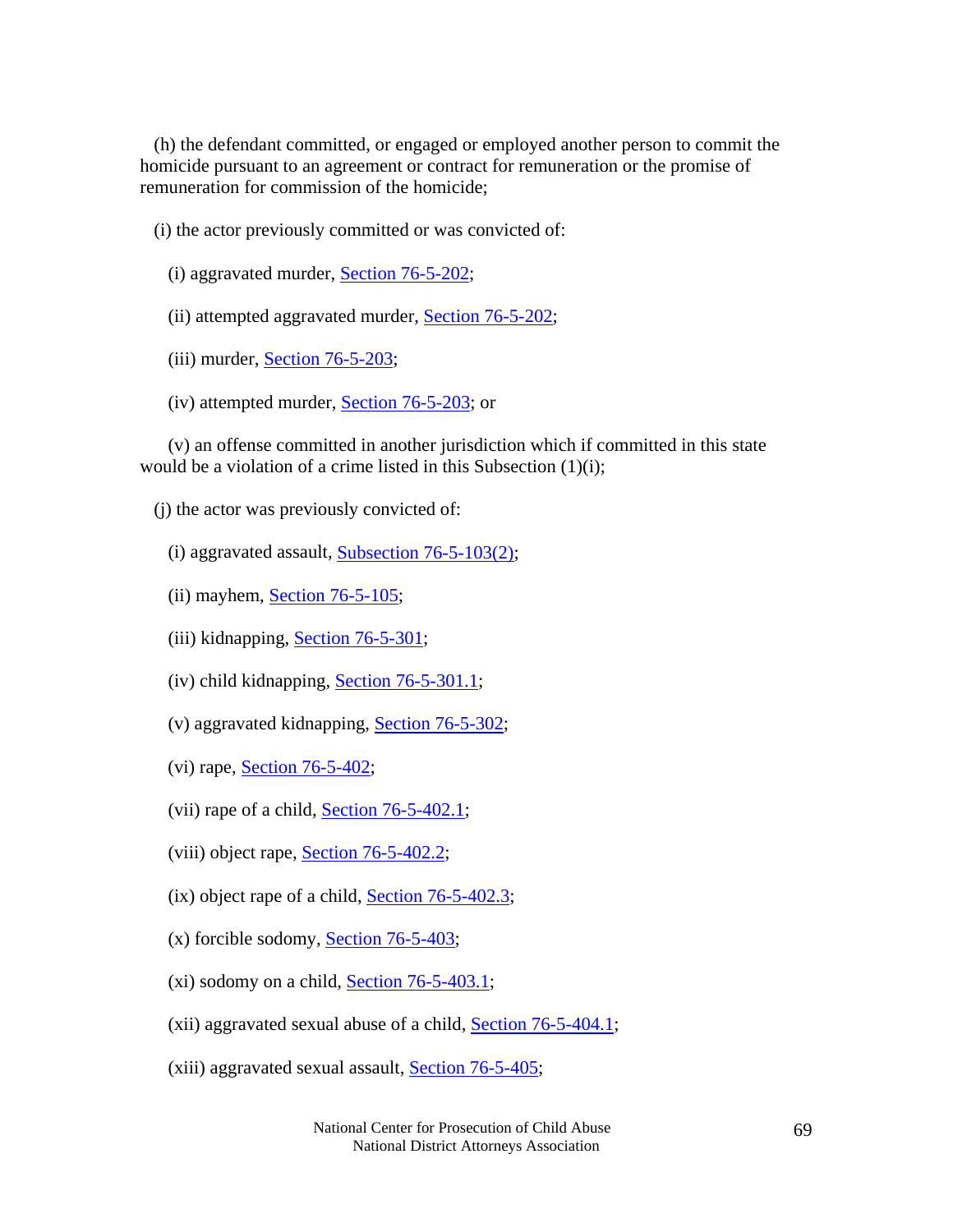(xiv) aggravated arson, [Section 76-6-103;](https://www.lexis.com/research/buttonTFLink?_m=71fada968da036e52294dbff6eed7f0b&_xfercite=%3ccite%20cc%3d%22USA%22%3e%3c%21%5bCDATA%5bUtah%20Code%20Ann.%20%a7%2076-5-202%5d%5d%3e%3c%2fcite%3e&_butType=4&_butStat=0&_butNum=21&_butInline=1&_butinfo=UTCODE%2076-6-103&_fmtstr=FULL&docnum=4&_startdoc=1&wchp=dGLbVlz-zSkAl&_md5=f6dc1423989f0af8b03412bbde19ea75)

(xv) aggravated burglary, [Section 76-6-203](https://www.lexis.com/research/buttonTFLink?_m=71fada968da036e52294dbff6eed7f0b&_xfercite=%3ccite%20cc%3d%22USA%22%3e%3c%21%5bCDATA%5bUtah%20Code%20Ann.%20%a7%2076-5-202%5d%5d%3e%3c%2fcite%3e&_butType=4&_butStat=0&_butNum=22&_butInline=1&_butinfo=UTCODE%2076-6-203&_fmtstr=FULL&docnum=4&_startdoc=1&wchp=dGLbVlz-zSkAl&_md5=bf93f519bdf2f512d7c12fa619aa884a);

(xvi) aggravated robbery, [Section 76-6-302](https://www.lexis.com/research/buttonTFLink?_m=71fada968da036e52294dbff6eed7f0b&_xfercite=%3ccite%20cc%3d%22USA%22%3e%3c%21%5bCDATA%5bUtah%20Code%20Ann.%20%a7%2076-5-202%5d%5d%3e%3c%2fcite%3e&_butType=4&_butStat=0&_butNum=23&_butInline=1&_butinfo=UTCODE%2076-6-302&_fmtstr=FULL&docnum=4&_startdoc=1&wchp=dGLbVlz-zSkAl&_md5=057a944075b5fe0757323e772e09800f); or

 (xvii) an offense committed in another jurisdiction which if committed in this state would be a violation of a crime listed in this Subsection (1)(j);

(k) the homicide was committed for the purpose of:

(i) preventing a witness from testifying;

 (ii) preventing a person from providing evidence or participating in any legal proceedings or official investigation;

 (iii) retaliating against a person for testifying, providing evidence, or participating in any legal proceedings or official investigation; or

 (iv) disrupting or hindering any lawful governmental function or enforcement of laws;

 (l) the victim is or has been a local, state, or federal public official, or a candidate for public office, and the homicide is based on, is caused by, or is related to that official position, act, capacity, or candidacy;

 (m) the victim is or has been a peace officer, law enforcement officer, executive officer, prosecuting officer, jailer, prison official, firefighter, judge or other court official, juror, probation officer, or parole officer, and the victim is either on duty or the homicide is based on, is caused by, or is related to that official position, and the actor knew, or reasonably should have known, that the victim holds or has held that official position;

(n) the homicide was committed:

 (i) by means of a destructive device, bomb, explosive, incendiary device, or similar device which was planted, hidden, or concealed in any place, area, dwelling, building, or structure, or was mailed or delivered; or

(ii) by means of any weapon of mass destruction as defined in [Section 76-10-401;](https://www.lexis.com/research/buttonTFLink?_m=71fada968da036e52294dbff6eed7f0b&_xfercite=%3ccite%20cc%3d%22USA%22%3e%3c%21%5bCDATA%5bUtah%20Code%20Ann.%20%a7%2076-5-202%5d%5d%3e%3c%2fcite%3e&_butType=4&_butStat=0&_butNum=24&_butInline=1&_butinfo=UTCODE%2076-10-401&_fmtstr=FULL&docnum=4&_startdoc=1&wchp=dGLbVlz-zSkAl&_md5=1b9c17d3b74c39d6e5c71e144f4df125)

 (o) the homicide was committed during the act of unlawfully assuming control of any aircraft, train, or other public conveyance by use of threats or force with intent to obtain any valuable consideration for the release of the public conveyance or any passenger, crew member, or any other person aboard, or to direct the route or movement of the public conveyance or otherwise exert control over the public conveyance;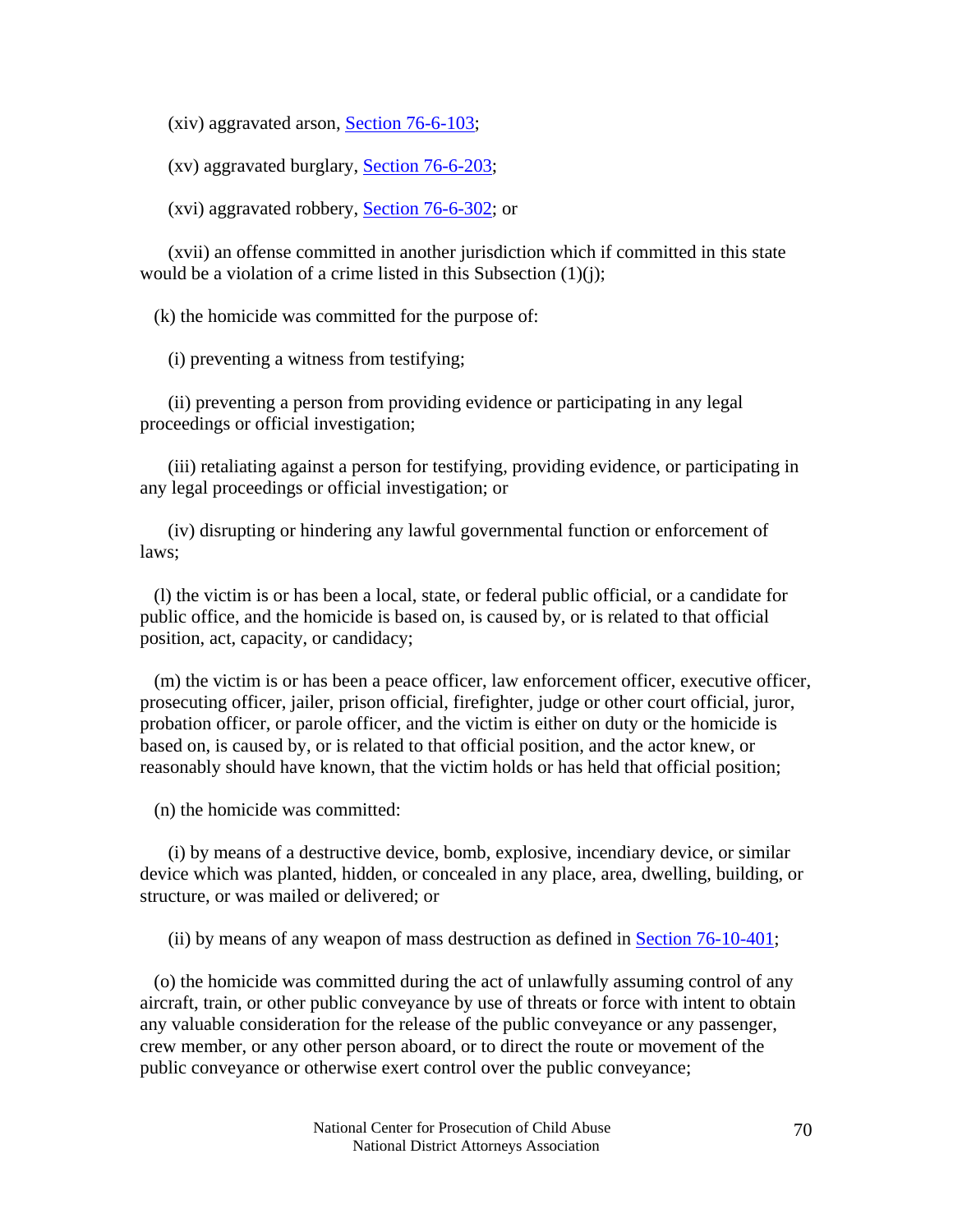(p) the homicide was committed by means of the administration of a poison or of any lethal substance or of any substance administered in a lethal amount, dosage, or quantity;

 (q) the victim was a person held or otherwise detained as a shield, hostage, or for ransom;

 (r) the homicide was committed in an especially heinous, atrocious, cruel, or exceptionally depraved manner, any of which must be demonstrated by physical torture, serious physical abuse, or serious bodily injury of the victim before death;

 (s) the actor dismembers, mutilates, or disfigures the victim's body, whether before or after death, in a manner demonstrating the actor's depravity of mind; or

(t) the victim was younger than 14 years of age.

(2) Criminal homicide constitutes aggravated murder if the actor, with reckless indifference to human life, causes the death of another incident to an act, scheme, course of conduct, or criminal episode during which the actor is a major participant in the commission or attempted commission of:

- (a) child abuse, Subsection  $76-5-109(2)(a)$ ;
- (b) child kidnapping, [Section 76-5-301.1;](https://www.lexis.com/research/buttonTFLink?_m=71fada968da036e52294dbff6eed7f0b&_xfercite=%3ccite%20cc%3d%22USA%22%3e%3c%21%5bCDATA%5bUtah%20Code%20Ann.%20%a7%2076-5-202%5d%5d%3e%3c%2fcite%3e&_butType=4&_butStat=0&_butNum=26&_butInline=1&_butinfo=UTCODE%2076-5-301.1&_fmtstr=FULL&docnum=4&_startdoc=1&wchp=dGLbVlz-zSkAl&_md5=9ced5780b7f4d75bc5d95089f7c26286)
- (c) rape of a child, [Section 76-5-402.1](https://www.lexis.com/research/buttonTFLink?_m=71fada968da036e52294dbff6eed7f0b&_xfercite=%3ccite%20cc%3d%22USA%22%3e%3c%21%5bCDATA%5bUtah%20Code%20Ann.%20%a7%2076-5-202%5d%5d%3e%3c%2fcite%3e&_butType=4&_butStat=0&_butNum=27&_butInline=1&_butinfo=UTCODE%2076-5-402.1&_fmtstr=FULL&docnum=4&_startdoc=1&wchp=dGLbVlz-zSkAl&_md5=c5426b673fece83b690ddb1ede270a8e);
- (d) object rape of a child, [Section 76-5-402.3](https://www.lexis.com/research/buttonTFLink?_m=71fada968da036e52294dbff6eed7f0b&_xfercite=%3ccite%20cc%3d%22USA%22%3e%3c%21%5bCDATA%5bUtah%20Code%20Ann.%20%a7%2076-5-202%5d%5d%3e%3c%2fcite%3e&_butType=4&_butStat=0&_butNum=28&_butInline=1&_butinfo=UTCODE%2076-5-402.3&_fmtstr=FULL&docnum=4&_startdoc=1&wchp=dGLbVlz-zSkAl&_md5=56c568c852f51ff701a7922710a3c429);
- (e) sodomy on a child, [Section 76-5-403.1;](https://www.lexis.com/research/buttonTFLink?_m=71fada968da036e52294dbff6eed7f0b&_xfercite=%3ccite%20cc%3d%22USA%22%3e%3c%21%5bCDATA%5bUtah%20Code%20Ann.%20%a7%2076-5-202%5d%5d%3e%3c%2fcite%3e&_butType=4&_butStat=0&_butNum=29&_butInline=1&_butinfo=UTCODE%2076-5-403.1&_fmtstr=FULL&docnum=4&_startdoc=1&wchp=dGLbVlz-zSkAl&_md5=e73cb54d32f433ab491b9091429912a1) or

(f) sexual abuse or aggravated sexual abuse of a child, [Section 76-5-404.1.](https://www.lexis.com/research/buttonTFLink?_m=71fada968da036e52294dbff6eed7f0b&_xfercite=%3ccite%20cc%3d%22USA%22%3e%3c%21%5bCDATA%5bUtah%20Code%20Ann.%20%a7%2076-5-202%5d%5d%3e%3c%2fcite%3e&_butType=4&_butStat=0&_butNum=30&_butInline=1&_butinfo=UTCODE%2076-5-404.1&_fmtstr=FULL&docnum=4&_startdoc=1&wchp=dGLbVlz-zSkAl&_md5=3e0212b7e6d23fbd22d952e08bb52ff1)

(3) (a) If a notice of intent to seek the death penalty has been filed, aggravated murder is a capital felony.

 (b) If a notice of intent to seek the death penalty has not been filed, aggravated murder is a noncapital first degree felony punishable by imprisonment for life without parole or by an indeterminate term of not less than 20 years and which may be for life.

 (c) (i) Within 60 days after arraignment of the defendant, the prosecutor may file notice of intent to seek the death penalty. The notice shall be served on the defendant or defense counsel and filed with the court.

 (ii) Notice of intent to seek the death penalty may be served and filed more than 60 days after the arraignment upon written stipulation of the parties or upon a finding by the court of good cause.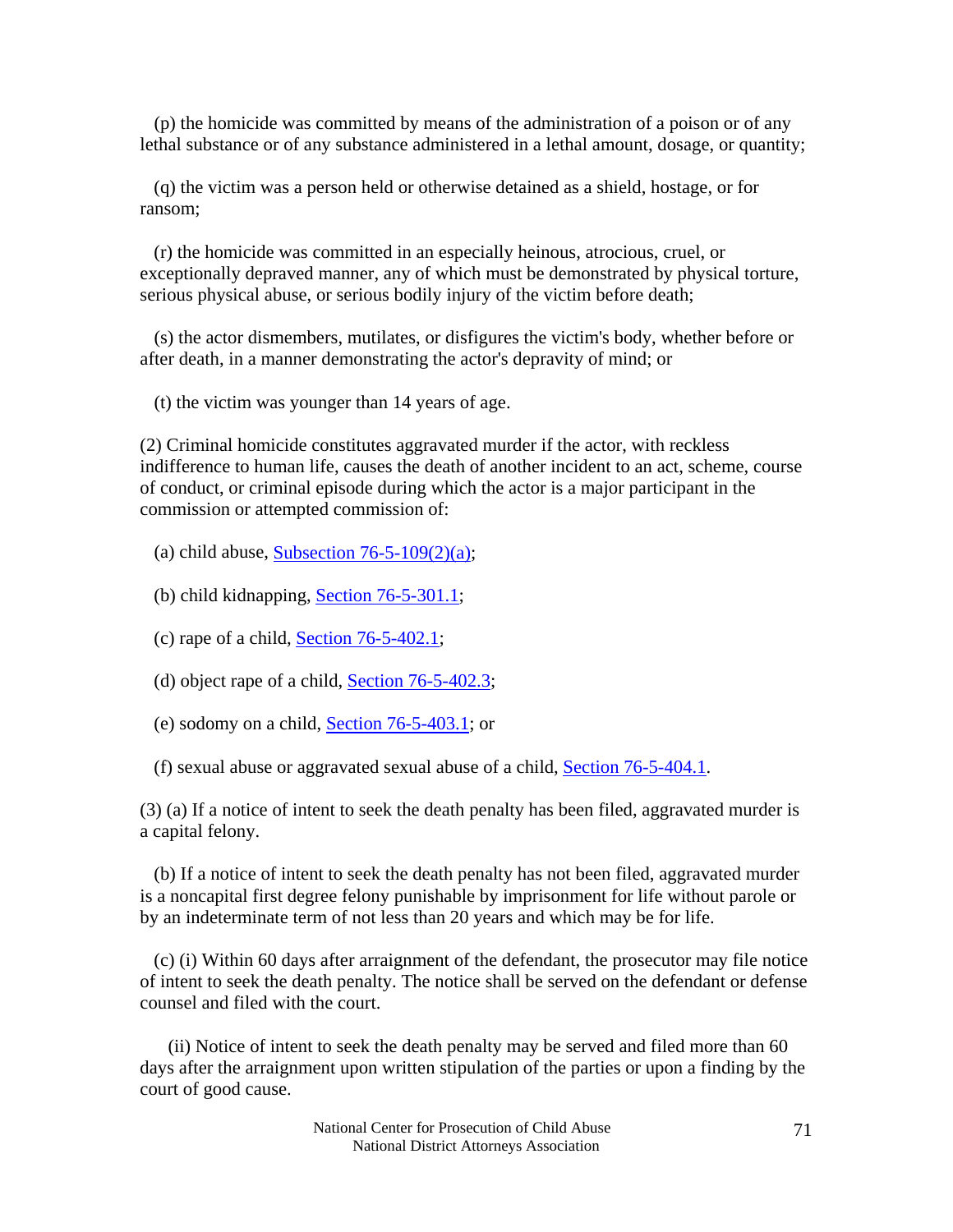(d) Without the consent of the prosecutor, the court may not accept a plea of guilty to noncapital first degree felony aggravated murder during the period in which the prosecutor may file a notice of intent to seek the death penalty under Subsection  $(3)(c)(i)$ .

(4) (a) It is an affirmative defense to a charge of aggravated murder or attempted aggravated murder that the defendant caused the death of another or attempted to cause the death of another:

 (i) under the influence of extreme emotional distress for which there is a reasonable explanation or excuse; or

 (ii) under a reasonable belief that the circumstances provided a legal justification or excuse for the defendant's conduct although the conduct was not legally justifiable or excusable under the existing circumstances.

(b) Under Subsection (4)(a)(i), emotional distress does not include:

(i) a condition resulting from mental illness as defined in [Section 76-2-305;](https://www.lexis.com/research/buttonTFLink?_m=71fada968da036e52294dbff6eed7f0b&_xfercite=%3ccite%20cc%3d%22USA%22%3e%3c%21%5bCDATA%5bUtah%20Code%20Ann.%20%a7%2076-5-202%5d%5d%3e%3c%2fcite%3e&_butType=4&_butStat=0&_butNum=31&_butInline=1&_butinfo=UTCODE%2076-2-305&_fmtstr=FULL&docnum=4&_startdoc=1&wchp=dGLbVlz-zSkAl&_md5=0182995ca3549e6877ef0aef2e0240ef) or

(ii) distress that is substantially caused by the defendant's own conduct.

(c) The reasonableness of an explanation or excuse under Subsection  $(4)(a)(i)$  or the reasonable belief of the actor under Subsection (4)(a)(ii) shall be determined from the viewpoint of a reasonable person under the then existing circumstances.

(d) This affirmative defense reduces charges only as follows:

(i) aggravated murder to murder; and

(ii) attempted aggravated murder to attempted murder.

(5) (a) Any aggravating circumstance described in Subsection (1) or (2) that constitutes a separate offense does not merge with the crime of aggravated murder.

 (b) A person who is convicted of aggravated murder, based on an aggravating circumstance described in Subsection (1) or (2) that constitutes a separate offense, may also be convicted of, and punished for, the separate offense.

# **VERMONT**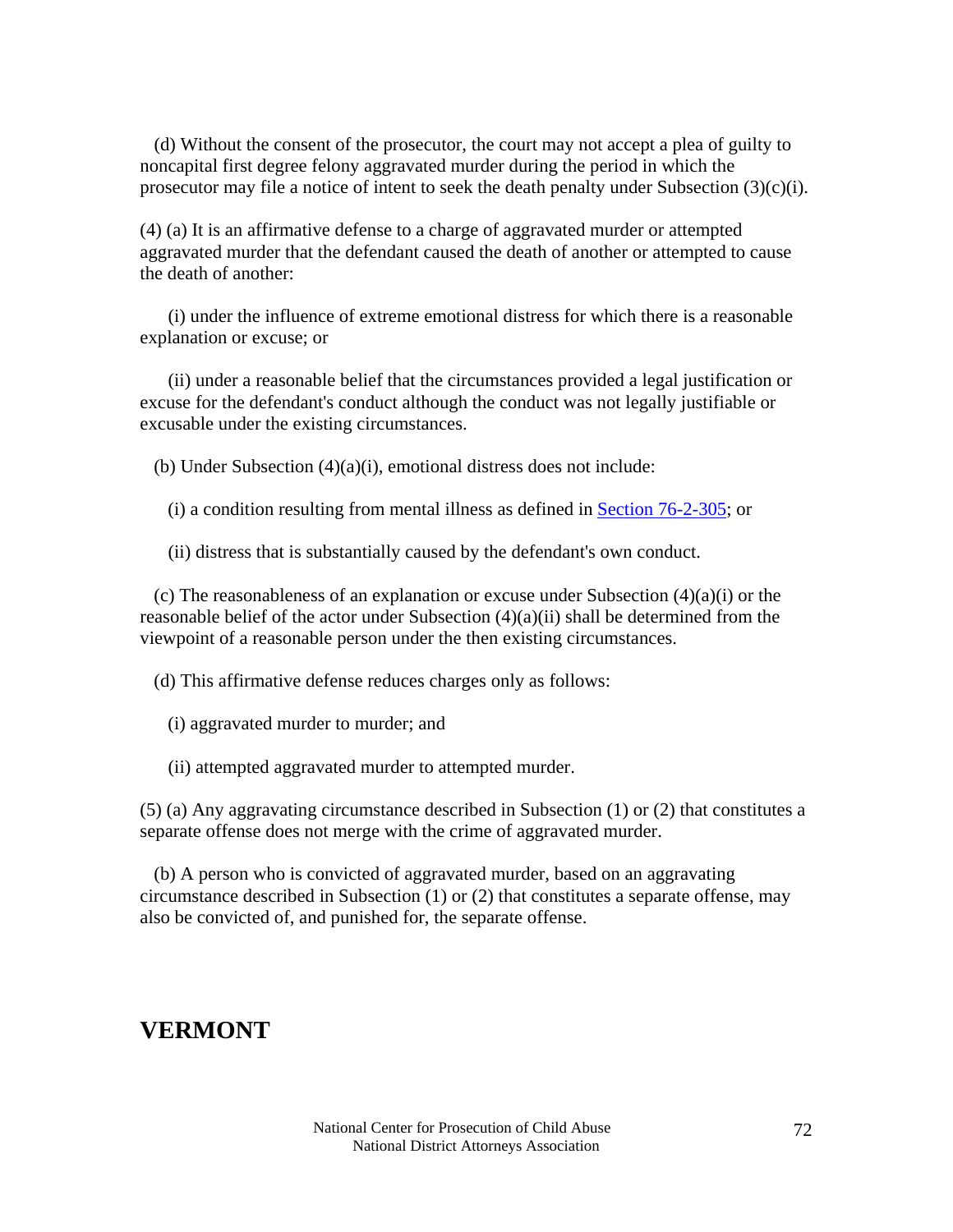# **VIRGINIA**

### *VA. CODE ANN. § 19.2-264.2 (2009). Conditions for imposition of death sentence.*

In assessing the penalty of any person convicted of an offense for which the death penalty may be imposed, a sentence of death shall not be imposed unless the court or jury shall (1) after consideration of the past criminal record of convictions of the defendant, find that there is a probability that the defendant would commit criminal acts of violence that would constitute a continuing serious threat to society or that his conduct in committing the offense for which he stands charged was outrageously or wantonly vile, horrible or inhuman in that it involved torture, depravity of mind or an aggravated battery to the victim; and (2) recommend that the penalty of death be imposed.

# **WASHINGTON**

# **WEST VIRGINIA**

# **WISCONSIN**

# **WYOMING**

#### *WYO. STAT. ANN. § 6-2-101 (2008). Murder in the first degree; penalty*

(a) Whoever purposely and with premeditated malice, or in the perpetration of, or attempt to perpetrate, any sexual assault, sexual abuse of a minor, arson, robbery, burglary, escape, resisting arrest, kidnapping or abuse of a child under the age of sixteen (16) years, kills any human being is guilty of murder in the first degree.

(b) A person convicted of murder in the first degree shall be punished by death, life

National Center for Prosecution of Child Abuse National District Attorneys Association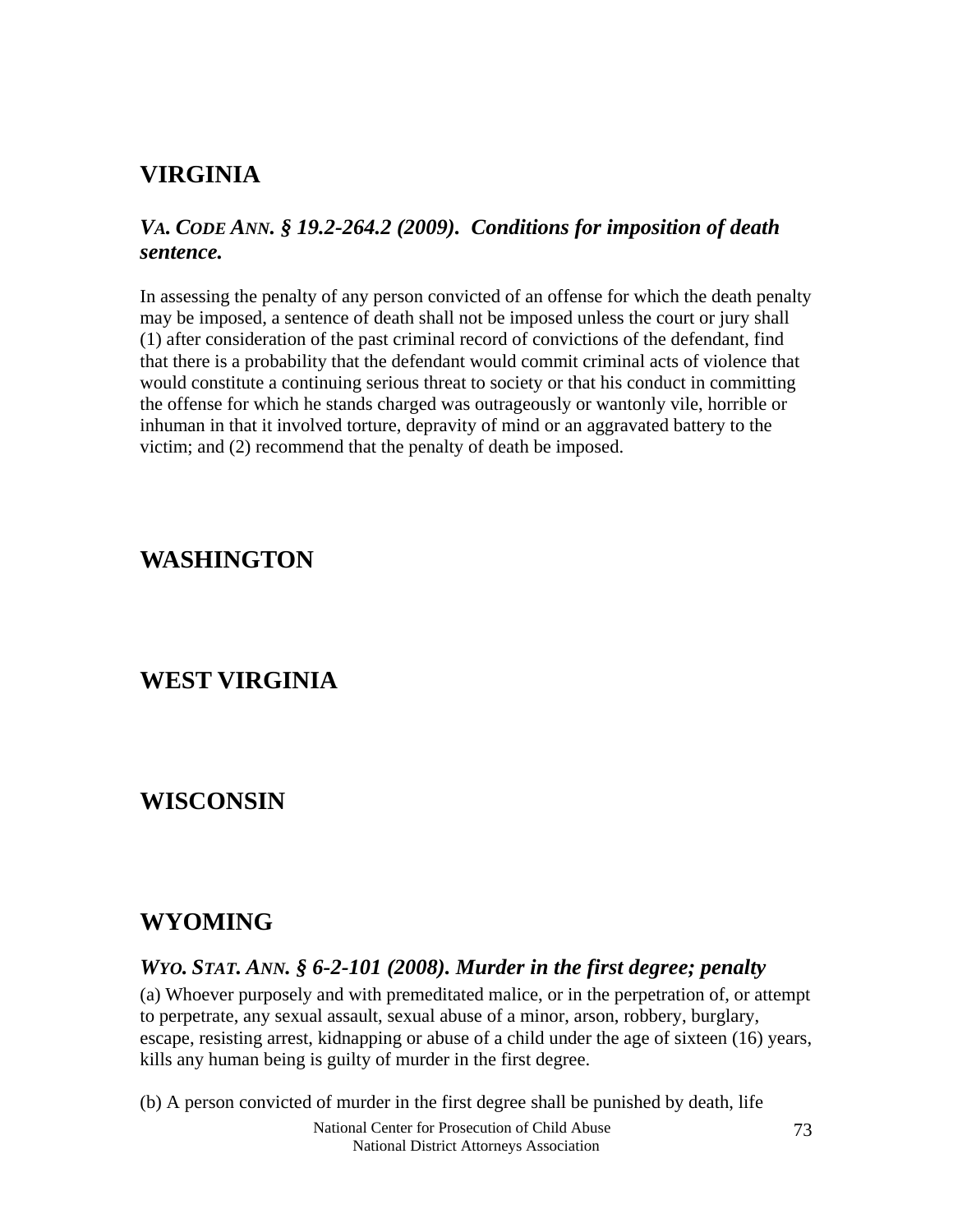imprisonment without parole or life imprisonment according to law, except that no person shall be subject to the penalty of death for any murder committed before the defendant attained the age of eighteen (18) years.

(c) A person convicted of murder in the first degree in a case in which the state seeks the death penalty shall be sentenced in accordance with the provisions of [W.S. 6-2-102.](https://www.lexis.com/research/buttonTFLink?_m=28fb187bb6d26228a83aef1d0d6c348b&_xfercite=%3ccite%20cc%3d%22USA%22%3e%3c%21%5bCDATA%5bWyo.%20Stat.%20%a7%206-2-101%5d%5d%3e%3c%2fcite%3e&_butType=4&_butStat=0&_butNum=2&_butInline=1&_butinfo=WYCODE%206-2-102&_fmtstr=FULL&docnum=5&_startdoc=1&wchp=dGLbVlz-zSkAl&_md5=931340057a9b9f0e74c1604d8d4124fb) In all other cases, including any case in which the state has determined not to seek the death penalty at any stage of the proceeding, the judge shall determine the sentence of life imprisonment without parole or life imprisonment taking into consideration any negotiated plea agreement and any evidence relevant to a determination of sentence which the court deems to have probative value.

# *WYO. STAT. ANN. § 6-2-102 (2008). Presentence hearing for murder in the first degree; mitigating and aggravating circumstances; effect of error in hearing*

(a) Upon conviction of a person for murder in the first degree in a case in which the state seeks the death penalty, the judge shall conduct a separate sentencing hearing to determine whether the defendant should be sentenced to death, life imprisonment without parole or life imprisonment. The hearing shall be conducted before the judge alone if:

- (i) The defendant was convicted by a judge sitting without a jury;
- (ii) The defendant has pled guilty; or
- (iii) The defendant waives a jury with respect to the sentence.

(b) In all other cases the sentencing hearing shall be conducted before the jury which determined the defendant's guilt or, if the judge for good cause shown discharges that jury, with a new jury impaneled for that purpose. The jury shall be instructed that if the jury does not unanimously determine that the defendant should be sentenced to death, then the defendant shall be sentenced to life imprisonment without parole or life imprisonment.

(c) The judge or jury shall hear evidence as to any matter that the court deems relevant to a determination of the sentence, and shall include matters relating to any of the aggravating or mitigating circumstances enumerated in subsections (h) and (j) of this section. Any evidence which the court deems to have probative value may be received regardless of its admissibility under the exclusionary rules of evidence, provided the defendant is accorded a fair opportunity to rebut any hearsay statements, and provided further that only such evidence in aggravation as the state has made known to the defendant or his counsel prior to his trial shall be admissible.

(d) Upon conclusion of the evidence and arguments the judge shall give the jury appropriate instructions, including instructions as to any aggravating or mitigating circumstances, as defined in subsections (h) and (j) of this section, or proceed as provided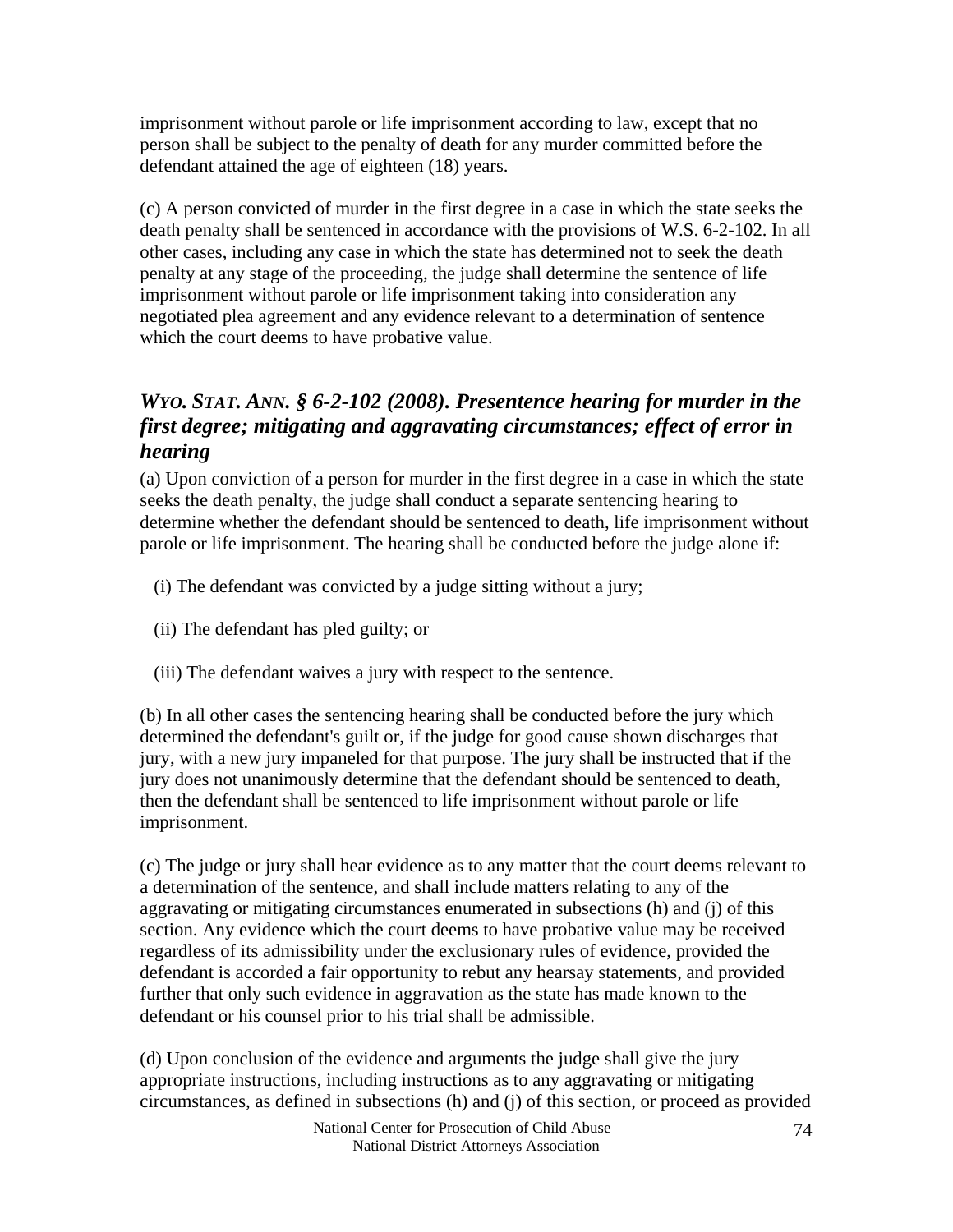by paragraph (iii) of this subsection:

 (i) After hearing all the evidence, the jury shall deliberate and render a sentence based upon the following:

 (A) Whether one (1) or more aggravating circumstances exist beyond a reasonable doubt as set forth in subsection (h) of this section;

 (B) Whether, by a preponderance of the evidence, mitigating circumstances exist as set forth in subsection (j) of this section; and

 (C) The mere number of aggravating or mitigating circumstances found shall have no independent significance.

 (ii) The jury shall consider aggravating and mitigating circumstances unanimously found to exist, and each individual juror may also consider any mitigating circumstances found by that juror to exist. If the jury reports unanimous agreement to impose the sentence of death, the court shall discharge the jury and shall impose the sentence of death. If the jury is unable to reach a unanimous verdict imposing the sentence of death within a reasonable time, the court shall instruct the jury to determine by a unanimous vote whether the penalty of life imprisonment without parole shall be imposed. If the jury is unable to reach a unanimous verdict imposing the penalty of life imprisonment without parole within a reasonable time, the court shall discharge the jury and impose the sentence of life imprisonment;

 (iii) In nonjury cases, the judge shall determine if any aggravating or mitigating circumstances exist and impose sentence within the limits prescribed by law, based upon the considerations enumerated in subparagraphs  $(A)$ ,  $(B)$  and  $(C)$  of paragraph (i) of this subsection.

(e) The death penalty shall not be imposed unless at least one (1) of the aggravating circumstances set forth in subsection (h) of this section is found. In nonjury cases the judge shall make such designation. The jury, if its verdict is a sentence of death, shall designate in writing signed by the foreman of the jury:

 (i) The aggravating circumstance or circumstances which it unanimously found beyond a reasonable doubt;

 (ii) The mitigating circumstance or circumstances which it unanimously found by a preponderance of the evidence; and

 (iii) The mitigating circumstance or circumstances which any individual juror found by a preponderance of the evidence.

(f) Repealed by [Laws 2001, ch. 96, § 3.](https://www.lexis.com/research/buttonLink?_m=6b17160b0e66722a3eb1070e58bfbd88&_xfercite=%3ccite%20cc%3d%22USA%22%3e%3c%21%5bCDATA%5bWyo.%20Stat.%20%a7%206-2-102%5d%5d%3e%3c%2fcite%3e&_butType=1&_butStat=0&_butNum=2&_butInline=1&_butinfo=LXE_2001_WY_CH_96&_fmtstr=FULL&docnum=3&_startdoc=1&wchp=dGLbVzb-zSkAW&_md5=ced6ecffacf3eec1c718b1d74e956b18)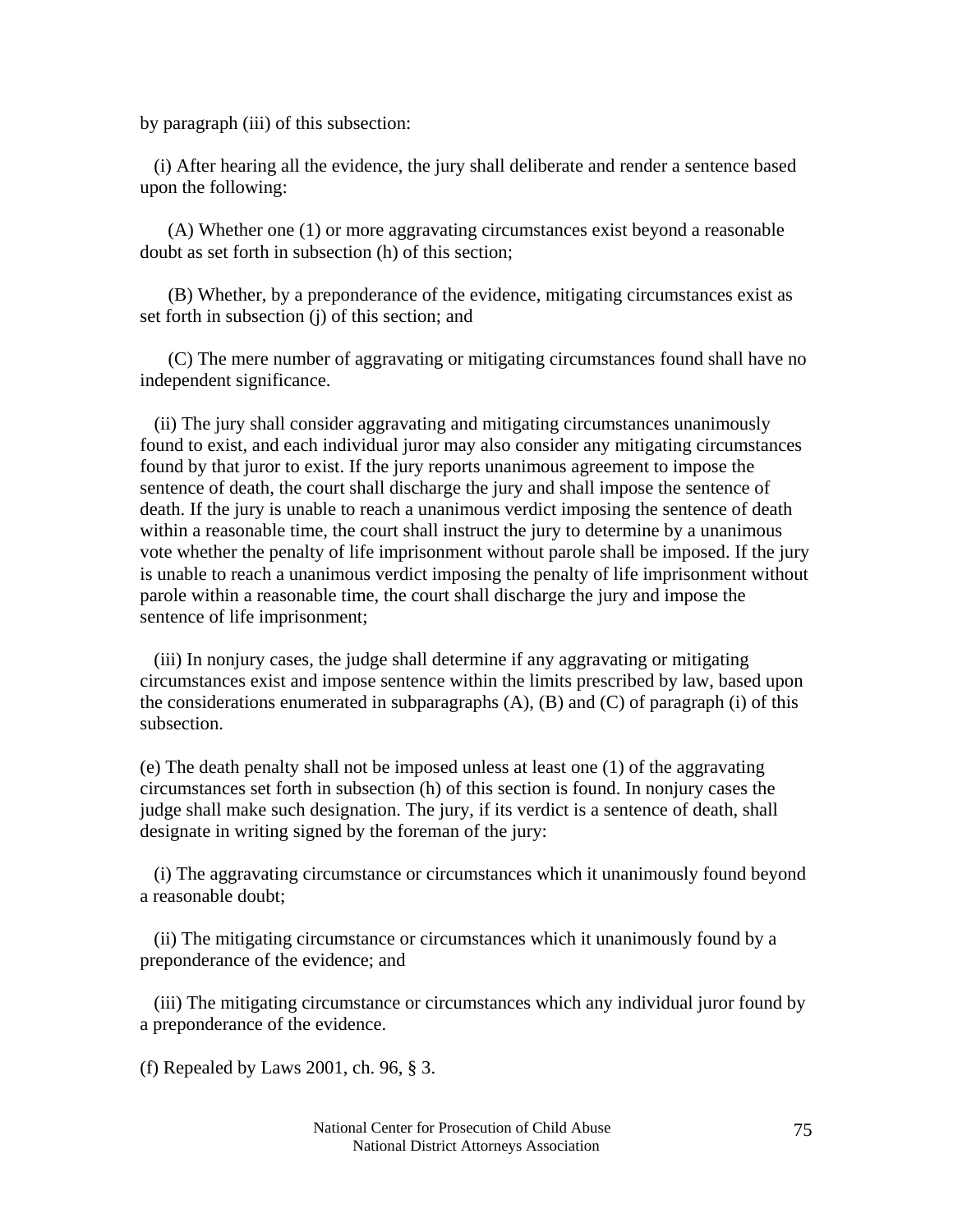(g) If the trial court is reversed on appeal because of error only in the presentence hearing, the new trial which may be ordered shall apply only to the issue of punishment.

(h) Aggravating circumstances are limited to the following:

(i) The murder was committed by a person:

(A) Confined in a jail or correctional facility;

(B) On parole or on probation for a felony;

(C) After escaping detention or incarceration; or

(D) Released on bail pending appeal of his conviction.

 (ii) The defendant was previously convicted of another murder in the first degree or a felony involving the use or threat of violence to the person;

(iii) The defendant knowingly created a great risk of death to two (2) or more persons;

 (iv) The murder was committed while the defendant was engaged, or was an accomplice, in the commission of, or an attempt to commit, or flight after committing or attempting to commit, any aircraft piracy or the unlawful throwing, placing or discharging of a destructive device or bomb;

 (v) The murder was committed for the purpose of avoiding or preventing a lawful arrest or effecting an escape from custody;

 (vi) The murder was committed for compensation, the collection of insurance benefits or other similar pecuniary gain;

 (vii) The murder was especially atrocious or cruel, being unnecessarily torturous to the victim;

 (viii) The murder of a judicial officer, former judicial officer, district attorney, former district attorney, defending attorney, peace officer, juror or witness, during or because of the exercise of his official duty or because of the victim's former or present official status;

 (ix) The defendant knew or reasonably should have known the victim was less than seventeen (17) years of age or older than sixty-five (65) years of age;

 (x) The defendant knew or reasonably should have known the victim was especially vulnerable due to significant mental or physical disability;

 (xi) The defendant poses a substantial and continuing threat of future dangerousness or is likely to commit continued acts of criminal violence;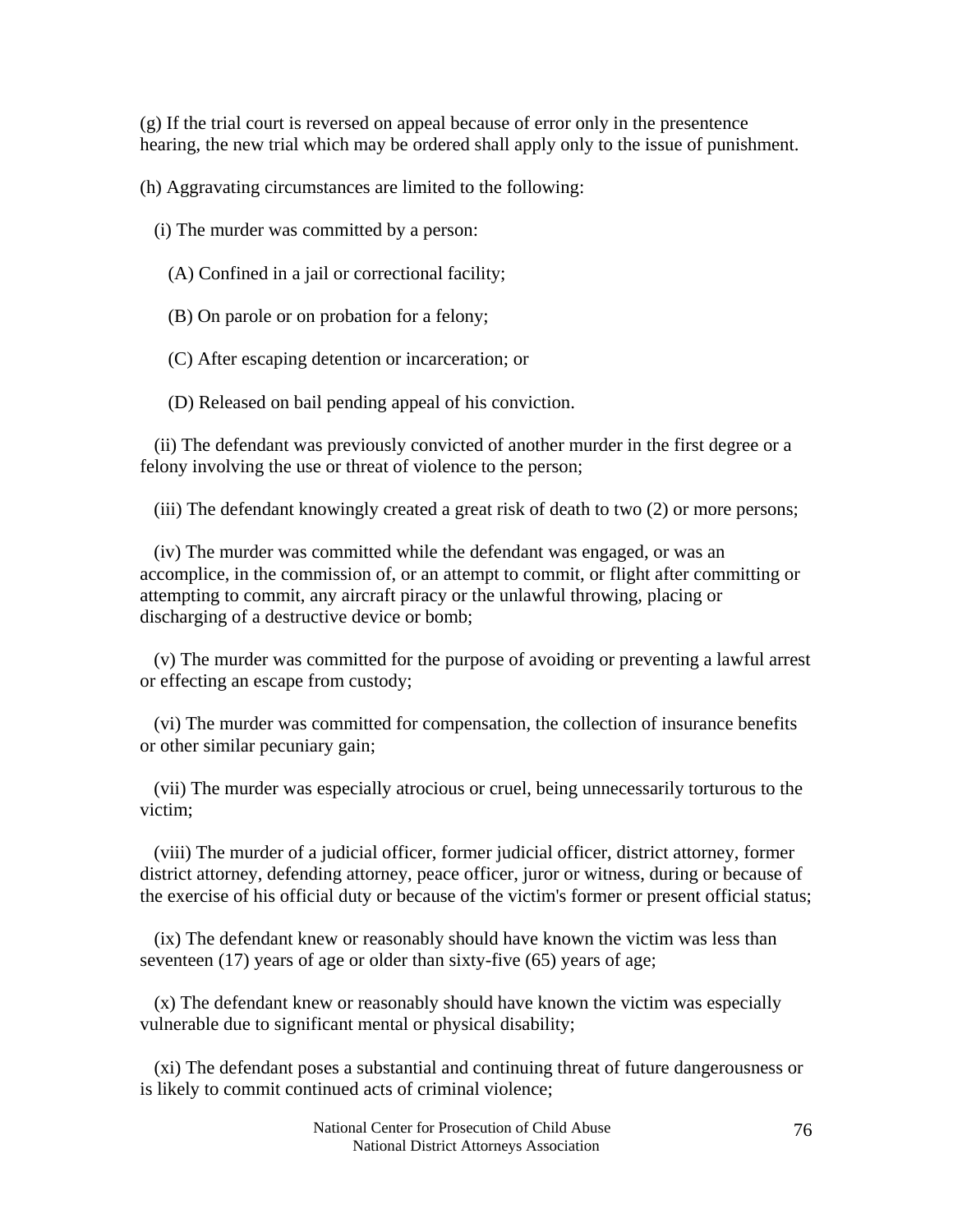(xii) The defendant killed another human being purposely and with premeditated malice and while engaged in, or as an accomplice in the commission of, or an attempt to commit, or flight after committing or attempting to commit, any robbery, sexual assault, arson, burglary, kidnapping or abuse of a child under the age of sixteen (16) years.

(j) Mitigating circumstances shall include the following:

(i) The defendant has no significant history of prior criminal activity;

 (ii) The murder was committed while the defendant was under the influence of extreme mental or emotional disturbance;

(iii) The victim was a participant in the defendant's conduct or consented to the act;

 (iv) The defendant was an accomplice in a murder committed by another person and his participation in the homicidal act was relatively minor;

 (v) The defendant acted under extreme duress or under the substantial domination of another person;

 (vi) The capacity of the defendant to appreciate the criminality of his conduct or to conform his conduct to the requirements of law was substantially impaired;

(vii) The age of the defendant at the time of the crime;

 (viii) Any other fact or circumstance of the defendant's character or prior record or matter surrounding his offense which serves to mitigate his culpability.

#### *WYO. STAT. ANN. § 6-2-104 (2008). Definitions*

(a) As used in [W.S. 6-1-101](https://www.lexis.com/research/buttonTFLink?_m=1f2067aacdf65b0bd4155b0cc0fb0254&_xfercite=%3ccite%20cc%3d%22USA%22%3e%3c%21%5bCDATA%5bWyo.%20Stat.%20%a7%206-1-104%5d%5d%3e%3c%2fcite%3e&_butType=4&_butStat=0&_butNum=4&_butInline=1&_butinfo=WYCODE%206-1-101&_fmtstr=FULL&docnum=4&_startdoc=1&wchp=dGLbVzb-zSkAW&_md5=3cf720319f37787bcfd179fe253a3743) through [6-10-203](https://www.lexis.com/research/buttonTFLink?_m=1f2067aacdf65b0bd4155b0cc0fb0254&_xfercite=%3ccite%20cc%3d%22USA%22%3e%3c%21%5bCDATA%5bWyo.%20Stat.%20%a7%206-1-104%5d%5d%3e%3c%2fcite%3e&_butType=4&_butStat=0&_butNum=5&_butInline=1&_butinfo=WYCODE%206-10-203&_fmtstr=FULL&docnum=4&_startdoc=1&wchp=dGLbVzb-zSkAW&_md5=564291c3141304b6122fe16e5dec0606) unless otherwise defined:

 (i) "Bodily injury" means physical pain, illness or any impairment of physical condition;

(ii) "Coin machine" means a mechanical or electronic device or receptacle designed to:

(A) Receive a coin, bill or token made for that purpose; and

 (B) Automatically offer, provide or assist in providing or permit the acquisition of property or service in return for the insertion of the coin, bill or token.

 (iii) "Criminal negligence" is defined as the following conduct: A person acts with criminal negligence when, through a gross deviation from the standard of care that a reasonable person would exercise, he fails to perceive a substantial and unjustifiable risk that the harm he is accused of causing will occur, and the harm results. The risk shall be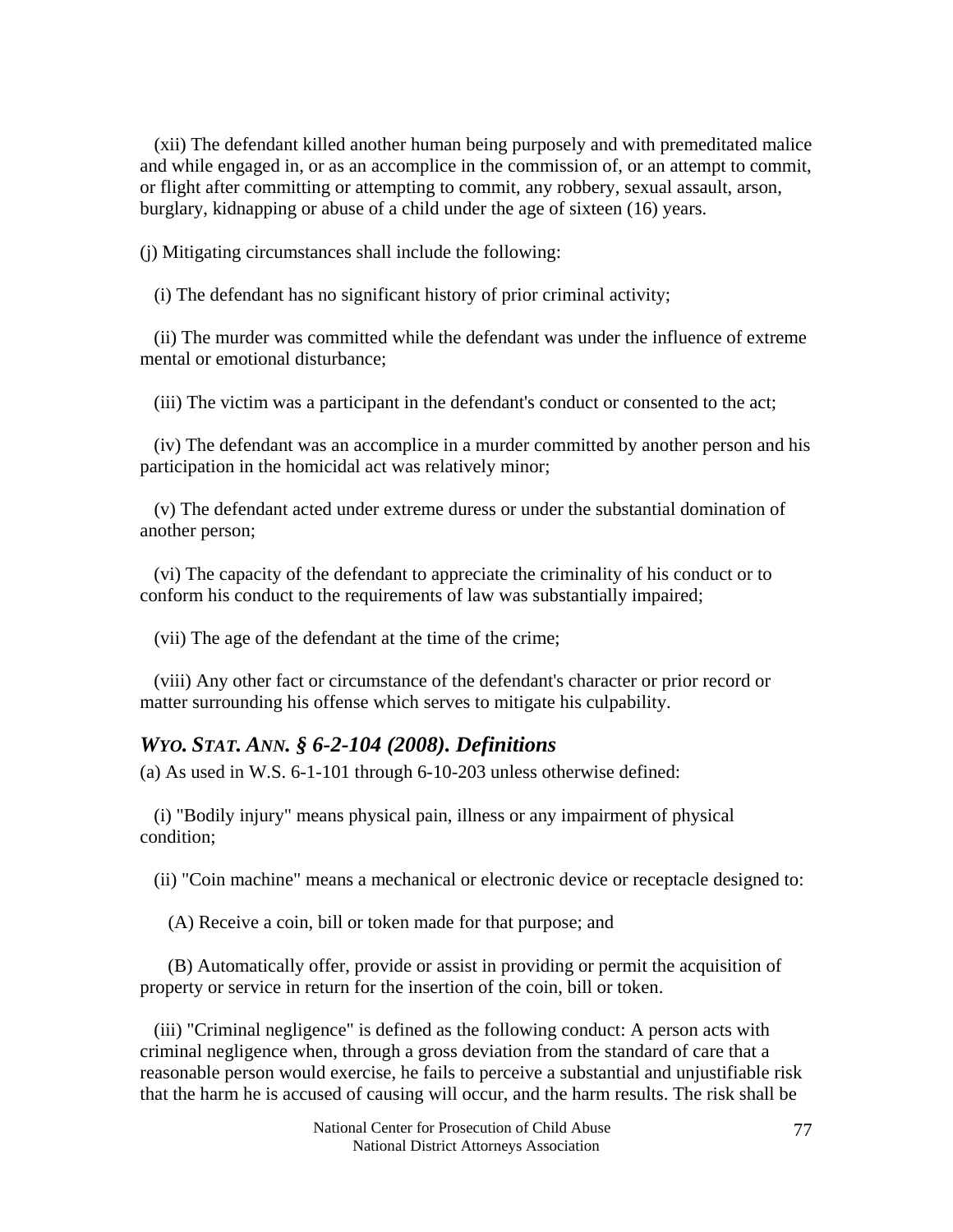of such nature and degree that the failure to perceive it constitutes a gross deviation from the standard of care that a reasonable person would observe in the situation;

 (iv) "Deadly weapon" means but is not limited to a firearm, explosive or incendiary material, motorized vehicle, an animal or other device, instrument, material or substance, which in the manner it is used or is intended to be used is reasonably capable of producing death or serious bodily injury;

 (v) "Occupied structure" means a structure or vehicle whether or not a person is actually present:

(A) Where any person lives or carries on business or other calling;

 (B) Where people assemble for purposes of business, government, education, religion, entertainment or public transportation;

(C) Which is used for overnight accommodation of persons; or

(D) In which a person may reasonably be expected to be present.

 (vi) "Peace officer" includes the following officers assigned to duty in the state of Wyoming:

(A) Any duly authorized sheriff, under sheriff or deputy sheriff;

 (B) Any duly authorized member of a municipal police force, a college or university campus police force or the Wyoming highway patrol;

 (C) Game and fish law enforcement personnel qualified pursuant to [W.S. 9-1-701](https://www.lexis.com/research/buttonTFLink?_m=1f2067aacdf65b0bd4155b0cc0fb0254&_xfercite=%3ccite%20cc%3d%22USA%22%3e%3c%21%5bCDATA%5bWyo.%20Stat.%20%a7%206-1-104%5d%5d%3e%3c%2fcite%3e&_butType=4&_butStat=0&_butNum=6&_butInline=1&_butinfo=WYCODE%209-1-701&_fmtstr=FULL&docnum=4&_startdoc=1&wchp=dGLbVzb-zSkAW&_md5=54a8972b7bb240caf62ded52dd3668c5) through [9-1-707](https://www.lexis.com/research/buttonTFLink?_m=1f2067aacdf65b0bd4155b0cc0fb0254&_xfercite=%3ccite%20cc%3d%22USA%22%3e%3c%21%5bCDATA%5bWyo.%20Stat.%20%a7%206-1-104%5d%5d%3e%3c%2fcite%3e&_butType=4&_butStat=0&_butNum=7&_butInline=1&_butinfo=WYCODE%209-1-707&_fmtstr=FULL&docnum=4&_startdoc=1&wchp=dGLbVzb-zSkAW&_md5=c2f0df2b169e5cb501425e2429d92d4d) and:

 (I) When enforcing felony statutes following observation or discovery of the commission of a felony which was observed or discovered during the performance of their statutory duties;

 (II) While responding to requests to assist other peace officers performing their official duties or when enforcing a valid arrest warrant for any crime; or

 (III) When enforcing any provision of title 23 and chapter 13 of title 41, any rule and regulation promulgated by the Wyoming game and fish commission or any other statute for which they are granted statutory enforcement authority.

 (D) Agents of the division of criminal investigation appointed pursuant to [W.S. 9-1-](https://www.lexis.com/research/buttonTFLink?_m=1f2067aacdf65b0bd4155b0cc0fb0254&_xfercite=%3ccite%20cc%3d%22USA%22%3e%3c%21%5bCDATA%5bWyo.%20Stat.%20%a7%206-1-104%5d%5d%3e%3c%2fcite%3e&_butType=4&_butStat=0&_butNum=8&_butInline=1&_butinfo=WYCODE%209-1-613&_fmtstr=FULL&docnum=4&_startdoc=1&wchp=dGLbVzb-zSkAW&_md5=b5d9023c1c1132f650b1c46dfc9868e9) [613](https://www.lexis.com/research/buttonTFLink?_m=1f2067aacdf65b0bd4155b0cc0fb0254&_xfercite=%3ccite%20cc%3d%22USA%22%3e%3c%21%5bCDATA%5bWyo.%20Stat.%20%a7%206-1-104%5d%5d%3e%3c%2fcite%3e&_butType=4&_butStat=0&_butNum=8&_butInline=1&_butinfo=WYCODE%209-1-613&_fmtstr=FULL&docnum=4&_startdoc=1&wchp=dGLbVzb-zSkAW&_md5=b5d9023c1c1132f650b1c46dfc9868e9) who have qualified pursuant to [W.S. 9-1-701](https://www.lexis.com/research/buttonTFLink?_m=1f2067aacdf65b0bd4155b0cc0fb0254&_xfercite=%3ccite%20cc%3d%22USA%22%3e%3c%21%5bCDATA%5bWyo.%20Stat.%20%a7%206-1-104%5d%5d%3e%3c%2fcite%3e&_butType=4&_butStat=0&_butNum=9&_butInline=1&_butinfo=WYCODE%209-1-701&_fmtstr=FULL&docnum=4&_startdoc=1&wchp=dGLbVzb-zSkAW&_md5=1cd6a85e01929e16af4493dd5f96bc13) through [9-1-707;](https://www.lexis.com/research/buttonTFLink?_m=1f2067aacdf65b0bd4155b0cc0fb0254&_xfercite=%3ccite%20cc%3d%22USA%22%3e%3c%21%5bCDATA%5bWyo.%20Stat.%20%a7%206-1-104%5d%5d%3e%3c%2fcite%3e&_butType=4&_butStat=0&_butNum=10&_butInline=1&_butinfo=WYCODE%209-1-707&_fmtstr=FULL&docnum=4&_startdoc=1&wchp=dGLbVzb-zSkAW&_md5=4340cde083cdf8c3ff46adb75715b616)

(E) Any duly authorized arson investigator employed by the state fire marshal;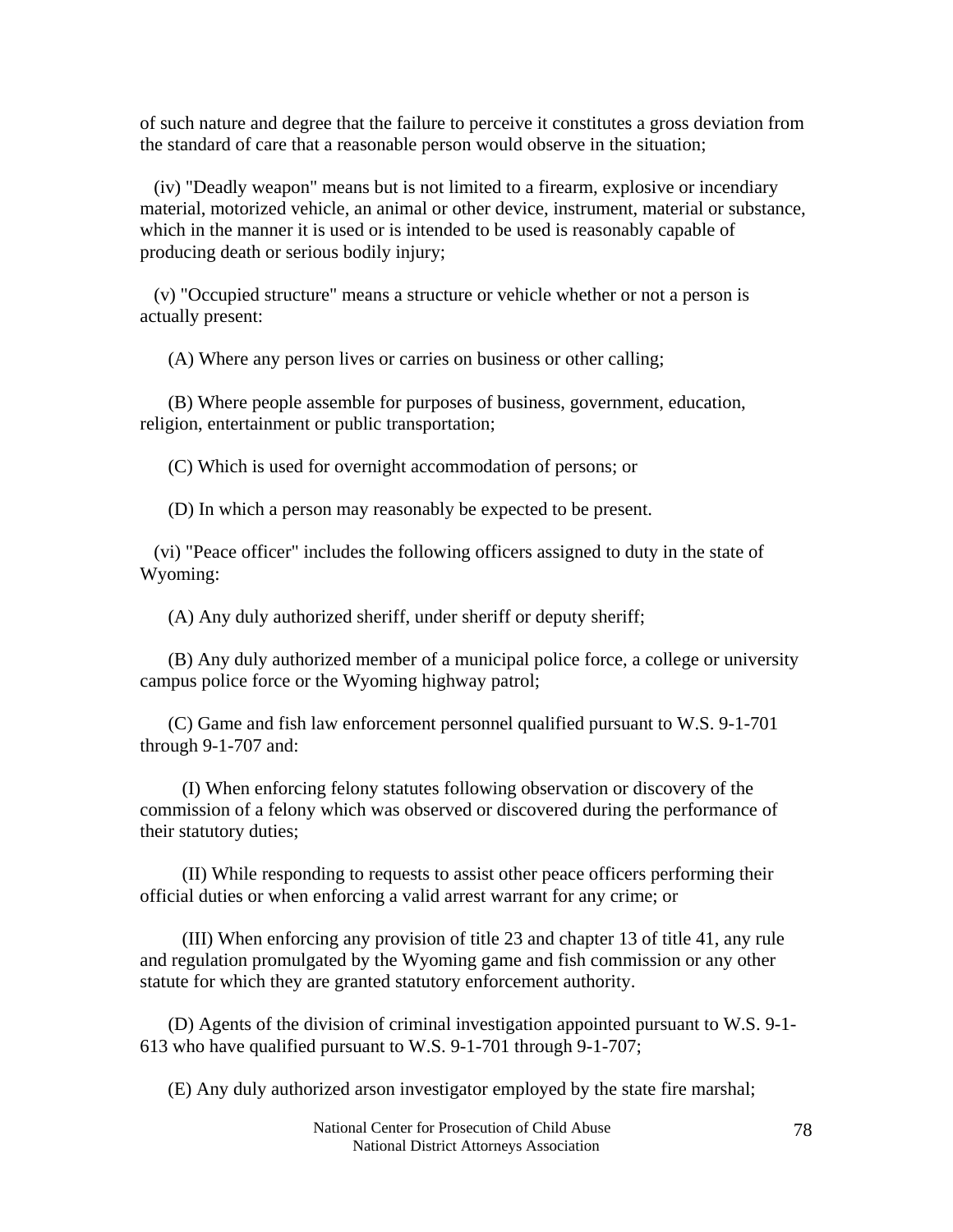(F) Investigators and brand inspectors of the Wyoming livestock board who have qualified pursuant to [W.S. 9-1-701](https://www.lexis.com/research/buttonTFLink?_m=1f2067aacdf65b0bd4155b0cc0fb0254&_xfercite=%3ccite%20cc%3d%22USA%22%3e%3c%21%5bCDATA%5bWyo.%20Stat.%20%a7%206-1-104%5d%5d%3e%3c%2fcite%3e&_butType=4&_butStat=0&_butNum=11&_butInline=1&_butinfo=WYCODE%209-1-701&_fmtstr=FULL&docnum=4&_startdoc=1&wchp=dGLbVzb-zSkAW&_md5=e71998a75cf6f638133aae462d862339) through [9-1-707](https://www.lexis.com/research/buttonTFLink?_m=1f2067aacdf65b0bd4155b0cc0fb0254&_xfercite=%3ccite%20cc%3d%22USA%22%3e%3c%21%5bCDATA%5bWyo.%20Stat.%20%a7%206-1-104%5d%5d%3e%3c%2fcite%3e&_butType=4&_butStat=0&_butNum=12&_butInline=1&_butinfo=WYCODE%209-1-707&_fmtstr=FULL&docnum=4&_startdoc=1&wchp=dGLbVzb-zSkAW&_md5=0dc93c7e434d1b9b9c95b56ae7f7ee82) when:

 (I) Enforcing [W.S. 6-3-201,](https://www.lexis.com/research/buttonTFLink?_m=1f2067aacdf65b0bd4155b0cc0fb0254&_xfercite=%3ccite%20cc%3d%22USA%22%3e%3c%21%5bCDATA%5bWyo.%20Stat.%20%a7%206-1-104%5d%5d%3e%3c%2fcite%3e&_butType=4&_butStat=0&_butNum=13&_butInline=1&_butinfo=WYCODE%206-3-201&_fmtstr=FULL&docnum=4&_startdoc=1&wchp=dGLbVzb-zSkAW&_md5=54579fda433a3eb5ceab1c57ec3a58bc) [6-3-203](https://www.lexis.com/research/buttonTFLink?_m=1f2067aacdf65b0bd4155b0cc0fb0254&_xfercite=%3ccite%20cc%3d%22USA%22%3e%3c%21%5bCDATA%5bWyo.%20Stat.%20%a7%206-1-104%5d%5d%3e%3c%2fcite%3e&_butType=4&_butStat=0&_butNum=14&_butInline=1&_butinfo=WYCODE%206-3-203&_fmtstr=FULL&docnum=4&_startdoc=1&wchp=dGLbVzb-zSkAW&_md5=6006fc02cbafec1814d2ab187d0f3825), [6-3-401](https://www.lexis.com/research/buttonTFLink?_m=1f2067aacdf65b0bd4155b0cc0fb0254&_xfercite=%3ccite%20cc%3d%22USA%22%3e%3c%21%5bCDATA%5bWyo.%20Stat.%20%a7%206-1-104%5d%5d%3e%3c%2fcite%3e&_butType=4&_butStat=0&_butNum=15&_butInline=1&_butinfo=WYCODE%206-3-401&_fmtstr=FULL&docnum=4&_startdoc=1&wchp=dGLbVzb-zSkAW&_md5=11cc5b8499ff584f7ed96dd588e91d92) through [6-3-403](https://www.lexis.com/research/buttonTFLink?_m=1f2067aacdf65b0bd4155b0cc0fb0254&_xfercite=%3ccite%20cc%3d%22USA%22%3e%3c%21%5bCDATA%5bWyo.%20Stat.%20%a7%206-1-104%5d%5d%3e%3c%2fcite%3e&_butType=4&_butStat=0&_butNum=16&_butInline=1&_butinfo=WYCODE%206-3-403&_fmtstr=FULL&docnum=4&_startdoc=1&wchp=dGLbVzb-zSkAW&_md5=4d8097cfd23ad11fef9995efeb3dfc33), [6-3-407](https://www.lexis.com/research/buttonTFLink?_m=1f2067aacdf65b0bd4155b0cc0fb0254&_xfercite=%3ccite%20cc%3d%22USA%22%3e%3c%21%5bCDATA%5bWyo.%20Stat.%20%a7%206-1-104%5d%5d%3e%3c%2fcite%3e&_butType=4&_butStat=0&_butNum=17&_butInline=1&_butinfo=WYCODE%206-3-407&_fmtstr=FULL&docnum=4&_startdoc=1&wchp=dGLbVzb-zSkAW&_md5=d9d469b6e1acb5ef758738f100f4dec0), [6-3-410](https://www.lexis.com/research/buttonTFLink?_m=1f2067aacdf65b0bd4155b0cc0fb0254&_xfercite=%3ccite%20cc%3d%22USA%22%3e%3c%21%5bCDATA%5bWyo.%20Stat.%20%a7%206-1-104%5d%5d%3e%3c%2fcite%3e&_butType=4&_butStat=0&_butNum=18&_butInline=1&_butinfo=WYCODE%206-3-410&_fmtstr=FULL&docnum=4&_startdoc=1&wchp=dGLbVzb-zSkAW&_md5=43add5f076eec1d4c0b438c193209df0), [6-](https://www.lexis.com/research/buttonTFLink?_m=1f2067aacdf65b0bd4155b0cc0fb0254&_xfercite=%3ccite%20cc%3d%22USA%22%3e%3c%21%5bCDATA%5bWyo.%20Stat.%20%a7%206-1-104%5d%5d%3e%3c%2fcite%3e&_butType=4&_butStat=0&_butNum=19&_butInline=1&_butinfo=WYCODE%206-3-601&_fmtstr=FULL&docnum=4&_startdoc=1&wchp=dGLbVzb-zSkAW&_md5=01ee56ba081fe62dee5e54c48bea2c48) [3-601](https://www.lexis.com/research/buttonTFLink?_m=1f2067aacdf65b0bd4155b0cc0fb0254&_xfercite=%3ccite%20cc%3d%22USA%22%3e%3c%21%5bCDATA%5bWyo.%20Stat.%20%a7%206-1-104%5d%5d%3e%3c%2fcite%3e&_butType=4&_butStat=0&_butNum=19&_butInline=1&_butinfo=WYCODE%206-3-601&_fmtstr=FULL&docnum=4&_startdoc=1&wchp=dGLbVzb-zSkAW&_md5=01ee56ba081fe62dee5e54c48bea2c48) through [6-3-603](https://www.lexis.com/research/buttonTFLink?_m=1f2067aacdf65b0bd4155b0cc0fb0254&_xfercite=%3ccite%20cc%3d%22USA%22%3e%3c%21%5bCDATA%5bWyo.%20Stat.%20%a7%206-1-104%5d%5d%3e%3c%2fcite%3e&_butType=4&_butStat=0&_butNum=20&_butInline=1&_butinfo=WYCODE%206-3-603&_fmtstr=FULL&docnum=4&_startdoc=1&wchp=dGLbVzb-zSkAW&_md5=23ded786b1db51d724179f70110998f0), [6-3-607](https://www.lexis.com/research/buttonTFLink?_m=1f2067aacdf65b0bd4155b0cc0fb0254&_xfercite=%3ccite%20cc%3d%22USA%22%3e%3c%21%5bCDATA%5bWyo.%20Stat.%20%a7%206-1-104%5d%5d%3e%3c%2fcite%3e&_butType=4&_butStat=0&_butNum=21&_butInline=1&_butinfo=WYCODE%206-3-607&_fmtstr=FULL&docnum=4&_startdoc=1&wchp=dGLbVzb-zSkAW&_md5=e177acb5129b96c454e9e1337b2d8414), [6-3-610](https://www.lexis.com/research/buttonTFLink?_m=1f2067aacdf65b0bd4155b0cc0fb0254&_xfercite=%3ccite%20cc%3d%22USA%22%3e%3c%21%5bCDATA%5bWyo.%20Stat.%20%a7%206-1-104%5d%5d%3e%3c%2fcite%3e&_butType=4&_butStat=0&_butNum=22&_butInline=1&_butinfo=WYCODE%206-3-610&_fmtstr=FULL&docnum=4&_startdoc=1&wchp=dGLbVzb-zSkAW&_md5=095646da64779aa2593f8568324bf8bb) through [6-3-612,](https://www.lexis.com/research/buttonTFLink?_m=1f2067aacdf65b0bd4155b0cc0fb0254&_xfercite=%3ccite%20cc%3d%22USA%22%3e%3c%21%5bCDATA%5bWyo.%20Stat.%20%a7%206-1-104%5d%5d%3e%3c%2fcite%3e&_butType=4&_butStat=0&_butNum=23&_butInline=1&_butinfo=WYCODE%206-3-612&_fmtstr=FULL&docnum=4&_startdoc=1&wchp=dGLbVzb-zSkAW&_md5=f6b9cab8b28fc0e6608cd88b49f4e101) [6-9-202,](https://www.lexis.com/research/buttonTFLink?_m=1f2067aacdf65b0bd4155b0cc0fb0254&_xfercite=%3ccite%20cc%3d%22USA%22%3e%3c%21%5bCDATA%5bWyo.%20Stat.%20%a7%206-1-104%5d%5d%3e%3c%2fcite%3e&_butType=4&_butStat=0&_butNum=24&_butInline=1&_butinfo=WYCODE%206-9-202&_fmtstr=FULL&docnum=4&_startdoc=1&wchp=dGLbVzb-zSkAW&_md5=2242ed9a0af6e758ca55cb11a70efda8) [35-10-101,](https://www.lexis.com/research/buttonTFLink?_m=1f2067aacdf65b0bd4155b0cc0fb0254&_xfercite=%3ccite%20cc%3d%22USA%22%3e%3c%21%5bCDATA%5bWyo.%20Stat.%20%a7%206-1-104%5d%5d%3e%3c%2fcite%3e&_butType=4&_butStat=0&_butNum=25&_butInline=1&_butinfo=WYCODE%2035-10-101&_fmtstr=FULL&docnum=4&_startdoc=1&wchp=dGLbVzb-zSkAW&_md5=0b3df803b10bcee704549c8833fcf2de) [35-10-](https://www.lexis.com/research/buttonTFLink?_m=1f2067aacdf65b0bd4155b0cc0fb0254&_xfercite=%3ccite%20cc%3d%22USA%22%3e%3c%21%5bCDATA%5bWyo.%20Stat.%20%a7%206-1-104%5d%5d%3e%3c%2fcite%3e&_butType=4&_butStat=0&_butNum=26&_butInline=1&_butinfo=WYCODE%2035-10-102&_fmtstr=FULL&docnum=4&_startdoc=1&wchp=dGLbVzb-zSkAW&_md5=6b89f6128c6ab07a49839f3ff884c96f) [102](https://www.lexis.com/research/buttonTFLink?_m=1f2067aacdf65b0bd4155b0cc0fb0254&_xfercite=%3ccite%20cc%3d%22USA%22%3e%3c%21%5bCDATA%5bWyo.%20Stat.%20%a7%206-1-104%5d%5d%3e%3c%2fcite%3e&_butType=4&_butStat=0&_butNum=26&_butInline=1&_butinfo=WYCODE%2035-10-102&_fmtstr=FULL&docnum=4&_startdoc=1&wchp=dGLbVzb-zSkAW&_md5=6b89f6128c6ab07a49839f3ff884c96f) and [35-10-104](https://www.lexis.com/research/buttonTFLink?_m=1f2067aacdf65b0bd4155b0cc0fb0254&_xfercite=%3ccite%20cc%3d%22USA%22%3e%3c%21%5bCDATA%5bWyo.%20Stat.%20%a7%206-1-104%5d%5d%3e%3c%2fcite%3e&_butType=4&_butStat=0&_butNum=27&_butInline=1&_butinfo=WYCODE%2035-10-104&_fmtstr=FULL&docnum=4&_startdoc=1&wchp=dGLbVzb-zSkAW&_md5=dd5411224c4217dea945afaab1227008), the provisions of title 11 and any laws prohibiting theft or mutilation of livestock or any part thereof and any rule or regulation promulgated by the Wyoming livestock board or any other law for which they are granted statutory enforcement authority;

 (II) Responding to a request to assist another peace officer as defined in this paragraph performing his official duty; or

 (III) Enforcing a valid arrest warrant for a crime specified in subdivision (F)(I) of this paragraph.

(G) Federal law enforcement agents;

 (H) Investigators employed by the Wyoming state board of outfitters and professional guides and qualified pursuant to [W.S. 9-1-701](https://www.lexis.com/research/buttonTFLink?_m=1f2067aacdf65b0bd4155b0cc0fb0254&_xfercite=%3ccite%20cc%3d%22USA%22%3e%3c%21%5bCDATA%5bWyo.%20Stat.%20%a7%206-1-104%5d%5d%3e%3c%2fcite%3e&_butType=4&_butStat=0&_butNum=28&_butInline=1&_butinfo=WYCODE%209-1-701&_fmtstr=FULL&docnum=4&_startdoc=1&wchp=dGLbVzb-zSkAW&_md5=9b2498de856dbb5914a74f4845dec71b) through [9-1-707](https://www.lexis.com/research/buttonTFLink?_m=1f2067aacdf65b0bd4155b0cc0fb0254&_xfercite=%3ccite%20cc%3d%22USA%22%3e%3c%21%5bCDATA%5bWyo.%20Stat.%20%a7%206-1-104%5d%5d%3e%3c%2fcite%3e&_butType=4&_butStat=0&_butNum=29&_butInline=1&_butinfo=WYCODE%209-1-707&_fmtstr=FULL&docnum=4&_startdoc=1&wchp=dGLbVzb-zSkAW&_md5=e26d9dc523c7f1c4fa12cde34705c046), when enforcing [W.S. 23-](https://www.lexis.com/research/buttonTFLink?_m=1f2067aacdf65b0bd4155b0cc0fb0254&_xfercite=%3ccite%20cc%3d%22USA%22%3e%3c%21%5bCDATA%5bWyo.%20Stat.%20%a7%206-1-104%5d%5d%3e%3c%2fcite%3e&_butType=4&_butStat=0&_butNum=30&_butInline=1&_butinfo=WYCODE%2023-2-401&_fmtstr=FULL&docnum=4&_startdoc=1&wchp=dGLbVzb-zSkAW&_md5=0a3ba070a14ca57e9d7426561bcd7c10) [2-401](https://www.lexis.com/research/buttonTFLink?_m=1f2067aacdf65b0bd4155b0cc0fb0254&_xfercite=%3ccite%20cc%3d%22USA%22%3e%3c%21%5bCDATA%5bWyo.%20Stat.%20%a7%206-1-104%5d%5d%3e%3c%2fcite%3e&_butType=4&_butStat=0&_butNum=30&_butInline=1&_butinfo=WYCODE%2023-2-401&_fmtstr=FULL&docnum=4&_startdoc=1&wchp=dGLbVzb-zSkAW&_md5=0a3ba070a14ca57e9d7426561bcd7c10) and [23-2-406](https://www.lexis.com/research/buttonTFLink?_m=1f2067aacdf65b0bd4155b0cc0fb0254&_xfercite=%3ccite%20cc%3d%22USA%22%3e%3c%21%5bCDATA%5bWyo.%20Stat.%20%a7%206-1-104%5d%5d%3e%3c%2fcite%3e&_butType=4&_butStat=0&_butNum=31&_butInline=1&_butinfo=WYCODE%2023-2-406&_fmtstr=FULL&docnum=4&_startdoc=1&wchp=dGLbVzb-zSkAW&_md5=e15dd70c8cc976f867ee6f14149e296c) through [23-2-418](https://www.lexis.com/research/buttonTFLink?_m=1f2067aacdf65b0bd4155b0cc0fb0254&_xfercite=%3ccite%20cc%3d%22USA%22%3e%3c%21%5bCDATA%5bWyo.%20Stat.%20%a7%206-1-104%5d%5d%3e%3c%2fcite%3e&_butType=4&_butStat=0&_butNum=32&_butInline=1&_butinfo=WYCODE%2023-2-418&_fmtstr=FULL&docnum=4&_startdoc=1&wchp=dGLbVzb-zSkAW&_md5=311c6a2dfca30c45031061d72f83fdd4) and board rules and regulations promulgated under [W.S. 23-2-410\(a\)\(ii\);](https://www.lexis.com/research/buttonTFLink?_m=1f2067aacdf65b0bd4155b0cc0fb0254&_xfercite=%3ccite%20cc%3d%22USA%22%3e%3c%21%5bCDATA%5bWyo.%20Stat.%20%a7%206-1-104%5d%5d%3e%3c%2fcite%3e&_butType=4&_butStat=0&_butNum=33&_butInline=1&_butinfo=WYCODE%2023-2-410&_fmtstr=FULL&docnum=4&_startdoc=1&wchp=dGLbVzb-zSkAW&_md5=5c4e0b1ac4e3e70def0ae68a0abff9f5)

 (J) Any duly authorized detention officer who has qualified pursuant to [W.S. 9-1-701](https://www.lexis.com/research/buttonTFLink?_m=1f2067aacdf65b0bd4155b0cc0fb0254&_xfercite=%3ccite%20cc%3d%22USA%22%3e%3c%21%5bCDATA%5bWyo.%20Stat.%20%a7%206-1-104%5d%5d%3e%3c%2fcite%3e&_butType=4&_butStat=0&_butNum=34&_butInline=1&_butinfo=WYCODE%209-1-701&_fmtstr=FULL&docnum=4&_startdoc=1&wchp=dGLbVzb-zSkAW&_md5=4320b551e4e3aa1aca07d70b4076e53b) through [9-1-707](https://www.lexis.com/research/buttonTFLink?_m=1f2067aacdf65b0bd4155b0cc0fb0254&_xfercite=%3ccite%20cc%3d%22USA%22%3e%3c%21%5bCDATA%5bWyo.%20Stat.%20%a7%206-1-104%5d%5d%3e%3c%2fcite%3e&_butType=4&_butStat=0&_butNum=35&_butInline=1&_butinfo=WYCODE%209-1-707&_fmtstr=FULL&docnum=4&_startdoc=1&wchp=dGLbVzb-zSkAW&_md5=f30882fed9362d1edaee8dc0653d8fe1), when engaged in the performance of his duties while supervising a detainee who has been convicted as a felon;

 (K) Any person employed by the state department of corrections on a full-time basis as a correctional officer to care for, supervise and control persons under the custody of the department, when the person is engaged in the performance of his duties;

 (M) Any peace officer certified by another state who has been appointed as a special deputy sheriff of a Wyoming county pursuant to [W.S. 18-3-602\(c\);](https://www.lexis.com/research/buttonTFLink?_m=1f2067aacdf65b0bd4155b0cc0fb0254&_xfercite=%3ccite%20cc%3d%22USA%22%3e%3c%21%5bCDATA%5bWyo.%20Stat.%20%a7%206-1-104%5d%5d%3e%3c%2fcite%3e&_butType=4&_butStat=0&_butNum=36&_butInline=1&_butinfo=WYCODE%2018-3-602&_fmtstr=FULL&docnum=4&_startdoc=1&wchp=dGLbVzb-zSkAW&_md5=c13db9a0143f596ace0d9f99247a9674)

 (N) Certified law enforcement officers of an adjoining state while responding to a request for assistance from a peace officer in this state pursuant to the "Law Enforcement Interstate Mutual Aid Act" or other lawful request;

 (O) The director and full-time staff instructors of the Wyoming law enforcement academy when duly appointed and acting pursuant to [W.S. 9-1-633\(b\)](https://www.lexis.com/research/buttonTFLink?_m=1f2067aacdf65b0bd4155b0cc0fb0254&_xfercite=%3ccite%20cc%3d%22USA%22%3e%3c%21%5bCDATA%5bWyo.%20Stat.%20%a7%206-1-104%5d%5d%3e%3c%2fcite%3e&_butType=4&_butStat=0&_butNum=37&_butInline=1&_butinfo=WYCODE%209-1-633&_fmtstr=FULL&docnum=4&_startdoc=1&wchp=dGLbVzb-zSkAW&_md5=85e9a93716356303df86ce1fa82e6ec1); and

 (P) Any superintendent, assistant superintendent or full-time park ranger of any state park or historic site who has qualified pursuant to [W.S. 9-1-701](https://www.lexis.com/research/buttonTFLink?_m=1f2067aacdf65b0bd4155b0cc0fb0254&_xfercite=%3ccite%20cc%3d%22USA%22%3e%3c%21%5bCDATA%5bWyo.%20Stat.%20%a7%206-1-104%5d%5d%3e%3c%2fcite%3e&_butType=4&_butStat=0&_butNum=38&_butInline=1&_butinfo=WYCODE%209-1-701&_fmtstr=FULL&docnum=4&_startdoc=1&wchp=dGLbVzb-zSkAW&_md5=ecc1fc500dbe95cbf8732f6ded37aa98) through [9-1-707](https://www.lexis.com/research/buttonTFLink?_m=1f2067aacdf65b0bd4155b0cc0fb0254&_xfercite=%3ccite%20cc%3d%22USA%22%3e%3c%21%5bCDATA%5bWyo.%20Stat.%20%a7%206-1-104%5d%5d%3e%3c%2fcite%3e&_butType=4&_butStat=0&_butNum=39&_butInline=1&_butinfo=WYCODE%209-1-707&_fmtstr=FULL&docnum=4&_startdoc=1&wchp=dGLbVzb-zSkAW&_md5=bff2108a4cb007e986faf0165ef382c1), when acting within the boundaries of the state park or historic site or when responding to a request to assist other peace officers acting within the scope of their official duties in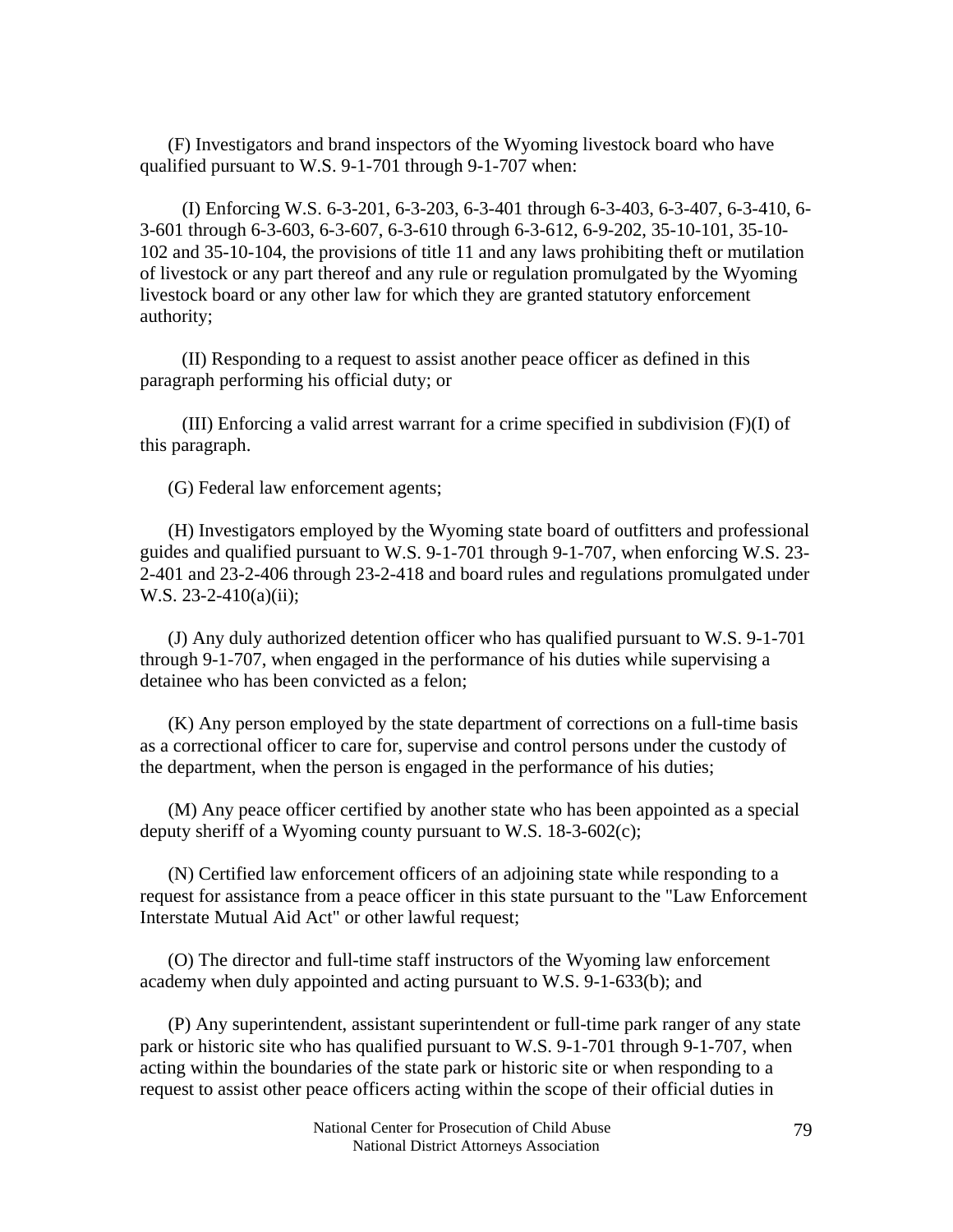their own jurisdiction.

 (vii) "Person" includes an individual, partnership, corporation, joint stock company or any other association or entity, public or private;

 (viii) "Property" means anything of value whether tangible or intangible, real or personal, public or private;

 (ix) "Recklessly" is defined as the following conduct: A person acts recklessly when he consciously disregards a substantial and unjustifiable risk that the harm he is accused of causing will occur, and the harm results. The risk shall be of such nature and degree that disregarding it constitutes a gross deviation from the standard of conduct that a reasonable person would observe in the situation;

 (x) "Serious bodily injury" means bodily injury which creates a substantial risk of death or which causes miscarriage, severe disfigurement or protracted loss or impairment of the function of any bodily member or organ;

 (xi) "Vehicle" means any device by which persons or property may be moved, carried or transported over land, water or air;

 (xii) "Violent felony" means murder, manslaughter, kidnapping, sexual assault in the first or second degree, robbery, aggravated assault, aircraft hijacking, arson in the first or second degree or aggravated burglary or a violation of [W.S. 6-2-314\(a\)\(i\)](https://www.lexis.com/research/buttonTFLink?_m=1f2067aacdf65b0bd4155b0cc0fb0254&_xfercite=%3ccite%20cc%3d%22USA%22%3e%3c%21%5bCDATA%5bWyo.%20Stat.%20%a7%206-1-104%5d%5d%3e%3c%2fcite%3e&_butType=4&_butStat=0&_butNum=40&_butInline=1&_butinfo=WYCODE%206-2-314&_fmtstr=FULL&docnum=4&_startdoc=1&wchp=dGLbVzb-zSkAW&_md5=1c238ea8bc0368e192fd451c1978eb95) or [6-2-](https://www.lexis.com/research/buttonTFLink?_m=1f2067aacdf65b0bd4155b0cc0fb0254&_xfercite=%3ccite%20cc%3d%22USA%22%3e%3c%21%5bCDATA%5bWyo.%20Stat.%20%a7%206-1-104%5d%5d%3e%3c%2fcite%3e&_butType=4&_butStat=0&_butNum=41&_butInline=1&_butinfo=WYCODE%206-2-315&_fmtstr=FULL&docnum=4&_startdoc=1&wchp=dGLbVzb-zSkAW&_md5=eda44079784e01f0c1362f90f22f1547)  $315(a)(ii)$ ;

 (xiii) "Torture", "torment" or "cruelty" means every act, omission or neglect whereby the willful and malicious infliction of pain or suffering is caused, permitted or allowed to continue when there is a reasonable remedy or relief.

# **U.S. TERRITORIES**

### **AMERICAN SAMOA**

#### **GUAM**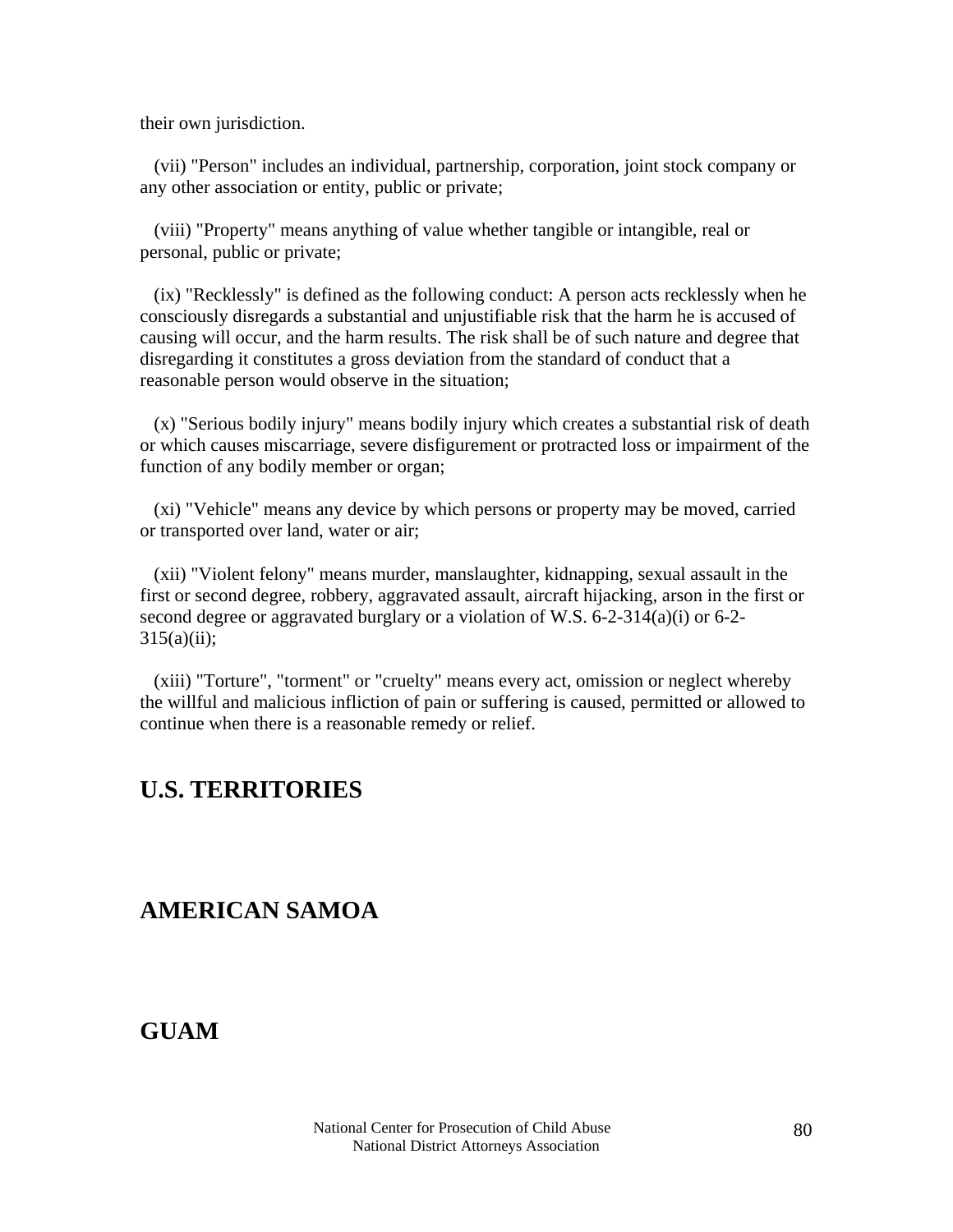# **PUERTO RICO**

#### *P.R. LAWS ANN. tit. 33, § 4002 (2006). Degrees of Murder*

Murder in the first degree shall be:

 (a) Any murder perpetrated by means of poison, lying in wait or torture, or any willful, deliberate and premeditated killing, or which is committed while perpetrating or attempting to perpetrate aggravated arson, rape, sodomy, robbery, carjacking, burglary, kidnapping, mayhem, mutilation or escape.

 (b) Causing the death of a member of the Police, a member of the Municipal Guard, a Penal Guard, or a member of the National Guard while substituting or supporting the Police, when any of these persons is acting in the performance of their duties and their death is the result of the commission or attempted commission of a felony or the concealment thereof.

 (c) The death of a minor age twelve (12) years or less, when produced as a consequence of physical injury caused by the intentional abuse committed by the father, mother or person who holds custody [sic] temporary and/or physical custody of the child as set forth in §§ 444 et seq. of Title 8, known as the "Comprehensive Child Well-being and Protection Act".

All other murders shall be deemed as second-degree murders.

### **U.S. VIRGIN ISLANDS**

### *V.I. CODE ANN. tit. 14, § 922 (2009). First and Second Degree Murder Defined*

(a) All murder which--

 (1) is perpetrated by means of poison, lying in wait, torture, detonation of a bomb or by any other kind of willful, deliberate and premeditated killing;

 (2) is committed in the perpetration or attempt to perpetrate arson, burglary, kidnapping, rape, robbery or mayhem, assault in the first degree, assault in the second degree, assault in the third degree and larceny; or

 (3) is committed against (A) an official, law enforcement officer, or other officer or employee of the Government of the Virgin Islands while working with law enforcement officials in furtherance of a criminal investigation (i) while the victim is engaged in the performance of official duties; (ii) because of the performance of the victim's official duties; or (iii) because of the victim's status as a public servant; or (B) any person assisting a criminal investigation, while that assistance is being rendered and because it is